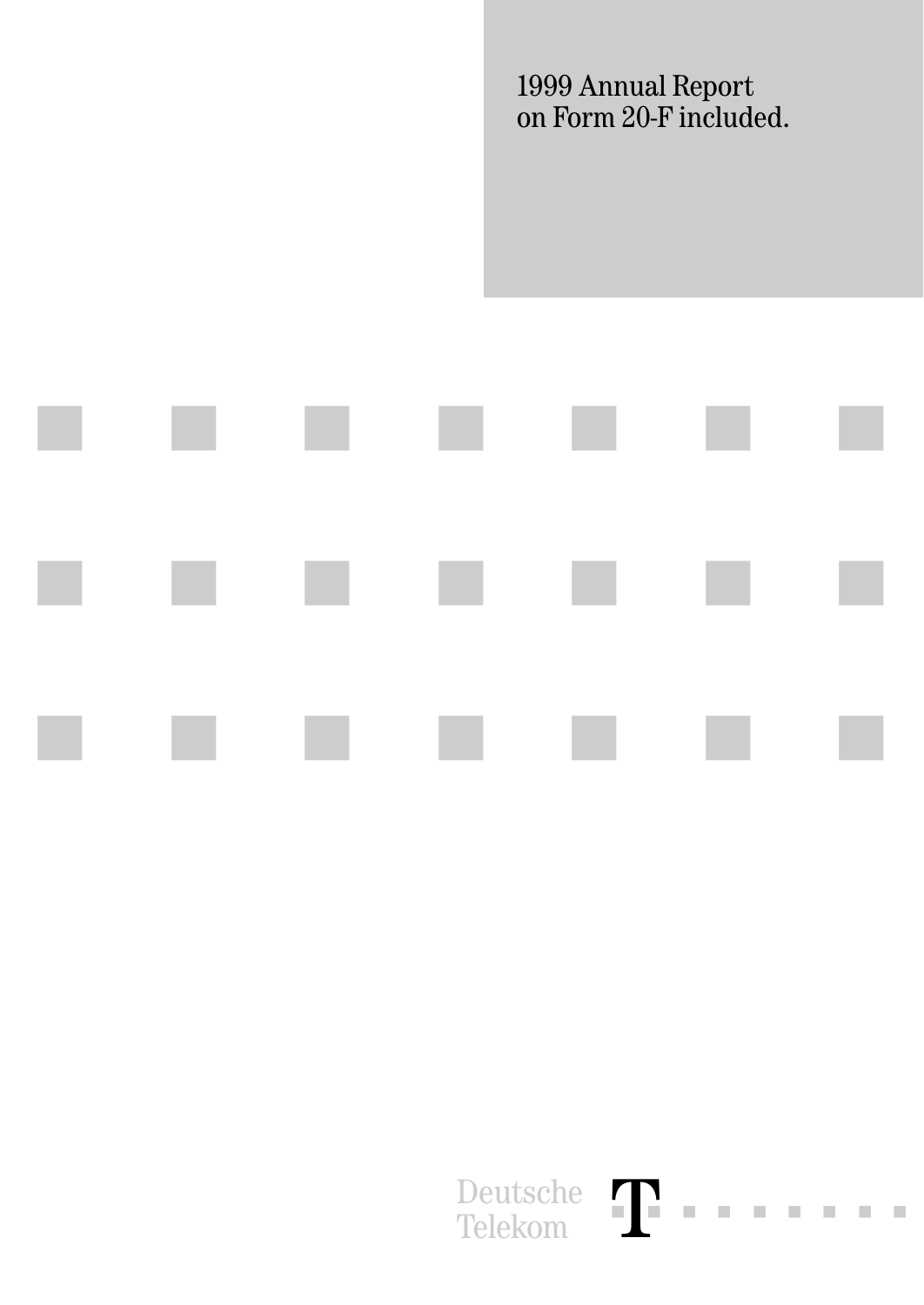**As filed with the Securities and Exchange Commission on April 19, 2000** 

# **SECURITIES AND EXCHANGE COMMISSION**

**WASHINGTON, D.C. 20549** 

# **Form 20-F**

**REGISTRATION STATEMENT PURSUANT TO SECTION 12(b) OR (g) OF THE SECURITIES EXCHANGE ACT OF 1934** 

**OR** 

 $\bowtie$ **ANNUAL REPORT PURSUANT TO SECTION 13 OR 15(d) OF THE SECURITIES EXCHANGE ACT OF 1934 for the fiscal year ended December 31, 1999 OR** 

 **TRANSITION REPORT PURSUANT TO SECTION 13 OR 15(d) OF THE SECURITIES EXCHANGE ACT OF 1934 Commission file number 1-14540** 

# **Deutsche Telekom AG**

**(Exact Name of Registrant as specified in its charter)** 

**Germany (Jurisdiction of Incorporation or Organization)** 

**Friedrich-Ebert-Allee 140, 53113 Bonn, Germany (Address of Registrant's Principal Executive Offices)** 

Securities registered or to be registered pursuant to Section 12(b) of the Act.

**Title of each class**  American Depositary Shares, each representing one Ordinary Share Ordinary Shares, no par value New York Stock Exchange\*

**Name of each exchange on which registered**  New York Stock Exchange

Securities registered or to be registered pursuant to Section 12(g) of the Act.

**NONE (Title of Class)** 

Securities for which there is a reporting obligation pursuant to Section 15(d) of the Act.

**NONE (Title of Class)** 

Indicate the number of outstanding shares of each of the issuer's classes of capital or common stock as of the close of the period covered by the annual report:

> Ordinary Shares, no par value: 3,029,604,034 (as of December 31, 1999)

Indicate by check mark whether the registrant (1) has filed all reports required to be filed by Section 13 or 15(d) of the Securities Exchange Act of 1934 during the preceding 12 months (or for such shorter period that the registrant was required to file such reports), and (2) has been subject to such filing requirements for the past 90 days.

 $Yes \boxtimes$  No

Indicate by check mark which financial statement item the registrant has elected.

Item 17 Item 18  $\times$ 

• Not for trading, but only in connection with the registration of American Depositary Shares.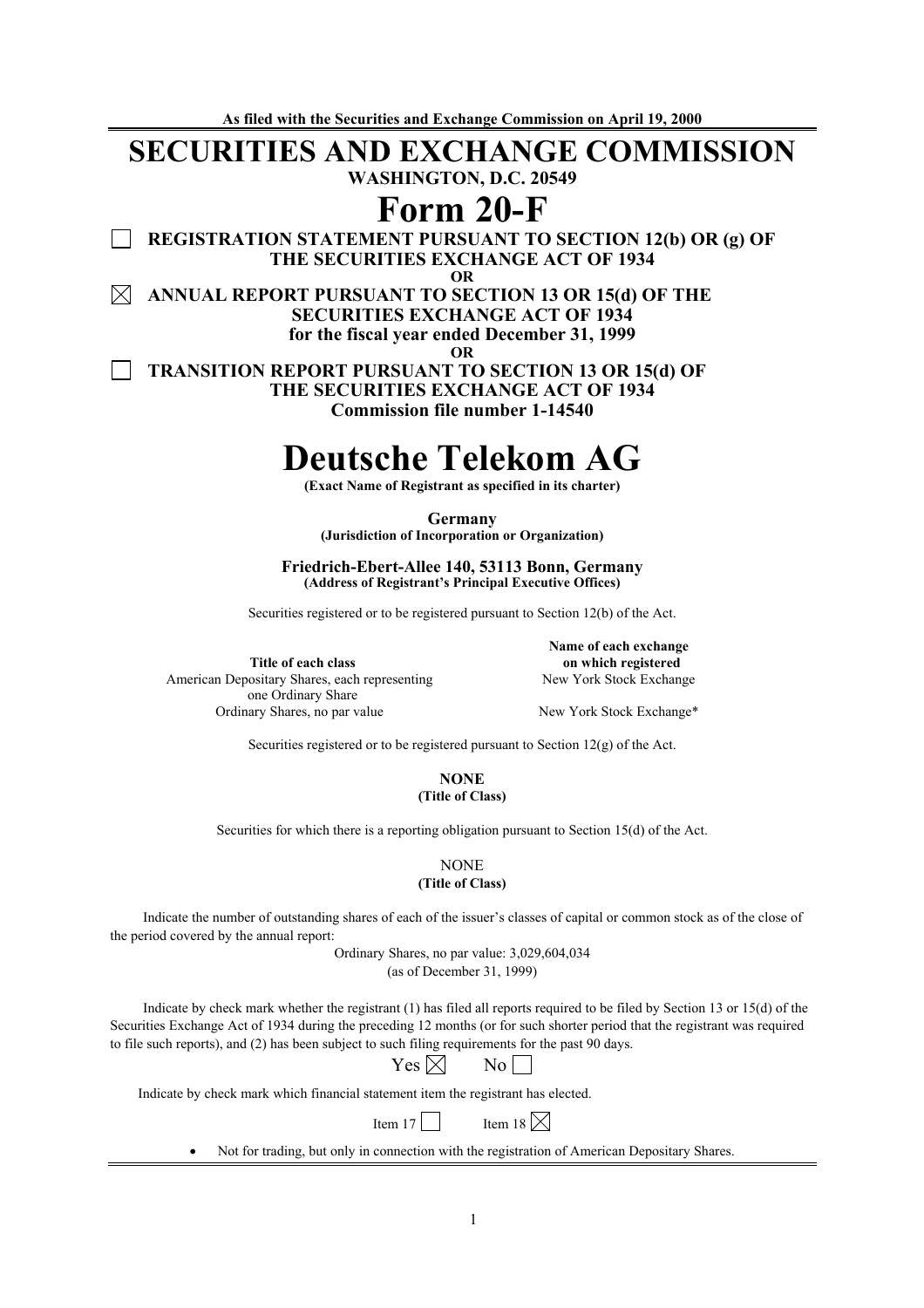#### **TABLE OF CONTENTS**

**Glossary of Selected Telecommunications Terms Forward-Looking Statements Exchange Rates** 

# PART I

| EXCHANGE CONTROLS AND OTHER LIMITATIONS        |  |
|------------------------------------------------|--|
|                                                |  |
|                                                |  |
|                                                |  |
| MANAGEMENT'S DISCUSSION AND ANALYSIS OF        |  |
|                                                |  |
| QUANTITATIVE AND QUALITATIVE DISCLOSURES       |  |
|                                                |  |
|                                                |  |
|                                                |  |
| OPTIONS TO PURCHASE SECURITIES FROM REGISTRANT |  |
|                                                |  |
|                                                |  |
| <b>PART II</b>                                 |  |
|                                                |  |
|                                                |  |
|                                                |  |

# PART III

| ITEM 16 CHANGES IN SECURITIES, CHANGES IN SECURITY FOR |  |
|--------------------------------------------------------|--|
|                                                        |  |

# PART IV

As used in this document, the "Deutsche Telekom" refers to Deutsche Telekom AG and its consolidated subsidiaries unless the context otherwise requires. Prior to January 1, 1995, Deutsche Telekom operated as a division of the Deutsche Bundespost, the German state postal, telephone and telegraph authority. As used in this document, the "Deutsche Telekom" also refers to Deutsche Telekom AG's predecessor entities, "Deutsche Post" refers to Deutsche Post AG and "Deutsche Postbank" refers to Deutsche Postbank AG, and their respective predecessors, unless the context otherwise requires.

This report does not make reference to developments after April 10, 2000.

Deutsche Telekom's registered address is Friedrich-Ebert-Allee 140, 53113 Bonn, Germany, its postal address is Postfach 2000, 5310Bonn, Germany and its telephone number is +49-228 181 88880 (Investor Relations).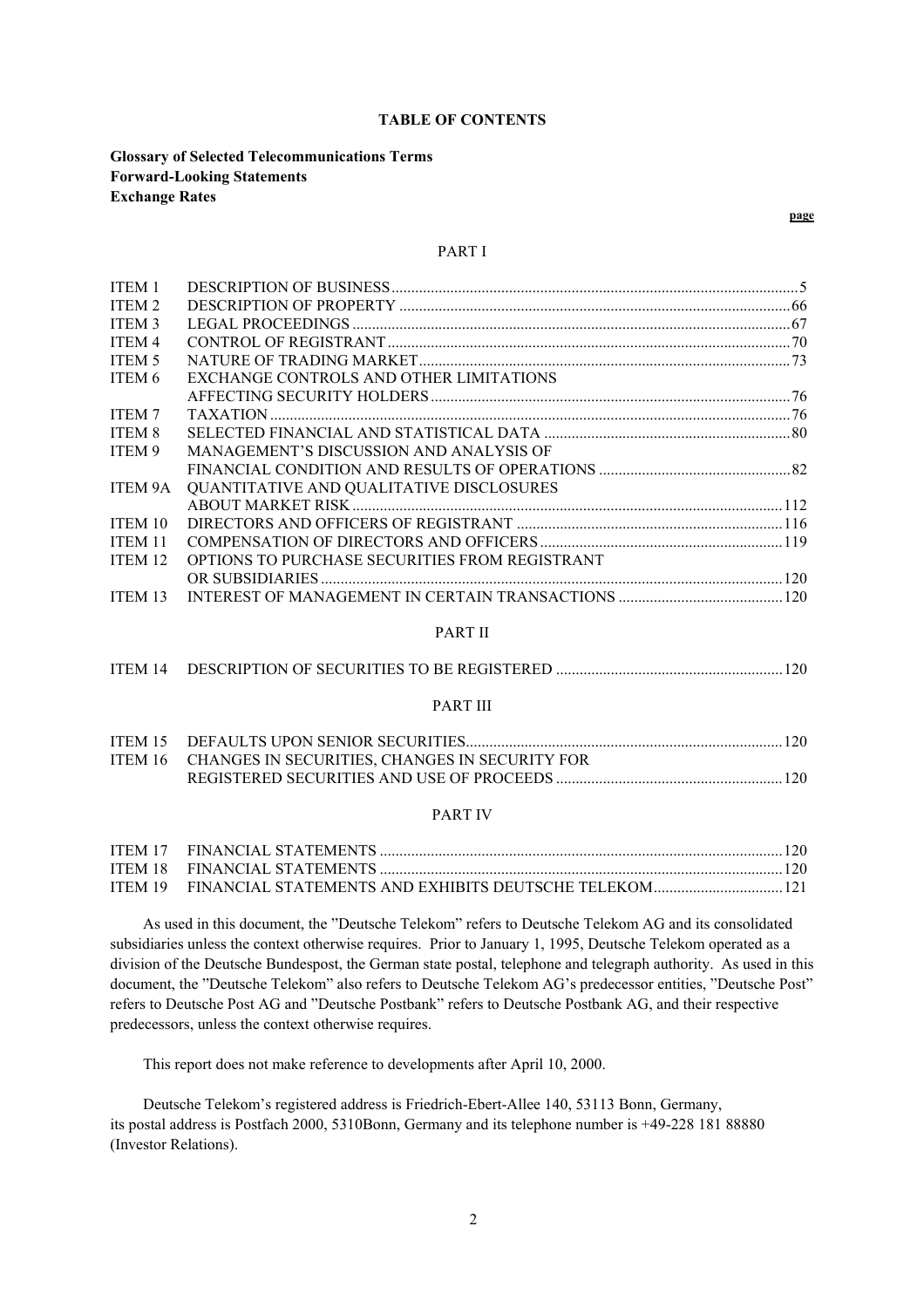# **GLOSSARY OF SELECTED TELECOMMUNICATIONS TERMS**

The Glossary of Selected Telecommunications Terms on pages 141 to 143 of the 1999 Annual Report contained in Deutsche Telekom's Report on Form 6-K dated April 19, 2000 (the "1999 Annual Report") is incorporated by reference in this report.

# **FORWARD-LOOKING STATEMENTS**

Except for historical statements and discussions, statements contained in this Annual Report constitute "forward-looking statements" within the meaning of Section 27A of the U.S. Securities Act of 1933, as amended, and Section 21E of the U.S. Securities Exchange Act of 1934, as amended. Any document we filed with the U.S. Securities and Exchange Commission may also include forward-looking statements. Other written or oral forward-looking statements have been made and may in the future be made, from time to time, by or on behalf of Deutsche Telekom. These statements include, without limitation, statements concerning our future results of operations, the impact of regulatory initiatives on our operations, our share of new and existing markets, general industry and macroeconomic growth rates and our performance relative to them, and statements preceded by, followed by or including the words "believes", "expects", "anticipates" or similar expressions.

These forward-looking statements rely on a number of assumptions concerning future events and are subject to a number of uncertainties and other factors. Many of these factors are outside of our control, and could cause actual results to differ materially from such statements. These factors include, but are not limited to:

- the level of demand for telecommunications services, particularly with regard to access lines, traffic and new higher value products;
- competitive forces in liberalized markets, including pricing pressures, technological developments, alternative routing developments and our ability to retain market share in the face of competition from existing and new market entrants;
- the effects of our tariff reduction initiatives, particularly in our core telephony business, but also with regard to many other areas;
- regulatory developments and changes, including with respect to the levels of tariffs, the terms of interconnection, customer access and international settlement arrangements;
- the outcome of litigation in which we are involved;
- the success of new business, operating and financial initiatives, many of which involve start-up costs, and new systems and applications, particularly with regard to our integration of service offerings;
- the progress of our domestic and international investments, joint ventures and alliances;
- the impact of unusual items resulting from ongoing evaluations of our strategies;
- the availability, terms and deployment of capital, particularly in view of our debt refinancing needs, and the impact of regulatory and competitive developments on capital outlays;
- the level of demand in the market for our shares and for shares of our subsidiaries, which can affect our acquisition strategies;
- our ability to achieve cost savings and realize productivity improvements;
- the development of the German real estate market in view of our substantial real estate portfolio, which had a book value of approximately EUR 17.2 billion as of December 31, 1999; and
- general economic conditions, government and regulatory policies, and business conditions in the markets we and our affiliates serve.

Readers are cautioned not to put undue reliance on these forward-looking statements. We disclaim any intention or obligation to update or revise any forward-looking statements, whether as a result of new information, future events or otherwise.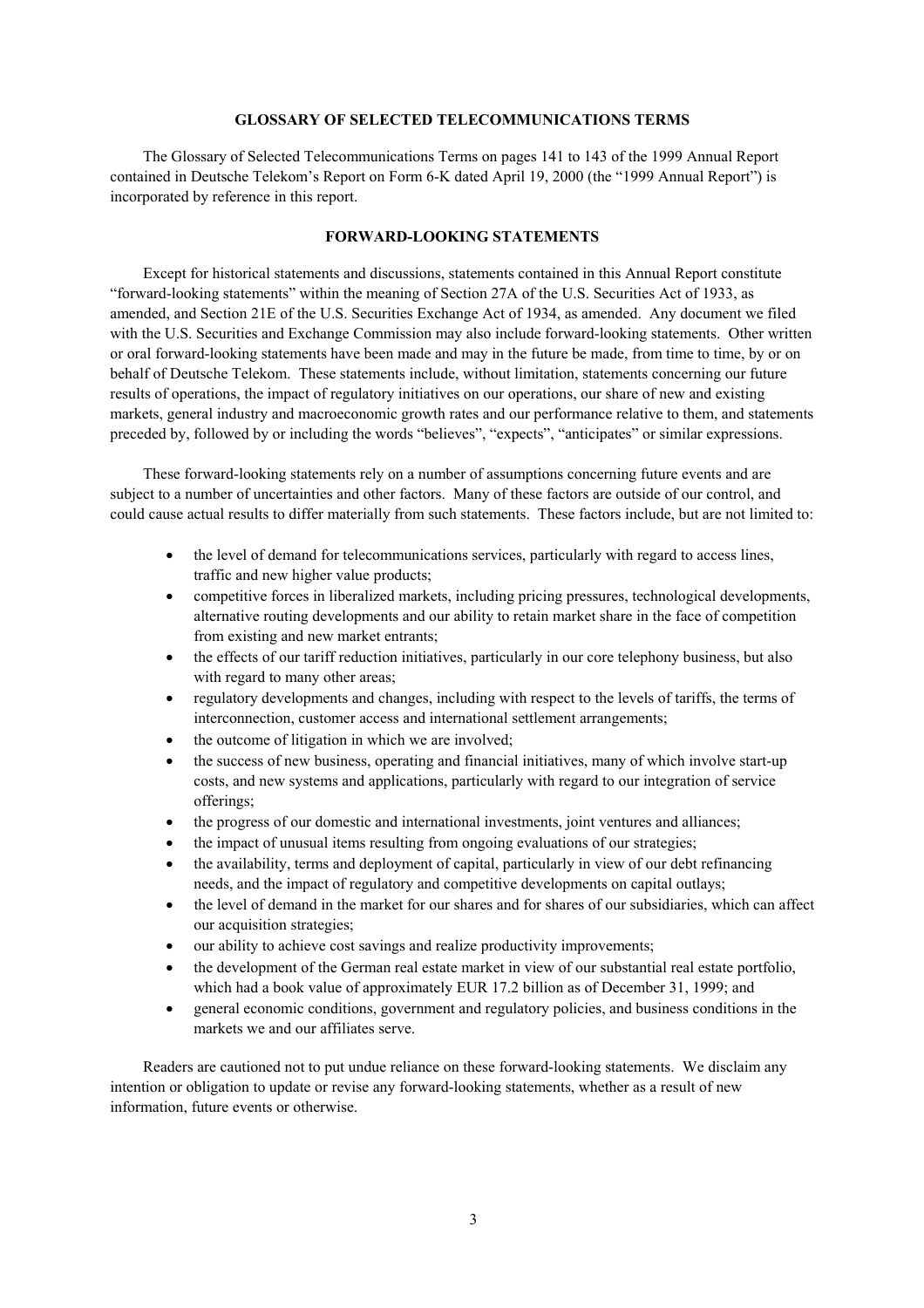# **EXCHANGE RATES**

Effective January 1, 1999, Germany and ten other member states of the European Union adopted the euro as their common currency. With the first quarter of 1999, we began publishing our consolidated financial statements in euros and, unless otherwise indicated, all amounts in this document are expressed in euros. Amounts stated in euros appearing in this document for periods prior to December 31, 1998, have been translated from Deutsche Marks at the official fixed conversion rate of EUR 1.00 = DM 1.95583.

As used in this document:

- "euro" or "EUR" means the single unified currency that was introduced in the Federal Republic and ten other participating member states of the European Union on January 1, 1999;
- "Deutsche Mark" or "DM", when used with respect to any time or period before January 1, 1999, means the lawful currency of the Federal Republic of Germany (the "Federal Republic") and, when used with respect to any time or period after January 1, 1999, means the sub-unit of the euro designated as such under the applicable regulations of the European Community;
- "U.S. Dollar", "Dollar" or "US\$" means the lawful currency of the United States of America;
- "FF" means the lawful currency of France;
- "GBP" means the lawful currency of Great Britain;
- "GRD" means the lawful currency of Greece:
- "HUF" means the lawful currency of Hungary;
- "Austrian schillings" means the lawful currency of Austria;
- "zloty" means the lawful currency of Poland;
- "HRK" means the lawful currency of Croatia;
- "rupiah" or "Rp" means the lawful currency of Indonesia; and
- "ringgit" means the lawful currency of Malaysia.

For your convenience, this document contains translations of certain amounts denominated in one currency into another currency. You should not assume however, that amounts could have been exchanged at the exchange rate used in these translations. Unless otherwise stated, the currency translations made in this document have been made as follows:

- in the case of statements of revenue and income, at the average rate of exchange for the relevant currencies for the relevant period;
- in the case of statements of balance sheet positions, at the rate of exchange for the relevant currencies for the relevant balance sheet date; and
- in the case of investments, at the rate of exchange for the relevant date of investment;

in each case consistent with the exchange rates used in the preparation of our consolidated financial statements. You may refer to "Foreign currency translation" in the consolidated financial statements on page 99 for information concerning certain exchange rates used in the preparation of our financial statements.

Unless otherwise stated, Dollar amounts have been translated from euros at the noon buying rate in New York City for cable transfers in foreign currencies as certified for customs purposes by the Federal Reserve Bank of New York (the "Noon Buying Rate") on March 31, 2000. At that date, the Noon Buying Rate for the euro was EUR 1.0445 per US\$ 1.00, which if expressed in Deutsche Marks would have been equivalent to a rate of DM 2.0429 per US\$ 1.00, translated from euros at the official fixed conversion rate. This rate may differ from the actual rates we used in the preparation of our consolidated financial statements as of December 31, 1999 and 1998, and for each of the years in the three year period ended December 31, 1999. Accordingly, Dollar amounts appearing in this report may differ from the actual Dollar amounts that we originally translated into euros in the preparation of our financial statements.

The following table sets forth, for the periods from January 1, 1999 through December 31, 1999 and from January 1, 2000 through March 31, 2000, the average, high, low and period-end Noon Buying Rates for the euro expressed in Dollars per EUR 1.00. For the period from 1994 through 1998 the average, high, low and period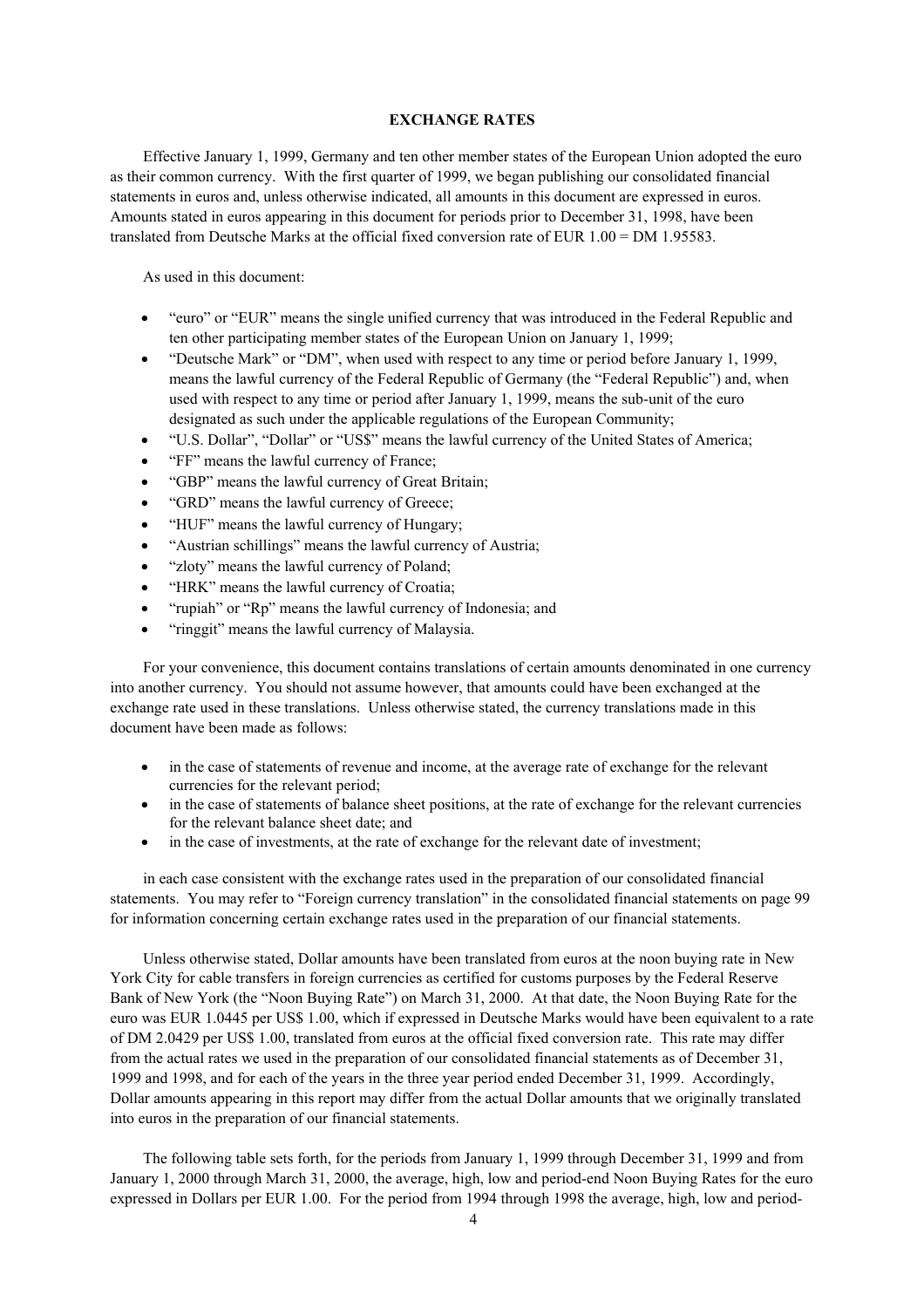end Noon Buying Rates for the Deutsche Mark are shown converted into euros at the official fixed conversion rate and expressed in Dollars per EUR 1.00.

| Year  | Average (1) High Low End |  |  |
|-------|--------------------------|--|--|
|       |                          |  |  |
|       |                          |  |  |
|       |                          |  |  |
|       |                          |  |  |
| 1999. |                          |  |  |
|       |                          |  |  |

(1) The average of the Noon Buying Rates on the last business day of each month during the relevant period.

Since January 4, 1999, the shares of Deutsche Telekom have traded on the German stock exchanges in euro. Fluctuations in the exchange rate between the euro and the Dollar will affect the Dollar equivalent of the euro price of the shares on the German stock exchanges and, as a result, are likely to affect the market price of the ADSs on the New York Stock Exchange. Deutsche Telekom will declare any cash dividends in euros, and exchange rate fluctuations will affect the Dollar amounts you receive if you are a holder of American Depositary Receipts evidencing Deutsche Telekom American Depositary Shares ("ADSs") on conversion of cash dividends on the shares represented by your ADSs.

# **PART I**

# **ITEM 1—DESCRIPTION OF BUSINESS**

# **Introduction**

**\_\_\_\_\_\_\_\_\_\_\_\_\_\_\_\_**

Deutsche Telekom is the largest provider of telecommunications services in Germany and one of the world's largest telecommunications companies measured in terms of 1999 consolidated net revenues. Deutsche Telekom's consolidated net revenues in 1999 totaled EUR 35.5 billion.

Deutsche Telekom focuses on providing innovative and high quality telecommunications services, taking advantage of its large and technologically advanced networks. Using its strong position in access services, mobile communications, data/IP/systems, and consumer Internet services, Deutsche Telekom focuses increasingly on offering its customers communications solutions that take advantage of the increasing convergence of information technology with telecommunications.

Deutsche Telekom is the largest provider of fixed-line voice telephony services to the public in Germany, providing nearly 48 million access lines to subscribers at December 31, 1999. Deutsche Telekom is the world's leading ISDN operator, with 13.3 million ISDN channels in service at December 31, 1999, which was more than the total number of ISDN channels in service in the United States. Deutsche Telekom has one of the most technologically advanced networks in the world, with 100 percent digital transmission and switching. The full reconstruction of eastern Germany's telecommunications network in the wake of German reunification made eastern Germany the home of one of the world's most modern physical infrastructures for telecommunications services. As a natural consequence of having a highly developed nationwide network, Deutsche Telekom is Germany's leading provider of interconnection and other carrier services to other telecommunications companies.

Deutsche Telekom is Germany's second largest mobile communications provider, with around 9.2 million mobile telephone subscribers as of December 31, 1999. Deutsche Telekom estimates that its German mobile telephony subsidiary had a market share of about 39.0 percent in the German digital mobile telecommunications market as of December 31, 1999, and a 39.4 percent market share in the overall German mobile telecommunications market at that date. The overall German digital mobile telephony market has grown rapidly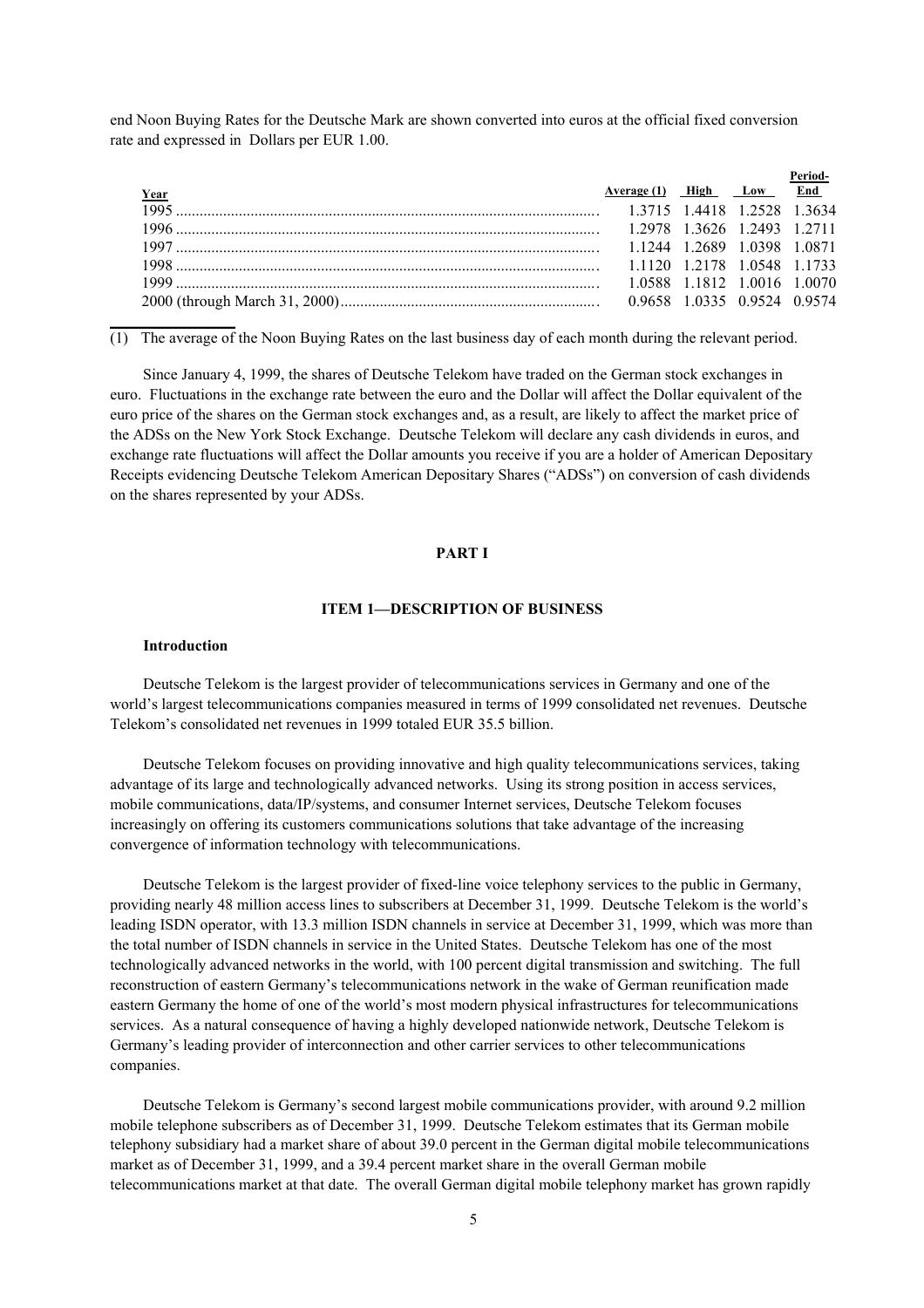in recent years; according to Deutsche Telekom's estimates, this market expanded to an estimated 23.2 million subscribers at December 31, 1999 from an estimated 13.5 million subscribers the year before. Nevertheless, Germany has a relatively low mobile telephony penetration rate, as only 28 percent of the population subscribed to a mobile telephony service as of December 31, 1999. By way of comparison, the mobile telephony penetration rate was approximately 66 percent in Finland, 57 percent in Sweden, 53 percent in Italy, 52 percent in Austria, 41 percent in the United Kingdom and 35 percent in France. As a result, Deutsche Telekom believes that the German market still has considerable potential for growth, particularly as the service becomes increasingly affordable to larger groups of potential customers.

Deutsche Telekom is a leading provider of data communications and data communications/systems solutions, such as corporate networks, in Germany. Due to rapidly expanding Internet usage and the increasing use of intranets by multi-location companies, this area is one of the fastest growing areas in the telecommunications field. Deutsche Telekom also intends to significantly expand its activities in the area of information technology/systems solutions. In this regard, Deutsche Telekom announced in March 2000 that it had agreed to acquire from DaimlerChrysler AG an equity interest of 50.1 percent in debis Systemhaus GmbH (debis), subject to regulatory and corporate approvals. debis Systemhaus is one of Europe's largest information technology/systems solutions providers, and Deutsche Telekom's acquisition of a stake in debis Systemhaus should allow Deutsche Telekom to increase significantly its presence in this important market.

Deutsche Telekom operates Germany's largest broadband cable network, transmitting television and radio programming, directly or indirectly, to 17.8 million households at December 31, 1999. As part of its plan to sell majority interests in the business to third party investors, Deutsche Telekom has placed the core of its broadband cable business into a separate subsidiary and plans to further divide the business into nine regional companies as of July 1, 2000. In February and March 2000, Deutsche Telekom reached the first agreements for the sale of a majority interest in two of these regional companies, and negotiations regarding the sale of interests in other regional companies are currently in progress. Deutsche Telekom expects to retain a minority equity interest in each of these regional companies to preserve its access to cable television customers for the purpose of marketing its multimedia services. In terrestrial radio and television signal broadcasting, Deutsche Telekom is also among Europe's leaders.

Deutsche Telekom owns Europe's largest Internet online service provider and access gateway, T-Online International AG, (T-Online), which had 4.2 million subscribers as of December 31, 1999. The number of T-Online subscribers increased by over 50 percent in 1999 as compared to 1998 figures, and by over 40 percent in 1998 as compared to 1997 figures. T-Online has built on its strong position in Germany and has taken steps to establish operations outside Germany, such as the purchase of Club Internet, a leading French online service provider, in February 2000 and the founding of T-Online.at, an Austrian online service provider, in December 1999 in cooperation with max.mobil.Telekommunikation Service GmbH (max.mobil.), Deutsche Telekom's Austrian mobile communications subsidiary. Within Germany, Deutsche Telekom is positioning itself as the leading provider of Internet-based applications and services, focusing on its T-Online and T-Mart brands.

Through its terminal equipment business area, Deutsche Telekom is the only company in the German telecommunications market that sells a comprehensive range of telecommunications products such as telephones, fax machines, private automatic branch exchanges (PABXs) and complete network solutions.

In keeping with its position as Germany's largest telecommunications carrier, Deutsche Telekom is also the leading provider in Germany of directory assistance, toll-free number, call centers, public telephones and telephone directory services.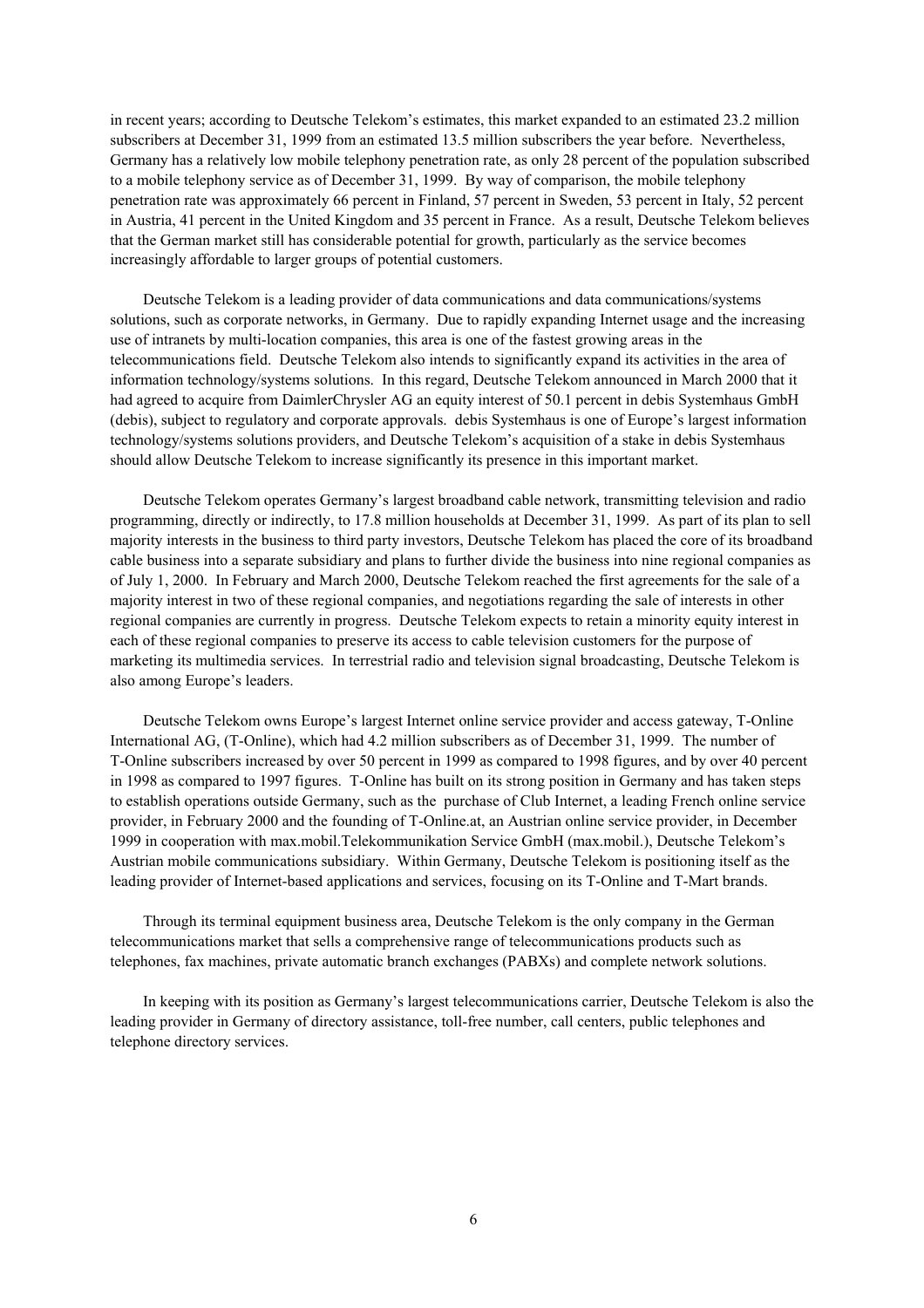Deutsche Telekom is seeking to expand internationally through acquisitions, investments and cooperations in the areas that are the four pillars of its growth strategy: access services, mobile communications, data/IP/systems and consumer Internet services. Accordingly, in 1999, Deutsche Telekom:

- increased its ownership interest in max.mobil., Austria's second largest mobile communications provider, from 25 percent to 91 percent;
- acquired One 2 One Ltd., one of the leading mobile communications service providers in the United Kingdom;
- agreed to acquire the equity interests of MediaOne in several Central European mobile telephony companies;
- acquired a 35 percent equity interest in Hrvatske Telecomunikacije d.d. , the leading full-service telecommunications provider in Croatia; and
- acquired SIRIS S.A., a significant provider of fixed-line telephony and data communications services in France.

Deutsche Telekom considers the expansion of its international business to be an essential component of its overall business strategy. Deutsche Telekom aims in particular to build on its strengths in Europe and is interested in expanding its reach in the United States.

# **Historical Background**

Historically, the provision of public telecommunications services in Germany was a state monopoly as formerly provided by the German constitution. In 1989, the Federal Republic of Germany (Federal Republic) began to transform the postal, telephone and telegraph services administered by the former monopoly provider into market-oriented businesses and divided the former monopoly provider into three distinct entities along lines of business, one of which was the predecessor of Deutsche Telekom. At the same time, the Federal Republic also started the progressive liberalization of the German telecommunications market. Deutsche Bundespost TELEKOM was transformed into a private law stock corporation, Deutsche Telekom AG, at the beginning of 1995.

Deutsche Telekom's most significant investment projects during the 1990s were the expansion and modernization of the telecommunications infrastructure in the former East Germany, starting with German reunification in 1990, and the digitization of its entire telecommunications network, starting in the early 1990s. Both of these projects were completed during 1997.

The telecommunications sector in Germany was fully liberalized on January 1, 1998. Deutsche Telekom now faces intense competition and is required to offer competitors access to its fixed-line network at regulated interconnection rates. The operation of networks (including cable networks) for all telecommunications services other than public fixed-line voice telephony had been fully opened to competition on August 1, 1996.

#### **Deutsche Telekom's Revenues by Business Area and Geographic Region**

Deutsche Telekom's consolidated net revenues are derived principally from telephone network communications services, which consist primarily of domestic and international public fixed network voice telephony services. Deutsche Telekom also obtains revenues from interconnection services for domestic and international network operators, domestic and international services in the field of data communications and systems solutions, and mobile communications services. Broadcasting and broadband cable, the supply and sale of terminal equipment, value-added services, and other ancillary services, including the online services offered by T-Online and other multimedia services, round out the range of products and services offered by Deutsche Telekom. Revenues from activities outside Germany are generated by Deutsche Telekom's foreign subsidiaries. The following chart shows revenues from each of Deutsche Telekom's business areas for 1999 expressed as a percentage of consolidated net revenues for that year.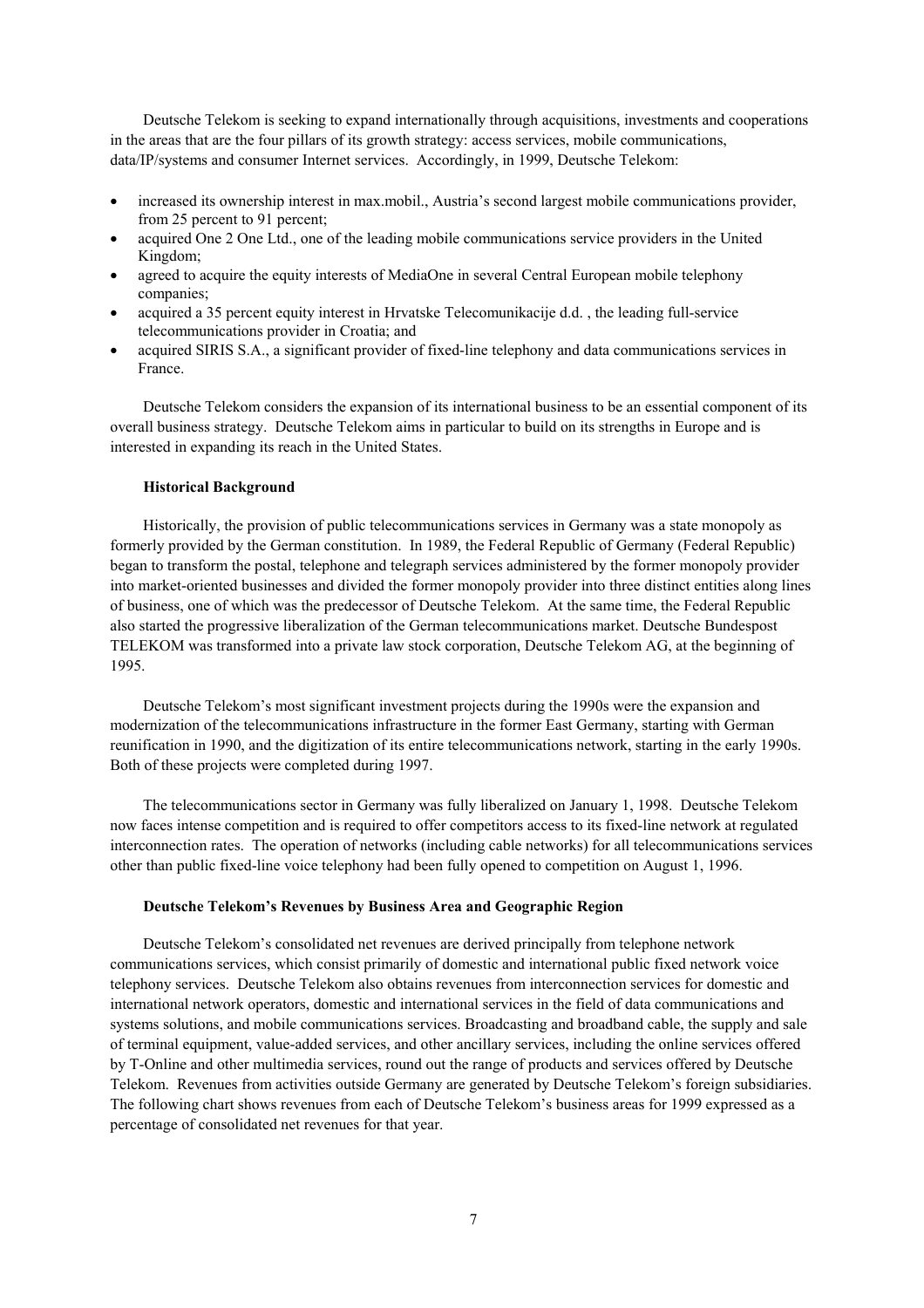

Approximately 11 percent of Deutsche Telekom's revenues in 1999 were derived from activities outside Germany. For a breakdown of revenues by geographic region, see note 1 to the financial statements.

#### **Network Communications**

Network communications—in essence, the provision of voice telephony services through the Deutsche Telekom fixed-line network—continues to be the main contributor to Deutsche Telekom's consolidated revenues and profits. In 1999, Deutsche Telekom generated net revenues of EUR 16.7 billion (47.2 percent of Deutsche Telekom's net consolidated revenues) and net income before taxes of EUR 2.3 billion from this area. The network communications business area includes access services and local, national long distance and international calling services as well as connections to mobile and online service providers. Other related services, such as directory assistance, public telephones, the supply of telephones and the handling of inbound international calls, are included in other business areas at Deutsche Telekom.

#### *Access*

Deutsche Telekom's access services include providing homes, businesses and agencies in Germany with analog access lines, digital (ISDN) access lines and various supplementary services.

Standard access lines are connected to Deutsche Telekom's network through digital exchanges. Each standard access line provides a single telecommunications channel. Deutsche Telekom offers both basic ISDN access lines with two channels and primary ISDN access lines with thirty channels. ISDN allows a single access line to be used for a number of purposes, including voice, video telephony, data and facsimile transmission. ISDN also provides higher quality connections with faster transmission of signals and increases the capacity of the access network. Deutsche Telekom offers ISDN access lines nationwide and has the largest ISDN network in the world measured in terms of access lines.

As of December 31, 1999, Deutsche Telekom provided over 34.5 million standard analog access lines. In addition to these standard analog access lines, as of December 31, 1999, Deutsche Telekom had installed over five million ISDN access lines, representing a total of 13.3 million channels. Of this number, 7.3 million were connected with business customers and 6.0 million with residential customers. While business customers continue to account for a majority of the ISDN channels in service, ISDN channel growth is strongest among residential customers. In 1999, Deutsche Telekom achieved overall ISDN channel growth of 32 percent, representing 18 percent growth among business customers and 54 percent growth among residential customers.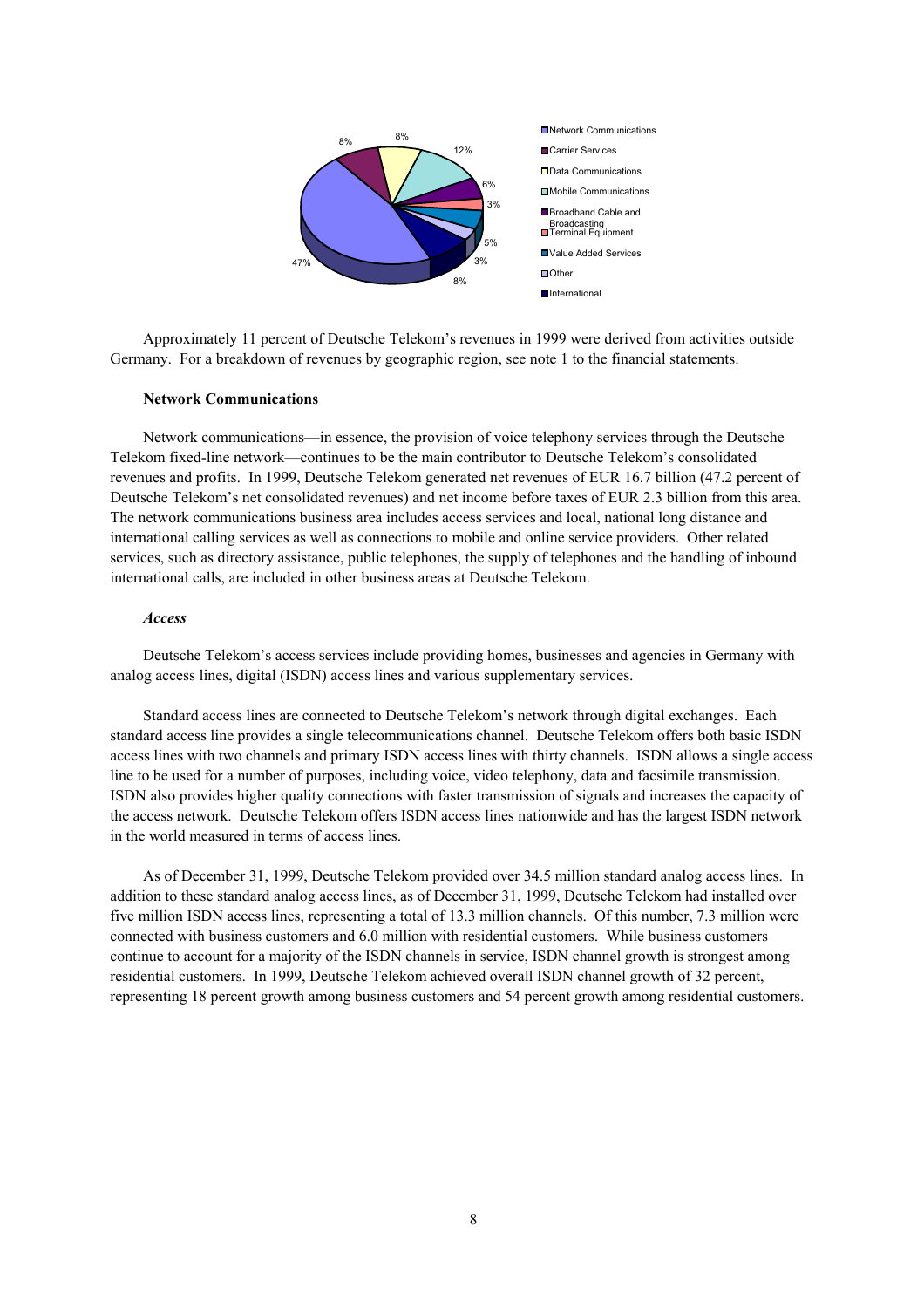The following table sets forth, for the periods indicated, more detailed information relating to access channels provided by Deutsche Telekom and penetration rates for standard analog lines and ISDN lines.

|                            |      | As of December 31. |         |         |       |
|----------------------------|------|--------------------|---------|---------|-------|
|                            | 1999 | 1998               | 1997    | 1996    | 1995  |
| <b>Access Channels(1):</b> |      |                    |         |         |       |
|                            | 47.8 | 46.5               | 45.2    | 44.2    | 42.0  |
| Of which:                  |      |                    |         |         |       |
|                            | 34.5 | 36.4               | 37.8    | 39.0    | 39.2  |
| <b>ISDN</b>                |      |                    |         |         |       |
|                            |      | 3,996.9            | 2,831.2 | 1,918.3 | 846.4 |
|                            | 81.2 | 70.0               | 56.0    | 45.6    | 35.0  |
|                            | 133  | 101                | 7.3     | 5.2     | 2.7   |
| Penetration $(1)(4)$ :     |      |                    |         |         |       |
|                            | 42.1 | 4444               | 46.1    | 47.6    | 47.9  |
|                            | 16.2 | 123                | 8.9     | 6.3     | 3.3   |
|                            | 58.3 | 56.7               | 55.1    | 53.9    | 51.3  |

(1) Based on lines in service, including courtesy lines, service lines and lines for payphones.

(2) Each standard access line provides one access channel.

**\_\_\_\_\_\_\_\_\_\_\_\_\_\_\_\_**

(3) A basic ISDN line provides two access channels and a primary ISDN line provides 30 access channels.

(4) Number of Deutsche Telekom lines or channels per 100 inhabitants. Figures for 1998 and 1999 calculated on the basis of an estimated population of 82 million. Figures may not add to 100 percent due to rounding.

In 1999, Deutsche Telekom implemented special traffic charges for calls initiated from telephones connected to ISDN lines. Since customers with ISDN lines pay a higher monthly access fee and tend to make more and longer telephone calls than customers with analog lines, increasing the ISDN penetration rate among its customers is an important element of Deutsche Telekom's fixed-line strategy. For further information on Deutsche Telekom's tariffs for ISDN access lines, see "—Network Communications—Tariffs". While an increase in ISDN lines tends to result in a decline in the number of analog lines, due to a substitution effect, increased ISDN penetration contributes overall to higher fixed-line revenues.

Deutsche Telekom intends to use ISDN access lines as the basis for introducing innovative products. For example, with its T-ISDN mobile service, Deutsche Telekom was one of the first providers worldwide to introduce a "genuine" bundled product that integrates ISDN and mobile phone services. With this product, a customer has the same phone number for a fixed-line phone and a mobile phone and can answer calls on either phone, according to the customer's preference.

Because Deutsche Telekom is required to provide its competitors with unbundled access to the telephone lines running into its customers' premises at prices based on the cost of providing such service, Deutsche Telekom has begun to face competition in the access line market and expects such competition to increase over time. Technological innovations that may allow competitors economically to provide telecommunications services to customers without using existing telephone lines (e.g., cable, wireless, satellite or power line access) are expected to have the effect of further stimulating such competition.

#### *Overview of Calling Services*

Deutsche Telekom provides comprehensive local, national and international long distance fixed-line calling service to customers throughout Germany. The following chart indicates revenues from local calls, national long-distance calls, international calls and calls to mobile networks and others as a percentage of total calling revenues during 1999.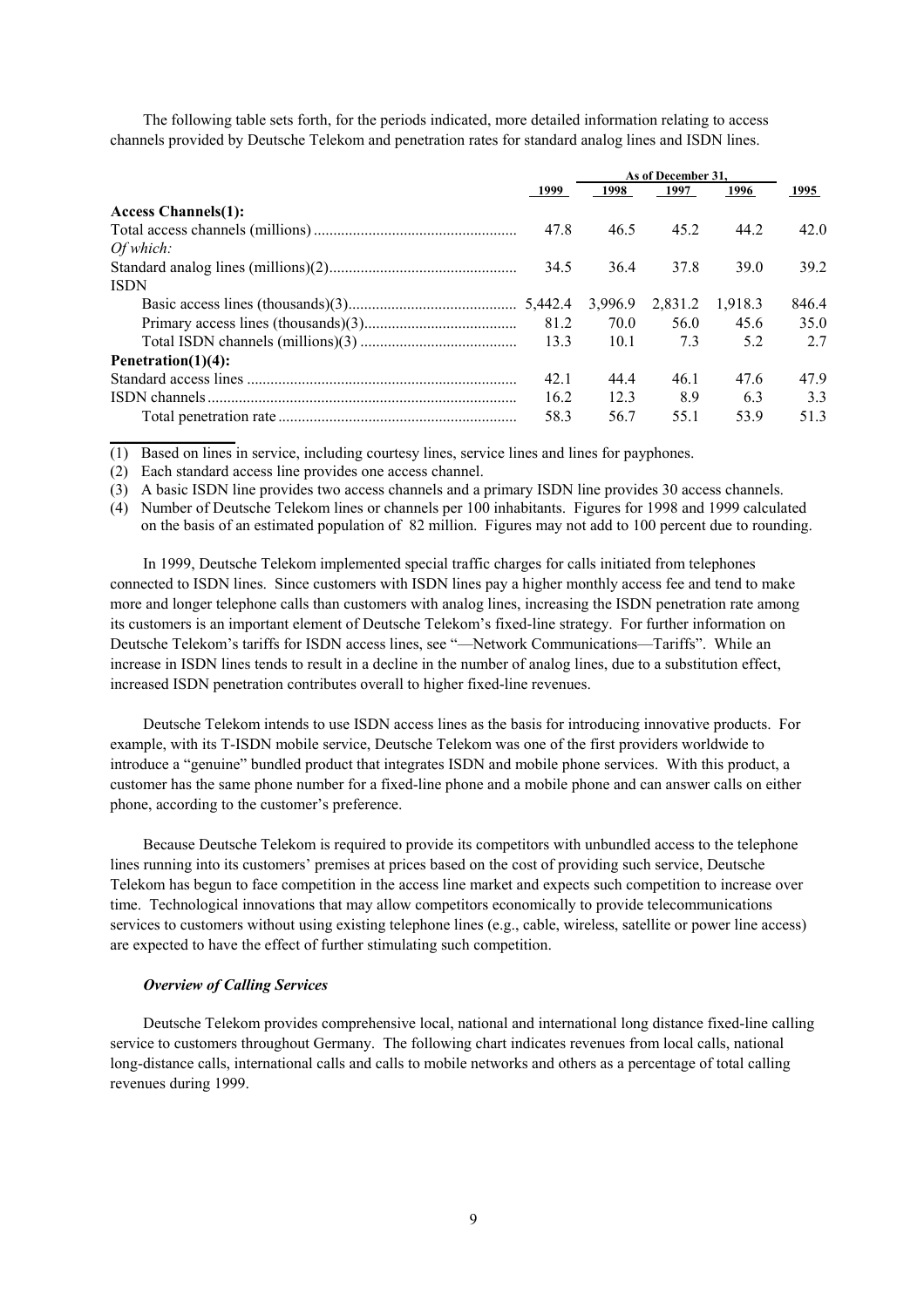

In 1999, net revenues from fixed-line calling services amounted to EUR 10.4 billion. Residential customers provided 69 percent of call revenue, while 31 percent was generated by business customers. Revenue from calls to mobile numbers rose 23 percent over the previous year's figure, while revenues from calls to online services grew by 34 percent.

Since January 1, 1998, the provision of fixed-line voice telephony services has been open to full competition. Deutsche Telekom does not yet face significant competition in the market for local calls for which an area code is required, although such competition is expected to increase as competitors begin to offer access services in the medium term. In 1999, competition still concentrated on long distance and international calls, both areas in which our competitors have made considerable inroads into the market. According to a report published by the Regulatory Authority for Telecommunications and Posts, Deutsche Telekom had a market share of approximately 60 percent in the combined domestic long-distance and international calling markets at year-end 1999. Fixed terms for interconnection, which particularly favor competitors that have not invested heavily in infrastructure, enabled competitors to benefit from Deutsche Telekom's infrastructure investments at low prices. In Germany, telephone customers are free to choose providers either through preselection – selecting one long-distance carrier to handle all domestic long distance and international calls on a default selection basis – or through call-by-call selection – selecting a carrier when such a call is made by dialing the carrier's numeric prefix before dialing the telephone number. Deutsche Telekom has countered the challenge posed by its competitors with sharply reduced tariffs and innovative, customer-oriented and reliable products and services.

#### *Domestic Traffic*

**\_\_\_\_\_\_\_\_\_\_\_\_\_\_\_\_**

The following table shows certain statistical data regarding domestic telephone traffic.

|                                                          | Year ended<br>December 31. |         |         | Year ended<br>December 31, |               |
|----------------------------------------------------------|----------------------------|---------|---------|----------------------------|---------------|
|                                                          | 1999                       | 1998    | 1997    | 1999/<br>1998              | 1998/<br>1997 |
|                                                          |                            |         |         | $(\%$ change)              |               |
|                                                          |                            |         | 110.912 | (2.0)                      | 7.2           |
| Minutes from domestic long distance                      |                            |         |         |                            |               |
|                                                          | 38,121                     | 45,260  | 48,699  | (15.8)                     | (7.1)         |
| Minutes from calls to mobile networks (in                |                            |         |         |                            |               |
|                                                          | 5,290                      | 4,043   | 2,972   | 30.8                       | 36.0          |
|                                                          | 18,819                     | 7,890   | 4,243   | 138.5                      | 85.9          |
| of which connections to online services (in millions)(1) | 18,630                     | 7,744   | 4,156   | 140.6                      | 86.3          |
| Total minutes from domestic                              |                            |         |         |                            |               |
|                                                          |                            | 176.036 | 166.826 |                            | <u>5.5</u>    |

(1) For purposes of consistency with the presentation used in 1998, "connections to online services" includes minutes from calls to T-Online. However, revenues from calls made to T-Online on or after April 1, 1999 under many of T-Online's tariff plans are shown not under revenues from "network communications" but rather under revenues from "other services." For further information in this regard, see "Management's Discussion and Analysis of Financial Condition and Results of Operations – Results of Operations – Network Communications". If the traffic corresponding to these revenues is subtracted from total minutes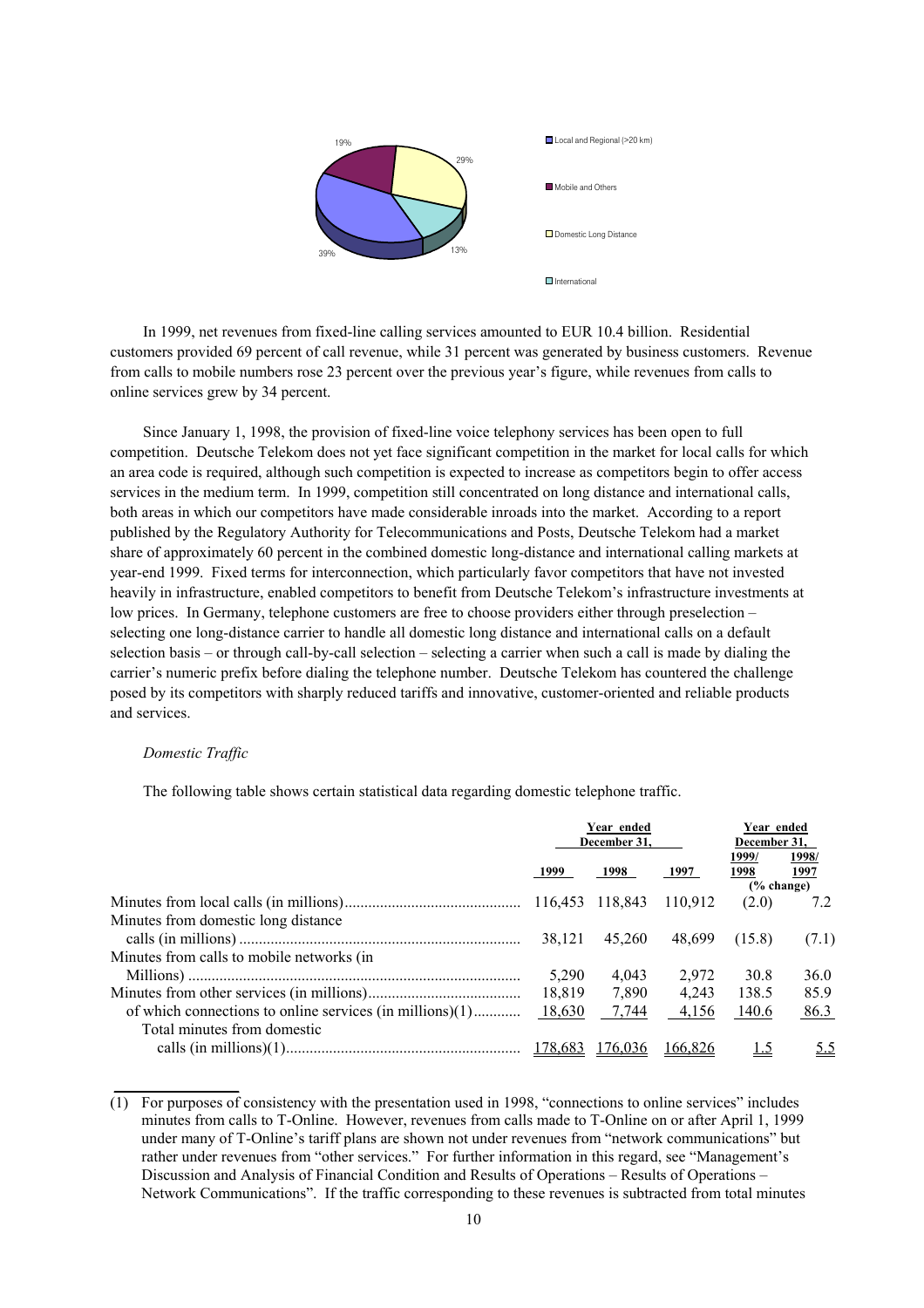from domestic calls shown above, total minutes from domestic calls decreased by approximately 4.5 percent from 1998 to 1999.

In 1999, Deutsche Telekom's customers generated 1.5 percent more domestic traffic minutes than in 1998. This growth was attributable largely to a substantial increase in minutes to online services and an increase in fixed-to-mobile traffic. However, the increase in minutes to online services includes calls to T-Online, although revenues from calls made after April 1, 1999 to T-Online under many of T-Online's tariff plans are shown under "other services." Adjusted for calls to T-Online for which the corresponding revenues are shown under "other services," minutes from domestic traffic decreased by approximately 4.5 percent, as the increase in fixed-tomobile traffic was more than offset by a decline in long-distance minutes, which was due to a decline in market share resulting from competition, and by a decline in local traffic that resulted from the entry of competitors into this market and from competition from mobile networks.

The following table sets forth information relating to the number of domestic calls.

|                         |                |      | Year ended    |           |
|-------------------------|----------------|------|---------------|-----------|
| Year ended December 31, |                |      | December 31.  |           |
| 1998<br>1999            |                | 1997 |               | 1998/1997 |
|                         |                |      | $(\%$ change) |           |
|                         | 50.6 52.7 52.7 |      | (39)          | 0.0       |

#### *Outbound International Traffic*

The following table shows outbound international traffic in millions of minutes broken down by geographic regions in 1999. Total outbound international traffic in millions of minutes was 4,711 in 1998 and 4,813 in 1997.

|                                                    | December 31, 1999(1) |
|----------------------------------------------------|----------------------|
| Western/Central Europe and Mediterranean countries | 3.109                |
|                                                    | 295                  |
|                                                    | 456                  |
|                                                    | 3.860                |

(1) Estimated outgoing minutes.

# *Tariffs*

**\_\_\_\_\_\_\_\_\_\_\_\_\_\_\_\_**

Tariffs charged by Deutsche Telekom for its fixed-line voice telephony services are subject to regulatory approval. Under the regulatory framework that applies to the German telecommunications sector, these tariffs will continue to be subject to regulation for as long as Deutsche Telekom is considered to be a market-dominant provider of these services. In January, 1998, tariffs for Deutsche Telekom's public fixed-line voice telephony services became subject to a price-cap regime. See "-Regulation-Special Requirements Applicable to Market-Dominant Providers—Pricing".

Telephone subscribers are charged an initial connection fee, monthly subscription fee, and traffic charges. Prices are set according to the distance called, the time of day and whether the day is a business day, a weekend or a public holiday. In the residential market, traffic charges are now mostly based on minute prices, except for local calls, where traffic charges are still based on charging units. The duration of a unit varies according to the calling plan being used – for example, Deutsche Telekom's "Business Call" tariffs are based on units of one second – and according to the day of the week and the time of day.

Subject to applicable regulatory limits, Deutsche Telekom intends to continue adjusting its tariffs to align its charges more closely with the preferences of its customer groups. For a discussion of regulatory developments and legal controversies affecting tariffs, see "—Regulation—Special Requirements Applicable to Market-Dominant Providers" and "Legal Proceedings".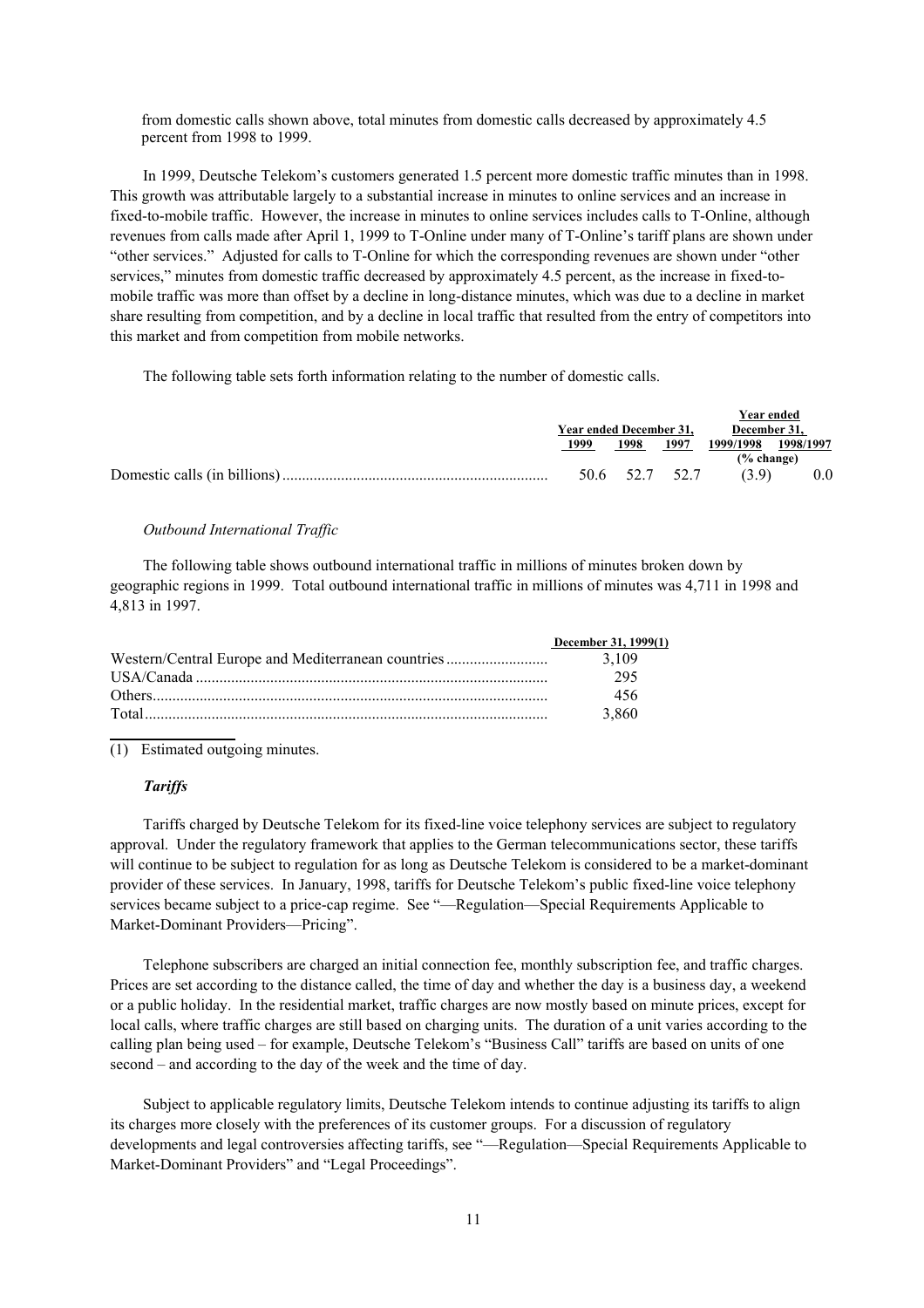#### *Access Charges*

Revenue from access consists principally of monthly subscription fees charged to customers for providing access lines as well as one-time initial connection fees. The level of monthly subscription fees generally is higher for ISDN access lines than for standard access lines. Access charges remained constant from 1996 through the first quarter of 2000. On April 1, 2000, Deutsche Telekom reduced standard ISDN monthly subscription fees. Deutsche Telekom's initial connection fees and monthly subscription fees (including valueadded tax), with effect as of April 1, 2000, are shown in the following table.

(1) Deutsche Telekom charges an additional fee of DM 100.86 to customers who choose to have Deutsche Telekom install ISDN on their premises.

(2) Consists of a standard ISDN connection and certain additional value-added features.

#### *Traffic Charges*

**\_\_\_\_\_\_\_\_\_\_\_\_\_\_\_\_**

Following the complete liberalization of Germany's telecommunications market in 1998, there has been intense competition in fixed-line telephony, in particular in the long-distance and international calling markets. Intense price competition continued in 1999, leading to falling margins in this segment of the telecommunications market and to the beginning of consolidation among some of Deutsche Telekom's competitors. In January 1999, Deutsche Telekom reduced the charges for calls in its regional and national calling zones by up to 62 percent. T-ISDN customers particularly benefited from these price reductions. Deutsche Telekom reduced off-peak long distance prices in April 1999 and the standard rate for international calls to many European countries, USA and Canada in July 1999. In February 2000, Deutsche Telekom reduced rates for calls from its fixed network into its mobile telephone network, and in March 2000, Deutsche Telekom again significantly cut rates for domestic calls, especially for regional and national calls. For a detailed description of new tariffs introduced in 1999, see page 45 of the 1999 Annual Report.

To increase customer loyalty in the current competitive environment, Deutsche Telekom introduced a number of new optional rate packages and access bundles in 1999. Some of these packages, such as Deutsche Telekom's AktivPlus, Select 5/30 and Select 5/10 rate packages, are designed to give residential customers alternatives to the standard tariff rates based on individual needs and usage patterns. The T-ISDN 300 package consists of a T-ISDN "Komfort" access line combined with reduced calling charges and discounted monthly subscription fees. Other new optional rate packages, such as the BusinessCall 500 and BusinessCall 700 packages, give business customers the benefit of a basic rate along with billing units of one second. With the BusinessCall rate packages, the prices of international calls to many countries within Western Europe and North America were reduced in July 1999 to a standard rate of 40 pfennigs per minute. These prices were then further reduced in February 2000 to a standard rate of 19 pfennigs per minute.

Deutsche Telekom has also introduced bundled rates for T-ISDN and T-Online, which enable T-ISDN customers to have access to the Internet in exchange for usage-related fees of six pfennigs per minute. These fees are divided evenly between online charges and phone charges. No basic access fee is charged as part of this package.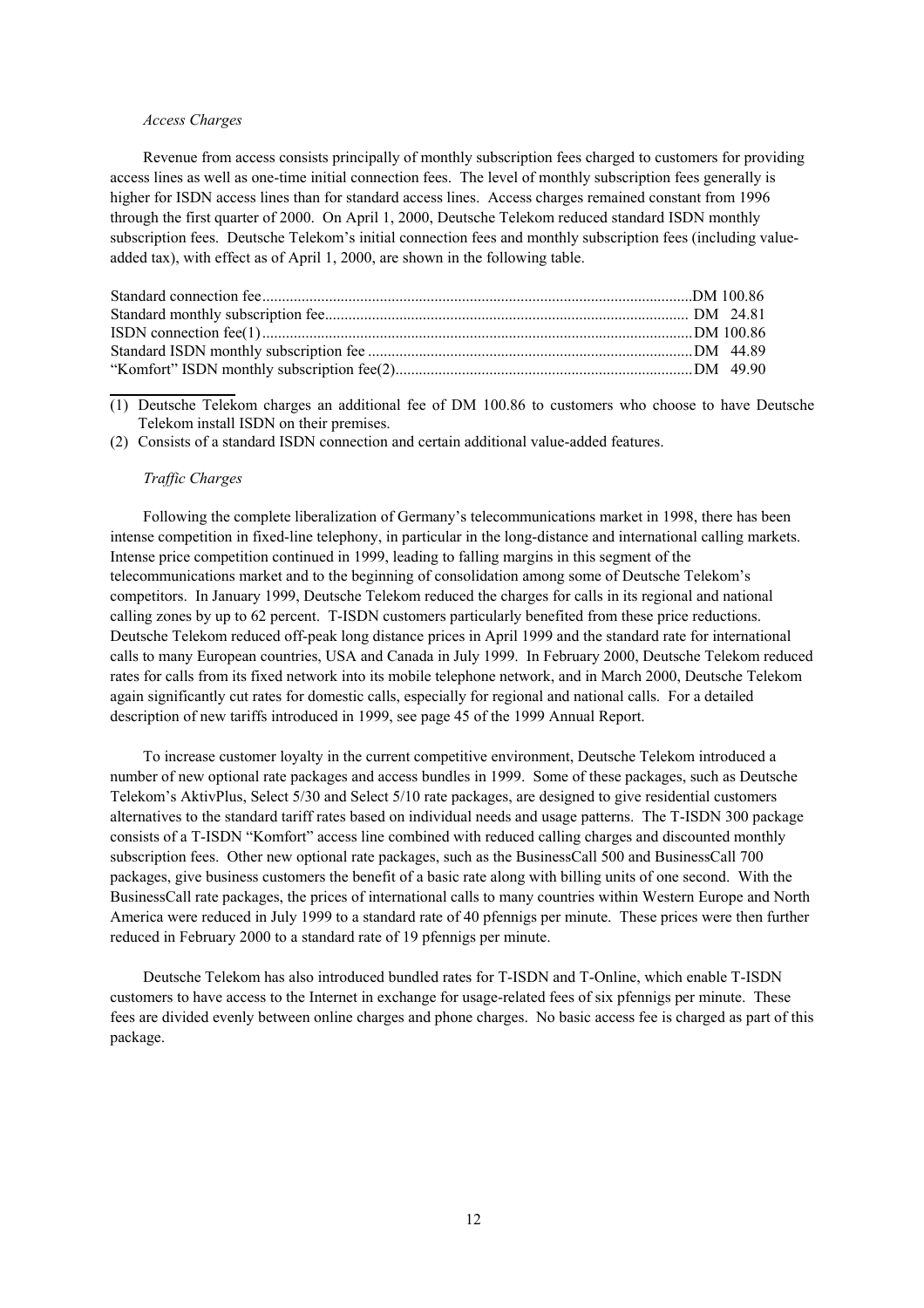As a result of Deutsche Telekom's tariff initiatives and discount plans, the average cost for calls outside the local zone has declined, as illustrated by the following table.

| Year ended December 31. |      |                                               |
|-------------------------|------|-----------------------------------------------|
| 1999                    | 1998 | 1999/1998<br>DM per minute $(1)$ $(% change)$ |
| 0.07                    | 0.07 |                                               |
| 0.15                    | 0.28 | (46.4)                                        |
| 0.71                    | 0.87 | (18.4)                                        |
| 0.65                    | 0.70 | (7.1)                                         |

(1) Revenue for each type of service divided by corresponding number of minutes.

#### *Local and National Call Charges*

The following table shows Deutsche Telekom's local and national long distance call charges per minute, based on a call having a duration of one billing unit, as in effect on March 1, 2000. Because different calling plans have different billing units, the amounts shown in this table do not reflect the price of a one-minute call in all cases. Unless otherwise indicated, billing units have a duration of one minute.

|                                              | Peak(1) | Off-<br>Peak(2)          | Evening $\&$<br>Night(3) | <b>AktivPlus</b><br>Peak(7) | <b>AktivPlus</b><br>Off-Peak(7) |
|----------------------------------------------|---------|--------------------------|--------------------------|-----------------------------|---------------------------------|
|                                              | DM      | DM                       | DМ                       | DM                          | DM                              |
|                                              |         | 0.12(5)                  | 0.12(6)                  | 0.06                        | 0.03                            |
| Analog Long distance (more than 20 km)  0.24 |         | 0.12                     | 0.06                     | 0.12                        | 0.06                            |
|                                              |         | $\blacksquare$           | 0.12(6)                  | 0.06                        | 0.03                            |
|                                              |         | $\overline{\phantom{0}}$ | 0.06                     | 0.12                        | 0.06                            |
|                                              |         |                          |                          |                             |                                 |

(1) Analog: Weekdays—Local 9:00-18:00; Long distance 7:00-18:00. ISDN: Weekdays—Local 7:00-18:00; Long distance 7:00-18:00.

- (2) Analog Weekdays—Local: 5:00-9:00, 18:00-21:00; Long distance: 18:00-21:00.
- (3) Analog: Weekdays—Local 21:00-5:00; Long distance: 21:00-7:00. ISDN: Local 18:00-7:00; Long distance 18:00-7:00.
- (4) Based on a billing unit of 90 seconds.
- (5) Based on a billing unit of 150 seconds.
- (6) Based on a billing unit of 240 seconds.
- (7) Optional rate package: AktivPlus, with an additional monthly subscription fee of DM 9.90. Peak: 9:00- 18:00, Off-peak 18:00-9:00.

#### *International Call Charges*

Within each tariff plan, Deutsche Telekom's international traffic charges are based on the same tariff unit used for domestic telephony charges. At present, the international tariffs are specified for every country, with identical tariffs for countries in some geographical areas. Deutsche Telekom's international tariffs are subject to the same regulatory regime as its domestic tariffs. See "—Regulation—Special Requirements Applicable to Market-Dominant Providers—Pricing".

A key component of Deutsche Telekom's 1999 price campaign was the reduction of calling charges for international calls to many countries in Europe and North America. In June 1999, a standard rate of 48 pfennigs per minute, 24 hours a day, for calls to 22 countries was introduced. Rates were reduced to between 12 and 36 pfennigs per minutes for calls to those parts of Germany's neighboring countries that lie closest to the border with Germany. In February 2000, Deutsche Telekom introduced significant rate cuts for international calls to more than 50 countries.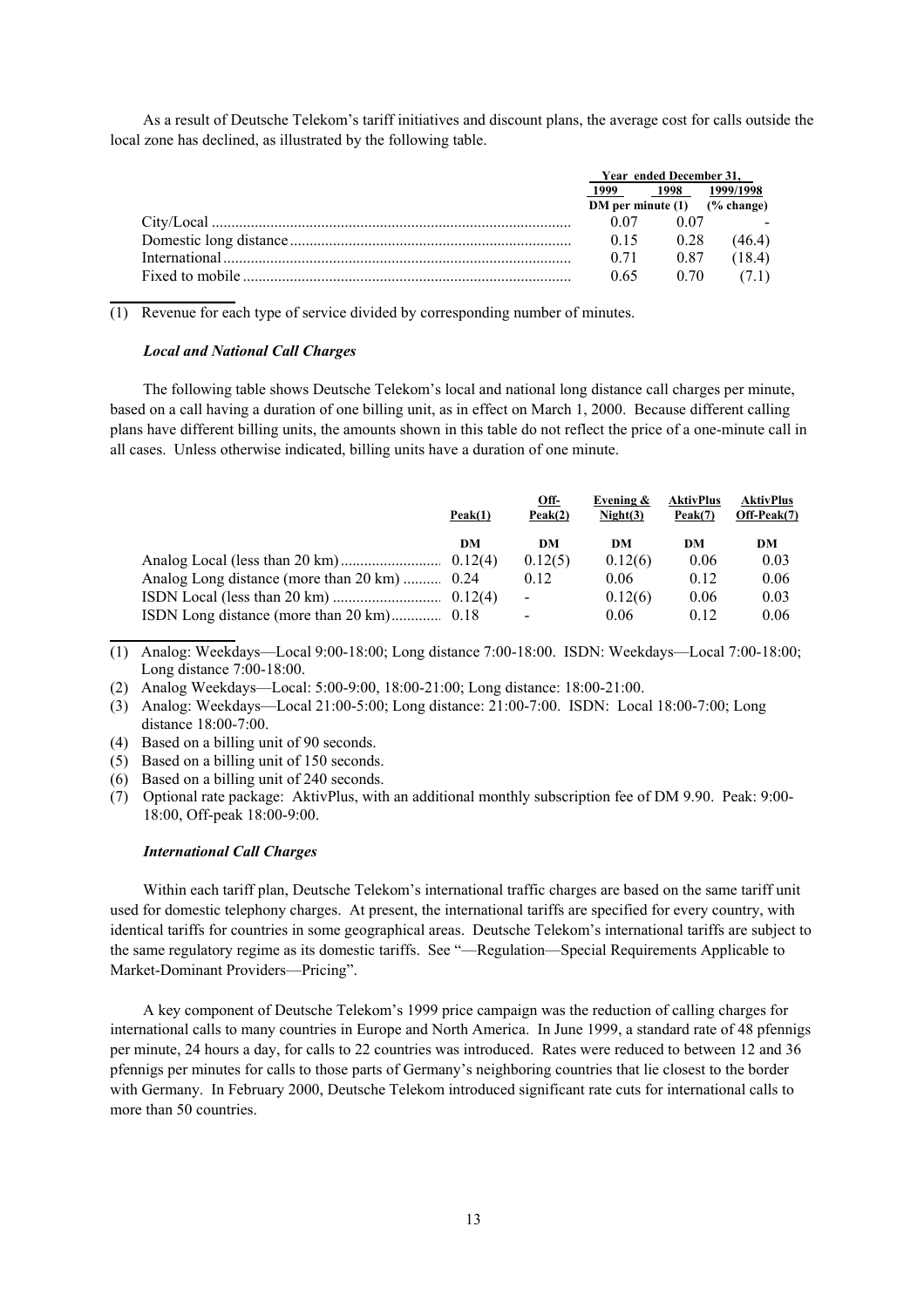The following table shows the cost of a one-minute call to selected destinations as of February 1, 2000 under some of Deutsche Telekom's major tariff packages.

|                                                                                               | Standard Tariff $(1)(2)$<br>AktivPlus(1)(2) |                           |                                  |                           |                                  | BusinessCall $(1)(3)$     |  |  |  |
|-----------------------------------------------------------------------------------------------|---------------------------------------------|---------------------------|----------------------------------|---------------------------|----------------------------------|---------------------------|--|--|--|
| <b>Foreign Country</b>                                                                        | <b>Old Price in</b><br>DM                   | <b>New Price</b><br>in DM | <b>Old Price in</b><br><b>DM</b> | <b>New Price</b><br>in DM | <b>Old Price in</b><br><b>DM</b> | <b>New Price in</b><br>DM |  |  |  |
| Belgium, U.K.,<br>Denmark, France,<br>Italy, Netherlands,<br>Spain Switzerland,<br><b>USA</b> | 0.48                                        | 0.24                      | 0.39                             | 0.19                      | 0.40                             | 0.19                      |  |  |  |
| Turkey                                                                                        | 0.84                                        | 0.48                      |                                  | 0.39                      | 0.73                             | 0.39                      |  |  |  |
| Greece                                                                                        | 0.84                                        | 0.48                      |                                  |                           | 0.73                             | 0.39                      |  |  |  |
| Poland                                                                                        | 0.48                                        | 0.48                      |                                  |                           | 0.83                             | 0.39                      |  |  |  |
| Russia                                                                                        | 1.20/3.12                                   | 0.72                      |                                  |                           | 1.04/2.71                        | 0.61                      |  |  |  |
| Sweden                                                                                        | 0.96                                        | 0.24                      |                                  |                           | 0.83                             | 0.19                      |  |  |  |

(1) Minute prices exclude value added tax and are rounded in some cases.

(2) Calculated based on billing units of one minute.

(3) Calculated based on billing units of one second.

Deutsche Telekom's settlement payments to foreign carriers for termination of international calls originated in Deutsche Telekom's networks represent a significant cost of providing international calling services. For further information on settlement payments, see "—Carrier Services".

#### *Innovative Service Offerings*

**\_\_\_\_\_\_\_\_\_\_\_\_\_\_\_\_**

Deutsche Telekom offers its customers a variety of products and services in addition to basic voice telephony, such as call waiting, call forwarding, conference calling nationwide, caller identification and callback when a caller receives a busy signal, as well as T-NetBox, Deutsche Telekom's network-based digital answering machine. Part of Deutsche Telekom's competitive strategy is to offer customers a range of innovative and attractive products intended both to secure customer loyalty and to enhance Deutsche Telekom's revenues.

During 1999, Deutsche Telekom stepped up its marketing efforts for virtual private networks solutions for business customers under the brand name T-VPN, an offer which was launched in 1998. The T-VPN package consists of standardized modules that can be combined in different configurations to produce applications that are tailored to the needs of particular customers. One of these modules, under the brand name "Centrex", enables Deutsche Telekom to introduce services in its networks that are normally provided only by private automated branch exchanges installed on customer premises. GVPN, the international component of T-VPN, was introduced in May 1999. GVPN offers solutions to the international needs of Deutsche Telekom key accounts, enabling customers to carry out all of their international communications with Deutsche Telekom within a closed user group. Deutsche Telekom has been offering GVPN through the Global One network. Transition arrangements relating to Deutsche Telekom's disengagement from Global One are designed to ensure continuity of service for Deutsche Telekom's Global One customers for up to two years.

# **Carrier Services**

Many new providers have entered the German telecommunications market since the full liberalization of the market at the beginning of 1998. Most of these competitors use Deutsche Telekom's network and related services as the basis for providing their own services to their customers. These special services to competitors are provided by the carriers services business area. This business area is also responsible for the company's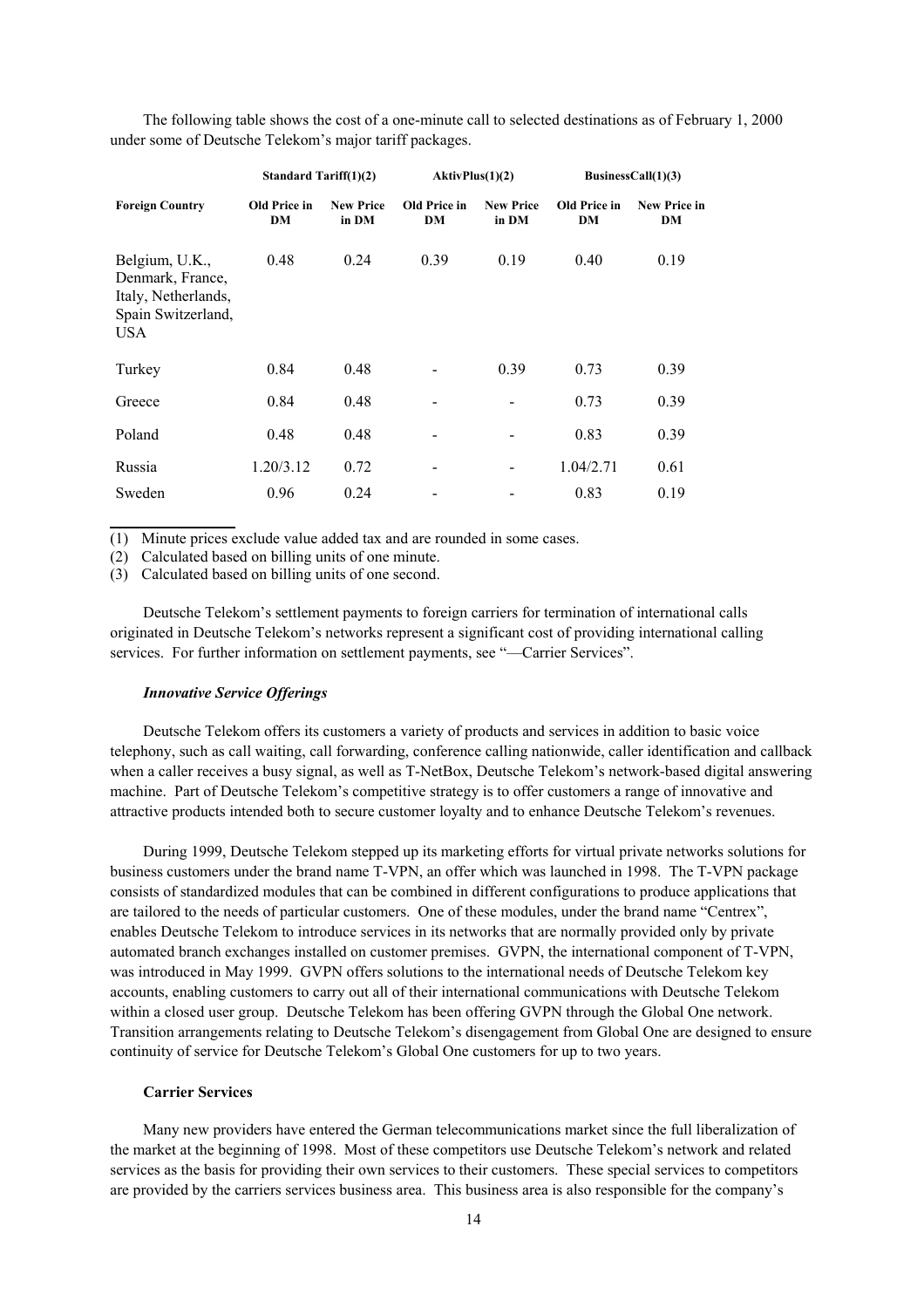international inter-carrier business, which includes terminating incoming international calls to its customers. This business area's net revenue in 1999 was EUR 2.9 billion, or 8.1 percent of the consolidated revenues of Deutsche Telekom. This represents an increase of 79 percent over 1998.

#### *Domestic Interconnection and Local Loop Access*

The products and services provided by the carrier services business area consist primarily of interconnection services for operators of fixed networks and mobile communications networks, carrier-specific transmission paths and access to the so-called "unbundled" subscriber line (or "unbundled local loop").

In the national market, the terms on which Deutsche Telekom provides services to competitors are essentially determined by the Regulatory Authority. The interconnection rates charged by Deutsche Telekom during 1999 were set by the Federal Ministry of Posts and Telecommunications, the predecessor to the Regulatory Authority, in September 1997. In December 1999, the Regulatory Authority approved new interconnection rates that will apply through January 31, 2001, which are on average approximately 24 percent lower than the previously applicable interconnection rates. See "—Regulation—Special Network Access and Interconnection—Fixed-Fixed Interconnection." The terms for interconnection of Deutsche Telekom's telephone network with networks of other national providers are contained in bilateral contracts. At the end of 1999, Deutsche Telekom had signed 95 such agreements. An additional 50 companies had submitted requests for negotiations at that date. The total number of leased lines provided to carriers at year end, i.e., transmission paths that are made available to competitors in the fixed-line network, rose by 43 percent in 1999 in comparison with the previous year.

The terms of interconnection established by the Regulatory Authority are very important, since they strongly influence the level of competition in the market. Since 1998, Deutsche Telekom has been conducting discussions with the Regulatory Authority in order to achieve a differentiation in interconnection charges between competitors who have made substantial investments in their own networks and those who have only few points of interconnection. See "—Regulation—Special Network Access and Interconnection—Fixed-Fixed Interconnection" for a discussion of regulatory developments relating to interconnection charges.

The following table shows the interconnection rates that were in effect until the end of 1999.

|                          | Standard<br>$(9 a.m. to 9 p.m.)$ $(9 p.m. to 9 a.m.)$ | <b>Off-Peak</b> |
|--------------------------|-------------------------------------------------------|-----------------|
|                          | (Pfennigs per minute)                                 |                 |
|                          | 197                                                   | 1 24            |
|                          | 336                                                   | 2.02            |
| Between 50 km and 200 km | 4.25                                                  | 2.35            |
|                          | 5 1 4                                                 | 3.16            |

The following table shows the new rates approved by the Regulatory Authority in December 1999 for the period from January 1, 2000 to January 31, 2001:

|                                           | $(9 a.m. to 6 p.m.)$ $(6 p.m. to 9 a.m.)$<br>(Pfennigs per minute) | Standard Off-Peak |
|-------------------------------------------|--------------------------------------------------------------------|-------------------|
| Local $\cdots$ $\cdots$ $\cdots$ $\cdots$ | 1 7 1                                                              | 1.08              |
|                                           | 292                                                                | 1 75              |
| Between 50 km and 200 km                  | 3.69                                                               | 2.04              |
|                                           | 4 47                                                               | 2.75              |

These new rates can be expected to offset to some extent the effect on revenues of any future increase in interconnection traffic on Deutsche Telekom's network.

Deutsche Telekom is required to offer competitors so-called "unbundled" access to the subscriber line ("bare wire") so that they have direct access to the customer. In February 1999, the Regulatory Authority set DM 25.40 as the maximum price that Deutsche Telekom was permitted to charge for such access for the period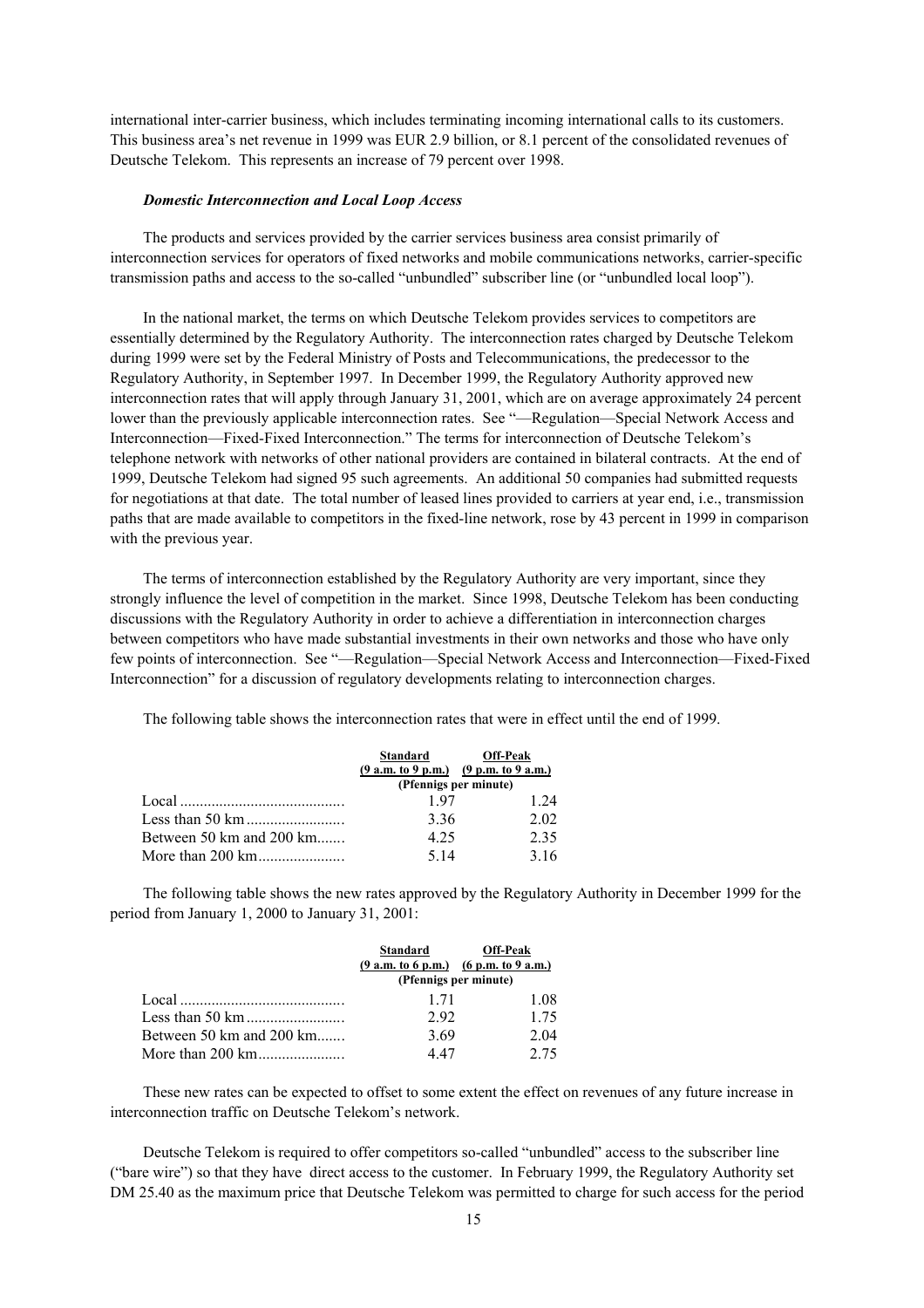between publication of the decision and March 31, 2001. Both Deutsche Telekom and its competitors have challenged the decision of the Regulatory Authority in court. See "—Regulation—Special Network Access and Interconnection—Local Loop Access" for a discussion of regulatory developments relating to subscriber access.

#### *International Call Termination*

The carrier services business area offers international network operators the opportunity to deliver their voice traffic to parties in Germany via Deutsche Telekom's network. In addition, this business area purchases termination services from foreign carriers for Deutsche Telekom's outbound international traffic, provides interconnection services to domestic competitors for termination of outgoing international calls and provides carriers' carrier transit services for calls that originate outside Germany and are routed through Germany for termination in a third country. At the end of 1999, Deutsche Telekom maintained business relationships with more than 300 foreign telephone companies.

The following table shows the volume of calls originated outside Germany that were terminated in Germany by means of Deutsche Telekom's network in the periods indicated.

|                    |          | <b>Year ended December 31.</b> |       |  |  |
|--------------------|----------|--------------------------------|-------|--|--|
| <b>Call Origin</b> | 1999(1). | 1998                           | 1997  |  |  |
|                    |          | (billions of minutes)          |       |  |  |
|                    |          |                                | 4.609 |  |  |
|                    |          |                                | 0.834 |  |  |
|                    |          | 0.361                          | 0.175 |  |  |
|                    |          |                                | 5.618 |  |  |
|                    |          |                                |       |  |  |

(1) Includes all European countries, North Africa, Turkey, Israel and Lebanon.

Since Deutsche Telekom is viewed by the Regulatory Authority as a market-dominant provider in many markets, prices charged by Deutsche Telekom for most services provided to service providers and carriers are subject to regulatory approval. The Regulatory Authority has determined, however, that Deutsche Telekom is no longer dominant in the market for interconnection to foreign countries. For further information on this topic, see "—Regulation—Special Requirements Applicable to Market-Dominant Providers."

Deutsche Telekom pays for the use of networks of carriers in foreign countries for outgoing international calls and receives payments from other carriers for the use of its network for incoming international calls. Traditionally, these payments have been made pursuant to settlement arrangements under the general auspices of the International Telecommunications Union (ITU). Deutsche Telekom has historically been a net debtor under these arrangements (i.e., payments made by Deutsche Telekom for outgoing international traffic have exceeded payments received for incoming international traffic) and, consequently, has benefited from the lowering of settlement rates in recent years. Deutsche Telekom expects further reductions in the settlement rates, particularly between Germany and other members of the European Union (EU). Settlement payments are calculated using a currency basket in which U.S. Dollars have the greatest weight and settlement payments themselves are generally denominated in U.S. Dollars. In 1999, Deutsche Telekom's average bilateral settlement rates per minute decreased by 24 percent in comparison with the previous year.

# **Data Communications and Information and Communications Systems**

Deutsche Telekom's data communications and information systems business area involves the use of Deutsche Telekom's network for the transport of large quantities of data and the use of modern data communications technology in the design of information and communications systems solutions for large, complex business customers.

Data transmission services and systems solutions based on those services represent one of the fastest growing areas in the telecommunications industry. Deutsche Telekom is therefore focusing on this area as one of the four pillars of its growth strategy. As a result of expanding Internet usage and an increase in the number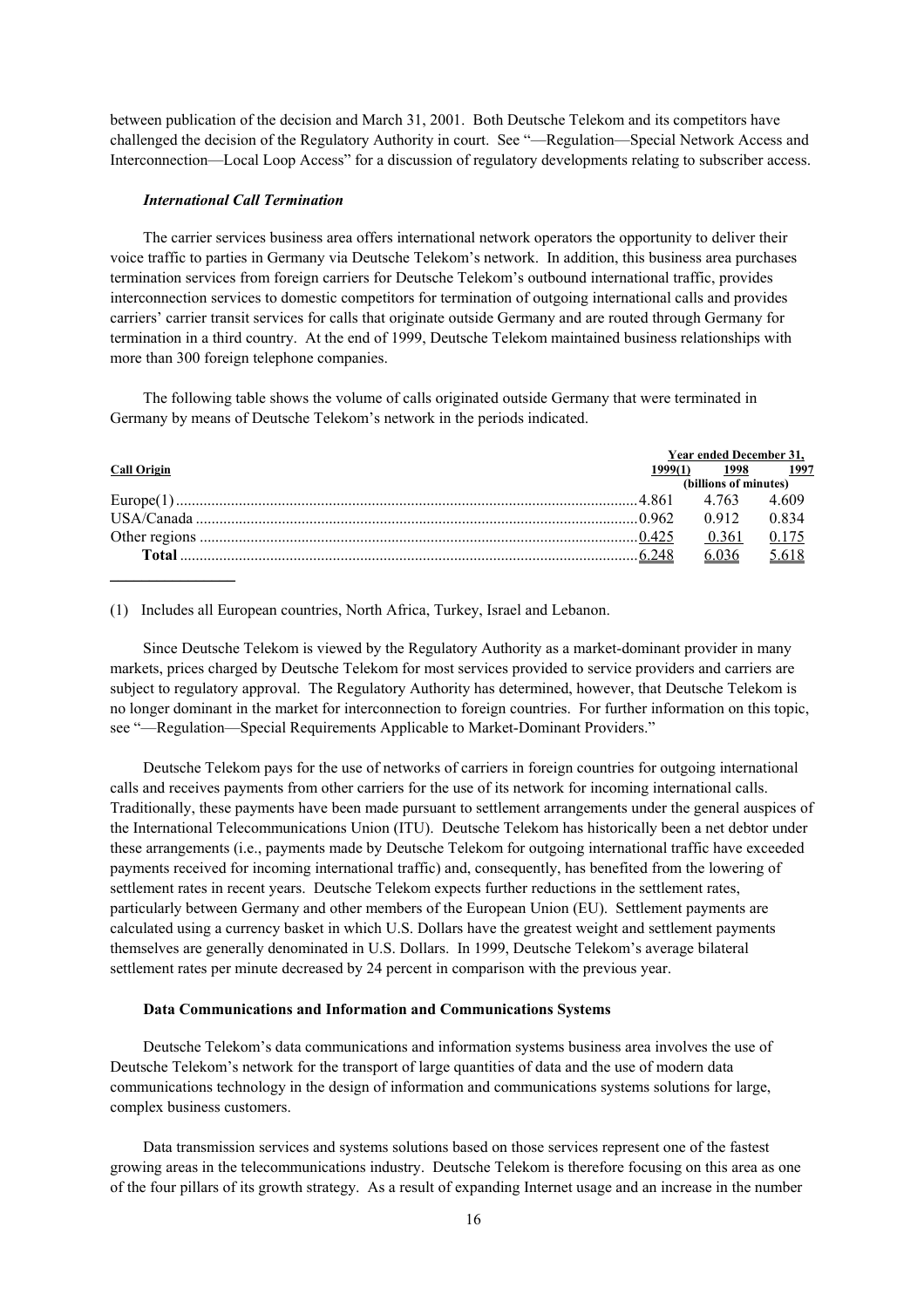of companies that have multiple offices connected via company intranets, the volume of data traffic in global telecommunications networks is growing rapidly. Deutsche Telekom expects it to exceed the volume of voice traffic in those networks in the future. Deutsche Telekom is responding to increasing customer requirements in this area by expanding its network platforms for data transmission and by offering a broad portfolio of products and services and customized solutions. The data communications services offered by Deutsche Telekom are increasingly incorporated into integrated services such as corporate networks and business-to-business Internet services.

This business area's net revenue in 1999 was EUR 2.8 billion (or 8.0 percent of the consolidated revenues of Deutsche Telekom), which represents an increase of 11.5 percent over 1998. This increase was achieved despite very strong downward pressures on price in the data communications area.

#### *Data Communications*

Among the data communications services that Deutsche Telekom offers are dedicated leased lines and data transmission services ranging from packet switching to state-of-the-art frame relay and Asynchronous Transfer Mode (ATM) communications, as well as Internet applications for business customers.

#### *Leased Lines*

Deutsche Telekom is the leading provider of leased lines in Germany. Deutsche Telekom markets fixed data connections under the product name "LeasedLink". This product includes standard leased lines, managed leased lines for data communications and international leased lines. Leased lines are used by business customers to assemble their own private networks and by telecommunications service resellers to establish networks to offer telecommunications services. Deutsche Telekom reduced tariffs for its "LeasedLink" product in 1999 by up to 29 percent for some types of connections.

The trend among Deutsche Telekom's customers toward the use of digital leased lines, which permit much higher transmission rates than analog connections, continued in 1999. As a result, the LeasedLink area has seen a marked trend toward broadband transmission rates. In 1999, the bandwidth Deutsche Telekom marketed in digital standard leased lines for data communications grew by 2.1 percent.

The following table shows the number of digital standard leased lines provided by Deutsche Telekom at the dates indicated.

|                                | At December 31. |                        |       |
|--------------------------------|-----------------|------------------------|-------|
| <b>Number of Leased Lines</b>  | 1999            | 1998                   | 1997  |
| Digital Standard Leased Lines: |                 |                        |       |
|                                |                 | . 35.460 34.847 29.958 |       |
|                                | 8.960           | 8.665                  | 7.483 |
|                                | 95              |                        | 96 57 |
| $\int$                         |                 |                        |       |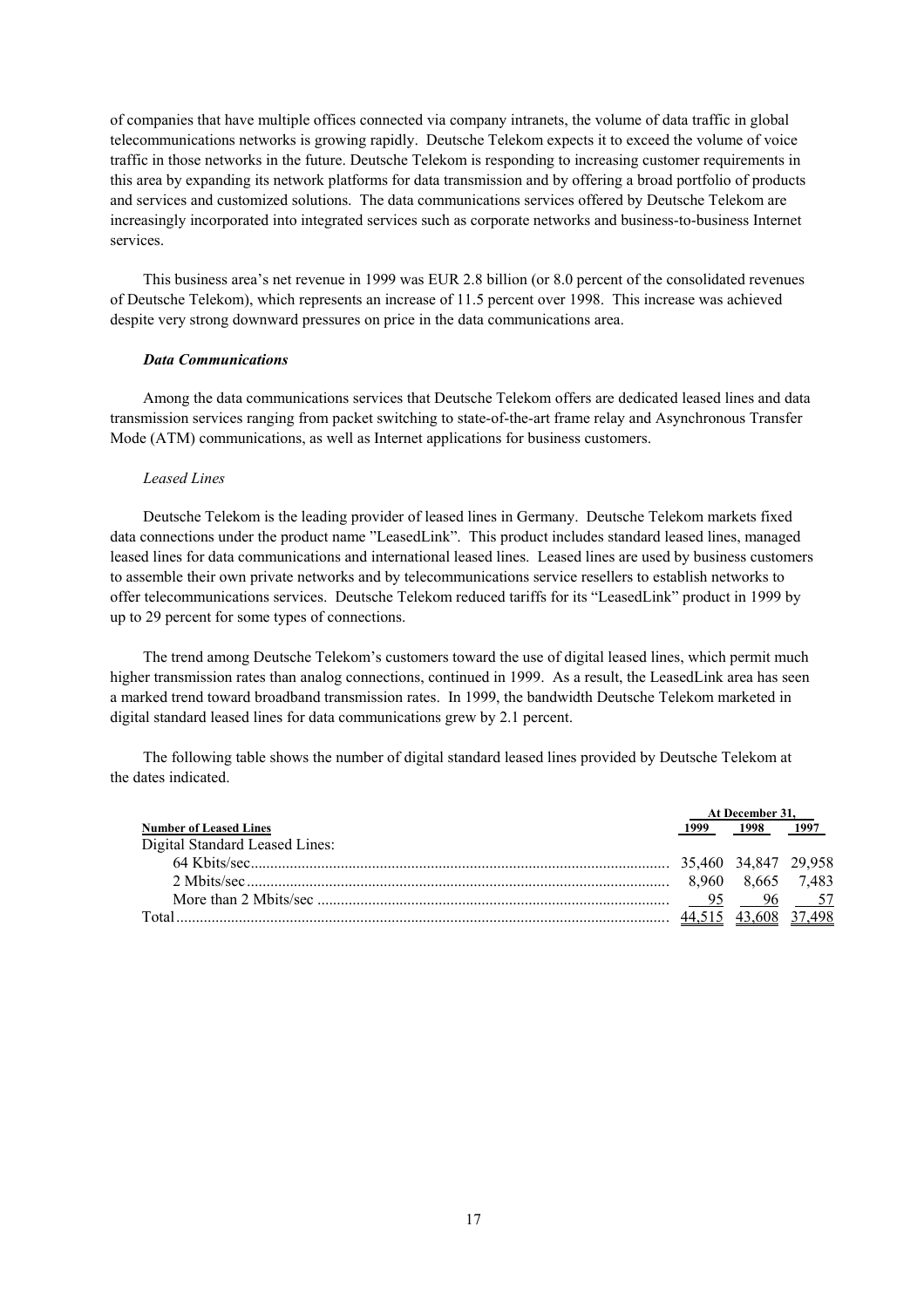The following table shows the monthly rental charges that applied to Deutsche Telekom's leased lines at the dates indicated. The figures shown in the following table represent averages that have been derived from actual prices that Deutsche Telekom charges its customers, on the basis of methodology developed by the Organization for Economic Cooperation and Development for the purpose of facilitating comparisons between leased line providers in different countries. Accordingly, these figures do not represent the actual prices that Deutsche Telekom charges to its customers.

|                         | At December 31. |                      |      |
|-------------------------|-----------------|----------------------|------|
| Tariff rates (in DM/km) | 1999            | 1998                 | 1997 |
| Digital Leased Lines:   |                 |                      |      |
|                         |                 | 14 82 14 88 16 36    |      |
|                         |                 | 72 57 73 15 81 72    |      |
|                         |                 | 439 22 500 84 636 91 |      |

In cooperation with other international carriers, Deutsche Telekom offers international leased lines to its multinational customers, with the convenience of single-end ordering and billing.

#### *Data Transmission*

*"X-25"-based Data Transmission Service.* Deutsche Telekom continues to offer a packet-switched data transmission service based on the well-established X.25 protocol. Although they are relatively slow, X.25-based packet-switched services permit highly reliable data transmission while offering easy access through a choice of access modes, including dial-up access across various technologies, such as ISDN. Deutsche Telekom's packetswitched services are available for a wide variety of applications, including database applications, electronic funds transfer applications and e-mail. As of the end of 1999, Deutsche Telekom's customers were using some 75,000 X-25-based lines and 61,000 access authorizations, which represented an decrease of 5.9 percent compared to year-end 1998.

*FrameLink Plus.* Deutsche Telekom's FrameLink Plus service – which is based on frame relay technology – is especially designed to accommodate data communications that include high-volume bursts. FrameLink Plus is suitable both for linking LANs (Local Area Networks) and for building corporate networks. Instead of leasing a high-capacity leased line in order to accommodate occasional or intermittent traffic bursts, customers using FrameLink Plus pay for sufficient capacity to satisfy their day-to-day data requirements and are provided burst capacity up to the access rate to accommodate peaks in their data communications needs. Through FrameLink Plus, Deutsche Telekom offers frame relay service at a variety of access rates, ranging from 64 kbit/sec to 2 Mbit/sec.

In 1999, Deutsche Telekom further simplified FrameLink Plus rates structures for its customers and implemented price reductions of up to 30 percent in response to intense competition in this market. Deutsche Telekom also extended the FrameLink Plus portfolio by introducing a broader range of transmission speeds.

*City-Netze.* Deutsche Telekom offers customized high-speed network solutions by means of its "City-Netze", which are regional networks of fiber optic lines. In 1999, Deutsche Telekom inaugurated an additional two City-Netze networks, thereby increasing the total in operation to 38. Customers normally use City-Netz networks as a basis for comprehensive telecommunications solutions. In many cases, customers use these broadband regional networks as access platforms for services such as "T-ATM" or "T-InterConnect".

*T- ATM.* Deutsche Telekom's offers high speed Asynchronous Transfer Mode (ATM) data transmission service by means of its T-ATM service, which was accessible nationwide throughout Germany at 50 locations as of December 31, 1999. Since 1998, Deutsche Telekom has offered switched connections via T-ATM. Significant growth in the number of T-ATM connections took place in 1999, while average prices for T-ATM services remained relatively constant. T-ATM is one of the world's most modern telecommunications structures. Deutsche Telekom is one of the market leaders in Germany in the use of ATM technology, which permits voice, text, data and video communications over one line and which supports flexible, cost-effective use of bandwidth resources.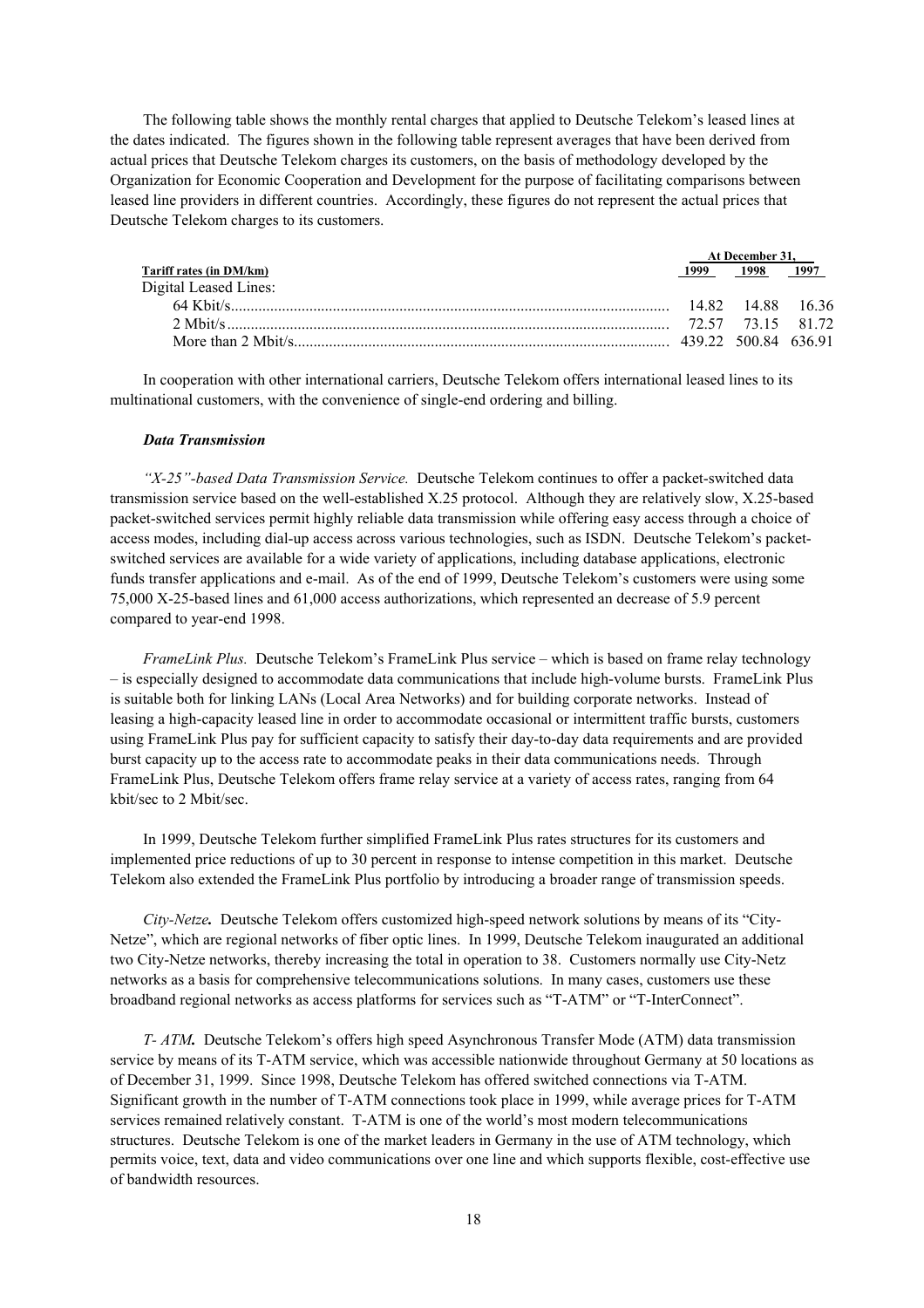Transition arrangements relating to Deutsche Telekom's disengagement from Global One are designed to permit continuity of service for up to two years for Deutsche Telekom's customers that have been making use of the Global ATM service of Global One. This service provides broadband telecommunications links to 40 countries as of December 31, 1999.

*T-InterConnect.* Deutsche Telekom offers a high-performance IP-based network platform for Internet and Intranet communications applications under the brand name "T-InterConnect." This platform can be used as the basis for private corporate networks. At December 31, 1999, the platform consisted of 74 national network nodes redundantly connected via 155 Mbit/s links in the core network. T-InterConnect, which can be accessed nationwide at "City" (local) rates, features access bandwidth ranging from 64 kbit/s to 34 Mbit/s, and up to 2.4 Gbit/s after March 2000, to support Internet and intranet solutions for the customers of Deutsche Telekom.

In 1999, Deutsche Telekom was one of Germany's largest Internet service providers for business customers. The volume of traffic transported on the T-InterConnect platform almost doubled in 1999 as compared to 1998. Deutsche Telekom reduced its rates for T-InterConnect services by up to 50 percent in 1999.

To achieve better integration with the international Internet network, Deutsche Telekom increased the "peering capacity" of its network almost fourfold in 1999 and entered into "peering" agreements with major Internet service providers worldwide. "Peering" refers to the exchange of information between two separate Internet networks.

*Intranet Solution.* Using the T-InterConnect and FrameLink Plus platforms, Deutsche Telekom provides customers with customized intranet solutions, under the general brand name "Intranet Solution." These solutions feature dial-in access through ISDN, through Deutsche Telekom's T-D1 mobile communications network and through the Datex-P service. Starting in 1999, Deutsche Telekom also began offering Intranet Solution on the basis of T-ATM and "T-DSL". Intranet solutions based on T-InterConnect were developed for a growing number of customers in 1999, and Deutsche Telekom also began offering "extranet" solutions through which business customers are linked to third parties such as dealers or suppliers. Deutsche Telekom also launched its "Global Intranet" solutions in 1999, through which Deutsche Telekom's business customers can permit their employees worldwide to access company intranets.

*T-DSL.* ADSL technology (Asymmetrical Digital Subscriber Line) allows for the transmission of data at very high rates using conventional telephone lines. Deutsche Telekom continued to develop the potential of ADSL-based broadband communications for its customers in 1999 under the general brand name "T-DSL". For example, Deutsche Telekom made it possible in 1999 for customers to access its T-InterConnect and T-ATM data communications platforms via T-DSL connections. Due to the relatively low cost of this new access technology, T-DSL enables Deutsche Telekom to bring the benefits of fast Internet communications and innovative multimedia applications to new customer segments, in particular small and medium-sized business customers.

To combine the benefits of rapid data communications and fast Internet access with enhanced voice telecommunications via ISDN, Deutsche Telekom began offering T-DSL in a package with ISDN to its customers in April 1999. Since ADSL technology also permits fast access to the Internet by allowing customers to receive data over ordinary telephone lines at a transfer rate of up to 768 kbit/sec for residential customers and up to 6 Mbit/sec for business customers, Deutsche Telekom introduced a package consisting of T-DSL together with T-Online, Deutsche Telekom's Internet access service, in July 1999.

*T-LAN.* Through its subsidiary DeTeLine, Deutsche Telekom configures local area networks (LANs) for its customers under the brand name T-LAN The T-LAN product portfolio was extended in 1999 to include specific solutions for small and medium sized business that permit voice transmission over local computer networks.

*Telekom Designed Networks.* Telekom Designed Networks (TDN) are a central component of the data communications systems solutions services offered by Deutsche Telekom. With TDNs, Deutsche Telekom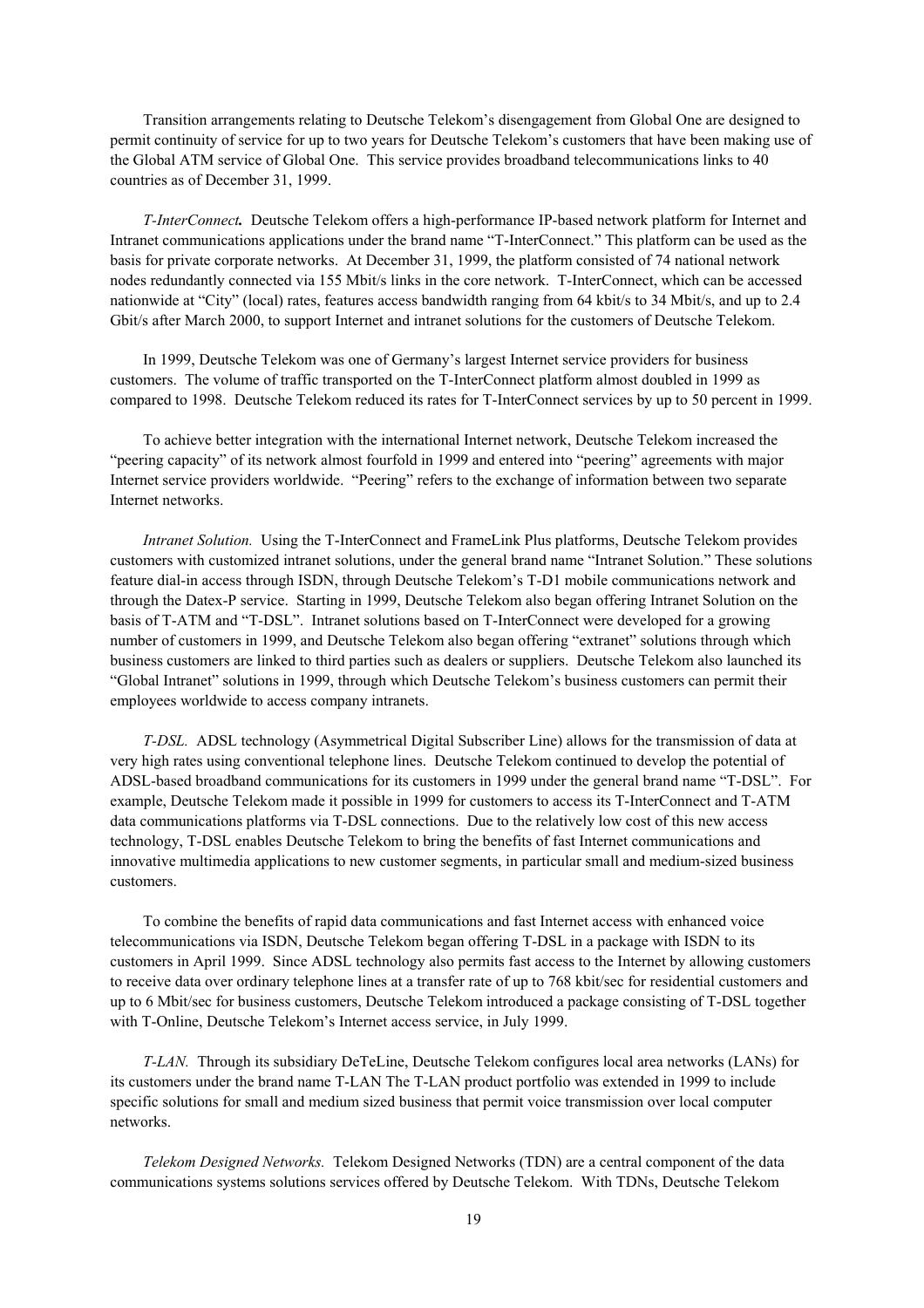offers its large corporate customers communications solutions that are tailored to specific customer requirements. Under TDN contracts, Deutsche Telekom takes charge of the design and installation of the network and provision of comprehensive operational services, including network management and complete ongoing service.

In 1999, the number of large corporate customers with TDN continued to grow. At the end of 1999, a total of 2,410 TDN contracts had been signed, 302 more than at the end of the previous year. The following chart shows the numbers of TDN contracts that Deutsche Telekom had entered into on the dates indicated.



Deutsche Telekom considers these contracts to be strategically important as a means of creating longerterm relationships with large business customers, since the duration of these contracts is typically between two and five years.

Deutsche Telekom's systems solutions business is conducted through Deutsche Telekom Systemlösung GmbH (DeTeSystem), a subsidiary of Deutsche Telekom whose purpose is to provide intensive support to large companies and institutions with major telecommunications expenditures. During 1999, to increase its effectiveness in the market for international business customers, Deutsche Telekom combined its entire international systems solutions sales team under DeTeSystem. DeTeSystem hired a number of new sales experts thus increasing the number of employees of DeTeSystem by approximately 10 percent.

Deutsche Telekom has been providing international data communications solutions in cooperation with Global One. Transition arrangements relating to Deutsche Telekom's disengagement from Global One are designed to ensure continuity of service for up to two years for Deutsche Telekom's Global One customers. Deutsche Telekom intends, however, to build up its own international network as the basis for providing international systems solutions for its customers.

#### *Information and Communications Systems*

Integrated solutions that combine telecommunications and information technology for complex personal computer (PC) and server infrastructures are becoming increasingly important for companies in many industries. In 1999, Deutsche Telekom created a new business area, information and communications systems, which combines its information technology and telecommunications services – in particular those of its subsidiaries Deutsche Telekom Computer Service Management GmbH (DeTeCSM), T-Nova Deutsche Telekom Innovationsgesellschaft mbH (T-Nova) and Deutsche Telekom Kommunikationsnetze GmbH (DeTeLine) – with services of external suppliers to create customized solutions. The business area formerly designated as "systems solutions" has been divided between the data communications area and the newly founded information and communications systems area. Deutsche Telekom aims to become one of Germany's leading information technology suppliers over the next several years. Deutsche Telekom took an important step in this direction in December 1999 with the formation of a cooperation with Unisys for the provision of information technology systems.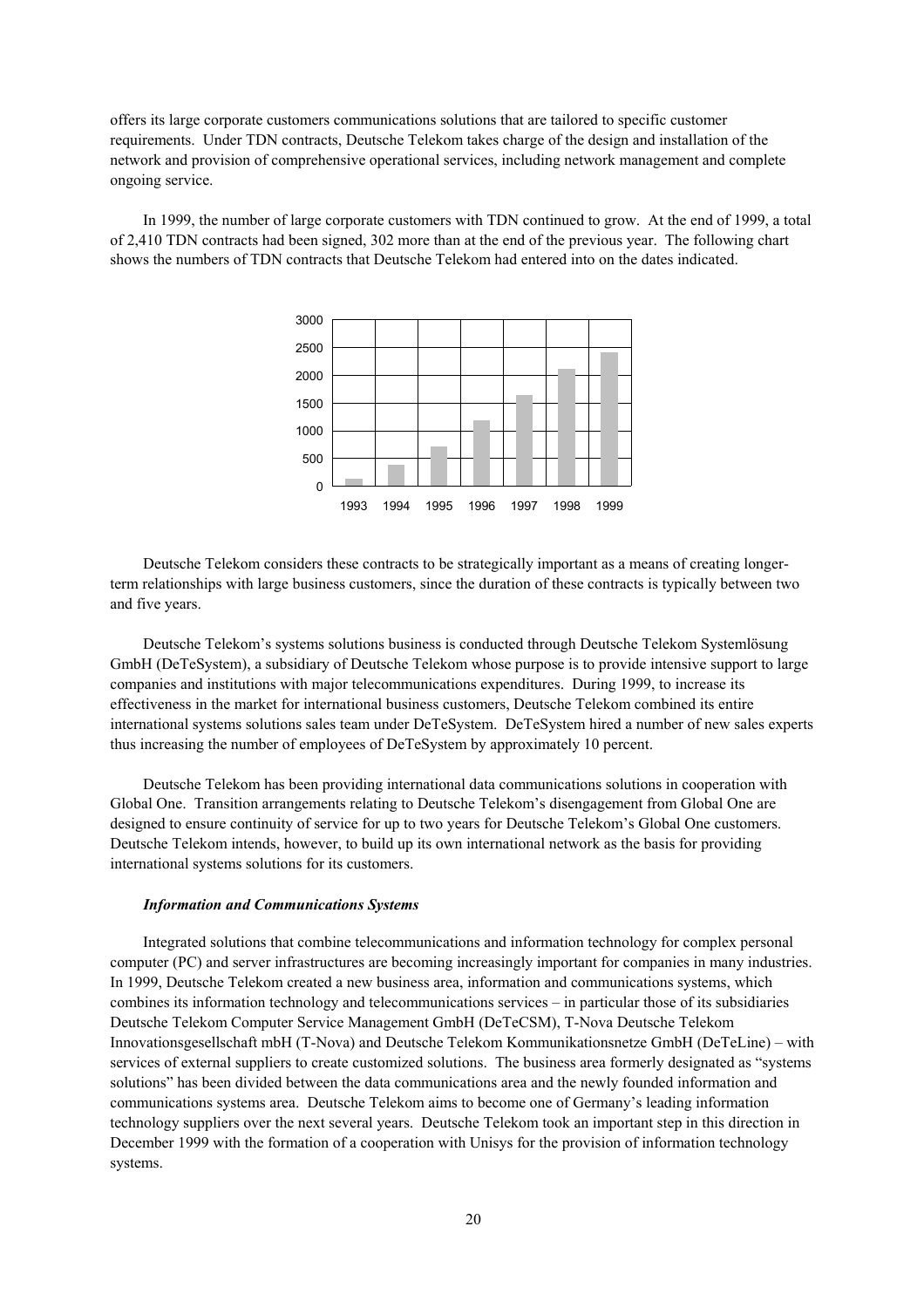# **Mobile Communications**

Mobile communications is one of the most rapidly expanding areas of the global telecommunications industry. Deutsche Telekom expects that both mobile voice telephony and, to an increasing extent, mobile data communications and multimedia applications will experience significant growth in coming years. As a result, Deutsche Telekom is focusing on the mobile communications area as one of the four pillars of its growth strategy. The first major step in this direction was the bundling of substantially all of Deutsche Telekom's European mobile telecommunications subsidiaries (other than the Westel companies) under a newly formed holding company, T-Mobile International AG, which took retroactive effect from January 1, 2000.

For 1999, Deutsche Telekom's mobile communications business area included the activities of Deutsche Telekom MobilNet GmbH, (T-Mobil), Deutsche Telekom's German mobile communications subsidiary. The activities of non-German mobile phone subsidiaries, including the Austrian company max.mobil. and the British company One 2 One, are discussed below under "—International."

Deutsche Telekom's mobile communications business area generated revenue of EUR 3.9 billion (11.0 percent of the consolidated revenue of Deutsche Telekom) and net income before taxes of EUR 1.0 billion in 1999. Approximately 85.3 percent of the consolidated revenues of this business area in 1999 were derived from mobile telephone service, with the remaining 14.7 percent derived from handset sales and from the sale of paging and other services.

With 9.2 million mobile phone subscribers in its two networks at December 31, 1999, including 9.1 million digital mobile phone subscribers, Deutsche Telekom estimates that it had a market share in the overall German mobile telephony market of approximately 39.4 percent and a market share of approximately 39.0 percent in the German digital mobile telephony market at that date.

Viewed as a separate company, T-Mobil reported revenues of EUR 5.0 billion in 1999. The difference between this figure and revenue reported for the mobile communications business area results from use of the T-Mobil network for termination of calls originating in Deutsche Telekom's fixed network.

Deutsche Telekom currently plans to have T-Mobile International AG become a publicly traded subsidiary in the fall of 2000, with Deutsche Telekom retaining a controlling shareholding.

#### *Mobile Telephone and Data Services*

#### *T-D1*

Deutsche Telekom offers digital mobile telephone services by means of its T-D1 digital network, which is based on the GSM (Global System for Mobile Communications) standard. Approximately 82 percent of revenues from Deutsche Telekom's mobile communications business area were derived from T-D1 in 1999. This figure does not include revenues from sales of handsets.

The importance of digital mobile communications networks in Germany has grown steadily since the T-D1 network went into operation in July 1992. The GSM standard, which Deutsche Telekom played a major role in developing, is now the technical basis for well over 200 digital mobile communications networks around the globe.

Network quality is one of the key factors affecting T-Mobil's business. To maintain network quality in light of strong growth in numbers of customers, T-Mobil continued to expand its GSM network during 1999. In the course of the year, the number of base stations in the T-D1 network increased from about 13,500 to about 25,000. At year-end 1999, the T-D1 network had 581 base station controllers and 46 switches. The investments made by T-Mobil in connection with network expansion in 1999 amounted to approximately EUR 0.7 billion. T-Mobil plans to continue this expansion in the coming year and has budgeted more than EUR 0.8 billion for investment in the T-D1-network in 2000. The network is expected to feature a total of around 37,000 base stations by the end of 2000.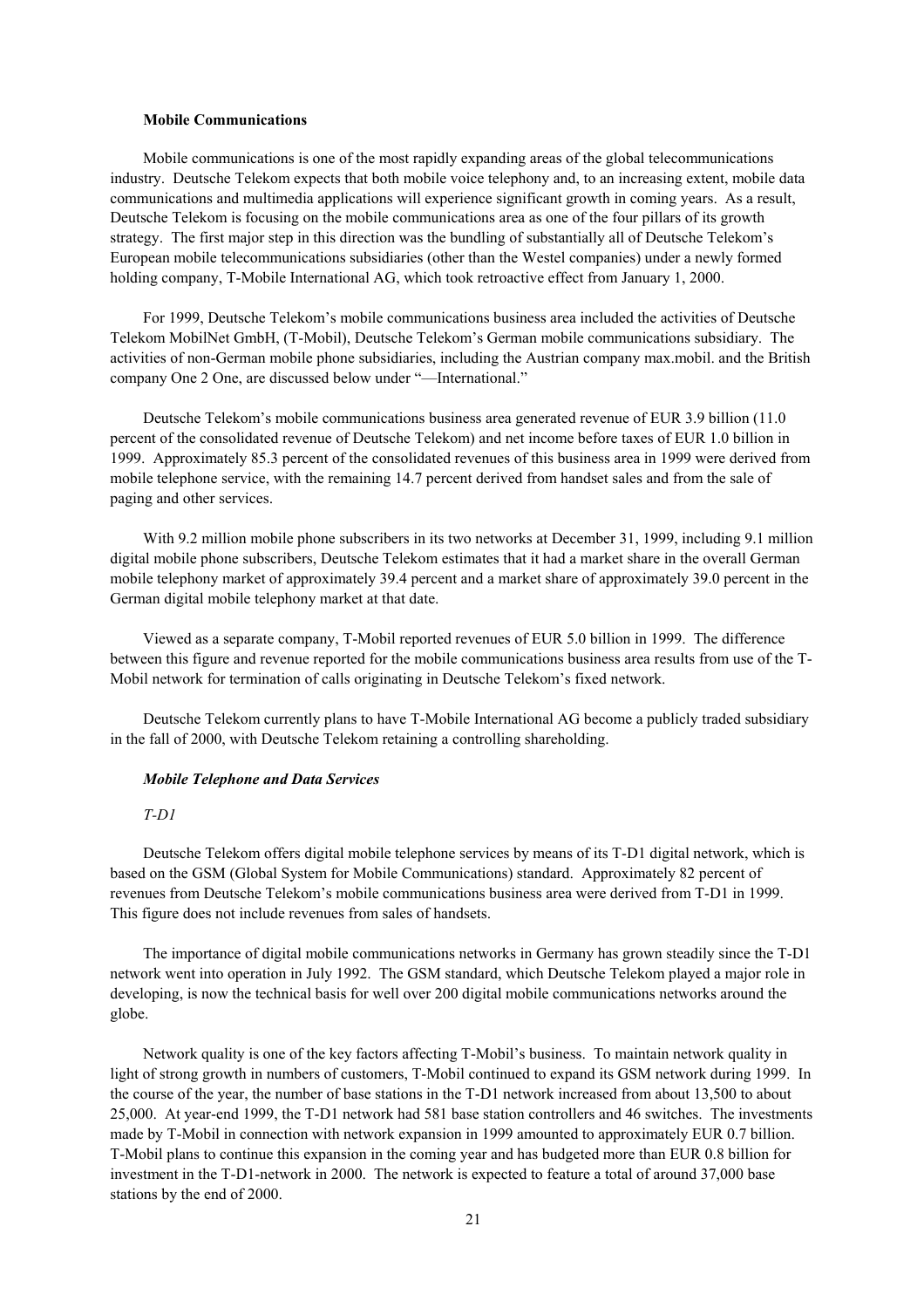In October 1999, T-Mobil successfully bid for additional mobile communications frequencies in the 1800 MHz range. The additional frequencies will permit T-Mobil to expand significantly the capacity of the T-D1 network and to offer services, such as data applications, that require higher transmission volumes. These frequencies were made available first in high-density urban areas starting in February 2000.

Prior to 1999, Deutsche Telekom had entered into roaming agreements with 121 operators in 75 countries, which in principle allow T-D1 subscribers to make and receive calls while abroad on the same mobile phone they use in Germany. In 1999, Deutsche Telekom further expanded the global coverage of the T-D1 network by entering into 44 new roaming agreements with GSM operators, with particular emphasis on operators of GSM 1800 networks in Europe and GSM 1900 networks in the United States. In the summer of 1999, T-Mobil began to provide national roaming service for VIAG Interkom subscribers.

Demand for mobile data communications services increased substantially during 1999. During December 1999, for example, the T-D1 network carried approximately 300 million "short messages". Since March 1999, T-D1 customers can use their mobile phones to access a number of programs that provide information, such as news, stock quotes, travel information or schedules for entertainment events. Deutsche Telekom expects that demand for mobile data services will grow substantially in the coming years.

*Subscribers.* At the end of 1999, the T-D1 network had approximately 9.1 million subscribers, or 3.6 million (66 percent) more than it had a year earlier. This growth is generally attributable to strong demand for mobile services, and T-Mobil contributed to this demand with new products and services, a number of pricing campaigns and a customer-oriented pricing structure. The following chart shows the number of T-D1 customers at the end of each year indicated, in millions.



The following table sets forth the average number of subscribers in the T-D1 network for the periods indicated.

|      | Year ended December 31, |      |               |               |
|------|-------------------------|------|---------------|---------------|
| 1999 | 1998                    | 1997 | 1999/<br>1998 | 1998/<br>1997 |
|      |                         |      | $(\%$ change) |               |
|      |                         |      |               |               |
|      |                         |      |               | 60.1          |

<sup>(1)</sup> Represents an average of monthly averages.

**\_\_\_\_\_\_\_\_\_\_\_\_\_\_\_\_**

(2) Represents the average of number of subscribers at year-end and the number of subscribers at the beginning of the year.

T-Mobil had a churn rate in 1999 of approximately 13 percent, as compared to 15 percent in 1998. The churn rate for any given period represents the number of T-Mobil customers whose service was discontinued during that period due to a payment default or who voluntarily gave up a mobile telephony service during that period, expressed as a percentage of the average number of customers during that period. Deutsche Telekom estimates that the average churn rate during 1999 for domestic competitors such as D2 was 13 percent and for E-Plus was 18 percent.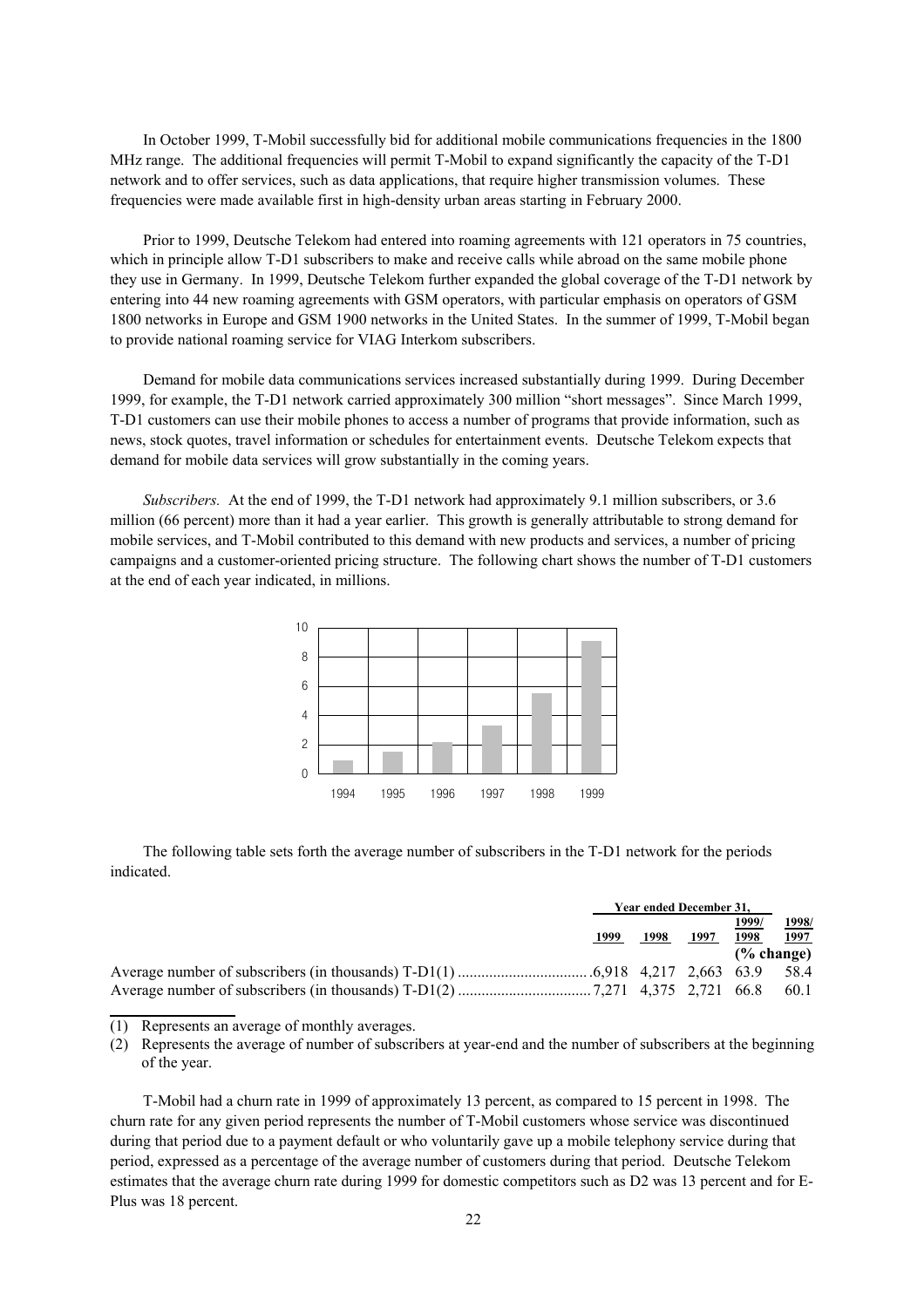The reduction in T-Mobil's churn rate from 1998 to 1999 was expected due to rapid growth in the number of new customers, which was greater than growth in the number of customers whose contracts were expiring. The probability that a customer will voluntarily terminate T-Mobil mobile service is highest at the time when the customer's contract expires. T-Mobil believes that measures taken during 1999, such as the development of systems to identify and contact customers who are likely to give up T-Mobil service when their contracts expire and programs to win back customers who have given up T-Mobil service, also contributed to some extent to the reduction in churn, despite the fact that a number of 24-month contracts signed in 1997 expired in 1999. Due to the highly competitive nature of the mobile communications business, however, churn is likely to rise in future periods.

*Traffic.* The following table shows average monthly outgoing traffic per T-D1 subscriber for the years indicated, in minutes per customer per month.



T-Mobil entered into an agreement with VIAG Interkom in 1999 which provides for the purchase of a significant number of bulk minutes for national roaming purposes by VIAG Interkom. This agreement, which has been approved by the Regulatory Authority, has led to increased utilization of the T-D1 network, particularly in rural areas. T-Mobil does not expect this agreement to lead to any capacity constraints. T-Mobil aims to use revenues from this arrangement for measures to improve its market position. The contract with VIAG Interkom expires in 2009.

*Tariffs.* The customers Deutsche Telekom serves directly are billed one-time installation charges, monthly rental charges and call charges for outgoing traffic. Independent service providers purchase mobile telephone services from T-Mobil at a discount, resell those services and bill subscribers directly at rates they set independently. During 1999, traffic charges (including those paid by independent service providers) accounted for approximately 69 percent and monthly rental charges and initial connection fees together accounted for approximately 31 percent of net revenues generated by T-D1 (excluding revenues from sales of digital handsets).

Tariffs for subscribers serviced directly by T-Mobil are set by T-Mobil, although they would be subject to regulatory review if T-Mobil were deemed to have a dominant position in relevant markets. See "—Regulation—Special Requirements Applicable to Market-Dominant Providers". During 1999, T-Mobil promoted the development of the German GSM market with a series of tariff innovations. In March 1999, T-Mobil became the first network operator in Germany to introduce optional "City" rates, which provide discounts on calls within a given local area to customers that select this option, and discounted weekend rates. In 1999, T-Mobil also introduced options relating to the length of the billing unit for some existing tariffs. Many of T-Mobil's tariff initiatives are intended to tailor tariffs to the needs of specific customer groups. Additional tariff initiatives are planned for 2000.

The following table provides information on the basic tariff packages that T-Mobil made available to individual T-D1 customers as of December 31, 1999, giving effect to the tariff initiatives described above.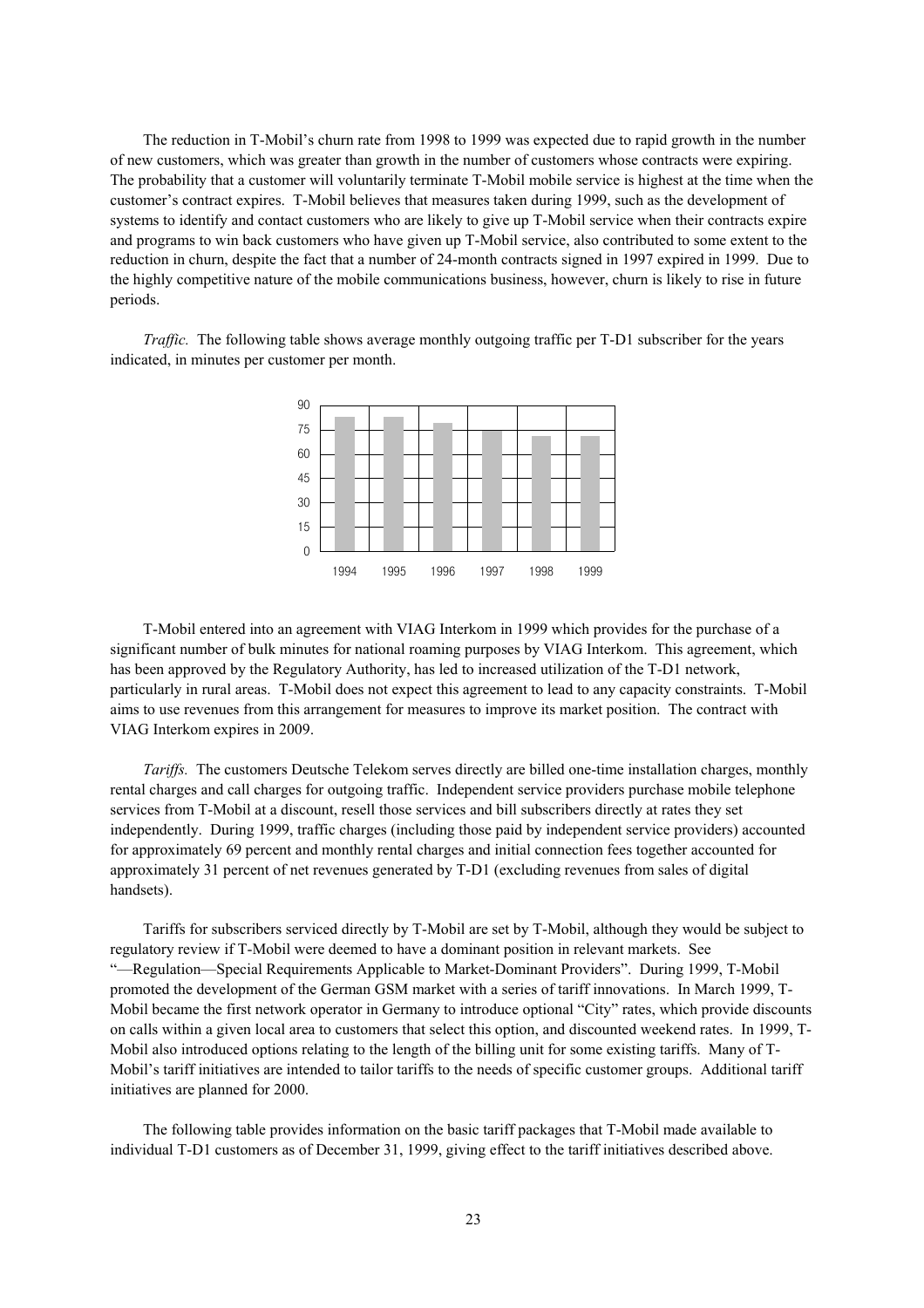#### **Calling Plans**

|                                        |                          |                          |                          |                 |                          | Prepaid |
|----------------------------------------|--------------------------|--------------------------|--------------------------|-----------------|--------------------------|---------|
|                                        |                          |                          |                          | ProTel          |                          |         |
|                                        | <b>Telly</b>             | <b>TellyPlus</b>         | ProTel                   | <b>DataOnly</b> | Xtra                     | YoYo    |
|                                        |                          |                          |                          | in DM           |                          |         |
| One-time connection fee                | 49.95                    | 49.95                    | 49.95                    | 49.95           | $0.00*$                  | $0.00*$ |
| Monthly rental fee                     |                          |                          |                          |                 |                          |         |
| for $60/1$ -second intervals $(1)$     | 24.95                    |                          | 64.95                    |                 |                          |         |
| for 10-second intervals                | 29.95                    | 49.95                    | 69.95                    | 23.95           | 0.00                     | 0.00    |
| Call charges (per minute) (2)          |                          |                          |                          |                 |                          |         |
| National – mobile to fixed             |                          |                          |                          |                 |                          |         |
| Daytime $(3)$                          | 1.29                     | 0.79                     | 0.39                     | 0.68            | 1.69                     | 1.19    |
| Nighttime $(4)$                        | 0.39                     | 0.39                     | 0.39                     | 0.39            | 0.69                     | 1.19    |
| National – mobile to mobile $(5)$      |                          |                          |                          |                 |                          |         |
| Daytime $(3)$                          | 0.68                     | 0.68                     | 0.39                     | 0.68            | 0.69                     | 1.19    |
| Nighttime $(4)$                        | 0.39                     | 0.39                     | 0.39                     | 0.39            | 0.39                     | 1.19    |
| Xtra-Weekend (6)                       | -                        | $\overline{\phantom{0}}$ | $\overline{\phantom{a}}$ | ٠               | 0.39                     |         |
| XtraNummer Eins/YoYoLine (7)           | $\overline{\phantom{a}}$ | ٠                        | ۰                        |                 | 0.39                     | 0.39    |
| $T-D1$ Local – mobile to fixed $(8)$   |                          |                          |                          |                 |                          |         |
| Daytime $(2)$                          | 0.68                     | 0.68                     | $\blacksquare$           |                 |                          |         |
| Nighttime $(3)$                        | 0.39                     | 0.39                     |                          |                 |                          |         |
| $T-D1$ City – mobile to fixed(8)       | 0.29                     | 0.29                     | 0.29                     |                 |                          |         |
| $T-D1$ Weekend – mobile to fixed $(8)$ | 0.29                     | 0.29                     | 0.29                     |                 | $\overline{\phantom{0}}$ |         |

\* No additional connection fee after purchase of a prepaid SIM Card.

(1) After the first minute, calls are charged by the second.

(2) "Telly", "TellyPlus", "ProTel" and "ProTel DataOnly" plans include "10plus": after the first minute, and a discount of up to 30 percent is given for national and international mobile to fixed calls and for mobile to mobile calls (T-D1, T-C-Tel).

- (3) Monday through Friday 7:00 to 17:00 for the "Telly" plan; Monday through Friday 7:00 to 20:00 for the "TellyPlus", "ProTel", "ProTel DataOnly" , "Xtra" and "YoYo" plans.
- (4) All other times Monday through Friday; Saturdays, Sundays and public holidays.

(5) Calls to T-D1 and T-C-Tel only.

- (6) Friday 20:00 through Sunday 24:00.
- (7) Calls to an individually specified fixed or mobile number.

(8) Customers may use only one of these three optional calling plans at any given time.

A substantial majority of T-D1 customers make use of the "Telly" tariff packages. The use of the prepaid "Xtra" tariffs increased in 1999, with customers using the "Xtra" prepaid cards accounting for 20 percent of T-D1 customers at year-end 1999. T-Mobil also promoted the growth of the prepaid market through a series of tariff initiatives. Deutsche Telekom expects that prepaid service offerings will continue to increase in acceptance in the coming years.

### *T-C-Tel*

**\_\_\_\_\_\_\_\_\_\_\_\_\_\_\_\_**

Deutsche Telekom's analog mobile telephone service, T-C-Tel, is the only analog mobile telephone network in Germany. T-C-Tel contributed approximately EUR 139 million to the total revenue of the mobile communications business area in 1999. Deutsche Telekom intends to discontinue T-C-Tel service by December 31, 2000 and therefore no longer actively markets T-C-Tel service. T-Mobil is offering T-C-Tel customers the option of transferring to the T-D1 platform on attractive terms.

#### *Data, Satellite, Navigation and Paging Services*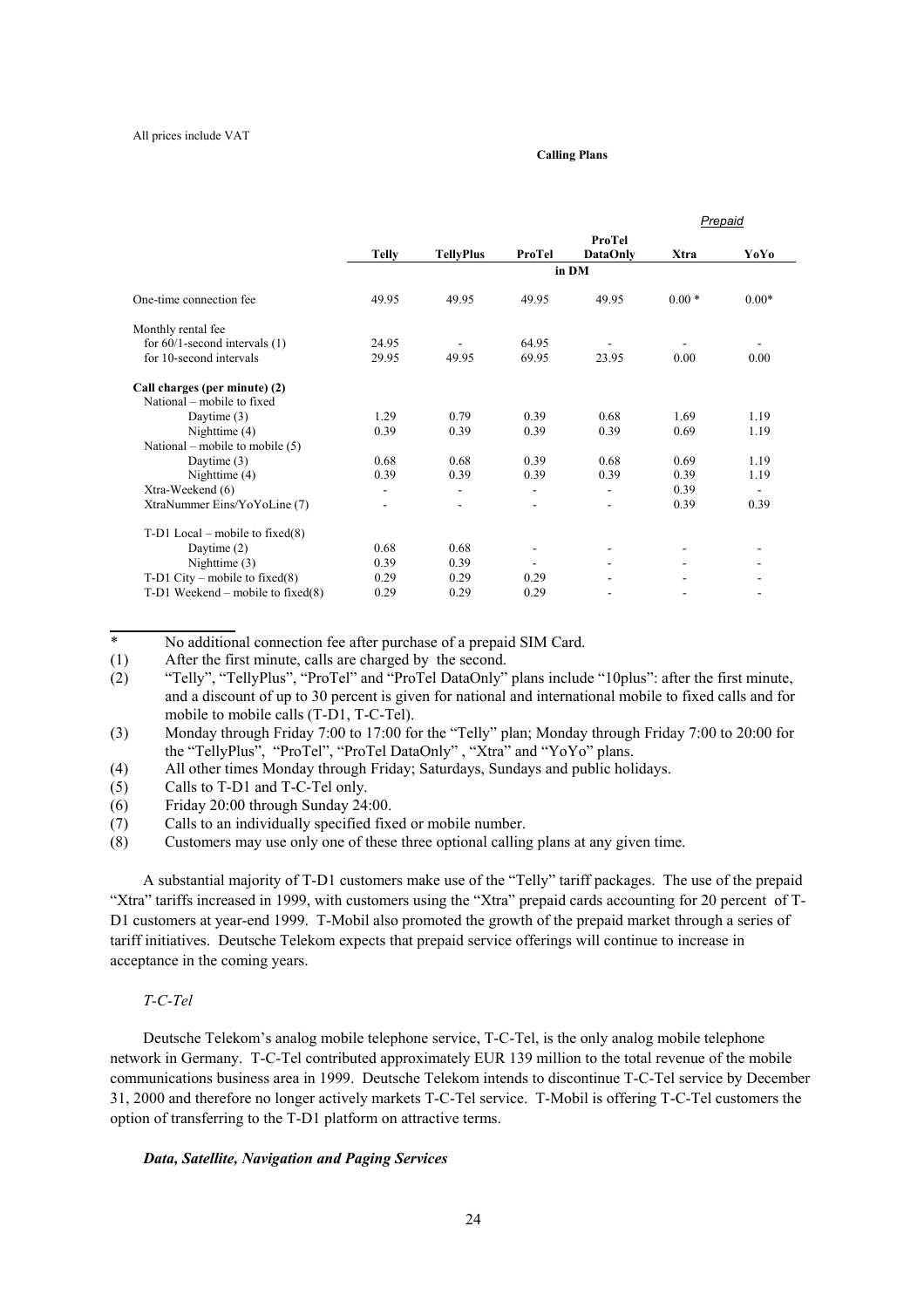T-Mobil offers specialized mobile data transmission services under the name "Modacom". T-Mobil intends to continue to provide these services in unchanged form, while offering possibilities for Modacom customers to migrate to the new General Packet Radio Service platform beginning in the year 2000.

Since 1993, T-Mobil has provided a wide variety of INMARSAT satellite services. These services were transferred to another Deutsche Telekom subsidiary in 1999 as part of a portfolio optimization program for T-Mobil.

In early 1999, T-Mobil began marketing Tegaron Traffic, a navigation service that guides drivers around traffic jams and disruptions. T-Mobil has been working for some time, in cooperation with DaimlerChrysler-Services (debis), to develop modern traffic telematics technology. T-Mobil has transferred its interest in Tegaron to Deutsche Telekom AG at the end of 1999.

During 1999 and prior years, T-Mobil provided a variety of radio paging services under the names Cityruf, Scall and Skyper. The number of radio customers has steadily declined, however, primarily from the substitution of mobile telephony for paging services. As a result, T-Mobil sold its radio paging business with effect as of December 31, 1999.

### *New Technologies and New Standards*

Deutsche Telekom expects that the current trend toward higher volumes of mobile data traffic as compared to mobile voice traffic will continue in the future and that mobile communications systems in the future will routinely support video transmission. Today's GSM networks offer maximum transmission rates of 9,600 bits per second. In contrast, GPRS (General Packet Radio Service), which T-Mobil intends to introduce in Germany in the summer of 2000, will provide much higher transmission rates necessary for more advanced data transmission. T-Mobil also plans to take a leading role in introduction of UMTS (Universal Mobile Telecommunications System), the next generation mobile communications standard. The Regulatory Authority has announced that it will auction licenses for the provision of UMTS services in Germany in the summer of 2000. There is no guarantee that Deutsche Telekom will obtain a license for UMTS, although Deutsche Telekom intends to pursue one vigorously.

### **Broadcasting and Broadband Cable**

Deutsche Telekom's broadband cable and broadcasting activities include operating Germany's largest cable transmission network, providing services to other cable network operators and program providers and offering broadcasting services to public and private television and radio stations. The broadcasting and broadband cable business area generated revenues of approximately EUR 1.9 billion, or approximately 5.4 percent of the consolidated revenues of Deutsche Telekom, in 1999. These revenues came predominantly from:

- one-time connection fees and monthly charges paid by cable television subscribers served by Deutsche Telekom directly or by private cable operators wholly owned by Deutsche Telekom or in which Deutsche Telekom owns an equity interest;
- fees based on the number of subscribers paid by other private cable operators, including owners of buildings, real estate management companies and local cable companies;
- fees paid by television and radio stations for feeding programming signals into Deutsche Telekom's cable network; and
- broadcasting fees paid by television and radio stations.

Approximately one-fourth of the revenues from this business area come from the provision of broadcasting services.

# *Broadband Cable*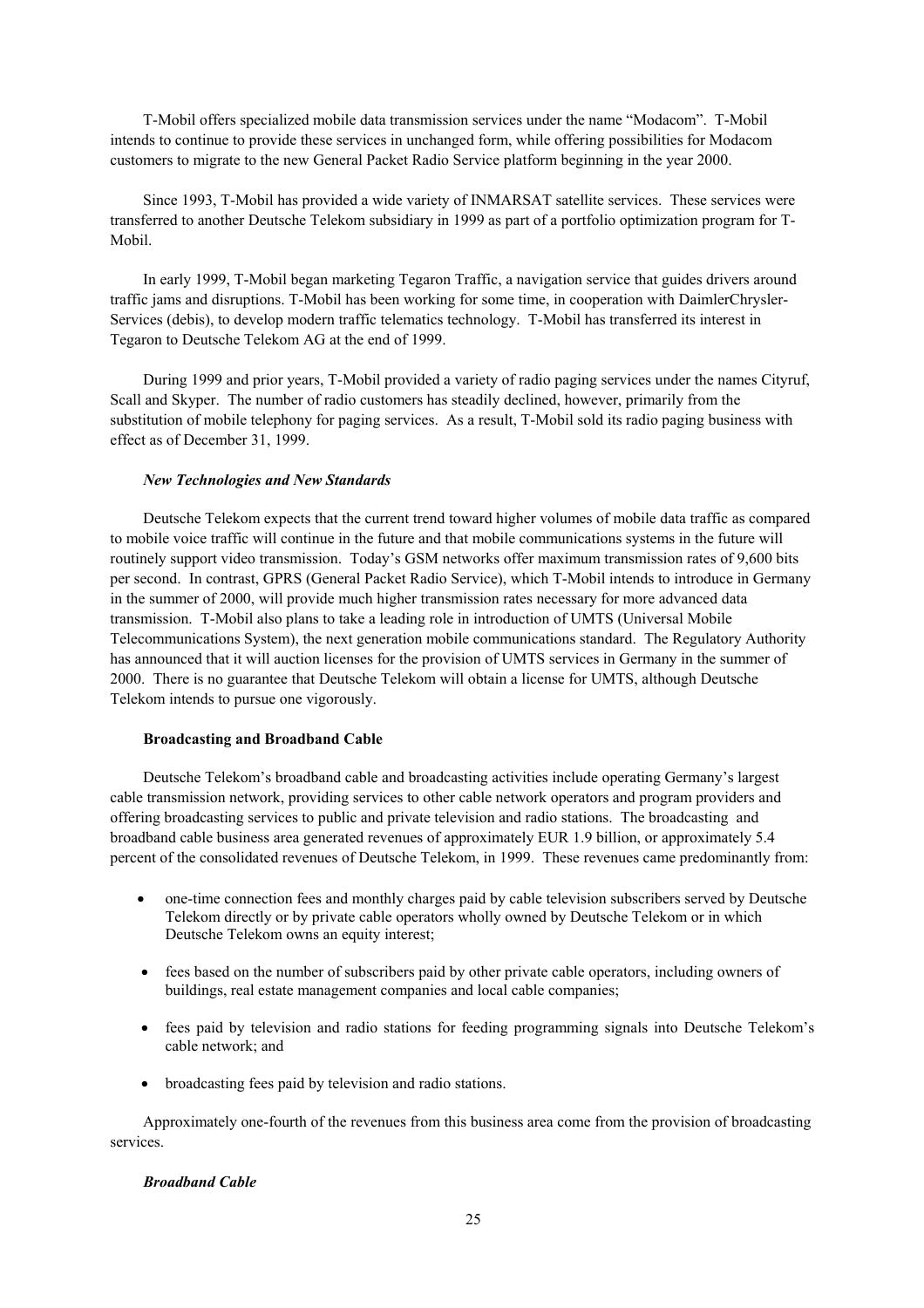Deutsche Telekom currently owns a substantial majority of the cable network infrastructure in Germany. Deutsche Telekom provides cable transmission services and, since October 1998, also markets digital program packages. Unlike many cable operators in other countries, Deutsche Telekom does not produce content for its cable network.

#### *Penetration and Coverage*

In areas where Deutsche Telekom owns and operates a cable transmission network, cable subscribers are served either directly by Deutsche Telekom or by a private cable operator which provides the connection from the end of Deutsche Telekom's transmission line into the cable socket on the customer's premises. In some areas where Deutsche Telekom does not own and operate complete cable systems, local cable companies establish and operate systems from signal reception to the customer.

As of December 31, 1999, 17.8 million households, or approximately 46 percent of the total number of German households, received cable television service from Deutsche Telekom's network. At December 31, 1999, Deutsche Telekom's cable network passed 26.2 million households, or approximately 68 percent of the total number of German households. The following table sets forth the total number of households connected to and passed by Deutsche Telekom's cable network:

|                            | At December 31, |                                   |      |
|----------------------------|-----------------|-----------------------------------|------|
|                            | 1999            | 1998                              | 1997 |
|                            |                 | (in millions, except percentages) |      |
| Households connected $(1)$ | 17.8            | 177                               |      |
|                            | 262             | 25.9                              | 25.5 |
|                            | 38 R            | 38.7                              | 38.7 |
| Penetration $(2)$          | 67.9            | 681                               | 67.6 |
| Coverage(3)                | 67 7            | 67.0                              | 66 0 |

(1) Includes households connected through private cable operators.

(2) Households connected expressed as a percentage of households passed.

(3) Households passed expressed as a percentage of total households.

The following table provides information concerning customer relationships of households connected to Deutsche Telekom's broadband cable network as of December 31, 1999.

|                                                                  | <b>Households</b><br>54 | <b>Millions of</b> Percentage of<br><b>Total</b><br>303 |
|------------------------------------------------------------------|-------------------------|---------------------------------------------------------|
| Subscription to local cable company in which Deutsche Telekom    | 1.4                     | 79                                                      |
| Subscription to other private cable operator, in particular real |                         | 32 O                                                    |
|                                                                  |                         | 29 R                                                    |

# *Cable Television Service Offerings*

**\_\_\_\_\_\_\_\_\_\_\_\_\_\_\_\_**

Deutsche Telekom's cable network transmits analog and digital programming. In 1999, Deutsche Telekom placed significant emphasis on digital programming through its MediaVision marketing platform, which offers a broad range of digital TV and radio programs from which each subscriber can assemble a tailored program package.

Deutsche Telekom is also seeking to expand the transmission capacity of the broadband cable network. In a pilot project started in 1998 with nearly 700,000 households, Deutsche Telekom has begun to expand the capacity of the network to 862 MHz and to implement back channel capability that will allow customers to receive multimedia services as well as an expanded range of digital cable programming.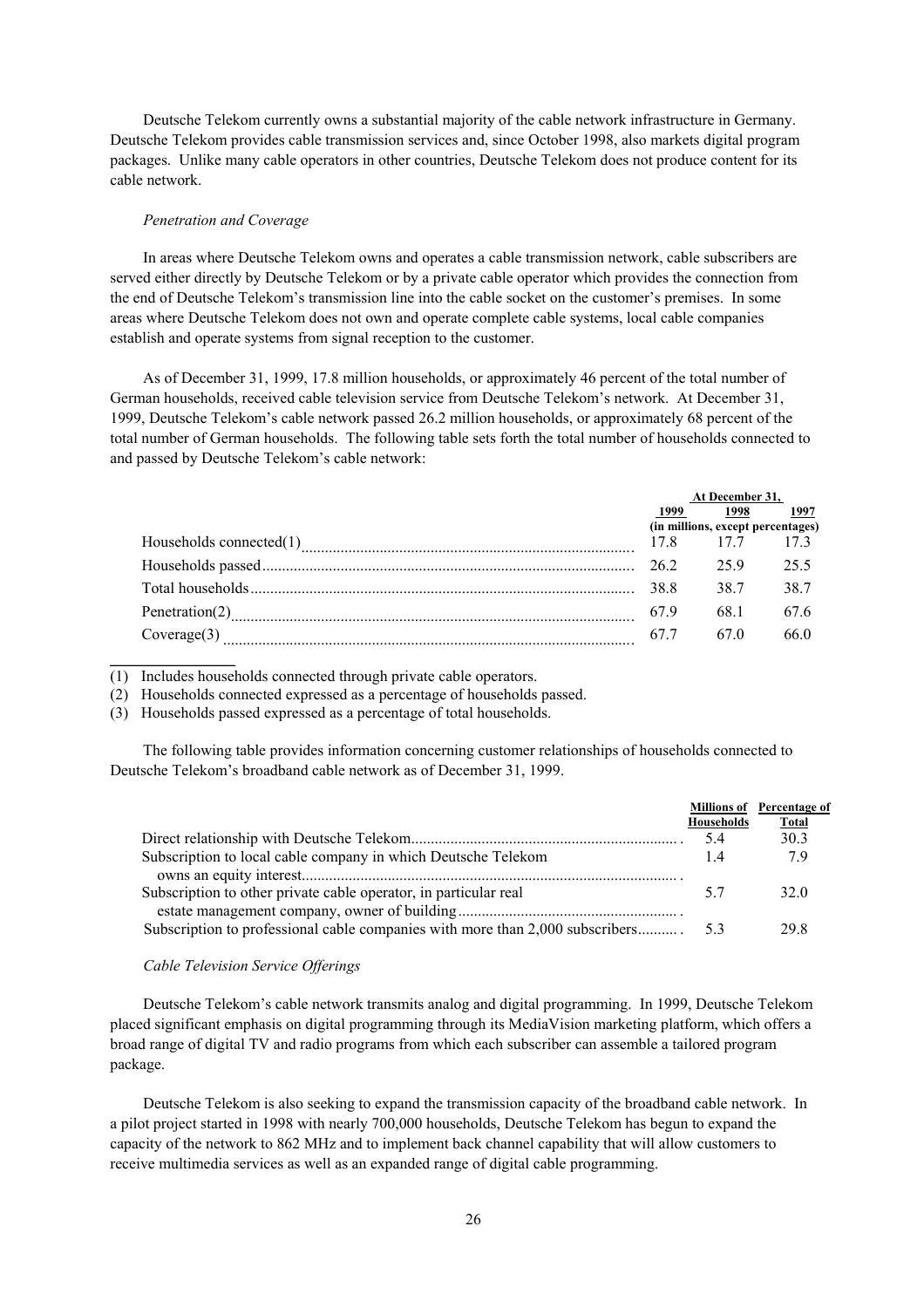#### *The Separation of the Cable Business*

To begin placing its cable business on a new economic and regulatory footing, Deutsche Telekom transferred the core of its broadband cable business, along with its non-current assets, to its wholly owned subsidiary, Kabel Deutschland GmbH (Kabel Deutschland) at the turn of the year 1998/1999. Kabel Deutschland in turn plans to create nine regional subsidiaries to operate the cable business of Deutsche Telekom as of July 1, 2000. Deutsche Telekom carries Kabel Deutschland on its books at a net value of EUR 3.5 billion at December 31, 1999. This valuation is based on Kabel Deutschland's assets on that date and not upon Kabel Deutschland's long-term business plan, which assumes higher revenues and improved margins in the future. These are expected to result, in particular, from the offering of new digital services.

In February 2000, Deutsche Telekom reached an agreement to sell a 55 percent equity interest in the regional cable company for the German state of North Rhine-Westphalia to Callahan Associates LLC, a communications development and operating company based in Denver and London. In March 2000, Deutsche Telekom reached a further agreement for the sale of a 65 percent equity interest in the regional company for the German state of Hessen to London-based Klesch & Company Limited, a leading European consortium of investors. Both of these sales are scheduled to close on July 1, 2000, subject to conditions precedent including receipt of approvals from supervisory boards and from relevant authorities. Negotiations for the sale of majority interests in other regional companies are currently in progress, and Deutsche Telekom currently expects to have sold majority interests in these other companies by the end of 2001.

#### **Supply and Service of Terminal Equipment**

Through its terminal equipment business area, Deutsche Telekom distributes an extensive range of telecommunications equipment, ranging from individual telephone sets and facsimile machines targeted at private customers to more complex telephone and facsimile terminals, private branch exchanges (PBXs) and complex network systems targeted at business customers. Deutsche Telekom also provides installation and repair services. In 1999, the terminal equipment business area generated revenues of EUR 1.2 billion (3.4 percent of the consolidated revenues of Deutsche Telekom in that year), as compared to EUR 1.4 billion in 1998. Revenues from the sale of mobile handsets are recorded in the mobile telecommunications business area.

The telecommunications equipment sector has been open to full competition since 1990 and is characterized by falling prices, low margins, rapid technological innovation and intense competition. Deutsche Telekom believes, however, that the supply and service of telecommunications equipment is an integral part of being a full service telecommunications provider and contributes to customer loyalty. In September 1999, readers of a well-known magazine in Germany voted Deutsche Telekom the most popular provider of terminal equipment. Financial results in the terminal equipment business area improved significantly in 1999. This was accomplished through the continuation of measures implemented in 1998 and prior years, including internal cost reductions, streamlining of the product portfolio – as Deutsche Telekom discontinued operations in unattractive market segments – and development of new products. Profits before taxes in the terminal equipment group business area in 1999 were EUR 19 million.

In 1999, Deutsche Telekom purchased approximately 87 percent of its terminal equipment, including accessories, from its ten most important national and international suppliers. The total value of all orders was EUR 567 million. Siemens AG, with a share of approximately 48 percent of all orders, is both Deutsche Telekom's most important supplier and its largest competitor in the terminal equipment market.

With most of Deutsche Telekom's terminal equipment, customers have the choice of purchasing or leasing devices. In addition to the existing standard leasing contracts with a fixed three-year or five-year term, Deutsche Telekom introduced a new, more flexible leasing option in 1998. With this option, customers benefit from shorter contract terms and are able to update their telecommunications equipment to keep up with technological progress.

The terminal equipment business area facilitated the development of Deutsche Telekom's leadership position as a provider of ISDN services in Germany. The product lines T-Concept and T-Easy, which were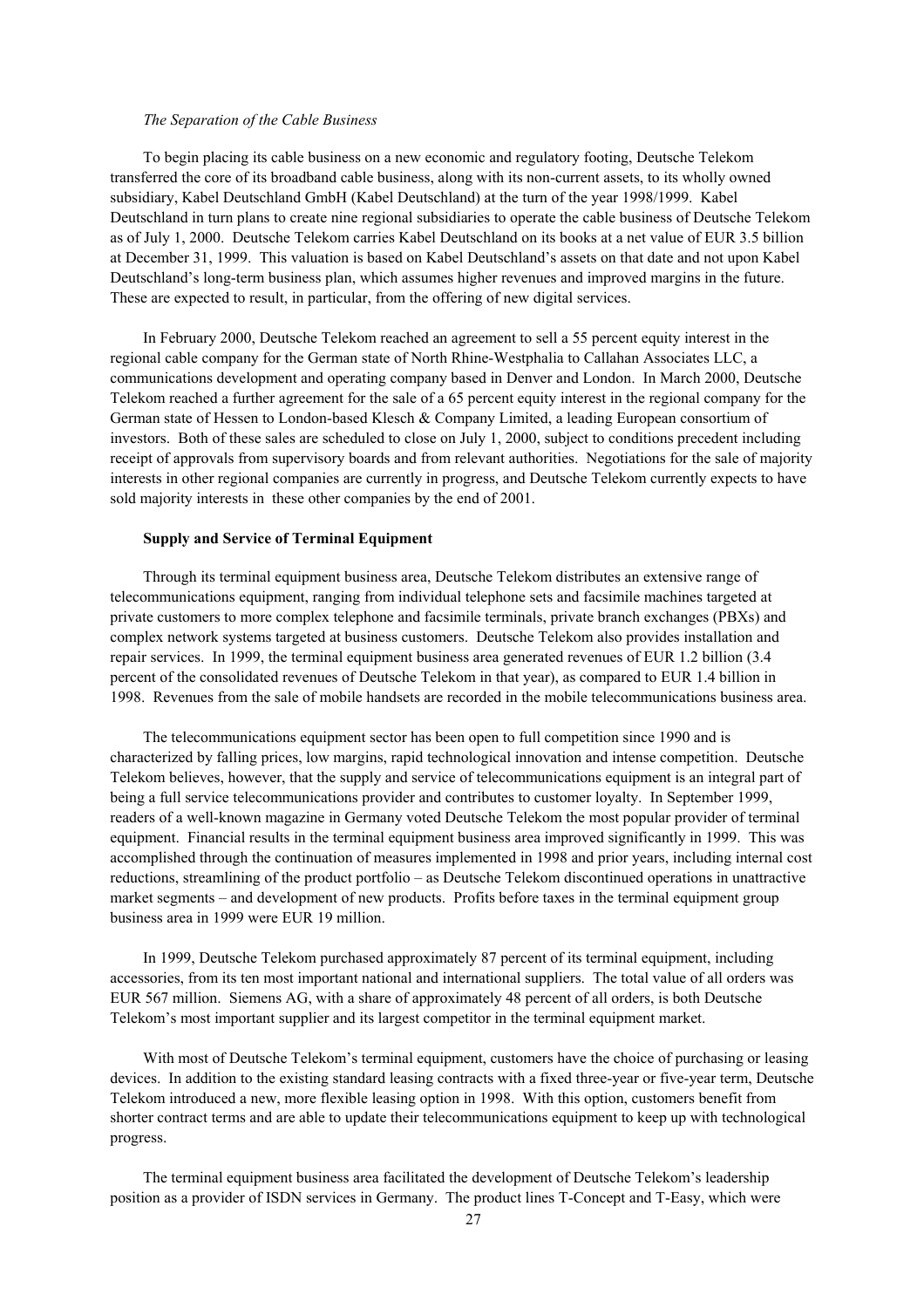introduced in 1998, were further developed in 1999 through the addition of ISDN-based features. T-Concept PC, which was also introduced in 1999, combines the advantages of a personal computer with the convenience of ISDN-based telephony.

# **Value-Added Services**

Through its value added services business area, Deutsche Telekom provides toll-free phone numbers, provides state-of-the-art call centers, produces telephone directories, provides directory assistance and manages Deutsche Telekom's network of public telephones. This business area is also responsible for providing customers with comprehensive solutions to their telecommunications-based dialogue marketing needs. In 1999, this business area generated revenue of EUR 1.9 billion, or 5.4 percent of the consolidated net revenue of Deutsche Telekom.

The following table provides statistical information relating to value-added services.

|                                                                                                | Year ended<br>December 31, |      | Year ended<br>December 31, |           |                         |
|------------------------------------------------------------------------------------------------|----------------------------|------|----------------------------|-----------|-------------------------|
|                                                                                                | 1999                       | 1998 | 1997                       | 1999/1998 | 1998/1997               |
|                                                                                                |                            |      |                            | % change) |                         |
|                                                                                                |                            |      |                            | (21.8)    | (42.8)                  |
| Minutes from toll free numbers and information provider                                        |                            |      |                            |           |                         |
|                                                                                                |                            |      |                            | -175      | 15.7                    |
| Minutes from directory inquiries services (in millions)(1) $\frac{269}{100}$ $\frac{317}{511}$ |                            |      |                            |           | $(15.0)$ $(38.0)$       |
|                                                                                                |                            |      |                            |           | $\frac{43.6}{ }$ (30.1) |
|                                                                                                |                            |      |                            |           |                         |

# (1) Estimated.

Deutsche Telekom offers toll-free, shared-cost, and premium rate numbers to its customers. During 1999, the number of calls made to service phone numbers provided by Deutsche Telekom increased by 47.5 percent. Deutsche Telekom believes that this increase was due to price reductions that it introduced during 1999 and to intensified marketing.

Deutsche Telekom is Germany's largest call center operator, with about 9,000 operators at around 100 locations. Call center solutions provide tele-sales and direct marketing services tailored to the needs of particular customers, including billing and collection services. Deutsche Telekom is establishing state-of-the-art call centers at which it can provide comprehensive inbound/outbound, front office/back office and letter-shop services. Deutsche Telekom's call center team is able to handle and evaluate up to 100,000 calls per hour. This is made possible by Deutsche Telekom's experience with call centers, its state-of-the-art ACD (Automatic Call Distribution) technology and its highly sophisticated network.

Deutsche Telekom markets data-based products and solutions to complex communications problems. In addition, Deutsche Telekom provides information services, principally directory information and operator assistance, and provides printed, electronic and online telephone directories through its subsidiary DeTeMedien. Deutsche Telekom's directory assistance service handles up to 1.0 million calls daily, more than any other directory assistance services provider in Germany. Directory assistance has become highly competitive in Germany. In the wake of increasing competition and price adjustments for the service, the number of calls to the service decreased again in 1999, from 406 million in 1998 to around 325 million in 1999. Deutsche Telekom intends to place substantial emphasis on customer service activities for T-Online and T-Mobil and therefore intends to reallocate an increasing number of experienced operators from its directory assistance service to call centers devoted to these subsidiaries.

The publication of telephone directories is another function of the value-added services business area. Since 1998, Deutsche Telekom's subsidiary DeTeMedien has published a directory on CD-ROM, "Telephone book for Germany – Map & Route", with the telephone numbers of more than 33 million telephone subscribers, a digital map of Germany and special routing functions. In the fall of 1999, Deutsche Telekom Medien GmbH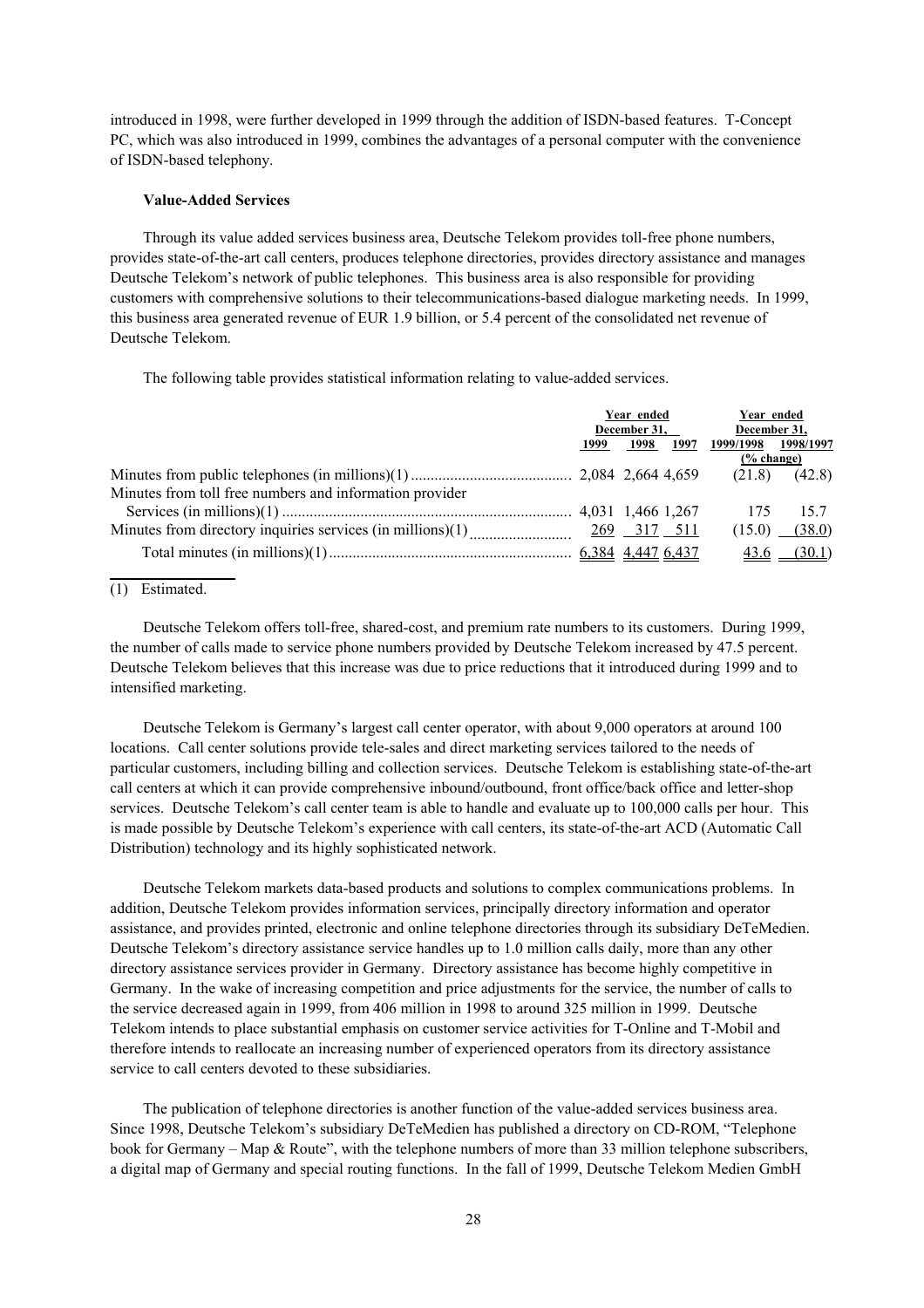(DeTeMedien) released additional CD-ROM based products for the convenience of Deutsche Telekom's customers.

The value-added services business area is also responsible for marketing telephone cards, which consist of chip based prepaid cards for use in Deutsche Telekom's 100,000 card based pay phones as well as chipless calling cards useable all over the world. To increase the competitiveness of its card services and to improve protections against misuse of telephone cards, Deutsche Telekom formed the subsidiary DeTeCardServices GmbH in 1999.

As of December 31, 1999, Deutsche Telekom operated approximately 133,000 payphones, representing a penetration rate of 1.6 payphones for every 1,000 inhabitants . Approximately 70 percent of these payphones are card operated, and the remainder are coin operated. In 1999, Deutsche Telekom continued its efforts to improve performance in the unprofitable area of payphones and other public communications. Important new initiatives in this regard included pilot programs for the introduction of payphones that can accept both telephone cards and coins and preparations for the introduction of "multifunction" terminals, which are to be introduced in 2000. Another important element in Deutsche Telekom's consolidation strategy has been to optimize placement of public telephones, in order to ensure that the public telephone system both remains costeffective and provides nationwide coverage. Deutsche Telekom continued its site-optimization program in 1999 and plans to continue it in 2000 as well.

# **Other Services**

Deutsche Telekom's "other services" area primarily consists of multimedia activities and, to a lesser extent, ancillary activities performed by Deutsche Telekom. This business area had revenues of EUR 1.1 billion in 1999, representing 3.2 percent of the consolidated revenue of Deutsche Telekom in 1999. See "Management's Discussion and Analysis of Financial Condition and Results of Operations—Results of Operations—Net Revenues—Other Services."

Deutsche Telekom offers nationwide Internet access for residential customers and for small and medium size business customers through its wholly-owned subsidiary T-Online, and also offers multimedia applications and services for business customers under the T-Mart brand name.

# *T-Online*

At December 31, 1999, T-Online had approximately 4.2 million customers. The T-Online service, which is operated, developed and marketed by T-Online International AG, is Europe's largest online-service and Internetservice provider based on number of subscribers. Through T-Online, Deutsche Telekom offers cost-effective, high-performance Internet access primarily to consumers. T-Online is scheduled to become listed on the Neuer Markt segment of the Frankfurt Stock Exchange in April 2000, with Deutsche Telekom retaining a controlling ownership interest.

In addition to Internet access, T-Online offers customers access to a number of value-added online services. The available applications cover a spectrum that includes database research, information and entertainment, and online banking. Based on internal research, Deutsche Telekom believes that the majority of online bank accounts in Germany is managed through T-Online.

T-Online significantly expanded portal site activities in 1999, making T-Online the gateway to a wide range of information and entertainment services. In May 1999, T-Online launched the Shopping Portal, through which customers have access to electronic commerce. Currently about 200 vendors present products and services from various industries on the Shopping Portal. The Fun & Action portal, which was launched on T-Online's homepage in September 1999, is geared primarily toward younger T-Online customers. This portal offers chat rooms, forums, online games and information tailored for specific target groups. Deutsche Telekom believes that these offers make the T-Online home page more attractive to customers and therefore more attractive to advertisers.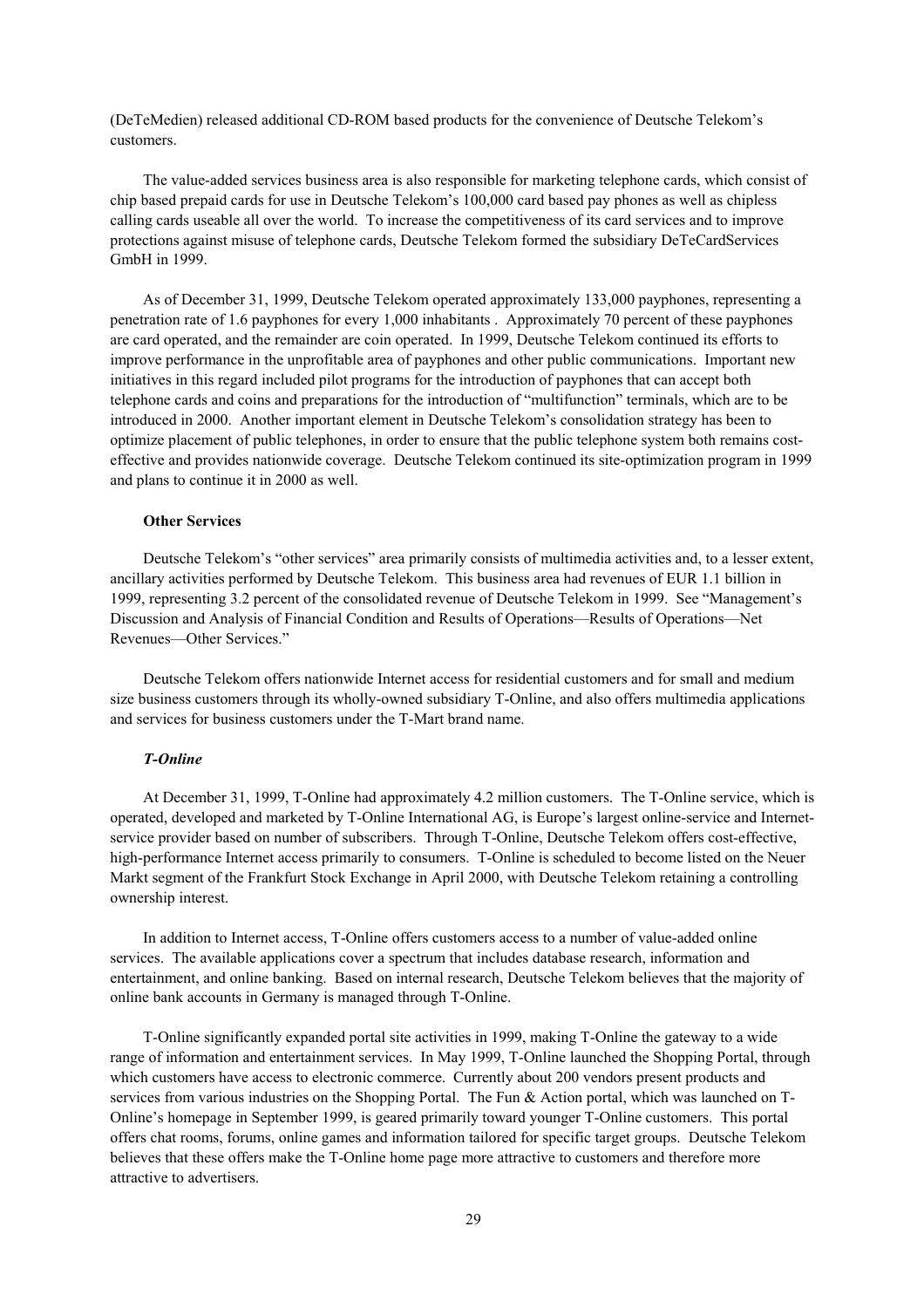Use of T-Online has continued to grow rapidly. In 1999, subscribers connected to the service a total of some 1.5 billion times, or approximately 44 percent more often than in the previous year. In January 1999, the number of subscriber connections in a month exceeded 100 million sessions for the first time. In October 1999, Deutsche Telekom reduced the T-Online eco online charge from three to two pfennigs per minute – charging three pfennigs per minute for network access via Deutsche Telekom – and cancelled the six-pfennigs dial-in charge billed previously. Since November 1, 1999, Deutsche Telekom offers T-Online pro, a cost effective package for frequent users. It includes unlimited standard Internet access with transmission speeds of up to 64 Kbit/s within Germany at a monthly subscription fee of currently DM 19.90 and a telephone connection charge of currently 3 pfennigs per minute if accessed via Deutsche Telekom's network. In 1999, Deutsche Telekom began marketing T-Online speed 50 and T-Online speed 100. Both products use Deutsche Telekom's T-DSL to provide broadband access to the Internet. T-Online speed 50 provides 50 hours of high-speed access to the Internet for a monthly price of DM 99, while T-Online 100 includes 100 hours for a monthly price of DM 149, online charges of three pfennigs per minute for usage in excess of the 50 hours or 100 hours is included in the basic rate. There is no telephone charge.

Deutsche Telekom intends to introduce new online products during 2000. One planned new product consists of unlimited Internet access, including the telephone connection to the Internet, for a flat rate of less than DM 100 per month without additional online or telephone charges. Subject to regulatory approval, Deutsche Telekom also intends to introduce "T-ISDN XXL," a new product that would give ISDN customers unlimited telephone connection to the Internet on Sundays, without usage-based telephone charges, for a monthly fee of DM 5. ISDN@ctive, another planned new product, would give ISDN customers unlimited narrow-band access to the Internet for an additional monthly charge of less than DM 10.

Deutsche Telekom also intends to promote Internet usage in Germany through special promotional offers. Through a special offer that would provide free Internet access for two years to the first 100,000 T-DSL customers that sign up, Deutsche Telekom intends to begin creating a mass market for broadband Internet access. Deutsche Telekom also intends to provide free Internet access and related software and customer service to schools in Germany.

To further its market leadership position in Germany, T-Online entered into an online banking cooperation with comdirect, the online banking subsidiary of Commerzbank AG, in February 2000. As part of this cooperation, T-Online agreed to take a 25 percent equity interest in comdirect, and Commerzbank will take an equity stake in T-Online of approximately 2.1 percent (after giving effect to the listing of T-Online shares that is planned for April 2000 and to the acquisition of Club Internet).

In addition, T-Online took a significant step in the development of its international business in February 2000, when it agreed to acquire a 99.9 percent equity interest in Club Internet, the online service business of the French Lagardère group, in exchange for shares of T-Online representing an equity interest of approximately 5.8 percent in T-Online (after giving effect to the listing of T-Online shares that is planned for April 2000 and to the acquisition of an interest in comdirect).

## *T-Mart*

Under the T-Mart brand name, Deutsche Telekom offers a comprehensive range of multimedia applications and services for business customers, including complete service, consultation, implementation, training and operation. Introduction of the general T-Mart brand in spring 1998 marked a realignment of Deutsche Telekom's activities in this field. Applications for electronic business and electronic commerce in the Internet as well as solutions for presenting a company profile and for handling business processed via the Internet and/or extranet are examples of T-Mart business services.

Based on an agreement signed with Commerce One in January 2000, Deutsche Telekom's goal is to set up an open business-to-business marketplace, i.e., a virtual marketplace for companies with a commercial portal which will simplify and accelerate the companies' transactions when trading goods and services electronically.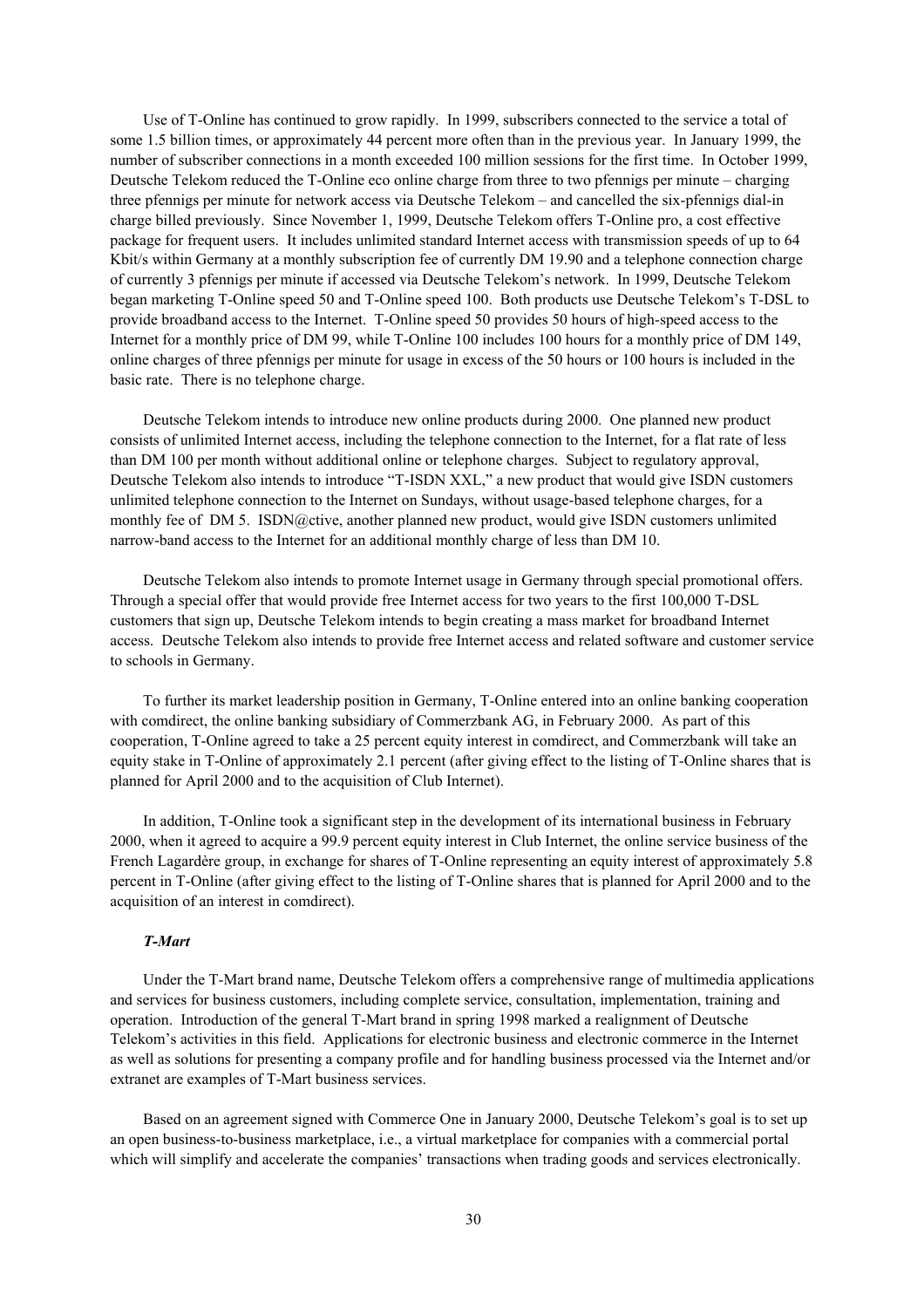#### *Network Security*

Recognizing that the commercial success of an Internet services provider depends on network security, Deutsche Telekom offers convenient solutions that provide maximum security for payment transactions and sensitive data transmissions in the Internet. In 1999, Deutsche Telekom bundled these solutions under the umbrella of its 100 percent subsidiary TeleCash Kommunikations-Services GmbH (TeleCash). Secure Pay Services, one of the products offered through TeleCash, supports the use of credit cards complying with the SET (Secure Electronic Transaction) standard, an internationally recognized method of handling credit card transactions in the Internet. In addition, Deutsche Telekom was the first German company to issue chip cards for digital signatures which affixes a legally binding signature to electronic data on the computer. With the product ServerPass, a content provider in the Web can be uniquely identified, thus providing online customers assurance that they are connected with the desired vendor.

In order to strengthen Deutsche Telekom's position in network security, Deutsche Telekom purchased a 34 percent stake in secunet Security Networks GmbH (secunet), a subsidiary of the TÜV Mitte-Gruppe, in September 1999. Services offered by secunet range from security analysis and consulting on the implementation of products to maintenance and customer care. Deutsche Telekom believes that the investment creates opportunities in the international business area.. Deutsche Telekom's stake in secunet was reduced to 25 percent as a result of a public offering of shares by secunet in November 1999.

# **International**

Deutsche Telekom is focusing the further internationalization of its business in four strategic areas:

- access services.
- mobile communications,
- data/IP/systems, and
- consumer Internet services.

From 1993 through December 31, 1999, Deutsche Telekom invested a total of EUR 18.9 billion in acquiring equity positions in international investments and joint ventures. Deutsche Telekom continuously evaluates further international investment opportunities in light of strategic objectives, the potential for return on investment and the prospect for playing a controlling role in management. Deutsche Telekom's emphasis is on expansion in Europe, where it is already present in many markets, and on building its presence in the United States. The company may, however, pursue opportunities worldwide. Deutsche Telekom has engaged, and may continue to engage from time to time, in discussions with other parties that may lead to one or more substantial cross-border acquisitions or business combinations.

# *International Acquisitions in 1999*

Deutsche Telekom took important steps in 1999 to implement its internationalization strategy, including the entry into agreements for acquisitions that expand its European mobile telecommunications presence:

• *One 2 One*. In the fall of 1999, Deutsche Telekom entered into an agreement to purchase One 2 One, the fourth largest provider of mobile communications services in the United Kingdom, for a purchase price of GBP 6.9 billion (including the assumption of outstanding shareholder loans and non-recourse debt). As a result, One 2 One has been fully consolidated in Deutsche Telekom's consolidated financial statements since October 1, 1999, the date on which the purchase of One 2 One was completed. At year-end 1999, One 2 One had approximately 4.2 million customers, representing a share of approximately 17 percent of the mobile telecommunications market in the United Kingdom. This total represented a year-on-year increase of 2.3 million customers. In connection with the acquisition, Cable & Wireless indemnified Deutsche Telekom for certain liabilities.

One 2 One commenced operations in 1993 with the world's first digital mobile network based on the GSM 1800 MHz standard and currently uses this network to offer its mobile services. In 2000, One 2 One plans to begin offering high speed mobile data services based on GPRS and WAP-based Internet services. One 2 One's network currently covers approximately 98 percent of the British population (excluding Northern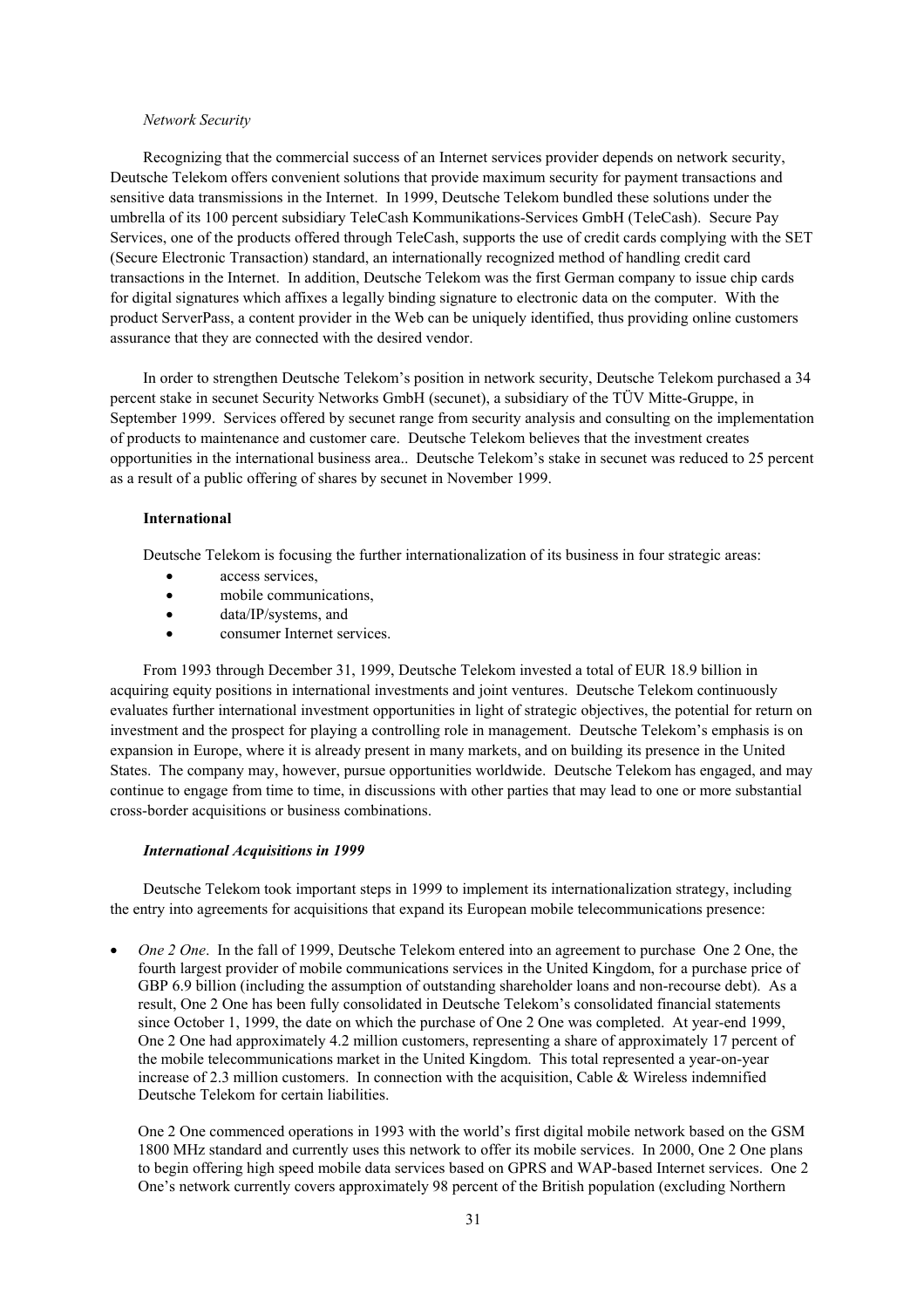Ireland) and the company has entered into roaming agreements with providers in approximately 79 countries. One 2 One offers a broad range of prepaid and contract mobile services. In November 1999, One 2 One launched a joint venture company with the Virgin group called "Virgin Mobile" to further increase its market share. Virgin Mobile has around 200 retail outlets in which One 2 One can market products and services.

- *max.mobil*. In 1999, Deutsche Telekom, acting through T-Mobil, increased its shareholding in max.mobil., the second largest Austrian mobile telecommunications company, from 25 percent to 91 percent. As a result, max.mobil. has been fully consolidated in Deutsche Telekom's consolidated financial statements since January 1, 1999. Through December 31, 1999, Deutsche Telekom has invested a total of 13.8 billion Austrian schillings in the equity shares of max.mobil. In Austria, max.mobil. provides nationwide mobile telephony service through its digital GSM network, which covered approximately 97 percent of the Austrian population at year end 1999. In addition, max.mobil. has entered the fixed-line telephony business and has also entered the online service business through a joint venture with T-Online. At year-end 1999, max.mobil. had approximately 1.5 million GSM customers, representing a share of approximately 38 percent in the Austrian GSM telecommunications market. In 1999, max.mobil. generated revenues of 11.2 billion Austrian schillings (EUR 811 million), as compared to 4.5 billion Austrian schillings (EUR 329 million) in 1998.
- *Mobile Investments in Eastern Europe*. In October 1999, Deutsche Telekom entered into an agreement with Media One International to purchase Media One's ownership interests in a group of Central European mobile telecommunications companies at a purchase price of US\$ 2 billion. As part of this transaction, Deutsche Telekom in March 2000 acquired:
	- Media One's 22.5 percent ownership interest in Polska Telefonia Cyfrowa ("PTC"), the leading GSM mobile communications provider in Poland, bringing Deutsche Telekom's total ownership interest in PTC to 45 percent.
	- A 49 percent equity stake in Westel 900, the leading digital cellular phone network operator in Hungary, and a 49 percent equity stake in Westel Radiotelefon, the Hungarian analog cellular phone network operator. The other shareholder in Westel Radiotelefon and Westel 900 is MATÁV, in which Deutsche Telekom jointly with Ameritech Corporation owns a 59.5 percent interest. MATÁV has an option to acquire Deutsche Telekom's interests in the two Westel companies. MATÁV can exercise this option by purchasing the shares owned by Deutsche Telekom in up to three tranches at any time between July 1, 2000 and September 30, 2001. MATÁV has publicly indicated that it intends to exercise this option. Prior to the exercise of the call option, MATÁV has the right to vote Deutsche Telekom's Westel shares pursuant to a proxy granted by Deutsche Telekom.

Deutsche Telekom has reorganized a substantial part of its mobile telephony business under the ownership of a new holding company, T-Mobile International AG.

In addition, to its acquisitions in the mobile sector, Deutsche Telekom made the following acquisitions in 1999 to strengthen its European position in the areas of access services and data/IP/systems:

- *Hrvatske Telecomunikacije.* In October 1999, Deutsche Telekom acquired a 35 percent equity interest in the state-owned Hrvatske Telecomunikacije, the leading full-service telecommunications service provider in Croatia, for a purchase price of US\$ 850 million. Hrvatske Telecomunikacije operates modern, largely digitized fixed-line and mobile networks and is the leading provider of online and data communications services in Croatia. In 1999, Hrvatske Telecomunikacije had revenues of HRK 5.3 billion or EUR 694 million.
- *SIRIS*. In November 1999, Deutsche Telekom acquired 100 percent ownership of SIRIS S.A.S., a leading provider of fixed-line voice telephony and data communication services in France, for a purchase price of EUR 732 million. Measured in terms of revenues, SIRIS was the second largest provider of fixed-line services in France in 1999. Deutsche Telekom believes that SIRIS, as operator of an optical fiber network linking all major business centers in France, has significant strengths in the voice telephony and data communications markets, particularly among business customers. SIRIS had revenues of approximately EUR 112 million in 1999.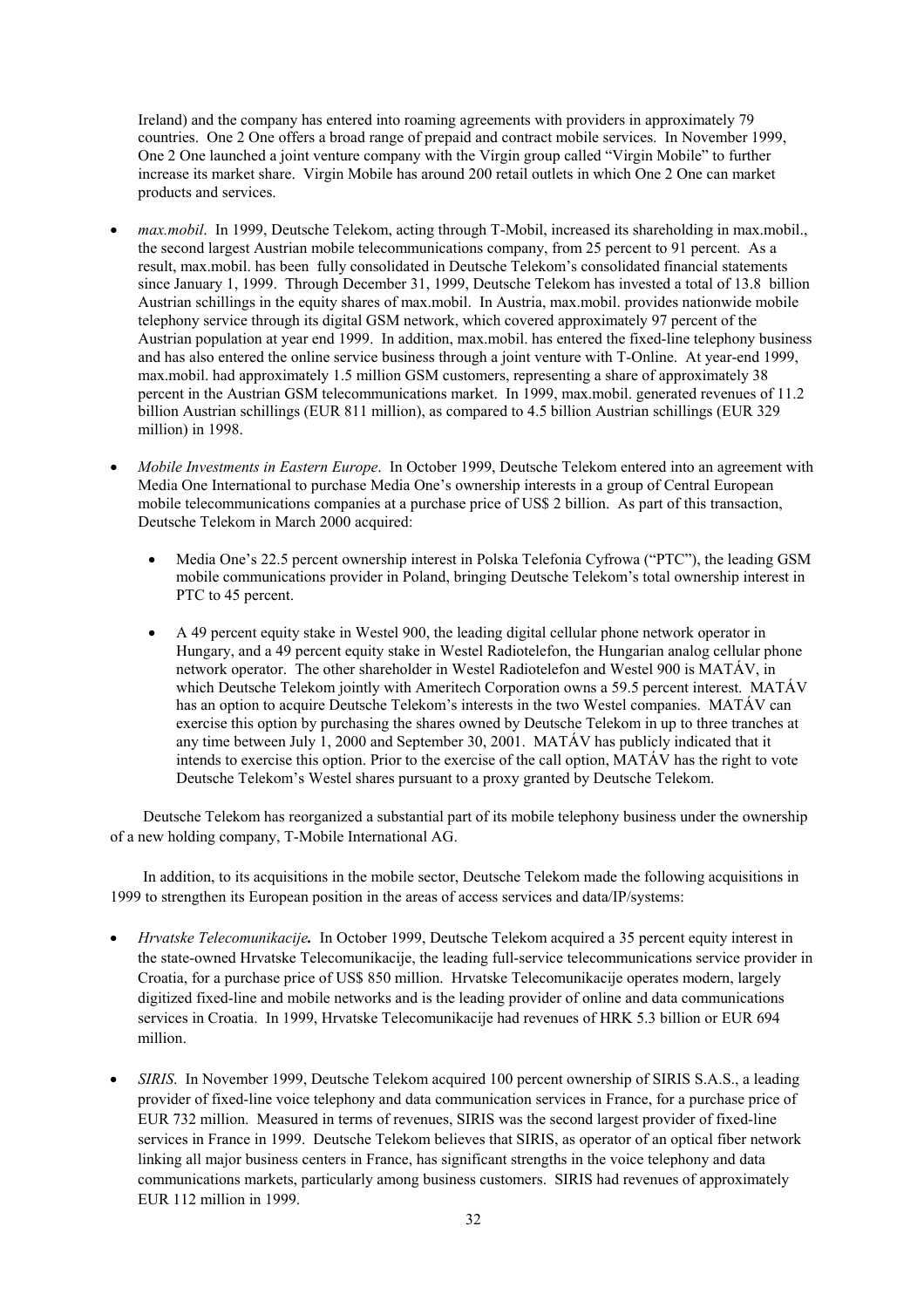Further steps in the internationalization strategy were taken in February 2000, with the announcement by T-Online International AG of plans to acquire Club Internet, one of the leading Internet service providers and web portals in France, and in March 2000 with Deutsche Telekom's agreement with DaimlerChrysler Systems to enter into a strategic engagement that will result in Deutsche Telekom's acquisition of a 51 percent interest in debis Systemhaus, a leading European systems solutions company that has a global data network.

#### *Prior International Acquisitions and Joint Ventures*

The international acquisitions completed or agreed to in 1999 complemented Deutsche Telekom's preexisting portfolio of investments in telecommunications companies outside Germany.

*MATÁV.* Deutsche Telekom and Ameritech jointly hold a 59.5 percent equity interest in MATÁV. This interest is held through MagyarCom Holding GmbH (''MagyarCom''), a holding company in which Deutsche Telekom and Ameritech each directly or indirectly holds 50 percent. In 1999, MATÁV had consolidated revenues of HUF 385 billion (EUR 1.5 billion), which represented an increase in euro revenues of 14.2 percent over 1998.

In 1999, MATÁV continued to expand and modernize Hungary's telecommunications infrastructure. By the end of 1999, 79.0 percent of MATÁV's network had been digitized, up from 75.7 percent at the end of 1998. In the area of mobile communications, Westel 900, a fully consolidated subsidiary of MATÁV that is owned in part by Deutsche Telekom, held an approximate 55 percent share of the GSM market in Hungary, with approximately 842,000 customers at year-end 1999, up from approximately 547,000 at year-end 1998.

Deutsche Telekom and Ameritech initially acquired their interests in MATÁV from the Hungarian state. MATÁV currently has 1,037,281,600 common shares and a single Series B share outstanding, which is held by the Hungarian Republic through the Hungarian Ministry for Transport, Telecommunications and Water Management.

Ameritech has an option to put to Deutsche Telekom up to 100 percent of the MagyarCom shares owned by Ameritech. Exercise of this option in full would increase Deutsche Telekom's effective interest in MATÁV from 29.8 percent to 59.5 percent. The exercise price of the put option is the fair market value of the corresponding MATÁV shares plus a US\$ 60 million control premium. Had the option been exercised in full on December 31, 1999, the exercise price would have been approximately EUR 2.3 billion. See note 32 to the consolidated financial statements. Deutsche Telekom and Ameritech manage and operate MagyarCom jointly. In the event of disagreement, Deutsche Telekom has a deciding vote, except with respect to certain fundamental matters. Although MagyarCom has the power to appoint a majority of MATÁV's board of directors, the Republic of Hungary retains significant influence over MATÁV's activities as the holder of the Series B share, the regulator of the Hungarian telecommunications sector and MATÁV's largest customer. The Series B share gives the Hungarian state certain special rights in the election of MATÁV's boards and with respect to certain decisions taken at shareholders' meetings. The MagyarCom shares held by Deutsche Telekom and Ameritech and the MATÁV shares held by MagyarCom are subject to substantial transfer restrictions.

MATÁV's monopoly in the Hungarian market for long-distance and international telecommunications services will expire at the end of 2001. MATÁV has expressed a willingness to consider an earlier cessation of its monopoly rights.

*Mobile Operations in Eastern Europe and Russia.* Deutsche Telekom is well positioned in the markets of Eastern Europe and Russia as a result of investments in mobile telecommunications companies there. For example, in Poland, Deutsche Telekom's affiliate, Polska Telefonia Cyfrowa, achieved a share of over 44.7 percent of the mobile communications market at year-end 1999, with approximately 1.75 million customers. PTC's revenue grew by 48 percent to EUR 614 billion in 1999. Deutsche Telekom has held a 22.5 percent stake in PTC since December 1995 and acquired an additional 22.5 percent stake in March 2000. An arbitral proceeding is currently pending which, if resolved adversely to Deutsche Telekom, could have a material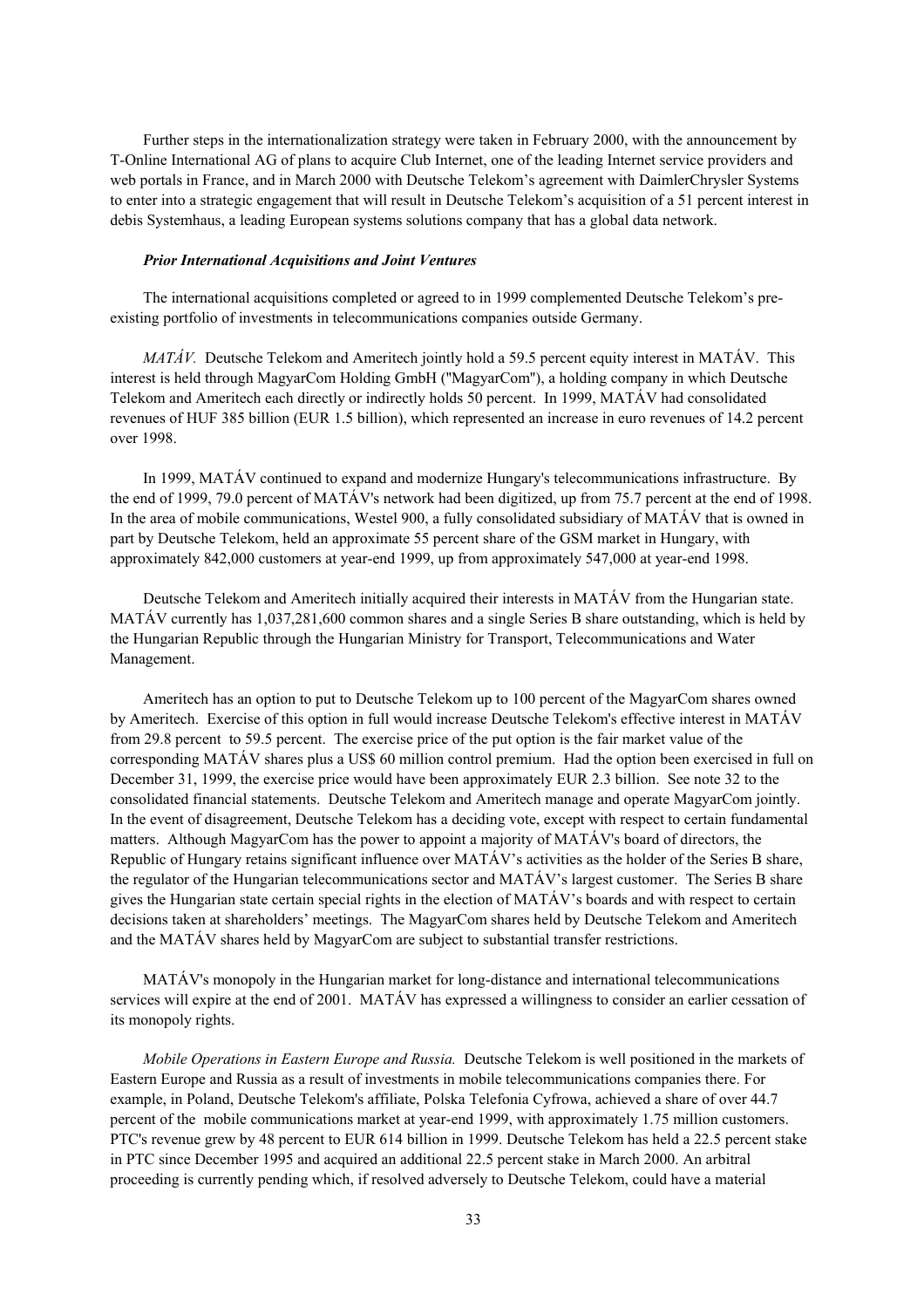adverse effect on Deutsche Telekom's interest in PTC. For further information on this proceeding, see "Legal Proceedings".

Deutsche Telekom has an approximate 84.6 percent interest in a company called Cmobil, which in turn owns an approximate 41 percent stake in the Czech mobile communications network operator RADIOMOBIL. CMobil is in the process of exercising an option which allows it to increase its stake to over 60 percent. This affiliate had revenues of over EUR 297 million in 1999 and increased its customer base to 373,000 by the end of that year.

Deutsche Telekom also holds an approximate 44 percent direct equity interest in CSJC Mobile TeleSystems gAG ("MTS"), a Russian mobile telephone company. Under a series of agreements with Sistema, the holder of most of the remainder of the shares in MTS, Deutsche Telekom and Sistema have together contributed an approximate 10 percent interest in MTS to a joint venture and agreed to coordinate their votes on important matters with respect to this interest. MTS had approximately 386,000 customers and generated EUR 338 million at year-end 1999.

In addition, Deutsche Telekom holds smaller investments in several other Eastern European other mobile telecommunications companies.

*WIND.* In November 1997, Deutsche Telekom, France Telecom and Enel formed the consortium "WIND" in Italy. WIND obtained a fixed-line telephony license in February 1998 and the third Italian mobile license (dual-band GSM 900/1800) in June 1998. Fixed-line and mobile operations commenced on March 1, 1999. Each of Deutsche Telekom and France Telecom owns 24.5 percent of WIND, with Enel owning the remaining 51 percent. Deutsche Telekom's investment in WIND through December 31, 1999 was approximately EUR 222 million. Deutsche Telekom, France Telecom and Enel have been engaged in litigation concerning their shareholding relationships in WIND since mid-1999. For a description of the litigation, see "Legal Proceedings".

*MetroHoldings.* Deutsche Telekom, France Telecom and Energis plc, a British operator specializing in corporate telecommunications, plan to establish metropolitan area networks in Great Britain through MetroHoldings Ltd. ("MetroHoldings"), a company in which Deutsche Telekom and France Telecom, indirectly through DTFT Ltd., each owns a 25 percent interest and Energis owns a 50 percent interest. DTFT Ltd. is owned on a 50/50 basis by Deutsche Telekom and France Telecom. As of December 31, 1999, Deutsche Telekom had invested approximately EUR 1.5 million in MetroHoldings through DTFT Ltd. MetroHoldings has built new local metropolitan area telecommunication networks in London, Birmingham and Manchester, and is currently working on completing additional networks in Leeds and Bristol, thereby creating direct links with business customers.

*Multilink.* In April 1998, Deutsche Telekom and France Telecom entered into a 50/50 joint venture agreement to offer fixed-line telephony services within Switzerland through Multilink SA ("Multilink"). Deutsche Telekom has invested approximately EUR 10.4 million in the capital of Multilink. On October 22, 1998, Multilink launched its fixed-line telephony services. The company is controlled equally between Deutsche Telekom and France Telecom. Transfers of shares by either shareholder are subject to a right of first refusal on the part of the other shareholder.

*Asian Investments.* Deutsche Telekom owns a 25 percent stake in Satelindo, an Indonesian mobile and international telecommunications operator, which was initially acquired by T-Mobil in 1995 for total consideration of US\$ 676 million. In Malaysia, Deutsche Telekom owns an approximate 21 percent interest in the Malaysian telecommunications provider Technology Resources Industries Bhd. ("TRI"). The total purchase price was approximately 1.5 billion ringgit (EUR 460 million at the date of purchase). In the Philippines, Deutsche Telekom owns a 10 percent interest in Isla Communications Co., Inc. ("Islacom"), a Philippine telecommunications company, and a 40 percent interest in Asiacom Philippines, Inc., the majority shareholder of Islacom, which were acquired for an aggregate purchase price of approximately US\$ 243 million. As a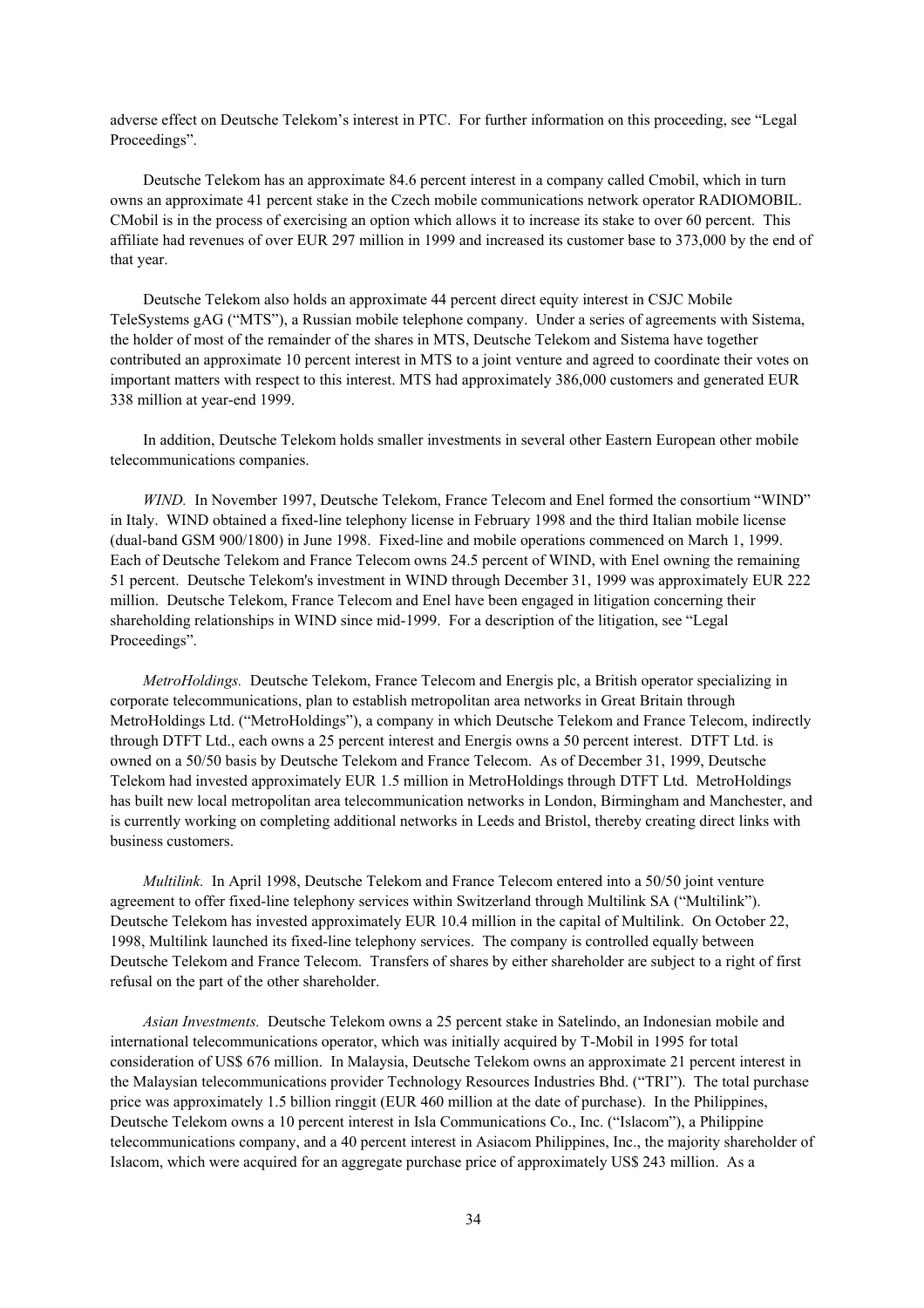consequence of the Asian economic crisis, Deutsche Telekom has written down the total book value of these investments to EUR 96.5 million.

# *Disengagement from France Telecom and Sprint*

Through mid-1999, Deutsche Telekom's principal international engagement was an alliance with France Telecom that involved participation, through a 50/50 joint venture, in the Global One joint venture with Sprint, co-investment in several other European joint ventures, and a cooperation program in various areas of research and development. Because of disputes between Deutsche Telekom and France Telecom that in mid-1999 grew out of Deutsche Telekom's formerly proposed business combination with Telecom Italia, and because of MCI Worldcom's planned acquisition of Sprint announced in October 1999, Deutsche Telekom, France Telecom and Sprint have been in the process of disengaging from their alliance relationships. The most significant measures taken in this regard have been:

- The conclusion of a series of agreements in January 2000 among Deutsche Telekom, France Telecom, Sprint and other related parties pursuant to which:
	- Sprint sold to the joint venture between Deutsche Telekom and France Telecom its interest in the Global One alliance for US\$ 1.1 billion and Sprint was repaid by Global One approximately US\$ 276 million in loans owed to Sprint;
	- Sprint agreed to a number of amendments to the agreements governing the investments of Deutsche Telekom and France Telecom in Sprint; and
	- Deutsche Telekom and France Telecom agreed to vote their Sprint shares in favor of MCI WorldCom's planned acquisition of Sprint, subject to certain conditions; and
- The conclusion of a series of agreements in January 2000 among Deutsche Telekom, France Telecom and other related parties pursuant to which Deutsche Telekom agreed to sell to France Telecom its interest in their 50/50 joint venture relating to Global One for US\$ 2.8 billion and for the repayment of approximately US\$ 188.5 million in loans.

In connection with these transactions, Deutsche Telekom publicly disclosed that it does not intend to remain as a long-term shareholder of Sprint or, if the MCI WorldCom acquisition of Sprint is consummated, of MCI WorldCom. Deutsche Telekom expects to dispose of its shares in Sprint (or the shares of MCI WorldCom it would receive in an MCI WorldCom acquisition of Sprint) in an orderly manner in view of market conditions and subject to applicable legal and contractual restrictions. Deutsche Telekom cannot guarantee whether or, in the case of Sprint, at what price or prices, a sale of its interests in Sprint or MCI WorldCom will be consummated.

Deutsche Telekom had been using Global One to offer its customers in the international market – such as companies and operators of other telecommunications networks and services – a range of telecommunications services. In connection with the agreements relating to separate sales by Deutsche Telekom and Sprint of their interests in Global One, Deutsche Telekom has been released from certain non-compete and exclusivity provisions of the Global One alliance, but Deutsche Telekom is prohibited from offering services in competition with certain identified customer contracts of Sprint and France Telecom until one year after the closing of the relevant sale. Transition arrangements agreed upon in connection with the transactions are designed to assure continuity of service for two years to Deutsche Telekom's Global One customers and to prohibit Sprint and France Telecom from offering services in competition with certain identified customer contracts of Deutsche Telekom until one year after the closing of the relevant sale. To offer its customers international communications solutions independent of Global One, Deutsche Telekom plans to expand its international network through internal growth, cooperative arrangements and acquisitions. Disengagement from the Global One alliance gives Deutsche Telekom the freedom to pursue opportunities that were formerly closed to it under its contractual arrangements.

The alliance with France Telecom was supported by a cross-shareholding established in late 1998, in which Deutsche Telekom and France Telecom each purchased 2 percent of the other's issued share capital. Both companies agreed that they would not sell these shares until after December 31, 2001, except under limited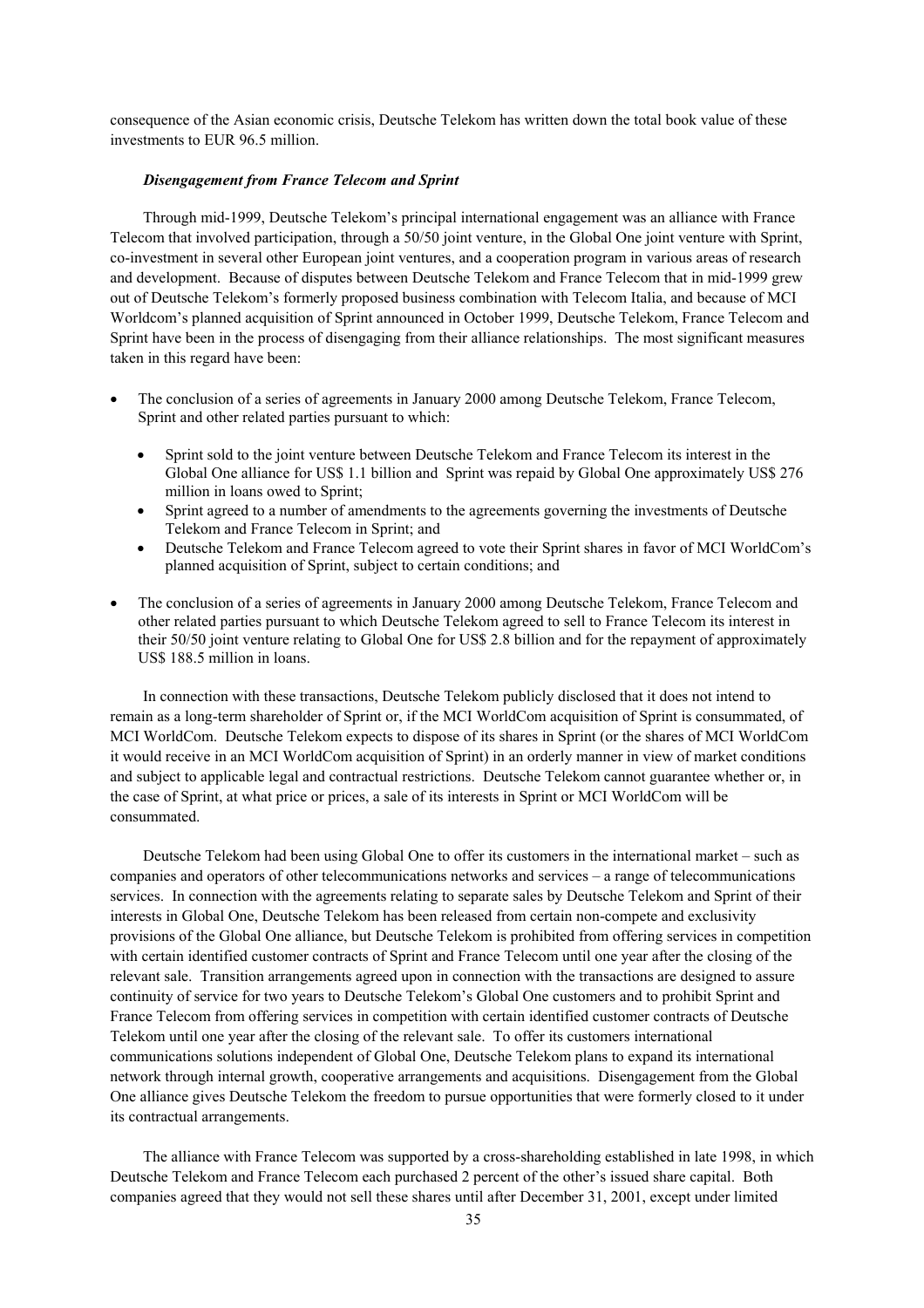circumstances or as otherwise agreed. France Telecom entered into a separate agreement with Kreditanstalt für Wiederaufbau (KfW) pursuant to which France Telecom agreed that it would not dispose of the Deutsche Telekom shares it purchased from KfW until after December 31, 1999, and that it would be able to sell those shares between January 1, 2000 and June 30, 2001 only under certain circumstances (depending in part on whether KfW has notified France Telecom at the time of any proposed sale by France Telecom that KfW intends to sell Deutsche Telekom shares).

Developments in the disengagement of the alliance may affect other joint undertakings of France Telecom and Deutsche Telekom, such as WIND, MetroHoldings and Multilink.

For a description of litigation relating to the disputes among Deutsche Telekom, France Telecom, Enel and WIND, please refer to "Legal Proceedings".

# **Network Infrastructure**

Deutsche Telekom has invested over EUR 78.7 billion in its telecommunications and cable networks since 1990, including EUR 2 billion in 1999. The total investments made include the installation of a new network in eastern Germany after German reunification in 1990. As a result, Deutsche Telekom's fixed-line network has evolved into one of the most technologically advanced major networks in the world, with fully digital trunk switching and international trunk switching, 100 percent digital local switching and 100 percent digital transmission. Deutsche Telekom has introduced asynchronous transfer mode (ATM) technology and wavelength division multiplexing (WDM) technology on the basis of its advanced network. Compared to 1998, Deutsche Telekom's investments in network infrastructure remained almost at the same level in 1999, as a decrease in investments in the access network and further optimization of network infrastructure procurement resulting mainly from market price movements was compensated by increasing investments in Deutsche Telekom's Internet platform, the roll-out of T-DSL and the extension of the transmission network. In addition, with digitalization, reorganization and increased productivity, the number of employees of Deutsche Telekom engaged in network infrastructure development, maintenance and operation had decreased to less than 50,000 at year end 1999 from over 65,500 at year end 1996.

In the case of Deutsche Telekom's mobile network, unlike its fixed-line network, significant new investments in infrastructure will be needed to improve quality of service while keeping up with demand in a fast growing market. Deutsche Telekom has budgeted total investments of approximately EUR 0.8 billion for improvements to its mobile communications network. In recent years, Deutsche Telekom has increased the number of employees active in mobile network planning, operations and maintenance.

# *Fixed-Line Telecommunications Network*

**\_\_\_\_\_\_\_\_\_\_\_\_\_\_\_\_**

*Domestic Fixed-Line Telecommunications Network.* Deutsche Telekom's domestic public switched telephone network and ISDN network consist of approximately 5,200 local networks connected by a longdistance transmission network.

*Local Networks.* At December 31, 1999, Deutsche Telekom's domestic network consisted of 34.5 million standard telephone lines in service and 13.3 million ISDN voice and data channels and reached virtually all German homes and German businesses.

Deutsche Telekom's domestic network has demonstrated a high degree of reliability, as shown by the following table:

| Year ended December 31. |
|-------------------------|
| 1998<br>1999<br>1997    |

Blocking rate on the public switched telephone network/ISDN(1)  $1.4\%$  1.1% 0.9%

 $(1)$  Blocked calls as a percentage of all calls made on the public switched telephone/ISDN network during the periods indicated.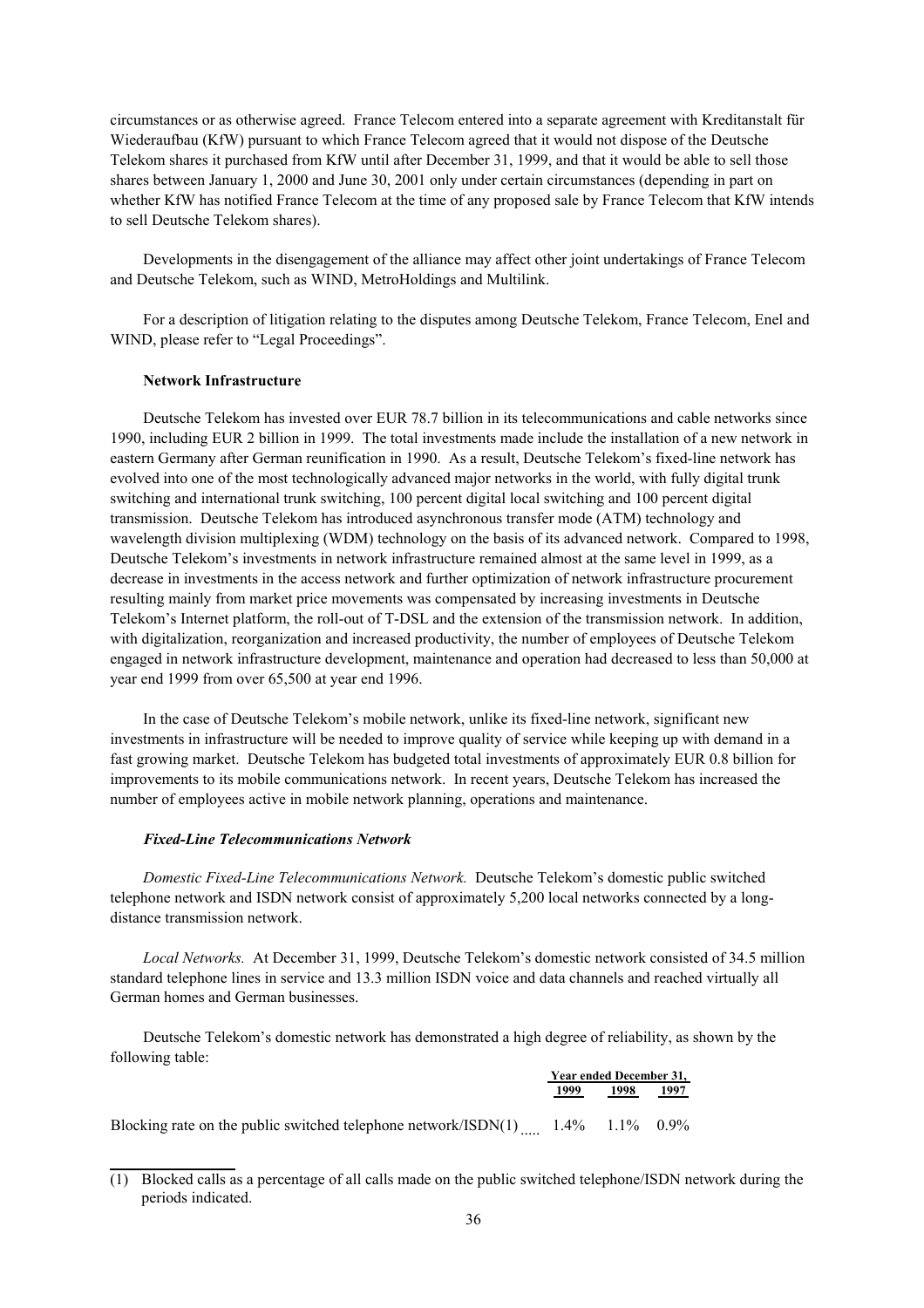Deutsche Telekom believes that the increase in blocked calls since 1997 has resulted primarily from atypical traffic generated by competitors that do not have their own networks and have relatively few points of interconnection. See "Regulation—Special Network Access and Interconnection—Fixed-Fixed Interconnection". The network's reliability is enhanced by efficient customer service. See "—Sales and Service".

### *Transmission Network*

As of December 31, 1999, the transmission network linking Deutsche Telekom's local networks consisted of approximately 162,500 kilometers of fiber optic cable.

As of December 31, 1999, more than 70 percent of Deutsche Telekom's national transmission network consisted of Synchronous Digital Hierarchy (SDH) transmission links. SDH, which is a transmission standard for networks that use fiber optics, allows for a simpler and more easily managed network with enhanced reliability. Deutsche Telekom is developing its SDH networks further by installing additional high capacity SDH equipment in combination with WDM systems within its national transmission network.

In 1998, Deutsche Telekom put its High Performance Net, a nationwide, flexible, ultra-high-quality transport network, into operation. The network links Germany's economic centers, such as Berlin, Frankfurt, Munich, Düsseldorf and Hamburg, within optical fiber rings totaling over 20,000 kilometers in length and providing transmission rates of 2.5 Gbit/s.

### *International Network*

Deutsche Telekom's international transmission infrastructure consists of both cable and satellite transmission systems, which links Deutsche Telekom's national network directly to approximately 300 other telecommunications service providers worldwide.

Deutsche Telekom is an investor in around 75 fiber-optic submarine cables worldwide. In addition to investments in a number of smaller cables, Deutsche Telekom has substantial investments in the major submarine cables AC-1, TAT-10, TAT-12/13 and UK-G6 and is the largest investor in the SEA-ME-WE3 cable, one of the longest submarine cables systems in the world, which went into operation in August 1999. Deutsche Telekom expects to invest approximately US\$ 120 million in the planned TAT-14 submarine cable, including amounts already invested. Deutsche Telekom expects that the TAT-14 cable will be operational by the end of 2000 with a total transmission capacity of 1280 Gbit/sec.

In October 1998, Deutsche Telekom launched operations of the Trans-Asia-Europe optical fiber cable system (TAE), the first direct optical fiber link between Frankfurt/Main and Shanghai. With 13 countries connected and a total length of 22,000 kilometers, TAE is one of the world's longest terrestrial cable systems.

Deutsche Telekom plans to serve its international customers by seamlessly linking its transport network for international traffic in Germany and its 38 national City-networks with a worldwide platform owned by Deutsche Telekom. The European cities of Paris, London, Amsterdam and Brussels were already connected to Deutsche Telekom's high-performance network in 1999, and Geneva, Milan and Zurich are to follow. Deutsche Telekom plans to link with this network some 40 points of presence, in 16 countries, by late 2000, and to expand to further cities in 2001. ATM, IP and voice technology will be made available at all of these locations. Deutsche Telekom plans eventually to link in a single network over 93 points of presence in around 40 countries.

## *Data Networks*

### *Leased Line and Data Transmission Networks*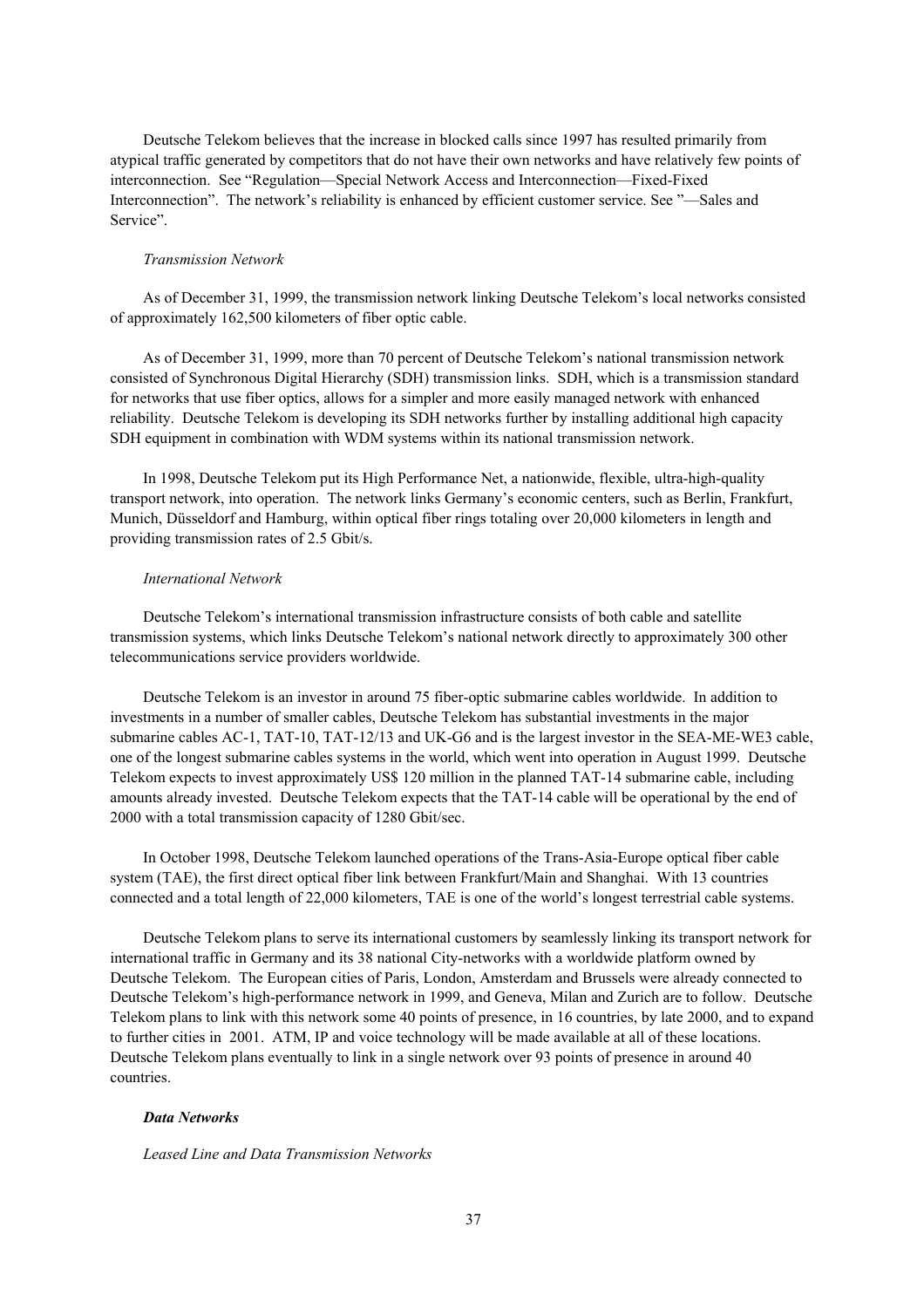Deutsche Telekom operates leased line networks on a managed and unmanaged basis. Deutsche Telekom also operates a number of switched digital networks used principally for the provision of packet switched, frame relay and ATM data transmission services. In addition, Deutsche Telekom operates an Internet platform.

Deutsche Telekom operates a number of platforms in connection with the provision of leased line services. Deutsche Telekom's data networks support a variety of transmission technologies. Deutsche Telekom's Datex-P data transmission service, which is based on the X.25 protocol, provides transmission rates of up to 1.5 Mbits/sec, while the FrameLink Plus service, which is based on frame relay technology, provides transmission rates of up to 2 Mbits/sec (high capacity). Deutsche Telekom's T-ATM network, which is based on Asynchronous Transfer Mode technology, permits transmission of data at rates of up to 155 Mbits/sec. See"— Data Communications and Information and Communications Systems"

#### *Internet Network*

The extremely rapid growth of Internet communications has created enormous challenges for the international telecommunications industry. In 1999, Deutsche Telekom continued to expand its telecommunications networks for transport of national and international Internet traffic. From the end of 1998 to the end of 1999, Deutsche Telekom increased the number of dial-in ports in its national platform by a total of 100 percent. The transmission rate in the core network was increased in 1999 from 155 Mbit/s to 622 Mbit/s, which is equivalent to about 40,000 "DIN-A4" (i.e., letter size) pages of text per second. As a result, Deutsche Telekom's IP backbone is already one of the world's most powerful Internet platforms.

Deutsche Telekom also made preparations in 1999 for a further increase of transmission capacity in core areas to as much as 2.5 Gbit/s. As in the case of the expansion of core network capacity in 1999, this expansion will involve use of state-of-the-art wave division multiplexing technology. Wave division multiplexing systems permit the multiplication of the potential transmission capacity in optical fiber. In early 2000, Deutsche Telekom began to build up a completely new optical transport network across Germany which can be adjusted to the forecasted high capacity needs as required.

In 1999, Deutsche Telekom expanded its transmission capacity up to 1.05 Gbit/s to the United States, which plays a particularly important role in Internet communications. Deutsche Telekom accomplished this result using its own capacities in submarine cable systems. In 2000, Deutsche Telekom plans to add more than 3.5 Gbit/s of transmission capacity to the United States.

### *ADSL*

In 1999, Deutsche Telekom continued the ambitious ADSL technology (Asymmetrical Digital Subscriber Line) expansion program initiated in 1998. ADSL permits transmission of data through the copper wire pairs that link customers to Deutsche Telekom's networks at faster rates than were previously possible: up to 6 Mbit/s from the network to the customer and up to 768 kbit/s from the customer to the network. ADSL thus makes fast Internet access possible.

Deutsche Telekom made ADSL technology under the brand name "T-DSL" available to its customers for the first time in 1999 and plans to expand the number of local networks where T-DSL is available to more than 200 during 2000. Deutsche Telekom only markets T-DSL together with T-ISDN. Deutsche Telekom currently plans to have introduced T-DSL throughout most of Germany by the end of 2003.

#### *Mobile Telecommunications Network*

Deutsche Telekom operates two national mobile telephony networks. At December 31, 1999, Deutsche Telekom's digital mobile network, T-D1, consisted of around 25,000 base stations, 581 base station controllers and 46 switches and was capable of reaching an area comprising 96 percent of Germany and 99 percent of the population of Germany. The T-D1 network operates in the frequency band ranging from 890 to 915 MHz and from 935 to 960 MHz. Deutsche Telekom's analog mobile network, T-C-Tel, consisted of 2,120 base stations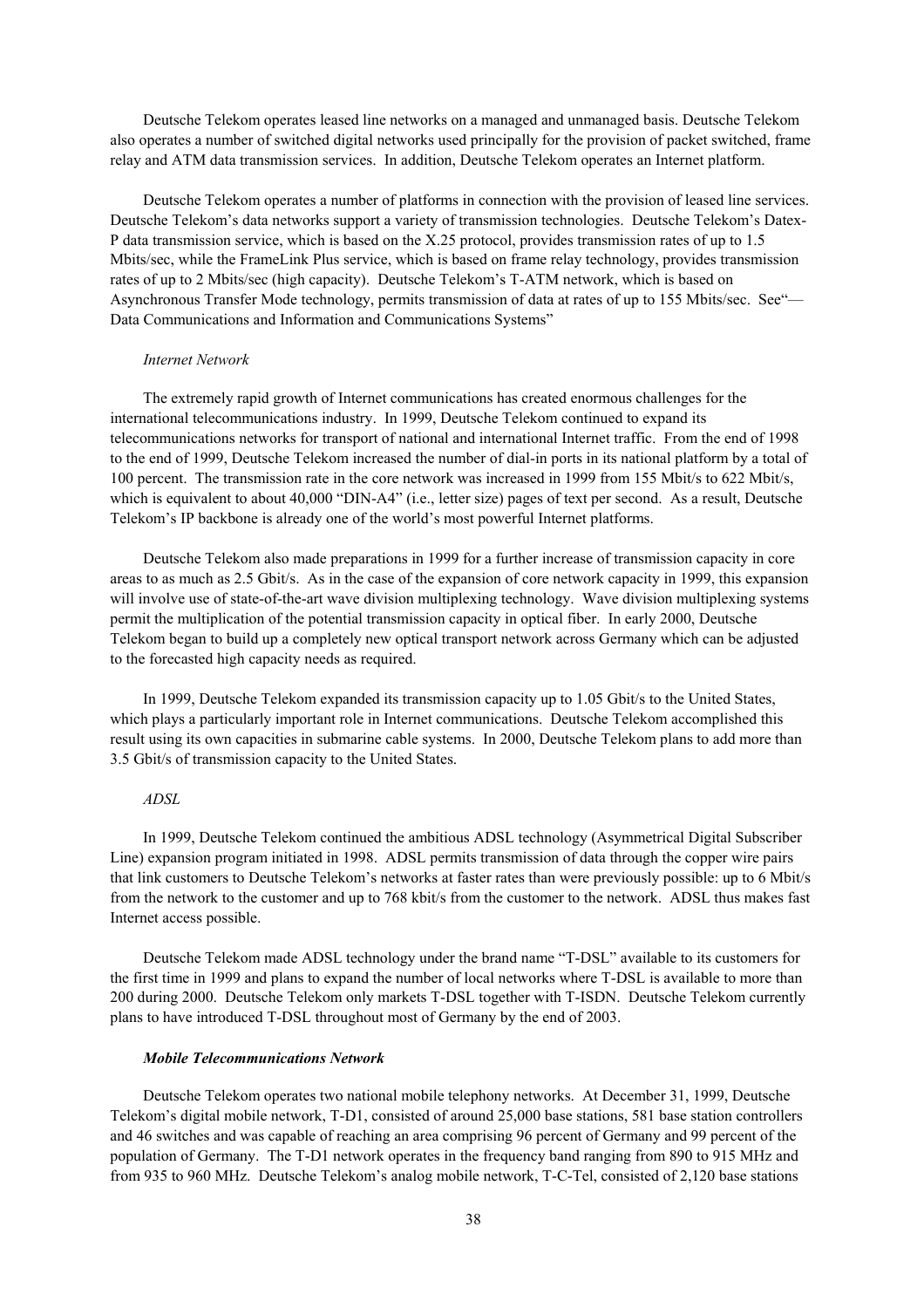and 32 switches. Deutsche Telekom has decided to take its analog mobile network out of service at the end of 2000.

Due to the increasing popularity of digital mobile communications in Germany, Deutsche Telekom expects to spend approximately EUR 0.8 billion on the expansion and improvement of its German digital mobile network during 2000.

Deutsche Telekom has conducted significant research and development efforts relating to UMTS (Universal Mobile Telecommunications System) technology and expects to be in a position technologically to offer mobile telephony based on UMTS if and when these services become generally available on a commercial basis.

### *Cable Network*

Deutsche Telekom's cable network is a dedicated coaxial cable based broadband network currently used solely for the transmission of television and radio signals. Deutsche Telekom estimates that an investment of approximately EUR 2 billion would be required to upgrade the network from 450 MHz to 862 MHz and to make the cable network bi-directional from the head end, where program signals are fed into the cable network, to the customer connection point for 70 percent of its customers, i.e., capable of being used to transmit more TV channels, transmit telephone calls and provide multimedia services and fast Internet traffic to those customers. Deutsche Telekom also believes that an additional amount of approximately EUR 1.5 billion would be required to upgrade the network from the customer connection point to the cable socket on the customers' premises. The cable network is made up of 1,100 local networks. Signals are fed into the network from satellite, terrestrial radio stations and, to a very limited extent, trunk lines to content providers.

## *Broadcast Network*

Deutsche Telekom operates a terrestrial broadcasting network with over 7,000 radio and television transmitters in over 3,000 locations. Deutsche Telekom does not provide content for its broadcast networks.

## **Information Technology**

Deutsche Telekom's subsidiaries DeTeCSM and T-Nova work closely together to promote the continuous development of Deutsche Telekom's information technology (IT) systems and applications. Deutsche Telekom increasingly provides comprehensive telematics solutions to its customers on the basis of its IT competencies.

DeTeCSM, a wholly-owned subsidiary of Deutsche Telekom, has responsibility for operating and expanding Deutsche Telekom's IT infrastructure and applications. DeTeCSM offers a wide range of IT services, including operation of computer centers, client-server and workstation systems and desktop, call center, web and office communication services. Deutsche Telekom consolidated its IT area in 1998 by combining its existing information technology subsidiary Deutsche Telekom Computer Service Magdeburg GmbH with its five other service and computer centers and with other information technology structures within the Deutsche Telekom group to form DeTeCSM. Deutsche Telekom continued this consolidation process in 1999 by bundling the remainder of its IT organization into DeTeCSM. DeTeCSM is responsible for supporting T-Online and T-Mart systems engineering and, since September 1999, for performing important tasks in the IT area for T-Mobil.

T-Nova commenced business operations as a service provider within the Deutsche Telekom group on July 1, 1999. T-Nova is responsible for developing products, services and networks, as well as IT systems, for the support of business processes within the Deutsche Telekom group.

Deutsche Telekom intends to intensify the use of the expertise of DeTeCSM and T-Nova in order to strengthen Deutsche Telekom's position in the growing IT market and to assist in the development of Deutsche Telekom into a full-service telematics service provider.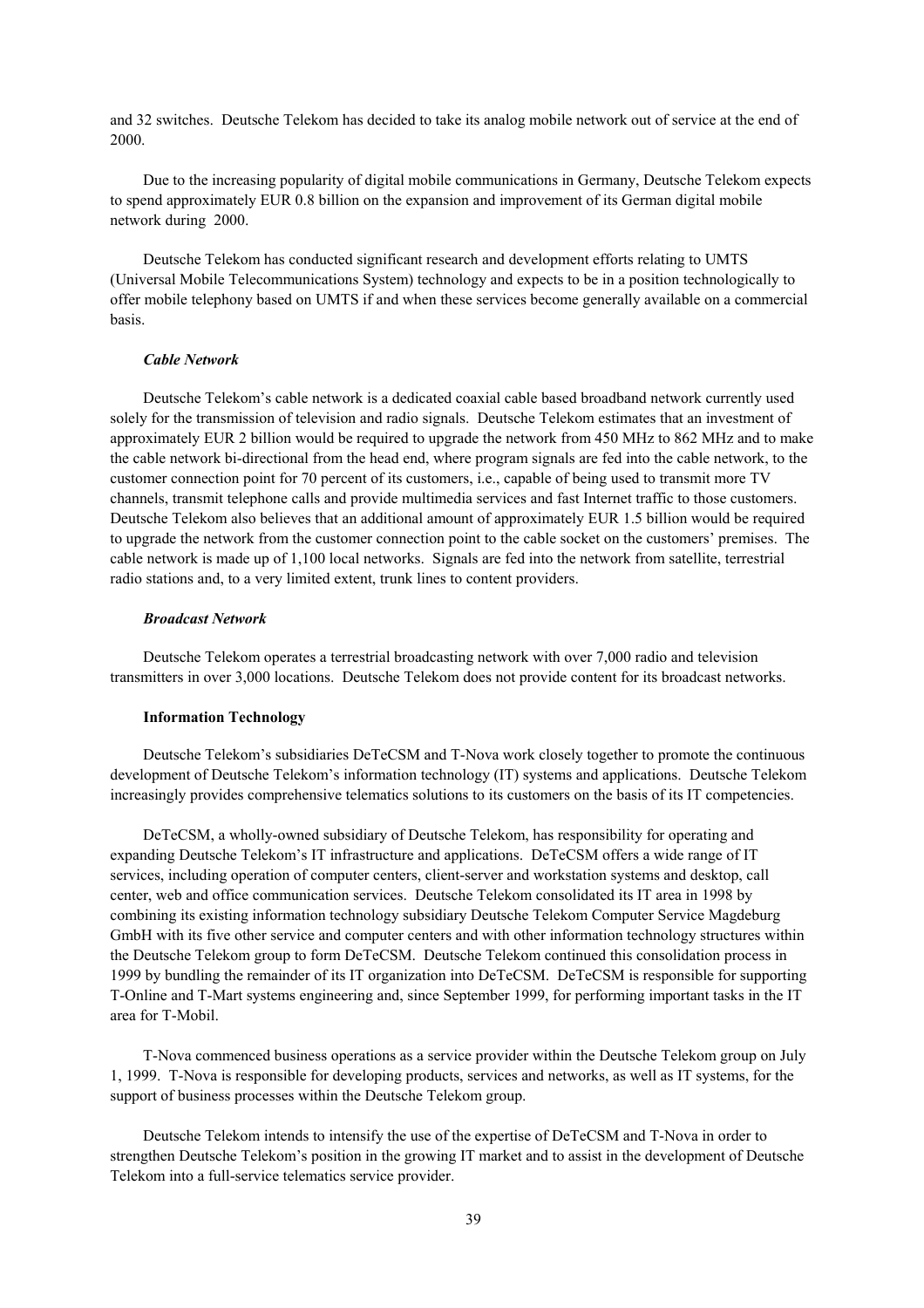# **Sales and Service**

During 1999, Deutsche Telekom introduced further measures to attract and retain customers and continued its program to focus on the customer. All of these activities are aimed at optimizing customer service and fostering long-term customer loyalty in a highly competitive market.

Since 1998, the residential customer and business customer branch offices in each geographic region have been bundled under a common management for that region. Deutsche Telekom believes that this arrangement of its branch offices improves customer service and overall operations and enhances mobility in the market.

Deutsche Telekom has hired and maintains close contact with a number of special sales experts to ensure that its sales staff is always able to give its customers top-quality, state-of-the-art advice, even regarding very complex telecommunications requirements-including, for example, highly sophisticated products in the areas of mobile communications, data communications and multimedia. In 1999, Deutsche Telekom created special sales departments, each with its own specific expertise, that will support Deutsche Telekom's sales staff as necessary in difficult sales-related tasks.

# *Sales Channels*

A key element in the optimization of Deutsche Telekom's sales organization in 1999 was the new focus on the international sales force. Deutsche Telekom has combined all of it's sales support for international projects under its subsidiary DeTeSystem, thereby further improving the processes involved in international bidding and operations.

Deutsche Telekom operated 563 "T-Punkt" shops throughout Germany at end of 1999. These are one of Deutsche Telekom's most important sales channels for serving its residential customers and more and more small business customers. At every T-Punkt, customers can choose from Deutsche Telekom's extensive range of products, including the type of telephone connection and tariff category, telephones, fax machines and T-Mobil's mobile communications products. During 1999, Deutsche Telekom began implementing a siteoptimization program for its T-Punkt shops to improve their cost-effectiveness and increasingly focused the activities of the T-Punkt shops in the strategically key areas of T-ISDN, T-D1 and T-Online. Deutsche Telekom also made preparations for the introduction of T-Punkt Business shops, which are oriented in particular toward mid-sized business customers. The first T-Punkt Business shop opened in January 2000.

Deutsche Telekom also has a broad range of sales partners under contract with a total of some 10,000 sales outlets at the end of 1999. These sales partners sell products and services of Deutsche Telekom, in addition to their own lines of products and services.

In 1999, Deutsche Telekom expanded upon the "customer segment management" department that was formed in 1998, through which Deutsche Telekom seeks to build stronger connections between customers and individual areas of Deutsche Telekom's business. This measure is intended to ensure product development that is focused on the needs of particular customers and classes of customers, particularly in the areas of multimedia, mobile communications and data communications.

Telemarketing is one of Deutsche Telekom's main sales channels. Using Deutsche Telekom's telemarketing hotline, customers can obtain information and order nearly all of Deutsche Telekom's products and services 24 hours a day, seven days a week.

Mail-order business has become an important part of Deutsche Telekom's sales operations. Customers can order by phone, through T-Online, by fax or by mail from Deutsche Telekom's semiannually published catalogue, which provides comprehensive information regarding new products and services. Deutsche Telekom intensified its on-line marketing efforts in particular during 1999.

Deutsche Telekom has increased sales activities in the Internet to a considerable degree. Deutsche Telekom's homepage provides customers with information about company products and services 24 hours a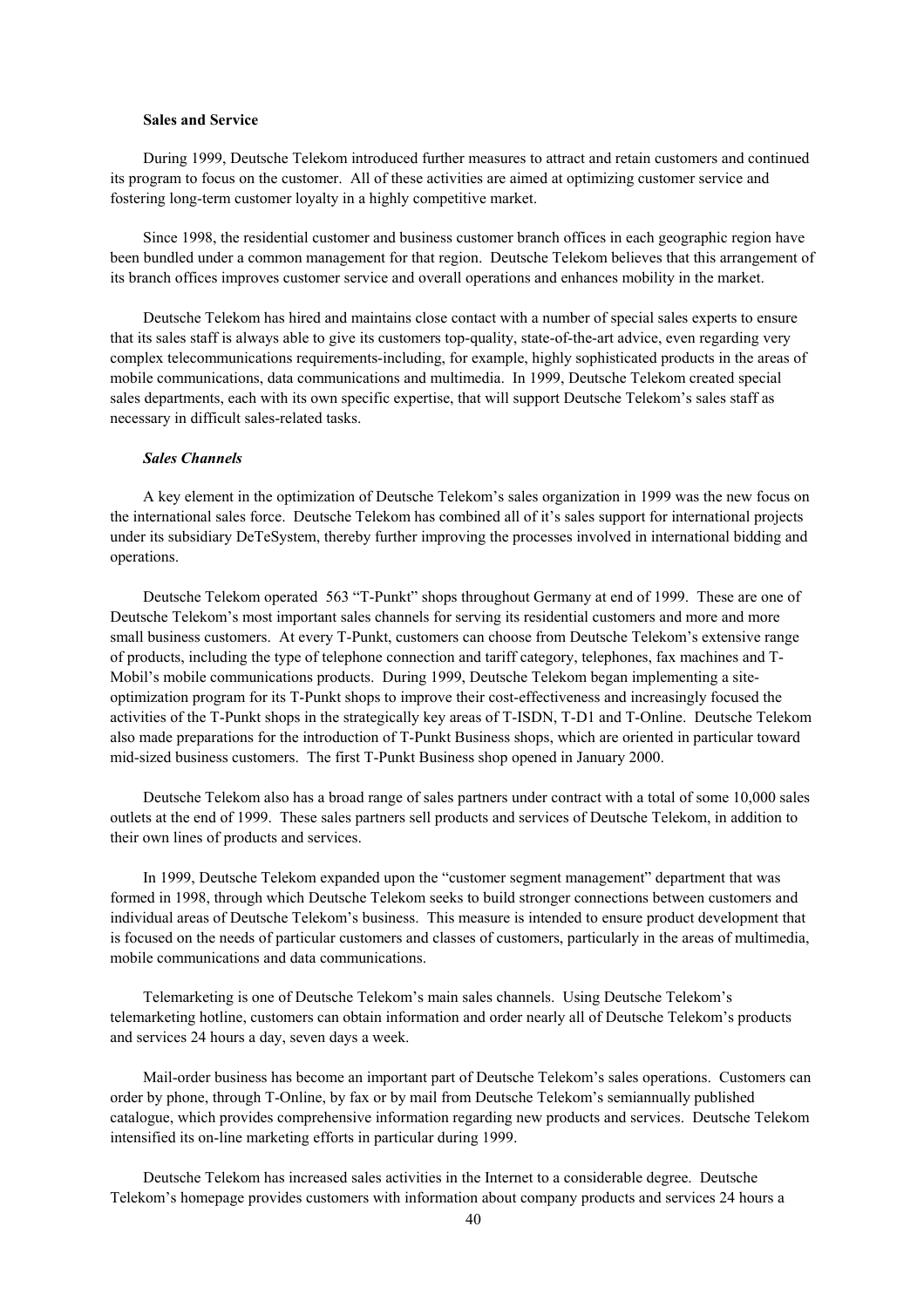day. Customers may order articles directly from the online catalogue. Special online promotions as well as constant updates on the offers on the start pages round off Internet sales activities. Since October 1999, T-Versand has operated an Internet Call Center, which supports online sales.

### *T-Service*

"T-Service", with its staff of over 32,000, is responsible for assembly, service and repair of the lines and terminal equipment of Deutsche Telekom's customers. As a result of continuous improvements in employee training and in IT systems, Deutsche Telekom is now able to resolve one out of every three service problems without having to dispatch field-office personnel. Since the beginning of 1997, Deutsche Telekom has cut the average time for resolving service problems nearly in half–from about 20 hours to 11 hours. Moreover, in 1999, Deutsche Telekom succeeded in installing new telephone lines when promised in over 99 percent of all cases.

Since mid -1999, Deutsche Telekom processes orders automatically, which results in greater efficiency. In addition, alternative service methods such as remote configuration and remote maintenance were enhanced in 1999.

According to surveys conducted by Deutsche Telekom, business customers' satisfaction with Deutsche Telekom's delivery times for high-speed products and services and with the quality of Deutsche Telekom's efforts to resolve service problems has improved considerably.

### *Telekom Direkt – Integrated Complaint Management*

The ongoing combination of Deutsche Telekom's organizational units for residential customers and business customers makes it possible for Deutsche Telekom to conduct its "Telekom Direkt" complaints management service more efficiently, by allowing Deutsche Telekom to handle customer complaints in an integrated manner. Telekom Direkt analyzes complaints from sales, service and customer-billing areas in order to identify and eliminate problems as quickly as possible. The complaints management units have been serving customers since the end of 1996.

# *TelekomForum e.V.*

Deutsche Telekom continued and sought to intensify its dialogue with its business customers in 1999. One of Deutsche Telekom's most effective resources in this regard is the TelekomForum, a business-customer advisory board founded in 1996. Currently, its members include about 300 of the largest German companies. In the TelekomForum working groups, customers and product managers develop ideas for the improvement of Deutsche Telekom's portfolio of products and services. In this way, some of Deutsche Telekom's customers have direct input into the development and innovation processes at Deutsche Telekom.

# *Telecommunications Solutions Tailored to Particular Customer Groups*

In 1999, as in prior years, Deutsche Telekom's sales marketing organization devised new combinations of products and services aimed at particular customer groups. These solutions consist of complete systems and packages, rather than single products. Deutsche Telekom also continued the "Partnership Management" program that was introduced in 1998, through which it provides information and support services for management consultants, engineering offices, telecommunications and IT consultants and systems houses. Deutsche Telekom also offers telecommunication consulting services to business customers. For each customer using these services, Deutsche Telekom seeks to develop and implement a telecommunications solution that is specially tailored to the customer's corporate goals.

## *Telekom Seminars*

Since 1993, Deutsche Telekom has been offering its business customers seminars designed to help them get the most out of state-of-the-art telecommunications products. Telecommunications technologies and services are developing very rapidly, and these seminars have become more and more popular. The number of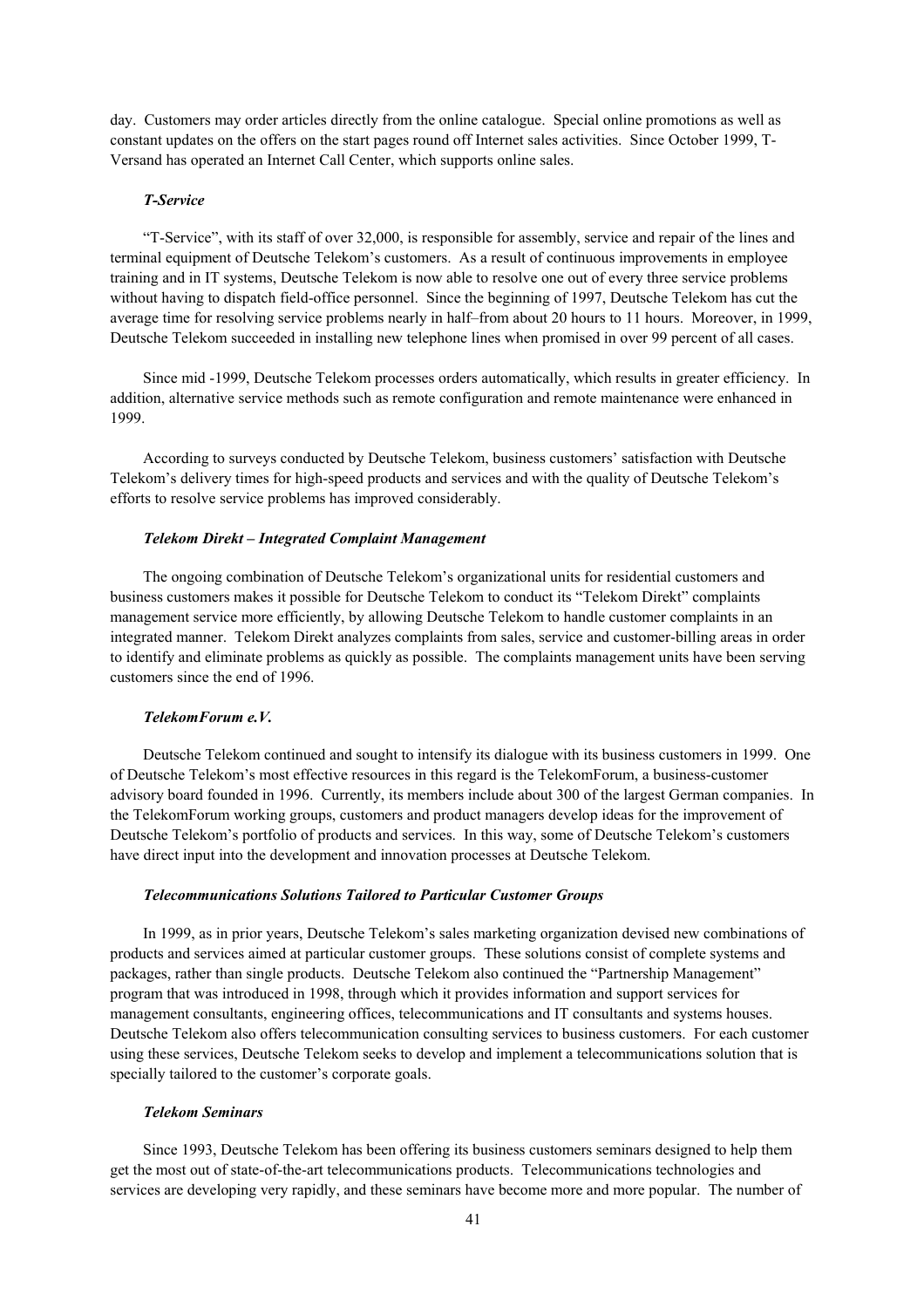participants in these seminars in 1999 was 345, unchanged from 1998, while the number of these seminars increased nearly 20 percent from 1998 to 1999.

### **Research and Development**

Deutsche Telekom views research and development as an important tool for competing effectively and has committed significant resources to research and development activities. At December 31, 1999, Deutsche Telekom had approximately 4,400 employees (excluding MATÁV, One 2 One and max.mobil.) dedicated to research and development activities. Deutsche Telekom's expenditures on research and development amounted to approximately EUR 0.7 billion in 1999 (excluding MATÁV, One 2 One and max.mobil.), as compared to approximately EUR 665 million in 1998 and EUR 614 million in 1997. Approximately 40 percent of Deutsche Telekom's research and development expenditures in 1999 were devoted to software development. Deutsche Telekom has a variety of patents and licenses. No single patent or license is material to its business.

Research and development activities focus on the relevant growth areas for Deutsche Telekom. For online services, Deutsche Telekom develops specific portals for customer groups and is represented in key international consortia which are expected to have an influence on the future form of the Internet. In the networks area, Deutsche Telekom offers improved access to information and services through new technologies, such as T-DSL, for example. Deutsche Telekom's research and development activities also support the development of comprehensive telematics solutions by integrating the results of different projects. In the area of mobile communications, Deutsche Telekom has been active in development of the standards for new, futureoriented broadband mobile systems (UMTS). Deutsche Telekom has been a key member of consortia that have developed technologies and applications that serve as standards, including GSM, ISDN, and ATM. Deutsche Telekom's focus on the market is reflected not only in product development but also in mid- to long-term projects such as the optimization of user-friendly speech applications and increasing the carrying capacity of existing network infrastructures.

T-Nova Deutsche Telekom Innovationsgesellschaft mbH launched its activities in July 1999. Deutsche Telekom transferred its technology center, five software development centers and the operations of its development unit T-Berkom to T-Nova and handed the direction of its subsidiary Multimedia Software GmbH Dresden to T-Nova. T-Nova offers group-wide innovations and solutions from a single source – from research and development relating to products, services, networks and software to the support of market introduction as well as operations. Especially important is the integrative development of related information systems that operate and support the group's activities.

Through its corporate venture capital subsidiary T-Telematik Venture Holding GmbH ("T-Venture"), Deutsche Telekom provides capital for seed, early stage and first expansion investments both directly and through venture capital funds, to promising companies involved in the fields of information and communications technologies, including software technology. In April 1999, Deutsche Telekom increased the financing of T-Venture by EUR 102 million to a total of EUR 153 million. In this regard Deutsche Telekom has stepped up its commitment within the venture capital market. In 1999, T-Venture invested approximately EUR 72 million in a number of existing shareholdings and in 22 new shareholdings. In October 1999 T-Venture expanded its venture capital activities in the information technology area in the United States with the formation of T-Venture of America, Inc.

Deutsche Telekom's ventures in Southeast Asia and other foreign regions may expose its intellectual property to less protection than that afforded by Germany and the United States.

# **Regulation**

#### *Liberalization*

The legal framework for the regulation of the telecommunications sector in Germany was completely transformed through the German Telecommunications Act, which came into force on August 1, 1996. The Telecommunications Act required the complete liberalization of the German telecommunications market from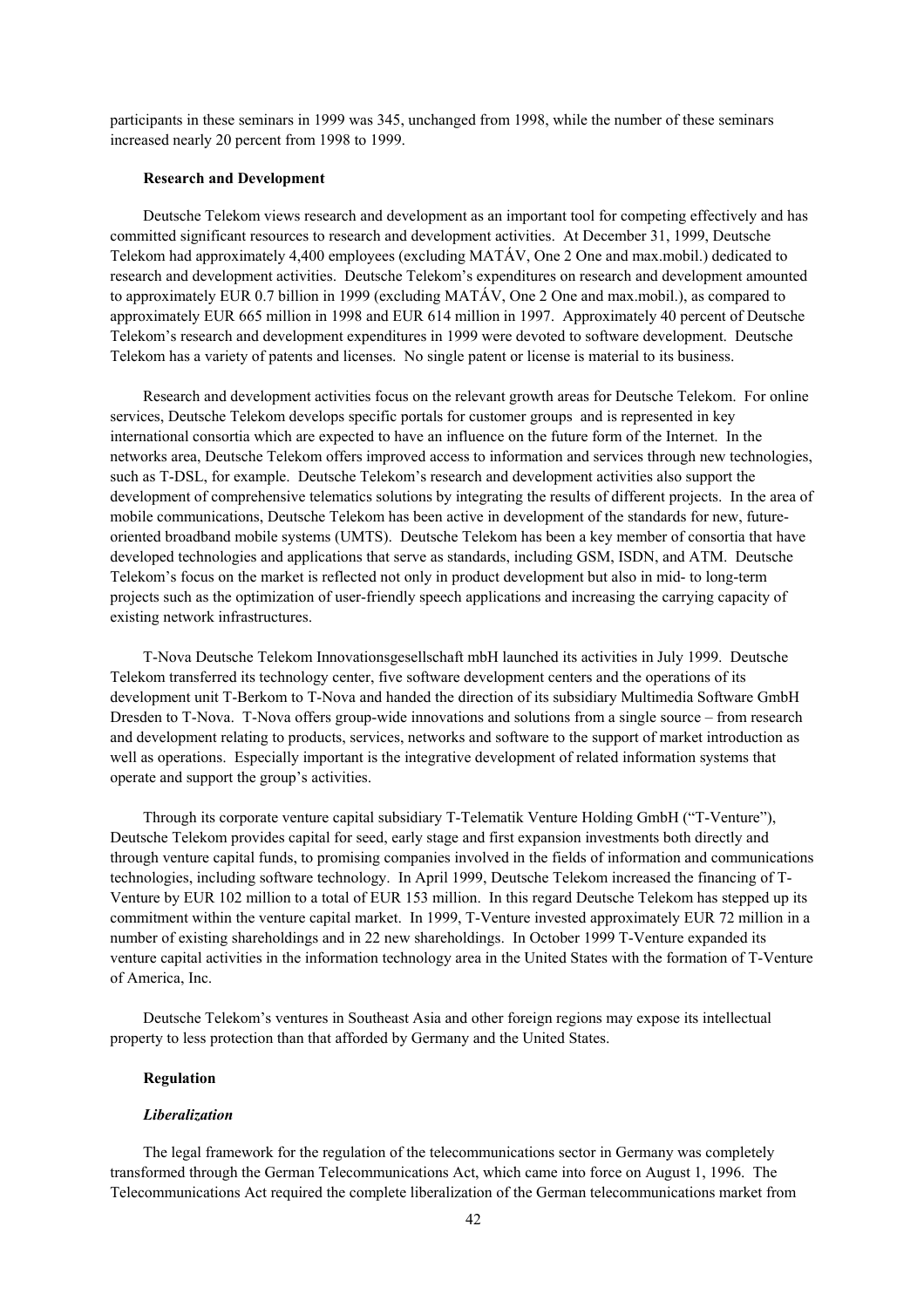January 1, 1998, as mandated by the directives of the European Commission. It represented the final step in the liberalization effort that began in 1989.

# *The Regulatory Framework*

The Telecommunications Act allows virtually unrestricted market access by qualified entrants. The principal objectives of the Telecommunications Act are to promote competition in the telecommunications sector through regulatory measures, to guarantee appropriate and adequate telecommunications services throughout Germany and to provide for the regulation of frequencies. The Telecommunications Act aims to achieve these objectives principally by requiring licenses for the conduct of certain telecommunications activities, allocating frequencies, securing universal service and subjecting enterprises having dominant positions in particular telecommunications markets (so-called "market-dominant providers") to a special regulatory framework.

In general, the regulatory approach under the Telecommunications Act does not differentiate between lines of business. It subjects the operation of conventional fixed-network transmission lines, broadband cable transmission lines, mobile telephone links and satellite links and all telecommunications services for the public to essentially the same regulatory regime.

# *Regulatory Supervision*

Since January 1, 1998, regulatory functions under the Telecommunications Act have been carried out by a new supervisory body, the Regulatory Authority *(Regulierungsbehörde für Telekommunikation und Post)*, established within the Federal Ministry of Economics *(Bundesministerium für Wirtschaft)* (the Economics Ministry). The Regulatory Authority has various powers under the Telecommunications Act, including the authority to grant and revoke licenses, control network access and interconnection, and approve or review the tariffs and tariff-related general business terms and conditions of market-dominant providers. It also has the authority to assign and supervise frequencies and impose universal service obligations. Three-member decision panels *(Beschlußkammern)* formed within the Regulatory Authority Decisions are responsible for making decisions regarding the grant of licenses in cases involving scarce frequencies, arrangements for special network access, the interconnection of public telecommunications networks, tariffs and tariff-related terms and conditions, and the imposition of universal service obligations.

The Regulatory Authority is supported by an Advisory Council *(Beirat)* consisting of nine representatives of each of the two houses of the German Parliament, but the matters with respect to which the Advisory Council must be consulted are very limited. The Advisory Council is involved in, among other things, decisions concerning license auctions regarding scarce frequencies and decisions obligating a licensee to provide universal service. The Advisory Council need not, however, be consulted with regard to tariff decisions. The Regulatory Authority is headed by a president and two vice-presidents who are nominated by the German Government upon the proposal of the Advisory Council.

## *Licensing and Notification Requirements; Allocation of Frequencies*

The Telecommunications Act establishes licensing requirements for the following services:

- the operation of transmission lines for mobile telecommunication services for the public (Class 1) licenses),
- the operation of transmission lines for satellite services for the public (Class 2 licenses),
- the operation of transmission lines that cross property boundaries and that are used to provide public telecommunications services (Class 3 licenses) and
- the provision of voice telephony services to the public on the basis of self-operated telecommunication networks (Class 4 licenses).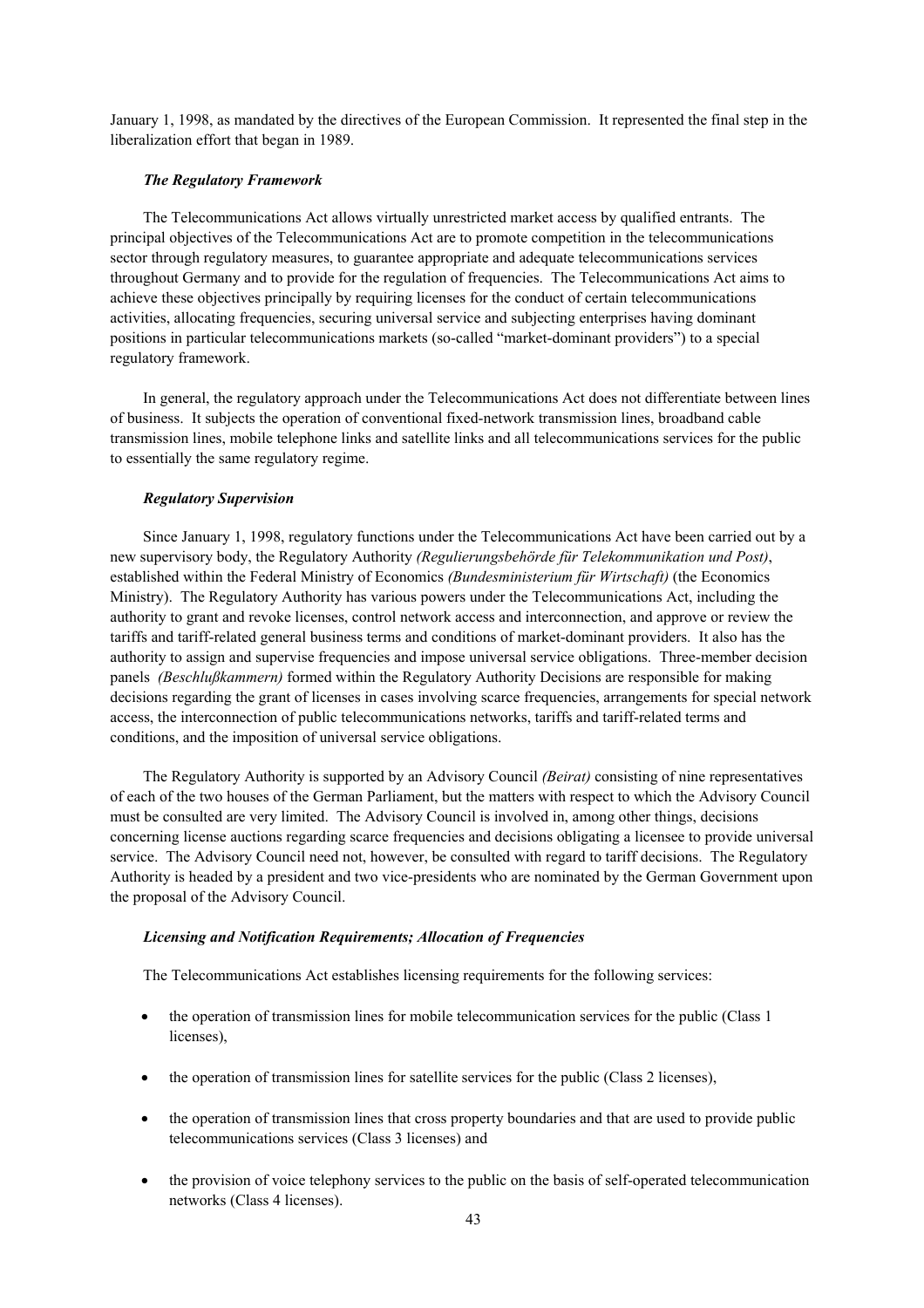Generally, except in the case of scarce telecommunications frequencies, the number of licenses is not limited, and each applicant satisfying basic qualification requirements is entitled to receive a license. In applying for a license, an applicant is entitled to specify the geographic scope and the type of activity subject to license. Conditions and obligations may at any time be attached to a license to promote the achievement of the objectives of the Telecommunications Act. At the end of 1999, 365 Class 3 licenses for the provision of transmission lines and 262 Class 4 licenses for the provision of voice telephony services had been granted, with a substantial number of applications for additional licenses under review.

A number of telecommunications services, such as text and data transmission services over leased lines, voice services for corporate networks and closed user groups, and the simple resale of voice telephony services, are not subject to licensing requirements. However, any person providing telecommunication services has to notify the Regulatory Authority of its operations. As of December 31, 1999, more than 1,200 providers of telecommunications services not subject to licensing requirements were registered with the Regulatory Authority. The operation of a broadband cable transmission network requires a license under the Telecommunications Act. The provision of programming content that is transmitted by means of the broadband cable network, on the other hand, does not require a license under the Telecommunications Act but is regulated under the radio and television laws of the various German Federal States. As a carrier of third party content, however, Deutsche Telekom has not applied for approval under state laws to provide programming content.

By law, frequencies are to be allocated upon request on a non-discriminatory basis according to objective and verifiable criteria. The Regulatory Authority is required to prepare a frequency usage plan to form the basis for frequency allocation. If, on the basis of this plan, frequencies are not available in sufficient quantity for licensing, the number of licenses within certain areas may be restricted, in which case the Regulatory Authority will award licenses by auction or competitive bidding. If multiple applications are submitted for the allocation of a particular frequency, the Regulatory Authority may require that frequency allocation also be determined by auction or competitive bidding. The Regulatory Authority may exclude a company from taking part in auctions or competitive bids for licenses or frequencies if the success of that company in an auction or bid would endanger competition based on principles of equal opportunity, as was the case with respect to Deutsche Telekom and its competitors in connection with the auction for the fourth German digital mobile communications license. The Regulatory Authority may also deny approval of an application to transfer a license on the same basis, regardless of whether scarce frequencies are involved. The Telecommunications Act provides, however, that the justifiable interests of a company in the application of new technologies must be considered when making decisions concerning whether to exclude that company from an auction or competitive bidding process or to deny approval of a proposed transfer.

During 1998 and 1999, the Regulatory Authority allocated "wireless local loop" frequencies to a total of 18 operators. Deutsche Telekom expects that the allocation of wireless local loop licenses will result in a rapid increase in competition in the local loop. For further information on competition in the local loop, see "Description of Business—Competition".

On February 23, 2000 the Regulatory Authority published licensing requirements and auction rules for UMTS (Universal Mobile Telecommunications Services), the next generation of mobile telecommunication technology. Deutsche Telekom expects that the Regulatory Authority will auction licenses for UMTS in June or July of 2000.

Licenses and frequency allocations under the Telecommunications Act are subject to fees that are provided for in the Licensing Fees Ordinance *(Telekommunikations-Lizenzgebührenverordnung)* and the Frequency Fees Ordinance *(Frequenzgebührenverordnung)*. In addition, under the Frequency Usage Fees Ordinance *(Frequenznutzungsbeitragsverordnung),* parties to whom frequencies have been assigned are required to make annual contributions to cover the costs incurred by the Regulatory Authority in planning and administering efficient and interference-free frequency usage.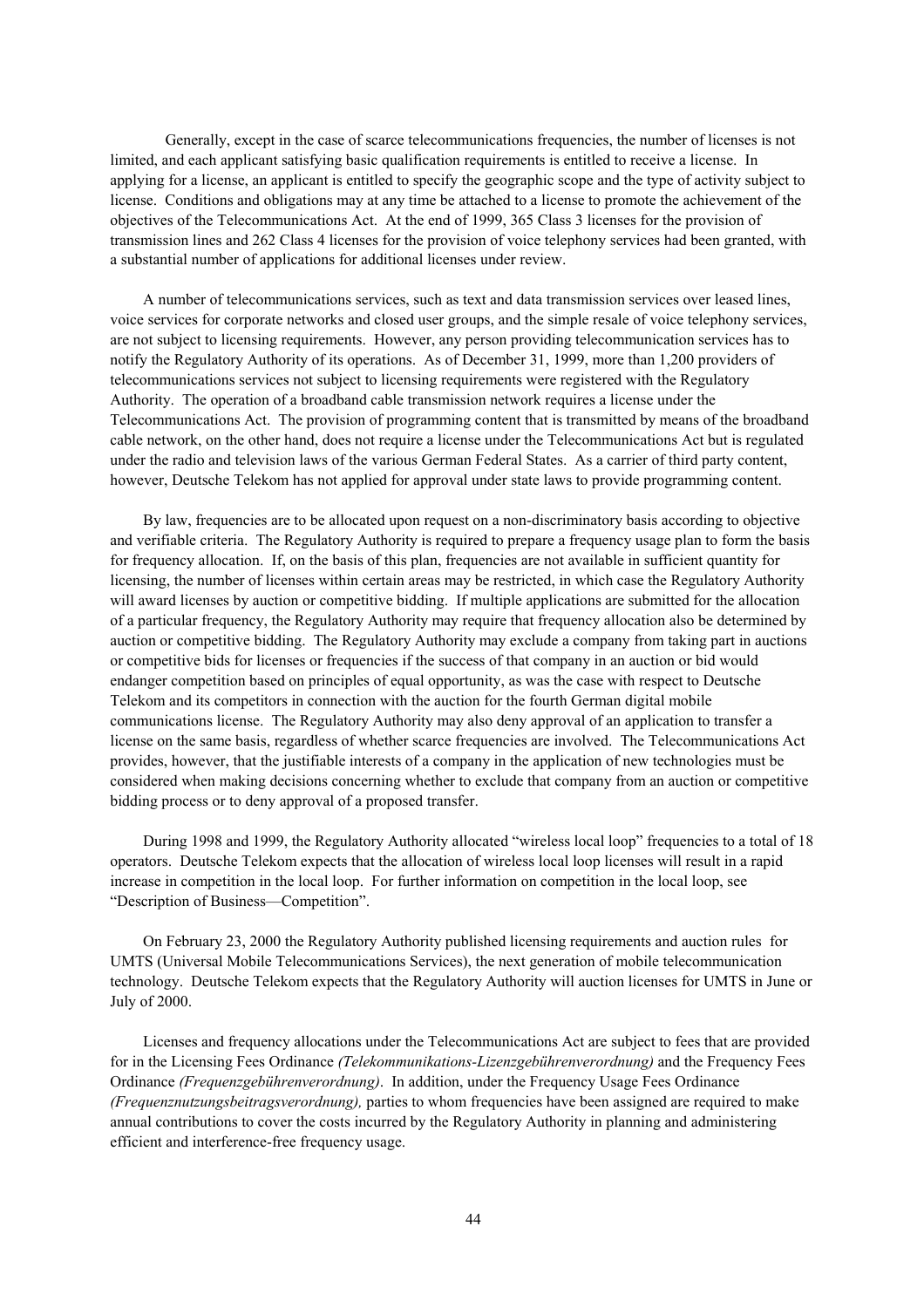In applying for a license under the Telecommunications Act, the applicant generally has considerable flexibility in choosing the scope and geographical range of the products and services it wishes to offer. This flexibility is limited, however, to the extent that the applicant is required to provide universal services, as described below under the heading "—Universal Services". In addition, this flexibility may be limited in the case of mobile communications licenses or other licenses involving scarce frequencies. Even if a licensee is granted a license covering all of Germany, it generally may choose to provide only those service and geographic combinations that offer the best business opportunities. Thus, competitors of Deutsche Telekom not subject to universal service requirements are free to pursue opportunities in attractive markets, such as high density urban areas, to the exclusion of less attractive markets. This feature of the Telecommunications Act has resulted in substantially increased competition in lucrative markets within Germany. Local network operators now compete with Deutsche Telekom in various major cities in Germany.

### *Special Requirements Applicable to Market-Dominant Providers*

## *General*

A basic principle of the regulatory structure established by the Telecommunications Act is the distinction drawn between market-dominant providers and other companies operating in a market. Market-dominant providers and their affiliates are subject to special rules and obligations, including most importantly:

- the prior approval or retrospective review of tariffs and related business terms and conditions by the Regulatory Authority, insofar as such tariffs relate to a market in which the provider is dominant. See "—Pricing".
- the obligation to offer competitors, on the basis of unbundling, special network access (including collocation) to essential services and facilities used by it internally on a non-discriminatory basis. See "—Special Network Access and Interconnection".
- potentially, the obligation to provide universal services in a market or to contribute to the compensation of the provider of such services. See "—Universal Services".
- the possible inclusion of restrictive conditions in licenses, such as, in the case of scarce frequencies, a condition not to combine with another provider in the same market or the rejection of bids for licenses and frequencies in case of scarce frequency capacity.

In addition, market-dominant providers must maintain segregated accounting systems to allow for transparency in dealings among their various licensed telecommunications services, and between such services and license-free services, in order to prevent, among other things, the cross-subsidization of services. In this regard, the Regulatory Authority may specify the structure of internal accounting for particular telecommunications services subject to license. Furthermore, under general competition law principles, marketdominant enterprises as a rule are required to refrain from abuses of their dominant positions. See "— Competition Law".

Market dominance under the Telecommunications Act is determined by reference to the German Act Against Restraints on Competition *(Gesetz gegen Wettbewerbsbeschränkungen).* This Act provides, among other things, that a company is rebuttably presumed to have a dominant position if its share equals or exceeds one-third of a relevant market. For information regarding a proceeding on the European Union level relating to this issue, see "—The European Union". The definition of the relevant product and geographic market and the determination that a company is market-dominant under the Telecommunications Act are made by the Regulatory Authority in agreement with the German Federal Cartel Office.

Deutsche Telekom believes that for some time to come the Regulatory Authority is likely to view Deutsche Telekom as holding a dominant position in the German market for public voice telephony services in the fixed network and in other markets, including most of those in which it had monopoly rights in the past. As a result, Deutsche Telekom expects that the provisions of the Telecommunications Act relating to the regulation of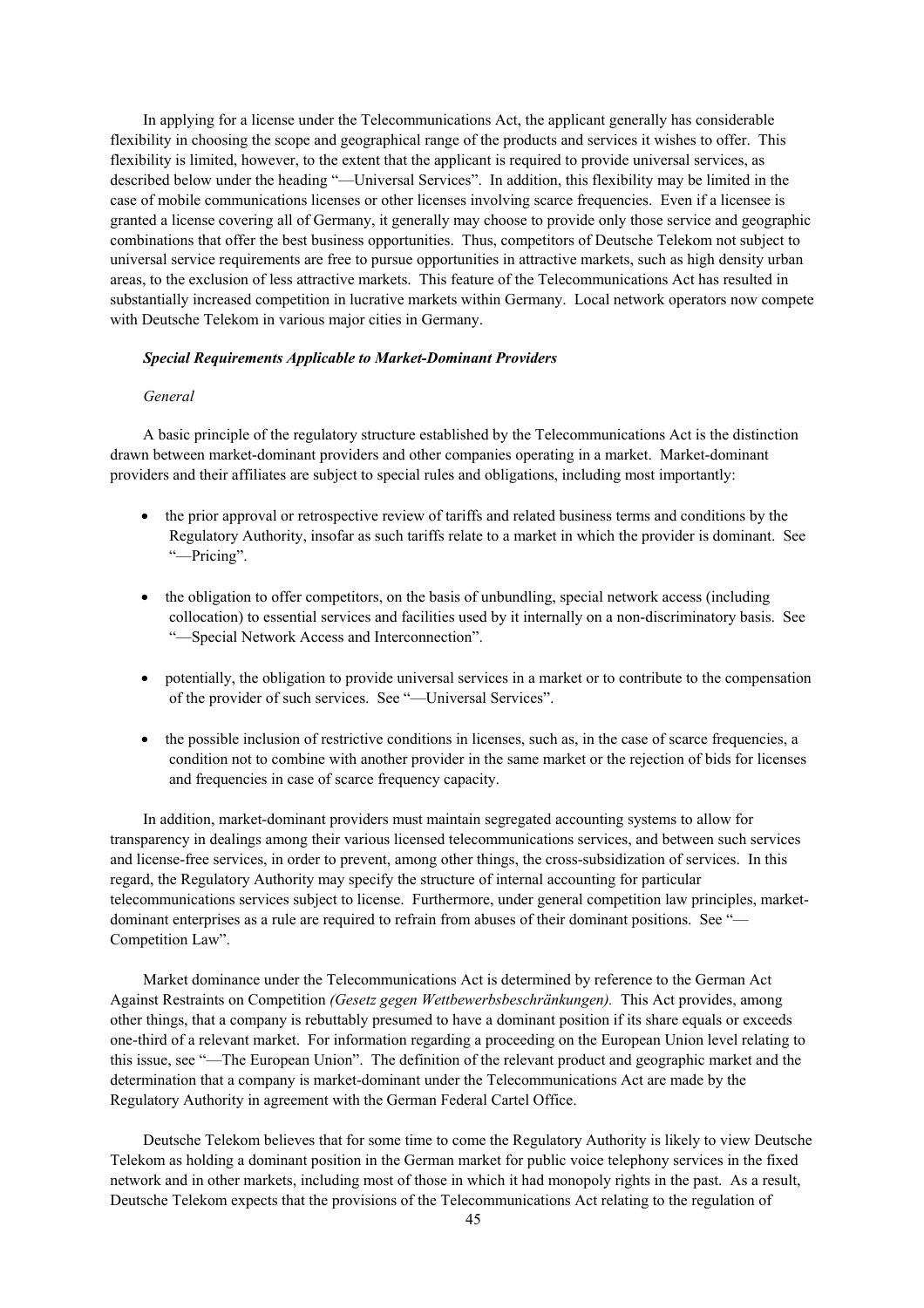market-dominant providers will be applied to Deutsche Telekom's activities in those markets. Considering that in many markets competitors of Deutsche Telekom are unlikely to reach dominant positions in the near future, Deutsche Telekom expects that for some period of time it will have to compete in significant markets with providers not subject to the requirements applicable to market-dominant providers. These competitors may therefore have more flexibility than Deutsche Telekom in terms of the selection of services offered and customers served, pricing and the grant of access to their networks. The definition of a market in which dominance exists requires a number of judgments, and is subject to change as competitive conditions further develop. As competition unfolds and the basis for regulatory determinations that are unfavorable to Deutsche Telekom diminishes, Deutsche Telekom intends to actively pursue a dialogue with the Regulatory Authority relating to the reevaluation of markets in which Deutsche Telekom is regarded as dominant. Deutsche Telekom takes the view that intensive competition already exists in important markets, particularly in the markets for domestic long-distance and international calls. In addition, Deutsche Telekom believes that the academic literature reflects increasing acceptance of the view that calling services for end-customers are contestable and that sector-specific regulation is no longer justified in markets for these products.

Every two years, both the Regulatory Authority and the Monopoly Commission *(Monopolkommission)* – an independent body that regularly issues reports on competitive conditions in Germany – are required to report to the German federal legislature whether equal and effective competition has been achieved in the relevant telecommunications markets, such that, in their view, special regulatory measures regarding market-dominant enterprises, particularly with regard to tariffs, are no longer necessary. In the first of these reports, which were submitted to the German legislature on December 3, 1999, both the Regulatory Authority and the Monopoly Commission generally concluded that effective competition in the telecommunications sector does not yet exist and that promotion of competition through regulatory intervention continues to be necessary. In its report, however, the Regulatory Authority noted that "in comparison to developments in the area of local networks, the markets for long-distance and international calls are characterized by a significantly greater intensity of competition." The German government is expected to comment on the report of the Monopoly Commission in the summer of 2000.

On December 13, 1999, the Regulatory Authority announced that Deutsche Telekom would no longer be regarded as a dominant provider in the market for the interconnection of outgoing calls to foreign countries. Going forward, therefore, Deutsche Telekom's activities in this market will not be subject to the special regulations applicable to market dominant providers. In particular, the prices charged by Deutsche Telekom for this service are no longer subject to prior regulatory approval or retrospective review.

In an official publication of March 8, 2000, the Regulatory Authority determined that no German mobile operator has a dominant position in the market for interconnection of calls to mobile networks. T-Mobil therefore remains unregulated in this market.

### *Pricing*

Under the Telecommunications Act, tariffs and tariff-related business terms and conditions for the telecommunications services of market-dominant providers and their affiliates are subject to special regulatory oversight and control insofar as they relate to a market in which such dominance is determined to exist. Other tariffs are essentially unregulated under the Telecommunications Act. The tariffs of all providers in Germany are, however, subject to European and German law of general application, including competition and consumer protection laws and ordinances. In addition, tariffs for universal services must be set at an "affordable price". See "—Universal Services".

The Telecommunications Act distinguishes between tariffs which require prior regulatory approval and tariffs which do not require prior approval, but which are subject to retrospective review. Prior approval is required for the tariffs of a market-dominant provider in the areas of public voice telephony services, the operation of transmission lines for telecommunications services to the public, and access and interconnection services. All other tariffs including tariffs in respect of mobile telephony, subscription fees for cable transmission services and fees for satellite services may be put into effect without prior approval. However, in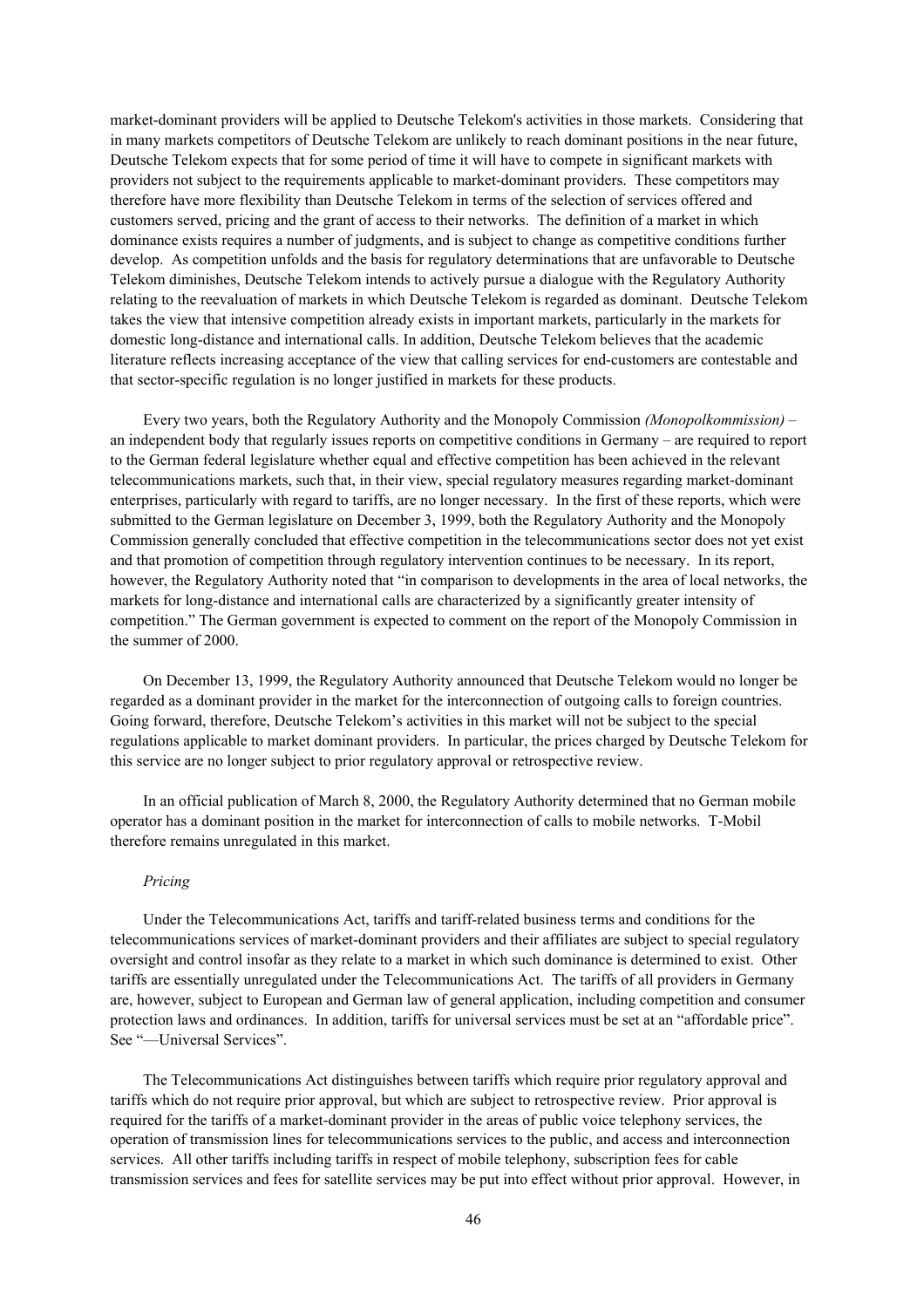markets in which a provider is considered to have a market dominant position, such tariffs are subject to retrospective review.

The Telecommunications Act provides for two basic approaches to prior approvals of tariffs: a price-cap approach and an approach involving individual approvals based on an assessment of the costs of providing a particular service (the "cost-based approach"). The Tariff Regulation Ordinance (*Telekommunikations-Entgeltregulierungsverordnung*) provides that priority is to be given to the price-cap approach. The cost-based approach applies to tariffs for services which under the regulation may not be, or are not, combined in "baskets" together with other services in accordance with the price-cap approach.

Under the price-cap approach, the Regulatory Authority establishes baskets of services and limits tariffs for the blend of services within those baskets through the use of a formula. The formula has the effect of requiring the affected company to reduce, or limiting the extent to which it can increase, the aggregate tariffs for services within a basket. Under the Telecommunications Act and the Tariff Regulation Ordinance, tariffs for voice telephony services and tariffs for transmission lines may not be combined in a single basket. Services may be combined within a basket only if the degree of competition with respect to those services does not substantially vary. Although the Tariff Regulation Ordinance generally provides that priority is to be given to the price-cap approach, tariffs for special network access services (including interconnection) generally were not subject to price-cap regulation through December 31, 1999, but were instead dealt with under the cost-based approach. After December 31, 1999, tariffs for special network access services generally are to be dealt with under the price-cap approach, although the Regulatory Authority has discretion to deal with these tariffs under the costbased approach. If these tariffs are dealt with under the price cap approach, however, they may not be combined in a basket with services other than network access services.

The Regulatory Authority establishes an initial price benchmark for a basket by ascertaining the tariff level for each service in the basket. The price-cap formula imposed with respect to the basket allows for price increases or requires price decreases from the initial benchmark level based on the general inflation rate, reduced by an amount which reflects expected productivity improvements. Under the Tariff Regulation Ordinance, the Regulatory Authority is required to consider a variety of factors when establishing the price-cap formula, including the relationship of the initial tariff levels to the costs of efficient service provision and the productivity improvements being achieved by other enterprises in similar markets. When making a determination of pricecap benchmarks, the Regulatory Authority may require a company to submit detailed cost information. Under the Telecommunications Act, a market-dominant company must submit certain individual tariffs for approval, and must submit in connection therewith certain information. If a tariff proposal is below the limit allowed by the price-cap formula and all required documents have been submitted, the Regulatory Authority may be expected, under ordinary circumstances, to approve the proposal within two weeks of submission. Recently, the Regulatory Authority has also taken into account the effect on competition of prices being reviewed under the price-cap approach.

The price-cap approach to tariff regulation has been applied, most notably, to voice telephony service. Currently, the regulations provide for two baskets of services, one for residential and one for business customers, each subject to the same price-cap formula. Each of the baskets currently includes, among other services, subscriber access and local, long distance and international calling services. In the first price-cap period, which ran from January 1, 1998 to December 31, 1999, the price-cap formula called for tariff reductions of 4.3 percent compared to the level of Deutsche Telekom's rates as in effect at the end of 1997. These required tariff reductions reflected required productivity improvements of 6 percent less a projected inflation rate of 1.7 percent, which was the rate of consumer price inflation in Germany in 1997. As of December 31, 1999, Deutsche Telekom's tariffs in respect of the voice telephony services included in the relevant baskets were substantially below the levels required under the price-cap. The composition of the service baskets remains unchanged for the new price-cap period (January 1, 2000 to December 31, 2001). The price-cap formula calls for further tariff reductions of 5.6 percent in the first quarter of 2000 compared to the level of Deutsche Telekom's rates as in effect at December 31, 1999, reflecting required productivity improvements of 6 percent less a projected inflation rate of 0.4 percent, which was the rate of consumer price inflation in Germany in 1999.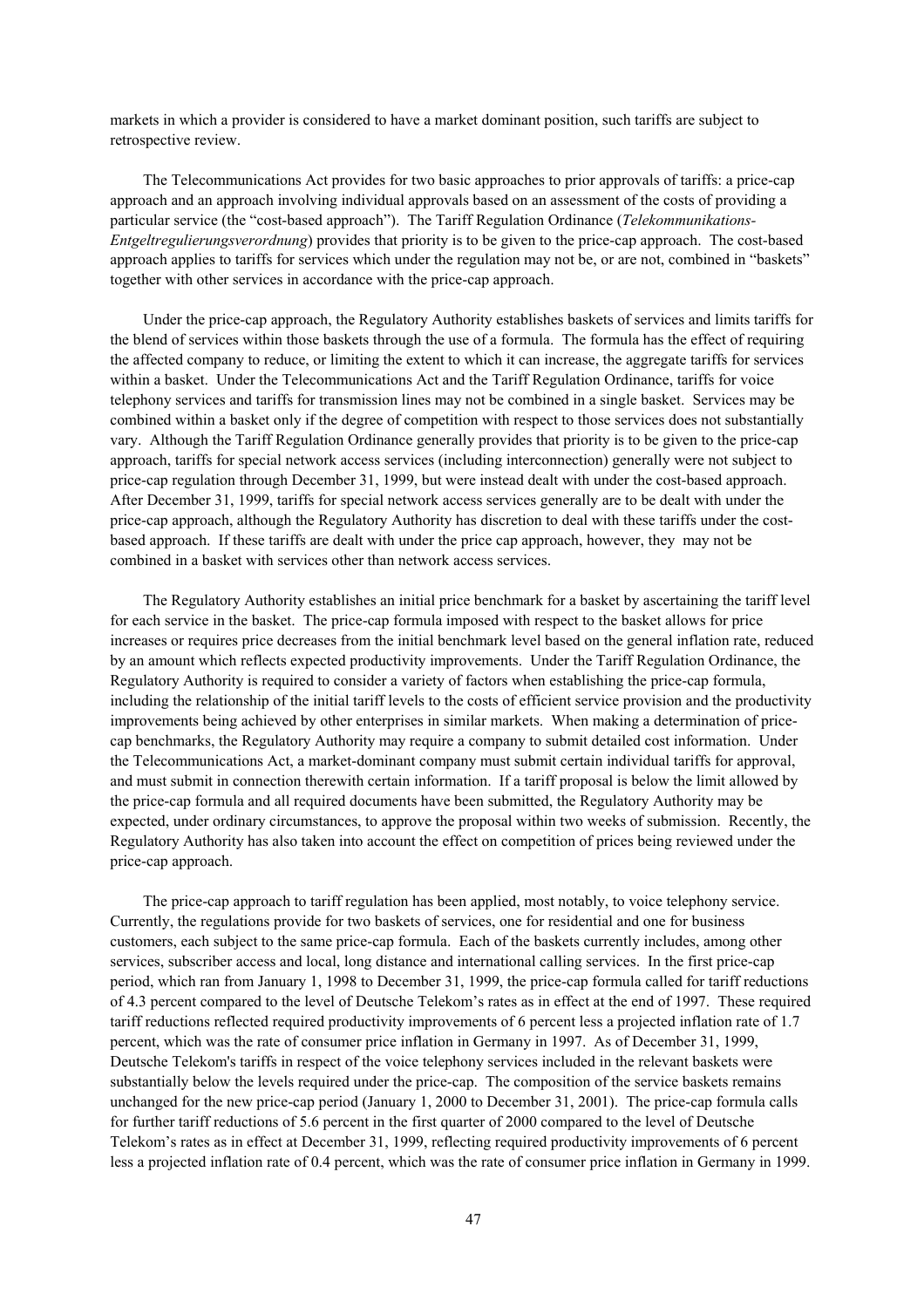Deutsche Telekom has fulfilled this requirement through reductions in domestic long-distance and international tariffs that took effect in February and March 2000.

In August 1998, the Regulatory Authority approved a price-cap regulation procedure that allowed new optional tariffs to be approved under the price-cap approach. Optional tariffs enable customers to meet their specific communications needs at lower rates than under the standard tariff, while also enabling Deutsche Telekom to be more competitive in responding to the requirements of special groups of customers. Approval under the price-cap approach – rather than under the lengthier individual approval procedures that characterize the cost-based approach – permitted more rapid introduction of the new rates on the market. In 1998, Deutsche Telekom obtained approval for optional tariffs for both private and business customers. On December 23, 1999, however, the Regulatory Authority decided that in the future it will in general review cost documentation in connection with requests for approval of new optional tariffs, which formerly had not been included in the price cap baskets. This decision is expected to result in a longer approval process for optional tariffs.

In 1997, the former Post Ministry published a discussion draft concerning a possible framework for the price-cap regulation of transmission line tariffs. Renewed discussion of a possible framework for the price-cap regulation of transmission line tariffs may occur in 2000.

Tariffs requiring prior approval which are not dealt with under a price cap are based on the calculation of the costs of efficient provision of the relevant service. The costs of efficient service provision are based on the long-run incremental costs of providing a particular service, with an additional amount in respect of overhead costs (including an appropriate return on capital employed), to the extent such costs are necessary for the provision of the service. The applicant is required to submit extensive documentation as to its costs and the methods and parameters on which its determination of costs is based in respect of the service in question. The documentation is to reflect costs both directly and indirectly attributable to the service in question. The applicant must explain the basis on which indirect costs are attributed to the service, and the attribution must comply with relevant EU directives. Under the Telecommunications Act, applications for cost-based approvals must be approved or rejected within a maximum of 10 weeks of submission.

Under the cost-based approach, costs and expenses not based on the costs of efficient service provision may not be taken into consideration unless they were incurred as a result of a legal requirement or there is some other objective justification for their inclusion. While the Regulatory Authority calculates the cost of efficient service provision on the basis of data derived from Deutsche Telekom's cost accounting system, it subtracts all cost elements which it deems to be attributable to inefficiencies in Deutsche Telekom's existing cost structure. Due to its history as an integral and undifferentiated part of the Deutsche Bundespost operating as a state monopoly, Deutsche Telekom incurs costs which it believes would not be incurred by efficient private sector enterprises. As a result, Deutsche Telekom believes that, in calculating the costs of efficient service provision, the Regulatory Authority should take these costs into account. Discussions continue concerning the appropriate methodology to be used in the calculation of the long run incremental cost of the services subject to cost-based pricing.

As part of the Regulatory Authority's evolving approach to cost-based pricing, it commissioned an independent scientific institute to develop an analytical cost model (cost proxy model) which was intended to serve as a basis for future regulatory decisions concerning, among other things, network access rates and interconnection rates. In February 1999, this scientific institute published a model to be used for calculation of the long-run additional infrastructure costs of the local access network. Deutsche Telekom has criticized this model, which it believes systematically underestimates costs. The Regulatory Authority used the analytical cost model for the first time in connection with its review of access pricing in the local loop. For further information on local loop access, see "—Special Network Access and Interconnection—Local Loop Access". A preliminary version of another analytical cost model, which was developed to calculate the costs of interconnection services, was published in April 1999. Because this model had not been fully developed, however, it could not be used for calculating the new interconnection rates that took effect on January 1, 2000. Deutsche Telekom has also criticized this model, which it believes does not take significant features of the existing network into account. According to public statements made by the Regulatory Authority, this model will be used for the first time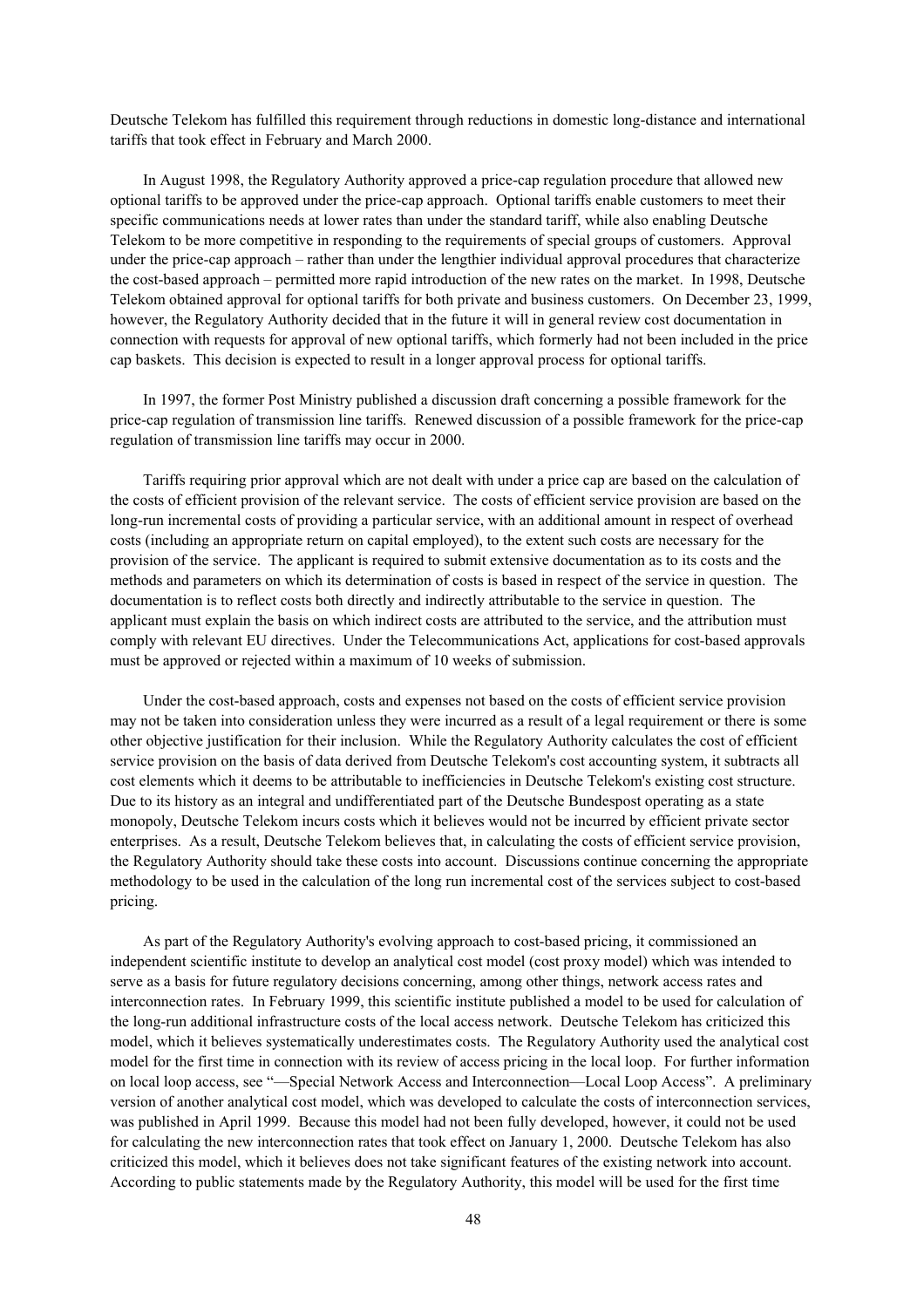calculating element-based interconnection rates, which Deutsche Telekom expects will be implemented in February 1, 2001. For further information on element-based interconnection rates and on interconnection generally, see " —Special Network Access and Interconnection—Fixed-Fixed Interconnection".

Tariffs may not be approved if they (1) contain surcharges which prevail solely as a result of the applicant's market-dominant position, (2) include discounts which prejudice the competitive opportunities of other companies in a telecommunications market or (3) discriminate among customers for the same or similar services in a telecommunications market, unless such surcharges, discounts or discriminatory features are objectively justified.

All tariffs of market-dominant providers in markets in which such dominance occurs are subject to ex-post regulatory examination, even if the tariffs were initially subject to prior approval. The Regulatory Authority must initiate examination proceedings if it becomes aware of facts indicating that such tariffs contain discounts or discriminatory features that are not objectively justified and may ultimately object to such tariffs and declare them to be invalid. In addition, with tariffs not subject to prior approval, the Regulatory Authority may initiate examination proceedings if it becomes aware of facts indicating that such tariffs contain surcharges, discounts or discriminatory features, as described above. The Regulatory Authority may object to such tariffs and declare them invalid. For example, the Regulatory Authority has initiated retrospective reviews of increases in broadband cable tariffs.

In connection with a retrospective review of broadband cable tariffs, the Cologne Administrative Court *(Verwaltungsgericht Köln)* issued a decision on March 18, 1999 in which it ruled that any corporate and business secrets relevant for a decision taken in a decision panel proceeding under the Telecommunications Act must be disclosed by Deutsche Telekom to the other parties involved in the proceeding. Deutsche Telekom filed a successful appeal against this decision. On May 12, 1999, the Münster Higher Administrative Court (*Oberverwaltungsgericht Münster)* ruled that Deutsche Telekom has a legitimate interest in protecting its corporate and business secrets, such that the Regulatory Authority may require disclosure of these secrets only when necessary to protect a special public interest. See " Legal Proceedings".

In two decisions published in September and November 1999, the Regulatory Authority took the position that regulatory approval is required for Deutsche Telekom's offers of services to service providers that purchase services for purposes of resale. This position relates to offers of both local calls and domestic and international long-distance calls. According to these decisions, these offers to resellers are seen as voice telephony services and Deutsche Telekom is seen as dominant in the market for those services. Deutsche Telekom has applied for a preliminary injunction against the implementation of these decisions and has appealed these decisions to the administrative court. For further information on these legal actions, see " Legal Proceedings". Although the Regulatory Authority has stated that the terms of these offers to resellers are subject to regulatory approval, the Regulatory Authority has not to date taken the position that Deutsche Telekom has an underlying obligation to offer services to resellers. Deutsche Telekom believes that the Regulatory Authority is likely to take the view that the terms of offers of local access services to resellers are also subject to regulatory approval.

## *Special Network Access and Interconnection*

The Telecommunications Act imposes specific obligations concerning access to networks and interconnection. The Network Access Ordinance *(Netzzugangsverordnung)* under the Telecommunications Act provides details concerning these obligations and specifies the manner in which special network access (including interconnection) is to be effected.

## *General Principles*

Every operator of a public telecommunications network, irrespective of the operator's market position, is obligated, upon request, to make an offer to other operators for interconnection to its network. If the parties cannot reach an agreement on such interconnection, the Regulatory Authority will order the interconnection on such terms as it may determine. The contents of all agreements on special network access must comply with certain requirements of the Network Access Ordinance.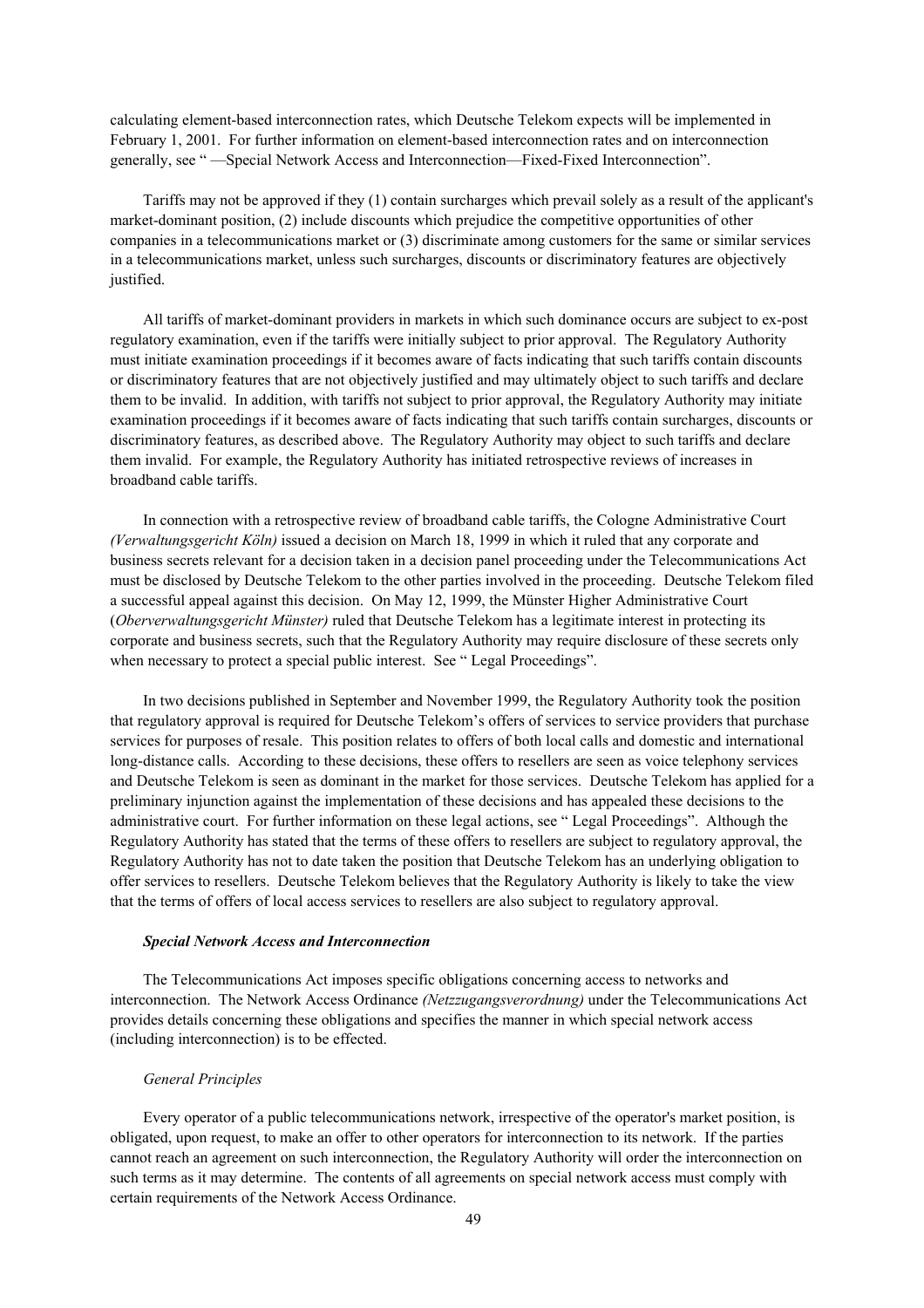### *Provisions Applicable to Market-Dominant Providers*

A network operator that offers telecommunications services to the public and is a market-dominant provider in a particular market must allow every user access to its network or parts thereof. Such access may be granted via connections provided for all users (general network access) or via special connections (special network access), which includes the interconnection of networks. Limitations on access may be based only on the "essential requirements" set forth in the Open Network Provision Directive of the European Union ("EU"), which include preservation of the security of network operations, the maintenance of network integrity, the interoperability of services and the protection of data.

A provider dominant in a market for telecommunications services to the public must also grant to competitors active in the same market access to essential services it uses internally for the provision of such services upon the same conditions it applies to itself, unless the offer of different conditions can be objectively justified.

A market-dominant provider is required to unbundle its services for special network access, and must therefore offer its internally used essential services, including transmission, switching and operational interfaces, in such a way that other users need not purchase services they do not want. The market-dominant provider is not, however, required to unbundle its services to the extent that it can demonstrate that the requirement is not objectively justified in the particular circumstances. In addition, a market-dominant provider is obligated to allow other network operators to use transmission, switching and operational interfaces to its network on its premises on the same conditions it applies to itself ("physical collocation"). However, if the market-dominant provider demonstrates that physical collocation is not objectively justified, it must instead offer network access by "virtual collocation", i.e., on terms equivalent to physical collocation in terms of economic, technical and operational conditions.

A market-dominant provider must adhere to the harmonized technical standards for interfaces and service features made binding by the EU with regard to open network provision.

Agreements on special network access (including interconnection) must be reported to the Regulatory Authority immediately following their execution. Conditions in such agreements must be based on objective criteria, be comprehensible and guarantee equal access.

The Regulatory Authority publishes in its official journal the time and place at which such agreements may be inspected. The Regulatory Authority also publishes the terms and conditions of such agreements if they can be expected to be included in a number of special network access agreements. Such terms and conditions then constitute a "basic offer" which must be included in the general business terms and conditions of a marketdominant provider.

### *Fixed-Fixed Interconnection*

As of December 31, 1999, Deutsche Telekom had concluded almost 100 interconnection agreements with competitors offering long distance and international calling services over the fixed-line network. The current level of interconnection pricing was approved by the Regulatory Authority on December 23, 1999. The rate structure established on December 23, 1999 is based on the distance which traffic travels between the point of interconnection with Deutsche Telekom's network and the point of termination. The average interconnection rate has been reduced by approximately 24 percent compared with the average interconnection rate in effect from January 1, 1998 to December 31, 1999. The new interconnection rates are effective until January 31, 2001.

Deutsche Telekom had requested that the Regulatory Authority take the so-called access deficit into account in its decision of December 23, 1999. To ensure universal access, access fees in Germany have traditionally been set at a level which does not cover the full cost to Deutsche Telekom of providing access service. The shortfall in access revenue, which is called the "access deficit", has instead been offset through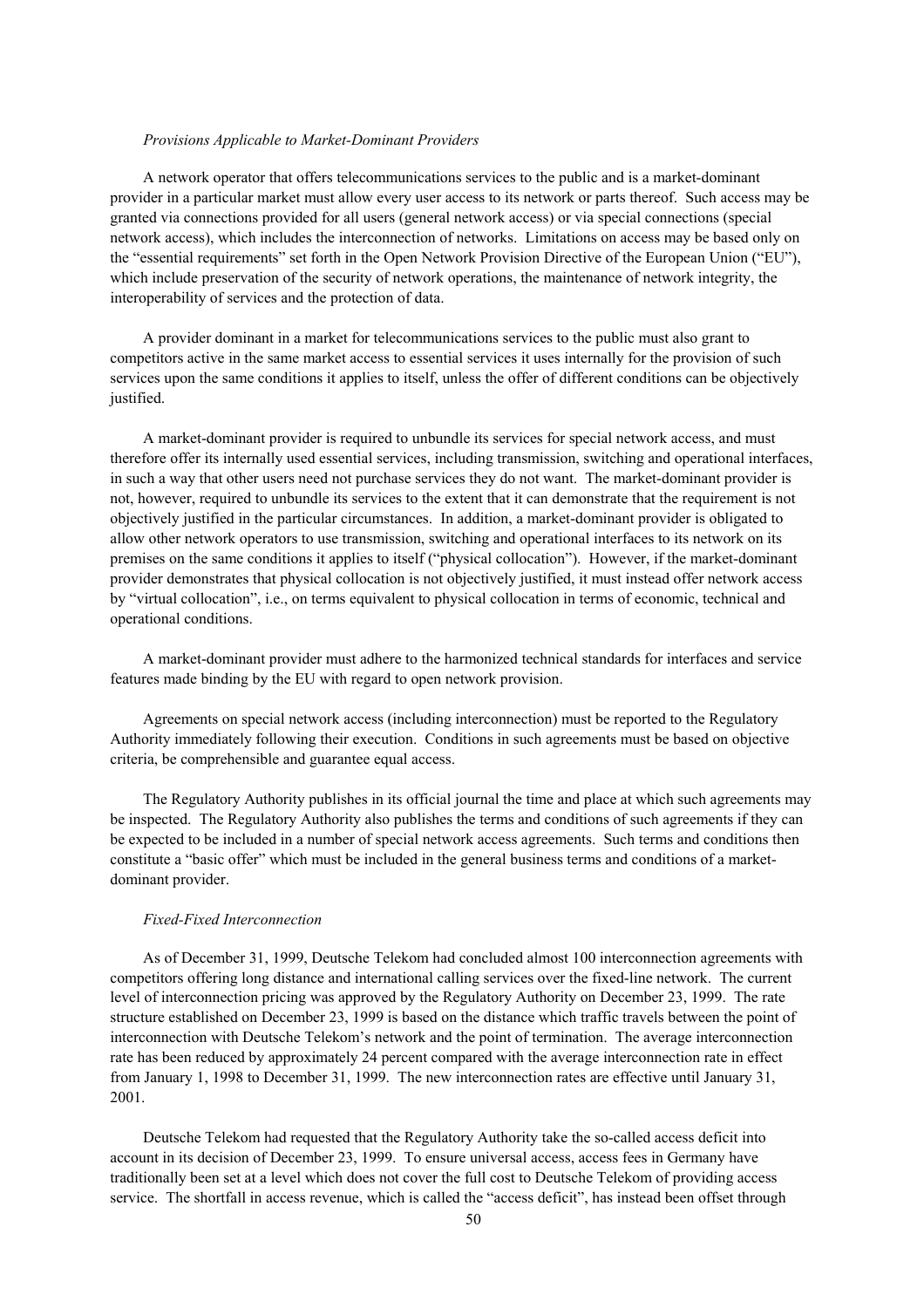higher calling charges. Deutsche Telekom believes that competitors are given an unfair advantage if interconnection prices do not include a charge based on the portion of the cost of providing access service that is not recouped through access fees.

In its decision of December 23, 1999, however, the Regulatory Authority stated that Deutsche Telekom had not adequately documented the costs associated with the "access deficit" and declined to take any portion of the access deficit into account in its calculation of the costs of providing interconnection service. The Regulatory Authority instead based this calculation on an international benchmark. As a result, Deutsche Telekom takes the view that the interconnection rates established by the Regulatory Authority do not cover Deutsche Telekom's costs for providing interconnection. Because of the fundamental significance of the interconnection decision of the Regulatory Authority, Deutsche Telekom has appealed this decision to the administrative court. For further information on this appeal, see "Legal Proceedings". There can be no assurance as to the outcome of this appeal.

As a result of the large number of interconnection applications that Deutsche Telekom receives, it is not always technically feasible for Deutsche Telekom to make an interconnection point available to each applicant immediately after an agreement is reached with that applicant. On December 22, 1999 the Regulatory Authority published an approved proceeding under which Deutsche Telekom is entitled to give certain companies priority with regard to the time period needed to supply an interconnection point. This approved proceeding is applicable until June 1, 2000. In March 2000, the Regulatory Authority announced that it will examine Deutsche Telekom's process for the provision of interconnection points. Some companies that already have functioning points of interconnection with Deutsche Telekom's network have attempted to sublet their interconnection points in part to third parties who have applied for interconnection but not yet been connected to Deutsche Telekom's network. Deutsche Telekom filed a complaint with the Regulatory Authority against subleasing of interconnection points, and in series of decisions starting in December 1999 the Regulatory Authority determined that sub-leasing of interconnection points is impermissible. Several competitors have appealed this decision of the Regulatory Authority to the administrative courts. For further information on these appeals, see " Legal Proceedings".

Deutsche Telekom is planning to change the structure of interconnection tariffs with effect as of February 1, 2001. In place of the current structure of interconnection tariffs, in which the cost of interconnection for any given call depends largely on the distance travelled by the call on Deutsche Telekom's network, Deutsche Telekom intends to introduce an element-based tariff structure, in which the cost of interconnection for any given call would be determined by reference to the number of network elements that are used in transmitting the call. Deutsche Telekom currently is discussing different forms of the proposed new tariff structure with the Regulatory Authority and with competitors. Deutsche Telekom's position on this issue has been published by the Regulatory Authority for public comments. Deutsche Telekom currently expects that the Regulatory Authority will reach a decision on the proposed new tariff structure in the second half of 2000.

During 1998, Deutsche Telekom conducted discussions with the Regulatory Authority about the terms of interconnection agreements with carrier network operators who provide national services with only minimal investments in infrastructure. These carriers were, in Deutsche Telekom's view, generating atypical traffic that led to inefficient use of Deutsche Telekom's fixed network. As a result of these discussions, starting in May 1999, the Regulatory Authority issued a series of decisions that permitted Deutsche Telekom to require these carriers to build up new points of interconnection if the volume of traffic they generated at any single point of interconnection exceeded a threshold specified by the Regulatory Authority. Deutsche Telekom subsequently implemented this requirement in all interconnection contracts. One carrier, however, filed a suit against this decision of the Regulatory Authority, and in November 1999 the Cologne Administrative Court ruled that this decision of the Regulatory Authority was inconsistent with the EC Open Network Provision Directive. Both Deutsche Telekom and the Regulatory Authority have appealed this decision to the Appellate Administrative Court, which in February 2000 overruled the decision of the Cologne Administrative Court. For further information on this appeal, see " Legal Proceedings". Deutsche Telekom is now permitted to require special carriers to build up new points of interconnection if their traffic at one point of interconnection exceeds a certain threshold.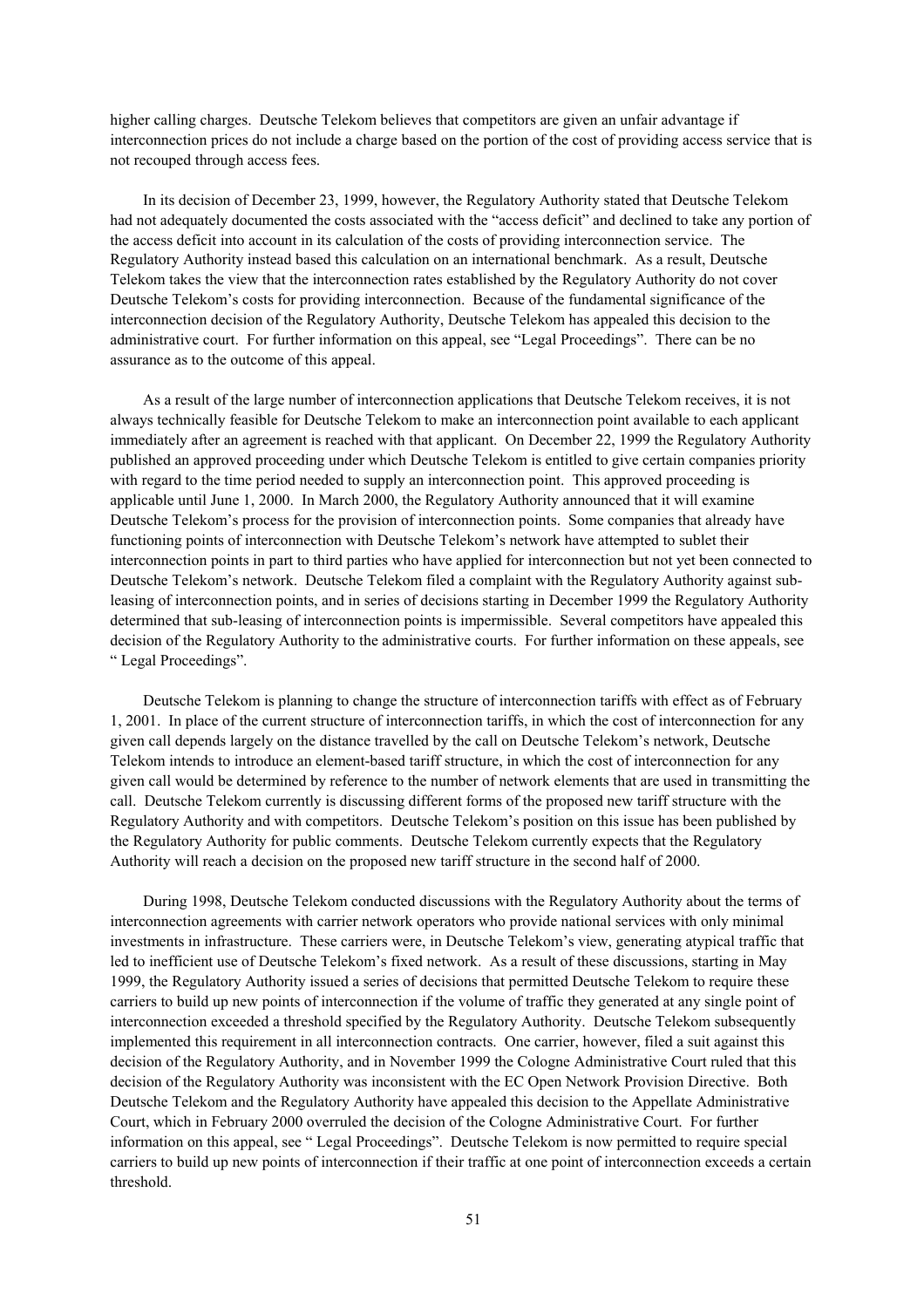In an official publication issued in March 1999, the Regulatory Authority confirmed certain principles that are to govern competitors' entitlement to interconnection with Deutsche Telekom's network. Under these principles, carrier network operators are required to have at least one switch and at least three transmission paths to qualify for the interconnection rates established by the Regulatory Authority's interconnection decisions. Deutsche Telekom is also entitled in principle to demand surcharges from carriers that generate atypical traffic flows if those traffic flows result in additional network costs for Deutsche Telekom. Nevertheless, the Regulatory Authority denied approval in May 1999 for a set of surcharges of this type that had been submitted by Deutsche Telekom for regulatory approval in May 1999.

# *Mobile-Fixed Interconnection*

In April 1998, the Regulatory Authority opened an inquiry into mobile-fixed interconnection rates in order to determine whether the rates are based on the costs of efficient service provision. In the meantime, Deutsche Telekom agreed with mobile carriers on a plan for gradually reducing mobile-fixed interconnection rates to the level of fixed-fixed interconnection rates, with parity to be achieved by January 1, 2000. Implementing this agreement, Deutsche Telekom reduced mobile-fixed interconnection rates effective January 1, 1999. Although Deutsche Telekom takes the position that it is not a market-dominant provider in the national market for termination of traffic from mobile networks, Deutsche Telekom agreed to submit the new tariffs for approval in an application to the Regulatory Authority. In a decision of March 29, 1999, the Regulatory Authority approved the reduction in mobile-fixed interconnection rates until June 30, 1999, and obligated Deutsche Telekom to then further reduce these rates to the level of fixed-fixed interconnection rates. Deutsche Telekom has decided not to appeal this decision and has complied with the terms of the decision. Deutsche Telekom's mobile-fixed interconnection rates match the reduced fixed-fixed interconnection rates in effect starting January 1, 2000. Like the fixed-fixed interconnection rates, these mobile-fixed interconnection rates will be valid until the end of January 2001. For a discussion of developments at the EU-level, see "—Competition Law".

# *Fixed-Mobile Interconnection*

In December 1999, Deutsche Telekom reached an agreement with T-Mobil to reduce T-Mobil's fixedmobile interconnection rates as of February 1, 2000. As a result, Deutsche Telekom has reduced the standard rates it pays to terminate calls in the digital mobile network of T-Mobil as of February 1, 2000. In February and March 2000, Deutsche Telekom also reached agreements with VIAG Interkom, E-Plus and Mannesmann Mobilfunk regarding the reduction of fixed-mobile interconnection rates.

# *Local Loop Access*

As indicated above with regard to special network access, market-dominant providers are obligated to unbundle their service offerings to the extent demanded by their competitors in a public telecommunications market unless the market-dominant provider can demonstrate that unbundling is not objectively justified under the particular circumstances. In light of this obligation, various competitors have asked Deutsche Telekom to provide unbundled access to Deutsche Telekom's subscriber lines (i.e., the local loop). By allowing competitors to connect to customer access lines in local networks, unbundling of the local loop allows competitors to gain direct access to subscribers without having to build local networks of their own. In this way, competitors are able to use Deutsche Telekom's customer access lines to offer a wide range of local services directly to the customer, who is generally unaware that the subscriber line running into his premises is rented from Deutsche Telekom, and Deutsche Telekom only receives a flat monthly fee rather than usage-based revenues.

In December 1997, Deutsche Telekom began concluding agreements with a number of competitors regarding unbundled access to the local loop. In connection with these agreements, Deutsche Telekom submitted proposed tariffs for the provision of unbundled access to the local loop to the Regulatory Authority for approval. This application was rejected in March 1998, and a temporary monthly rate of DM 20.65 (EUR 10.56) for access to the two-wire copper line, the product variety most important to the competitors of Deutsche Telekom, was imposed. In its decision, the Regulatory Authority took issue with elements of Deutsche Telekom's cost statements, claiming that its estimated cost of capital was too high, the useful life of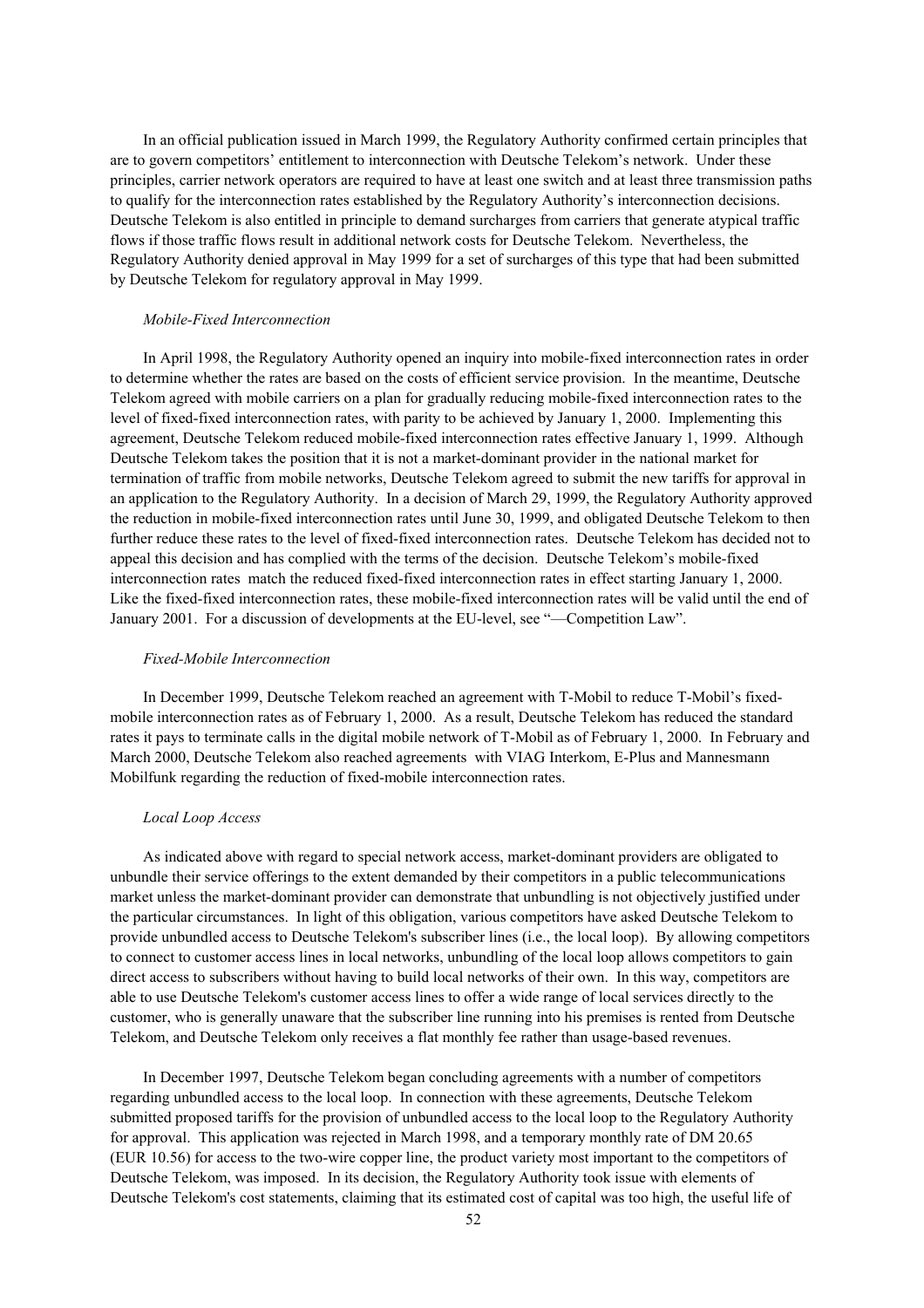depreciated assets too short, and that inadequate evidence had been submitted concerning an operating cost surcharge and overhead rates.

Deutsche Telekom did not believe that the imposed tariff covered its relevant costs, and a period of intensive judicial and regulatory proceedings began. Deutsche Telekom filed a suit challenging the decision of the Regulatory Authority with the appropriate administrative court, and simultaneously pursued further negotiations with the Regulatory Authority. Two further tariff applications were submitted in 1998, both of which were withdrawn in agreement with the Regulatory Authority in order to permit more time for the evaluation of cost data and underlying economic concepts. Deutsche Telekom then made a new tariff filing with the Regulatory Authority in January 1999, in which it applied for approval of a monthly tariff of DM 37.30 (EUR 19.07) for access to a two-wire copper line. In part on the basis of the analytical cost model described in "—Pricing" above, the Regulatory Authority gave approval to a price of DM 25.40 (EUR 12.99) effective February 8, 1999, and thereby raised the provisional monthly tariff set at DM 20.65 (EUR 10.56) for two-wire copper in March 1998. In addition, the Regulatory Authority set one-time installation fees ranging from DM 191.64 (EUR 97.98) to DM 337.13 (EUR 172.37) and a fee for terminating access to two-wire copper line of DM 107.70 (EUR 55.07), each of which was lower than the fees requested in Deutsche Telekom's application. These new fees, including the monthly tariff, are to apply until March 31, 2001. While the Regulatory Authority again took issue with aspects of Deutsche Telekom's cost calculation, the decision appears to recognize for the first time that Deutsche Telekom is entitled to recoup through access prices a portion of its historical costs. Both Deutsche Telekom and its competitors have challenged aspects of this latest decision in court. For further information about this legal challenge, see "Legal Proceedings". The outcome of this legal challenge is uncertain.

In addition to decisions relating to the appropriate level of interconnection pricing, the Regulatory Authority has also made determinations relating to the technical point at which interconnection must be provided. In one such decision, the Regulatory Authority took the position that Deutsche Telekom must provide unbundling in accordance with the demands of competitors to the extent technically feasible. In another decision, the Regulatory Authority decided that Deutsche Telekom has to grant unbundled access to the part of subscriber access lines located within customers' premises. Deutsche Telekom has filed suits challenging these decisions. For further information relating to these suits, see "Legal Proceedings". In December 1999, without recognizing a legal obligation to do so, Deutsche Telekom submitted to the Regulatory Authority a request for approval of the one-time connection fee and the monthly rental charges that Deutsche Telekom proposed to charge third parties for direct access to the part of subscriber access lines located within customers' premises. In February 2000, the Regulatory Authority approved the one-time connection fee proposed by Deutsche Telekom but denied approval for the proposed monthly rental charge. In addition, competitors have submitted requests to the Regulatory Authority for further unbundling of local loop access. Deutsche Telekom has submitted comments on these requests to the Regulatory Authority.

On February 9, 2000, the European Commission published a working document relating to unbundled local loop access. For further information on this matter, see "—The European Union".

### *Internet Access*

In January 1999, T-Online introduced a change in the pricing of its Internet access products, combining or bundling the telephone "dial-in" connection to the Internet with the Internet platform services into one product. In connection with this bundled product, Deutsche Telekom offered telephone connection capacity to T-Online on a wholesale basis. In April 1999, several competitors of T-Online lodged a complaint with the Regulatory Authority alleging that, in introducing this bundled product, Deutsche Telekom and T-Online had abused their market dominant positions in the relevant markets. In June 1999, the Regulatory Authority ruled that Deutsche Telekom did not engage in illegal anti-competitive practices or abuse a market-dominant position, but that Deutsche Telekom could no longer offer a special volume discount for the telephone connection capacity. One competitor has also instituted proceedings against Deutsche Telekom before the European Commission in connection with bundled Internet access products. For further information on these proceedings, see "Legal Proceedings". Several competitors of Deutsche Telekom have filed administrative lawsuits seeking to compel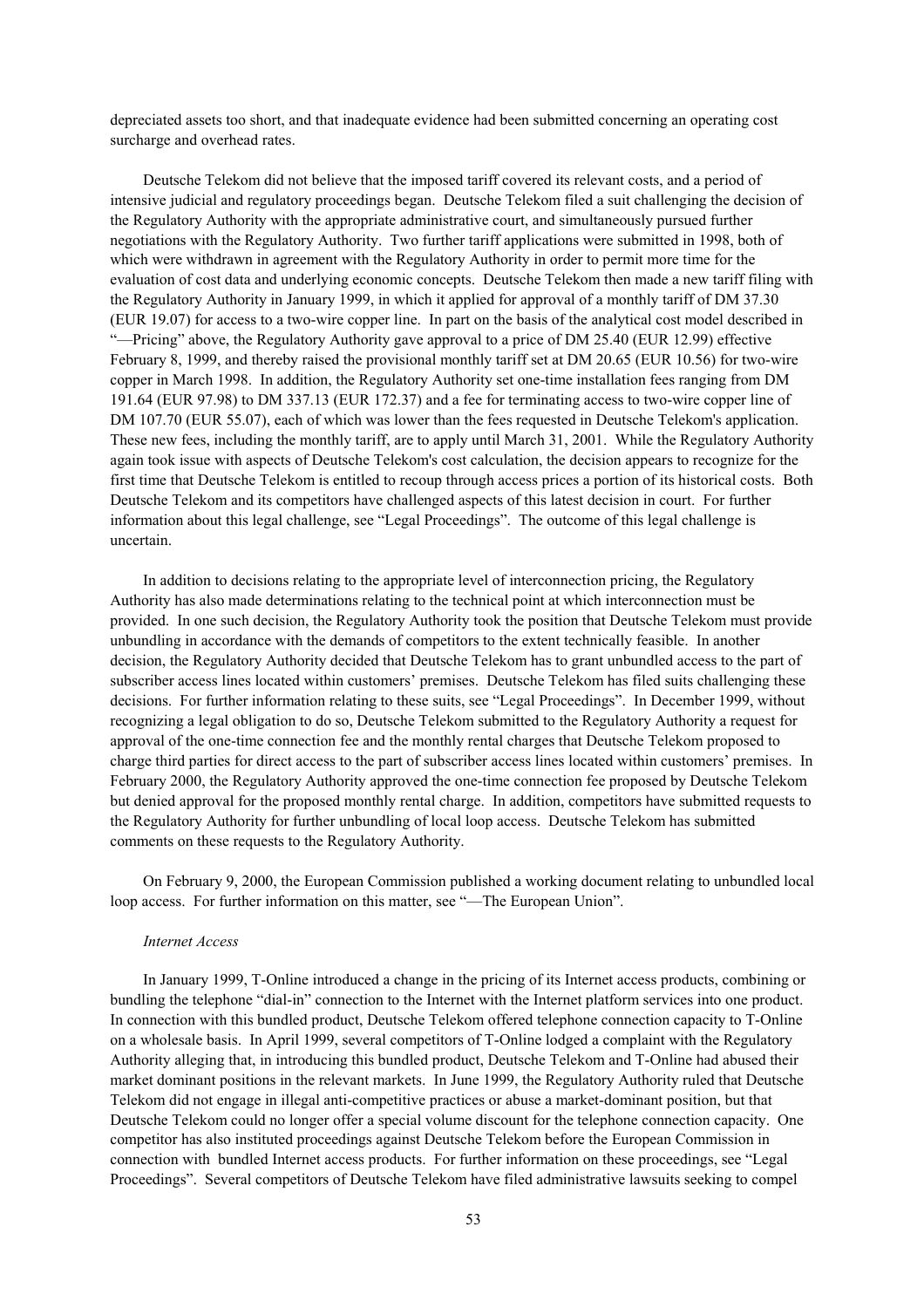the Regulatory Authority to reopen its proceedings relating to the prices that Deutsche Telekom charges for access to its Internet platform.

For further information regarding the status of these administrative and legal proceedings, see "Legal Proceedings".

### *Numbering, Number Portability and Carrier Selection*

Under the Telecommunications Act, the Regulatory Authority is assigned responsibility for developing and administering a national telephone numbering system. Upon application, each telecommunications network operator and service provider is to receive assigned ranges of telephone numbers for use by its customers. The ranges assigned are within existing area codes. Applicants are assessed fees in accordance with the Telecommunications Numbers Fees Ordinance (*Telekommunikationsnummerngebührenverordnung*), which was promulgated in August 1999, but with retroactive effect to August 1, 1996. In modifying the structure and configuration of telephone number ranges subject to assignment, the Regulatory Authority is required to consider the interests of the parties concerned, focusing in particular on conversion costs that would be incurred by licensees, other telecommunications services providers, and customers.

In connection with the fees to be paid by operators for the assignment of number ranges, the Regulatory Authority issued a decision in October 1999 that requires Deutsche Telekom to pay a fee for numbers (other than service numbers) allocated before the liberalization of the German telecommunication market. The amount of these fees imposes a considerable financial burden on Deutsche Telekom. Deutsche Telekom believes that the imposition of these fees is not authorized under existing law and therefore has appealed this decision of the Regulatory Authority to the administrative courts. For further information on this appeal, see "—Legal Proceedings".

Since January 1, 1998, Deutsche Telekom and other telecommunications network operators have been required to allow their customers to pre-select the network operator that is to transmit their calls. In addition, customers are able to override their pre-selected carrier each time they place a call by entering another operator's numeric prefix before dialing the telephone number they wish to call. Also, since January 1, 1998, Deutsche Telekom and other telecommunications network operators have generally been required to provide number portability. This permits customers to keep their assigned telephone numbers when they choose to change their network operator as long as they do not also change the physical location from which they access the network. Number portability and the provisions on carrier selection allow customers to switch easily among competing carriers.

Under the Telecommunications Act, the Regulatory Authority is authorized to suspend the obligation to provide number portability and carrier selection where the provision of such service is not technically feasible. The Regulatory Authority has provisionally suspended the obligations for operators of mobile communications networks to ensure pre-selection and call-by-call selection. The obligation to provide number portability can also be suspended to the extent that such suspension does not significantly impair competition or harm customers. In December 1999, the Regulatory Authority issued a decision extending the suspension of number portability in the mobile market until the end of April 2000 and started a consultative process with market participants regarding future regulatory policy in this area.

In January 1998, Deutsche Telekom filed an application with the Regulatory Authority for the approval of a one-time charge of DM 49 (EUR 25.05) for number portability. In addition, Deutsche Telekom filed applications for approval of charges for carrier pre-selection of DM 49 (EUR 25.05) for 1998, DM 35 (EUR 17.90) for 1999 and DM 20 (EUR 10.23) for 2000. With regard to pre-selection charges, the Regulatory Authority decided in June 1998 that Deutsche Telekom will be allowed to charge DM 27 (EUR 13.80) in 1998, DM 20 (EUR 10.23) in 1999 and DM 10 (EUR 5.11) in 2000. The application for approval of a charge for number portability was rejected on April 7, 1998, on the grounds that portability does not involve the rendering of any service to the customer, and that furthermore the law does not allow such a charge to be levied. Deutsche Telekom has appealed this decision. A subsequent application for approval of a one-time charge for number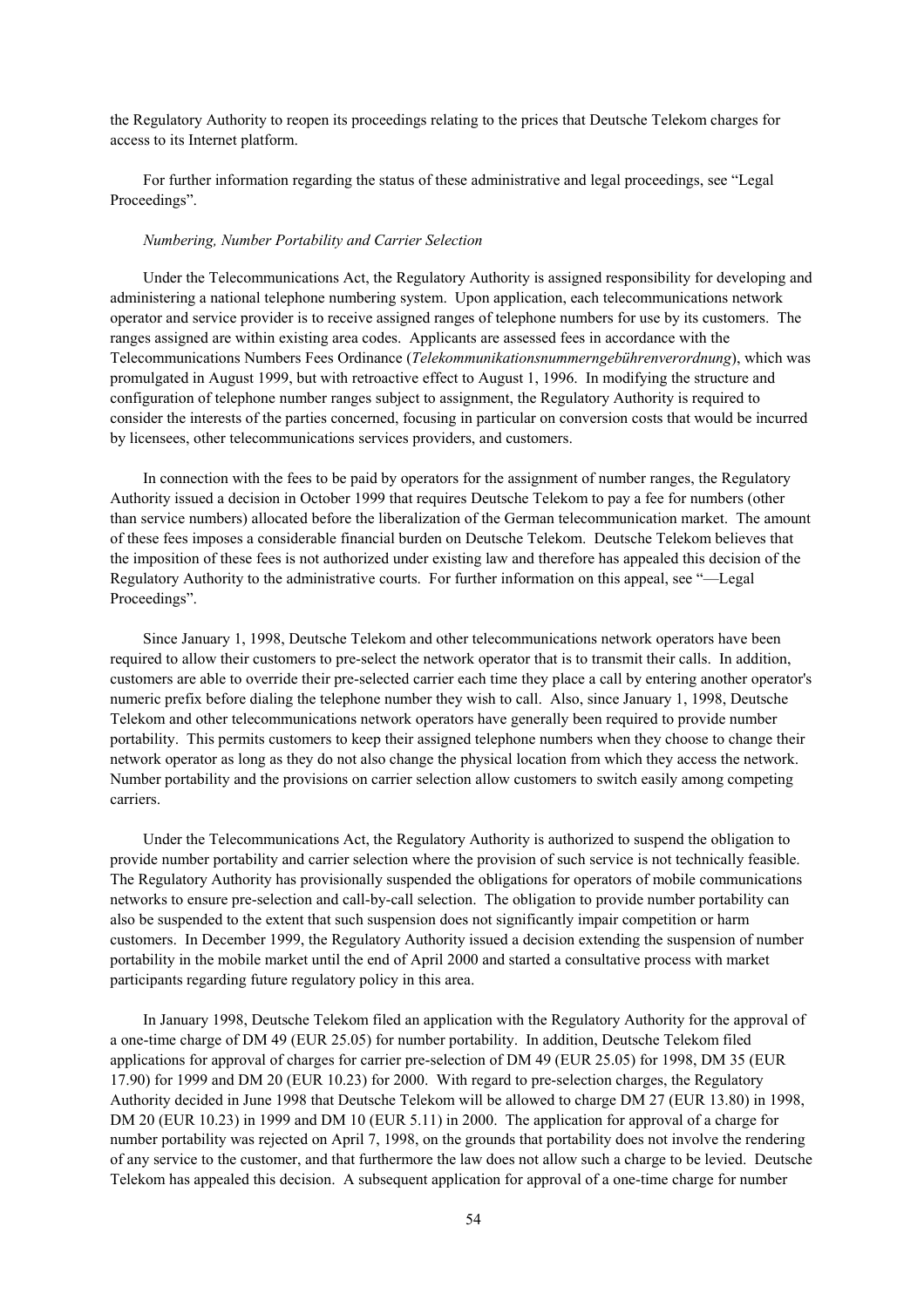portability was also rejected by the Regulatory Authority. Deutsche Telekom has filed a legal suit challenging this decision.

# *Universal Services*

The Telecommunications Act includes provisions to ensure the availability of certain basic telecommunications services (referred to as "universal services") throughout Germany. Additional details concerning universal service requirements are provided in the Universal Service Ordinance *(Telekommunikations-Universaldienstleistungsverordnung)* and in the Telecommunications Customer Protection Ordinance *(Telekommunikations-Kundenschutzverordnung)*. See "—Customer Protection Ordinance".

The Universal Service Ordinance defines "universal services" to include public fixed-network voice telephony with certain ISDN features, directory services, telephone books, public pay phones and certain categories of transmission lines. These services must be universally available to all customers at an affordable price. According to the Universal Service Ordinance, the price for public voice telephony is considered affordable if it does not exceed the average price in real terms on December 31, 1997 of voice telephony service for private households located outside cities with more than 100,000 inhabitants. This provision is intended to prevent telecommunications providers from subsidizing price reductions in highly competitive urban areas by charging higher prices in suburban and rural markets. Prices for directory services, telephone books, public pay phones and the specified transmission lines are considered affordable if they are based on the costs of efficient service provision.

Under the Telecommunications Act, if a universal service in a particular product and geographic market is not being appropriately and adequately provided, or where there is reason to believe that such provision will not be accomplished, each licensee with a share of at least 4 percent of the product market for such service or a dominant position in the relevant product and geographic market can be required to contribute to the provision of such universal service.

In any such case, as an initial step, the Regulatory Authority will issue a public call requesting the voluntary provision of the particular universal service. If within one month after such call, no provider has offered to provide such service without special compensation, the Regulatory Authority may oblige any licensee that is a market-dominant provider in the relevant product and geographic markets to provide such service. If a provider that has been assigned such an obligation furnishes evidence that the provider will be entitled to claim compensation under the Telecommunications Act for providing such service, the Regulatory Authority may, in lieu of requiring the obligated provider or providers to provide the universal service, solicit bids for the provision of the universal service, with a view to assigning the obligation to the bidder requiring the least compensation.

A provider required by the Regulatory Authority to provide a universal service is entitled to receive compensation under the Telecommunications Act if the provider proves that the long-term additional costs of providing the universal service efficiently in the relevant geographic market, including adequate interest on capital employed, exceed the revenues therefrom, calculated on the basis of affordable prices. Where compensation is granted for the provision of the universal service, each licensee with a share of at least 4 percent of the product market must contribute to such compensation by means of a universal service levy. Significant details concerning the way in which this compensatory system will function remain to be determined.

Under the Universal Service Ordinance, which entered into effect at the beginning of 1998, market dominant providers in the relevant markets may be required to provide universal services. For the time being, Deutsche Telekom is required to provide customers voice telephony and other universal services within the framework of the law and Deutsche Telekom's General Terms and Conditions. Deutsche Telekom currently provides the universal services specified by the Universal Service Ordinance without compensation, and expects that in a competitive market these services will continue to be available universally due to sufficient offerings by all market participants. Deutsche Telekom expects that it will, for some time to come, be the only provider considered suitable to be subjected to the obligation to offer universal services. Accordingly, it may prove difficult for Deutsche Telekom to cease providing universal services in some markets, although Deutsche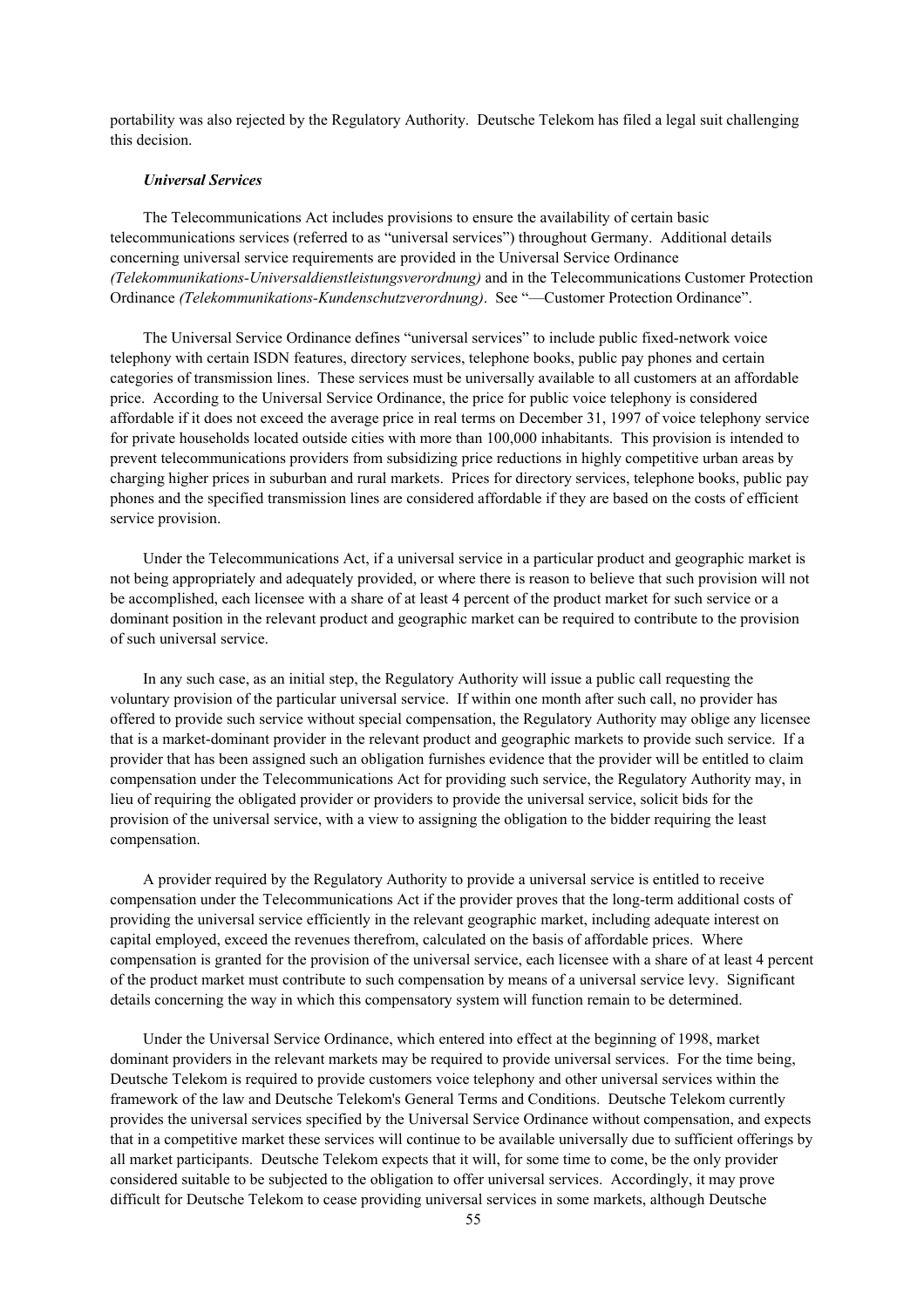Telekom may be able to claim special compensation. If Deutsche Telekom decides to stop providing any of the services referred to in the Universal Service Ordinance, it must give at least one year's advance notice.

If Deutsche Telekom becomes required to offer a universal service, and if the revenues from providing that service are insufficient to cover its additional costs, the compensation granted under the Telecommunications Act may be insufficient to cover the full costs to Deutsche Telekom of providing that service because it will not receive compensation in an amount that corresponds to its market share. Furthermore, in the event that other operators are assigned universal service obligations, Deutsche Telekom may be required to contribute to their compensation.

Every licensee that offers voice telephony services to the public is required to provide its subscriber data to other operators of directory services and publishers of telephone books, for the specific purposes of such services. A fee may be charged for the provision of such data based on the costs of efficient service provision. Subscriber data must be provided to other third parties against payment of an appropriate fee. Deutsche Telekom complies with this obligation and provides its subscriber data, taking data-protection requirements into account, to other operators of directory services and publishers of telephone books. In 1998, the rates charged by Deutsche Telekom for such provision were reviewed by the Federal Cartel Office, after competitors claimed that the prices were abusively high. By decision of January 13, 1999, the Federal Cartel Office suspended these proceedings. As part of its abusive-practices investigation, the Federal Cartel Office determined Deutsche Telekom's costs for efficient provision of subscriber data and concluded that these costs must be shared by all users of the data on a use-dependent basis. Deutsche Telekom has undertaken to charge cost-based prices for provision of subscriber data to operators entitled thereto on this basis.

### *Customer Protection Ordinance*

The Telecommunications Customer Protection Ordinance ("Customer Protection Ordinance"), as currently in effect, covers the special rights and obligations between providers of telecommunications services to the public and their customers, who may be either end customers or competitors to the extent that they have concluded a contract with the respective telecommunications provider. As a result, nearly all Deutsche Telekom products and services, with only a few exceptions, such as the marketing of telephones, are subject to the provisions of the Customer Protection Ordinance.

Under the provisions of the Customer Protection Ordinance, market-dominant providers must make their services available to everyone on the same terms. Exceptions must be objectively justified. Further, although telecommunications providers generally have some flexibility in determining whether to offer services in "bundles", the dominant company is required to offer individual services on an unbundled basis when there is a "general demand" for those individual services in the market. This requirement applies to the description of individual services and the relevant service specifications, as well as the billing for such services. Offering individually listed services as a package is, however, still allowed.

In addition, the market-dominant provider must, upon request, eliminate or repair any malfunction immediately, including at night, on Sundays or public holidays. Customers can request a free itemized statement of their calls, which must be detailed enough to allow them to check and monitor the accuracy of their bills. In the event that a customer has made no other arrangements with another provider, the customer will receive a combined bill from his local carrier. In such cases, the charges for all calls which the customer has made via other providers must be listed separately. Finally, starting January 1, 2001, telecommunications service providers must ensure that any customer who has set a ceiling for his calling charges does not exceed it. The Customer Protection Ordinance also allows for certain limitations on the liability of telecommunication service providers.

In October 1999, Deutsche Telekom announced that, starting on April 1, 2000, it would no longer collect receivables for competitors and generally would not provide services to competitors other than services that are mandatory under the Customer Protection Ordinance. In Deutsche Telekom's view, these mandatory services include billing for competitors and forwarding to competitors any payments made by customers to Deutsche Telekom for calls made via those competitors. In response to a complaint submitted by a competitor, however,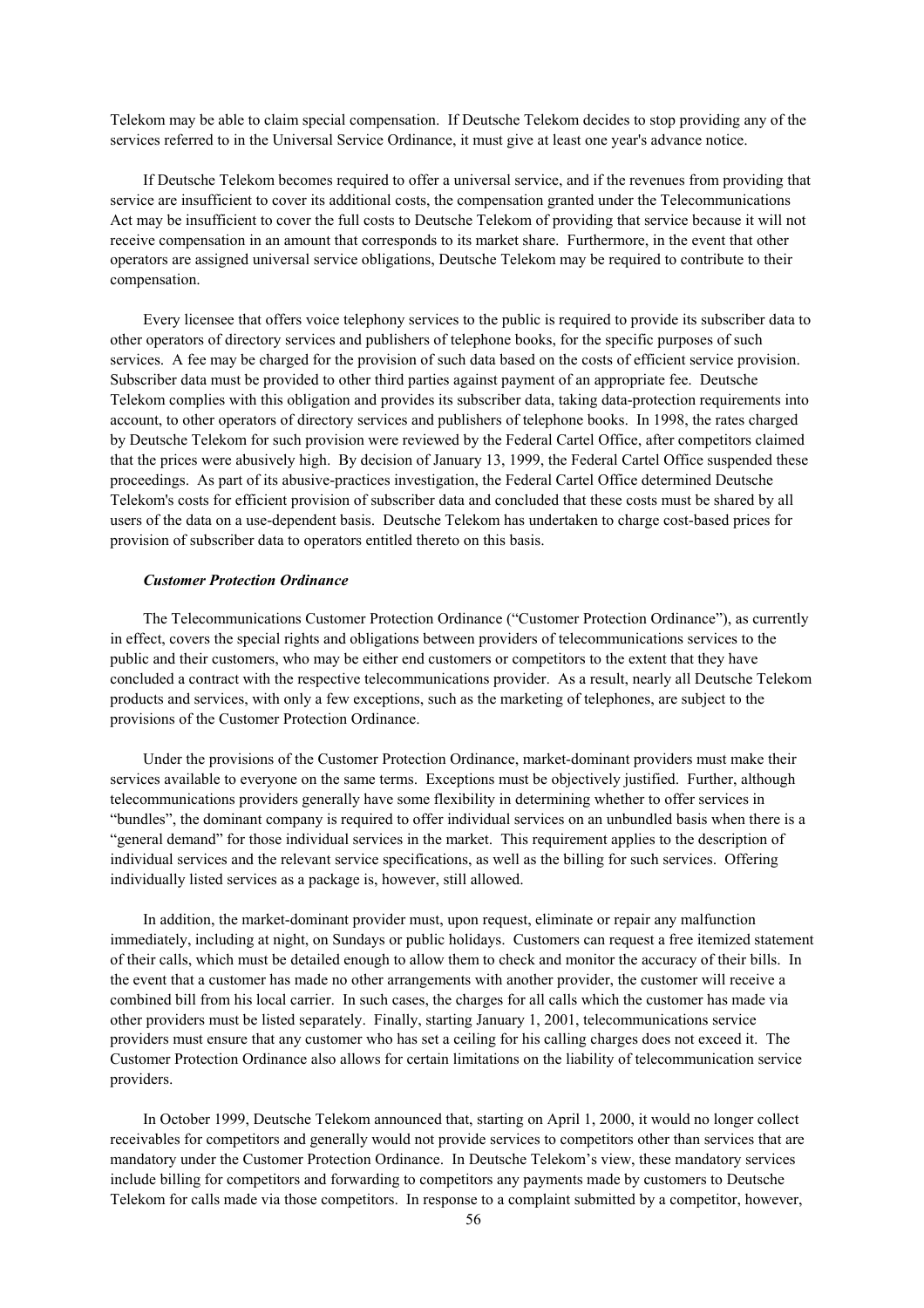the Regulatory Authority instituted proceedings against Deutsche Telekom in October 1999 alleging that the implementation of Deutsche Telekom's plans to discontinue collecting receivables for competitors would constitute an abusive practice. In February 2000, the Regulatory Authority ruled that Deutsche Telekom would be required to continue to collect receivables for competitors until December 31, 2000 on the same terms and conditions as prevailed in 1999, and that not later than June 30, 2000 Deutsche Telekom would be obligated to submit for regulatory approval proposed terms and conditions for the provision of these services after December 31, 2000. Deutsche Telekom has appealed these rulings of the Regulatory Authority to the administrative courts. According to these rulings, however, Deutsche Telekom will no longer be obligated to manage customer complaints, send late payment warnings or enforce late payments on behalf of competitors after January 1, 2001.

# *Use of Public Rights of Way*

Under the pre-Telecommunications Act laws, Deutsche Telekom was entitled to utilize the Federal Republic's rights of way over public property free of charge. Pursuant to the Telecommunications Act, the Federal Republic's right to use such rights of way free of charge has been transferred to licensed operators of transmission lines for public telecommunications services. Deutsche Telekom's right to utilize such rights of way has been carried over under its license. The Telecommunications Act requires that operators of transmission lines obtain the consent of the authority responsible for the maintenance of the relevant public ways before laying new transmission lines or modifying existing transmission lines. Deutsche Telekom has agreed on a cost-saving and delay-avoiding procedure with the federal association of municipal authorities to simplify the process of obtaining the required consent.

Under the Telecommunications Act, if the establishment of new transmission lines by an operator through the use of public rights of way is not feasible or the cost is disproportionately high, an operator of an existing transmission line using those public rights of way may be obligated to grant to the operator of those new transmission lines the joint use of its installations, such as ducts and antenna posts, for adequate compensation, provided no major construction work is required and such joint use is economically feasible.

#### *The European Union*

Germany is a Member State of the EU. As such, it is required to enact EU legislation in its domestic law and to take EU legislation into account in applying its domestic law. EU legislation can take a number of forms. Regulations have general application, and are binding in their entirety and directly applicable in all Member States. Directives are binding, but national authorities may choose the form and method of implementation.

The European Commission used its powers under Article 86 (3) of the Treaty of Rome to open telecommunications markets in the Member States by issuing directives providing for liberalization, i.e., abolishing monopoly rights of the state-owned telecommunications operators. One of the most important of these directives was the full competition directive issued in March 1996, under which public voice telephony services were liberalized in the majority of the Member States, including Germany, with effect from January 1, 1998. On June 23, 1999 the European Commission adopted a directive amending Directive 90/388/EEC (the "Cable Directive"), which deals with the regulation of broadband cable networks. The amendment to the Cable Directive requires that the telecommunications activities and broadband cable activities of market-dominant operators be structurally separated, i.e. dominant operators are required at least to set up a separate subsidiary for their broadband cable networks (See "—Competition—Broadband Cable and Broadcasting"). The amendment provides for a review after the required structural separation has been accomplished, in any event not later than December 31, 2002. The amendment further provides for a procedure whereby national regulatory authorities may request that the European Commission perform such a review. This review could lead to additional measures by the European Commission, including imposition of divestiture obligations, if it finds that European competition rules are infringed.

The EU has also adopted a number of directives and recommendations regarding open and efficient access to and use of public telecommunications networks and public telecommunications services. These directives and recommendations deal with what are referred to as the ONP (Open Network Provision) requirements, which are intended to harmonize technical interfaces, usage conditions and tariff principles throughout the EU and to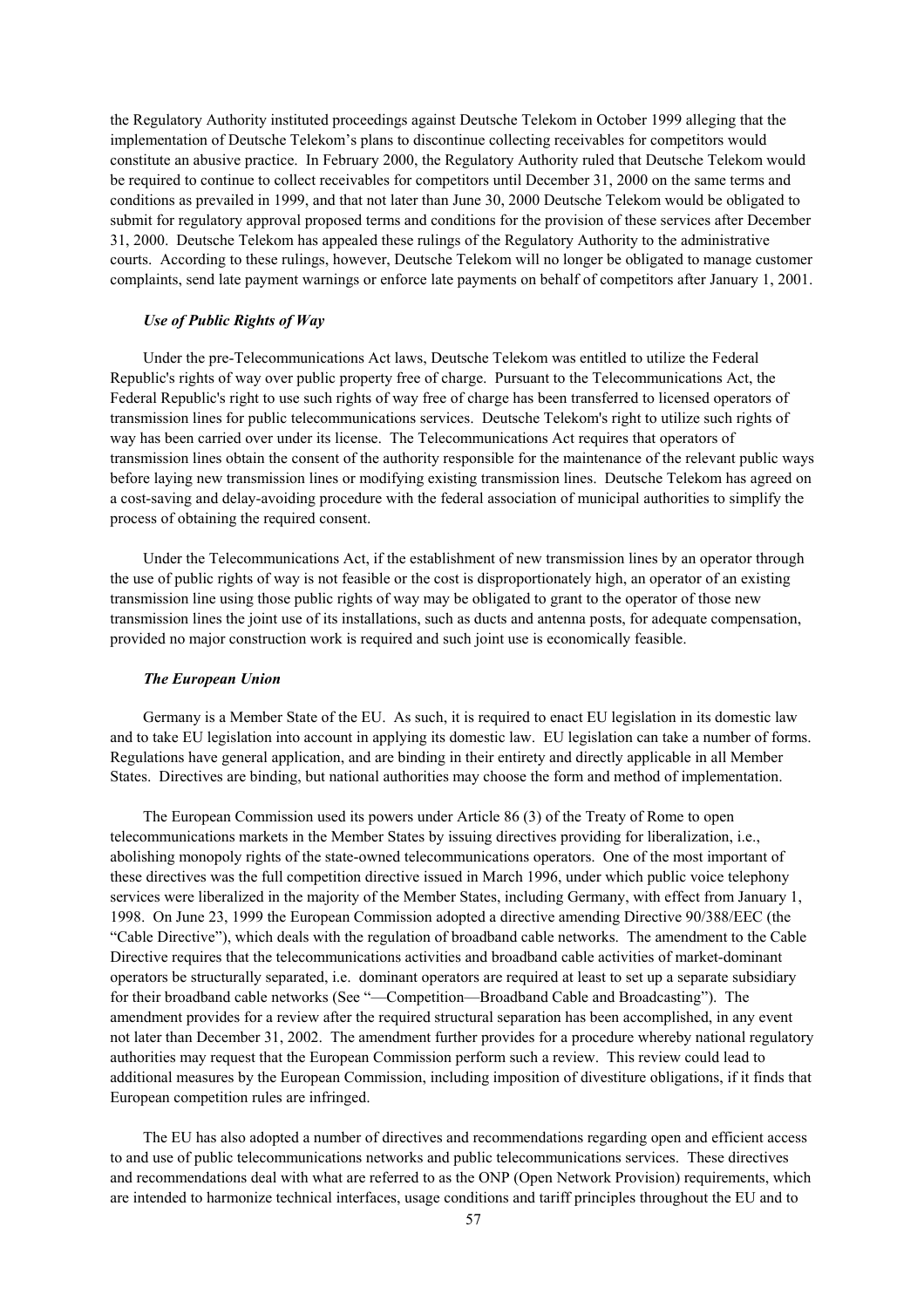ensure objectivity, transparency and non-discrimination in access to and use of public telecommunications networks and public telecommunications services. In January 1999, the European Commission issued a decision on the harmonized introduction of the third generation of mobile systems (Universal Mobile Telecommunications Systems or "UMTS") throughout the European Community. This decision contains provisions for roaming, licensing and frequencies and sets January 1, 2002 as the target date for effective provision of UMTS networks and services. At the end of 1999, the European Commission published a review of European Union telecommunications regulations titled "Toward a New Framework for Electronic Communications Infrastructure and Associated Services." This review outlines the existing European telecommunications regulatory framework and a proposal for a new regulatory framework that would take into account the development of competition in the European telecommunications sector. The European Commission is expected to consider comments regarding this review that are submitted by market participants in the first half of 2000 and to propose further actions thereafter, which may include the amendment of existing directives in the telecommunications area.

On February 9, 2000, the European Commission published a draft for recommendation relating to unbundled local loop access. This document describes three complementary options for granting access to the local loop: unbundled access to the copper paired wire, unbundled access to the high frequency spectrum and high speed bit stream access. Deutsche Telekom believes that if these proposals were enacted in their current form, they would lead to duplicative regulation to the disadvantage of those European Union member states, such as Germany, whose domestic laws already mandate unbundled access to the local loop.

Among the proceedings that the European Union has initiated in the area of telecommunications is a proceeding against the Federal Republic alleging that the Federal Republic has not fully implemented a European Union directive requiring a presumption of market dominance in the case of any telecommunications company that has a market share of at least 25 percent in a relevant market.

Further directives, recommendations, communications and measures of the EU to harmonize the telecommunications sector in European Union member states are to be expected.

#### *International Obligations*

Over 70 member countries of the World Trade Organization ("WTO") representing over 90 percent of the world's basic telecommunications revenues, including European Union member states and the United States, have entered into the Basic Telecommunications Agreement ("BTA") to provide market access to some or all of their basic telecommunications services. This agreement took effect on February 5, 1998. The BTA is part of the General Agreement on Trade in Services, which is administered by the WTO. Under the BTA, signatories have made commitments to provide "market access", under which they are to refrain from imposing certain quotas or other quantitative restrictions in specified telecommunications services sectors, and to provide "national treatment", under which they are to avoid treating foreign telecommunications service suppliers differently than national service suppliers. In addition, a number of signatories have agreed to the procompetitive principles set forth in a reference paper relating to anti-competitive behavior, interconnection, universal service, transparency of licensing criteria, independence of the regulator and scarce resources. In complaints filed by one U.S. carrier in February 1999 and by two industry groups January 2000, the U.S. Trade Representative has been asked to determine whether certain aspects of the telecommunications regulatory framework in Germany comply with Germany's obligations under the BTA. The U.S. Trade Representative has announced that, until June 15, 2000, it will further review aspects of the interconnection regime, licensing fees, transparency of cost data in connection with price regulation and billing and collection procedures for new entrants.

#### *Competition Law*

Deutsche Telekom is subject to German competition law, the competition rules of the EU and the competition laws of the various jurisdictions in which it conducts its business.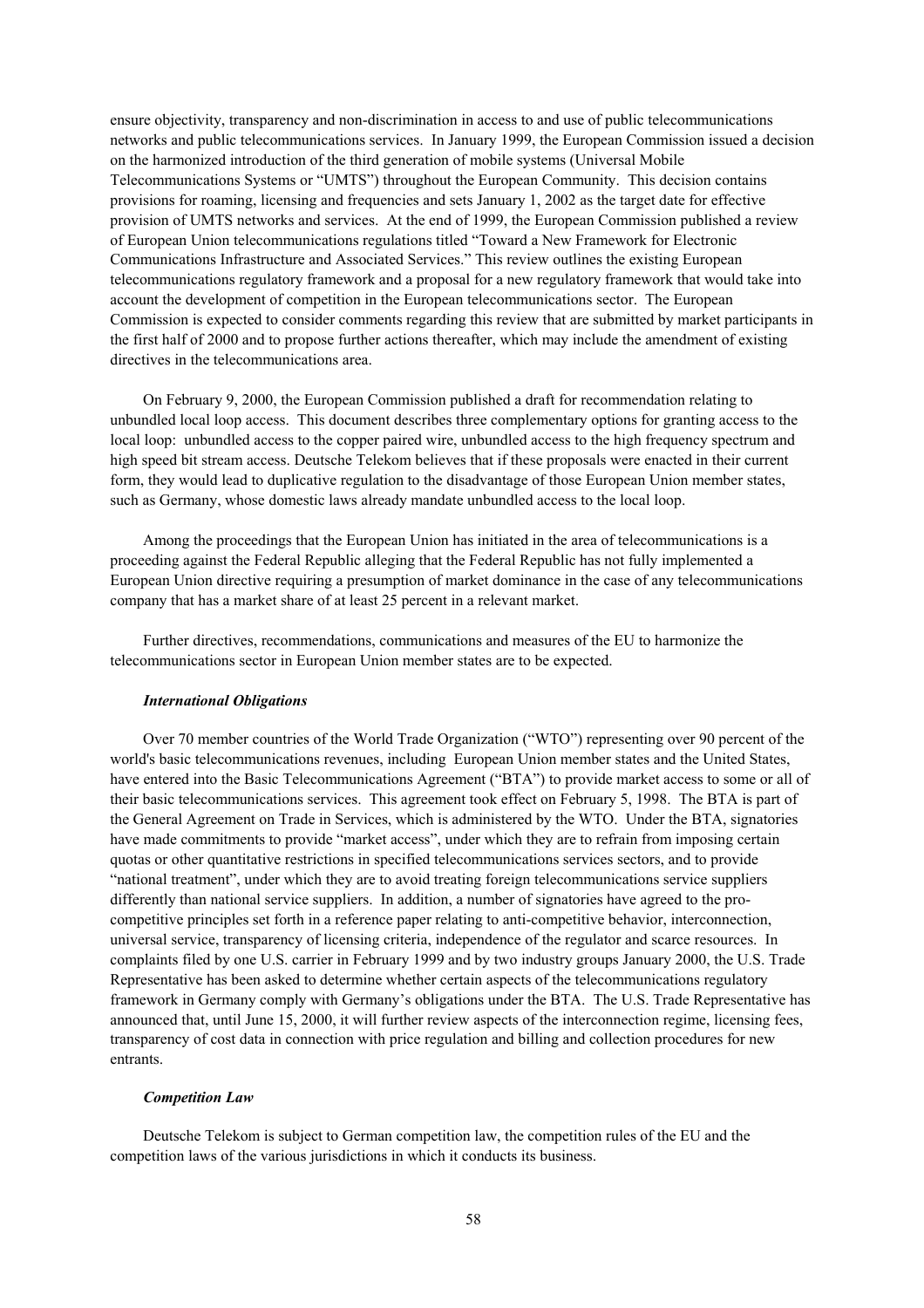The German Act Against Restraints on Competition *(Gesetz gegen Wettbewerbsbeschränkungen)* prohibits the abuse of market-dominant position as well as the distortion of competition through horizontal agreements or collusive behavior by market participants. Agreements or behavior that impose vertical restraints on competition are generally permitted, but may be prohibited by the cartel authorities if they pose a threat of significant distortion to the relevant market. They are prohibited if they constitute price fixing.

Mergers, including the creation of joint ventures, must be notified to the Federal Cartel Office before they can be executed if the concerned undertakings' turnover reaches a certain threshold but remains below the threshold above which proposed mergers must be notified to the European Commission. The Federal Cartel Office will prohibit mergers if they create or strengthen a market-dominant position. The German cartel authorities are empowered to enforce these laws and may impose sanctions if their orders are contravened. Before taking action against abuses of a market-dominant position in the telecommunication sector, the Federal Cartel Office must consult with the Regulatory Authority. Market participants damaged by abusive practices on the part of a market-dominant provider may sue for compensation under the Telecommunications Act as well as under the German Act Against Restraints on Competition.

The EU competition rules have the force of law in the Member States and are therefore applicable to Deutsche Telekom's operations in the telecommunications market. The main principles of the EU competition rules are stipulated in Articles 81 and 82 of the Treaty of Rome (which were Articles 85 and 86 of that treaty prior to March 7, 1999) and in the European Merger Control Regulation.

Article 81 I of the Treaty of Rome prohibits collusive behavior between competitors which may affect trade between Member States and which restricts, or is intended to restrict, competition within the EU. Article 82 prohibits any abuse of a market-dominant position within a substantial part of the EU that may affect trade between Member States. These rules are enforced by the European Commission in cooperation with the national competition authorities (i.e., in Germany, the Federal Cartel Office). In addition, the national courts have jurisdiction over alleged violations of EU competition law.

In early 1999, a complaint was filed with the EU Commission alleging that Deutsche Telekom would abuse its market-dominant position in telephone network communication by combining charges for Internet access and local calls in a single low-cost package. See "Legal Proceedings".

In 1999 and prior years, Deutsche Telekom received numerous requests for information from the European Commission. Through inquiries of this kind, the European Commission monitors the development of competition in the telecommunication markets in all Member States of the European Union. For example, the European Commission is investigating the level of mobile communications prices in all Member States and in this context is inquiring into whether the interconnection rates between fixed and mobile communication networks and the amounts Deutsche Telekom retains on calls to mobile networks are too high. The Commission has announced that it will stay its proceedings while the national regulatory authorities pursue their own investigations. See "—Special Network Access and Interconnection—Mobile-Fixed Interconnection". Further investigations and other measures of the European Commission aimed at promoting competition in the European telecommunications sector may be expected. Deutsche Telekom and other telecommunications providers currently are subject to sector-specific inquiries in the fields of leased lines and roaming.

The parties to a cooperation agreement may voluntarily ask the European Commission for a clearance that their cooperation does not violate the prohibition on collusive practices established by the Treaty of Rome. Furthermore, the European Commission may grant an exemption to the prohibition if the parties show that the benefits of the cooperation for the consumer or for research and development outweigh the supposed distortion of competition.

The European Merger Control Regulation requires that all mergers, acquisitions and joint ventures involving participants meeting a certain turnover threshold be submitted to the European Commission for review, rather than to national authorities. Concentrations are prohibited if they pose the risk of creating or strengthening a dominant position on a relevant market.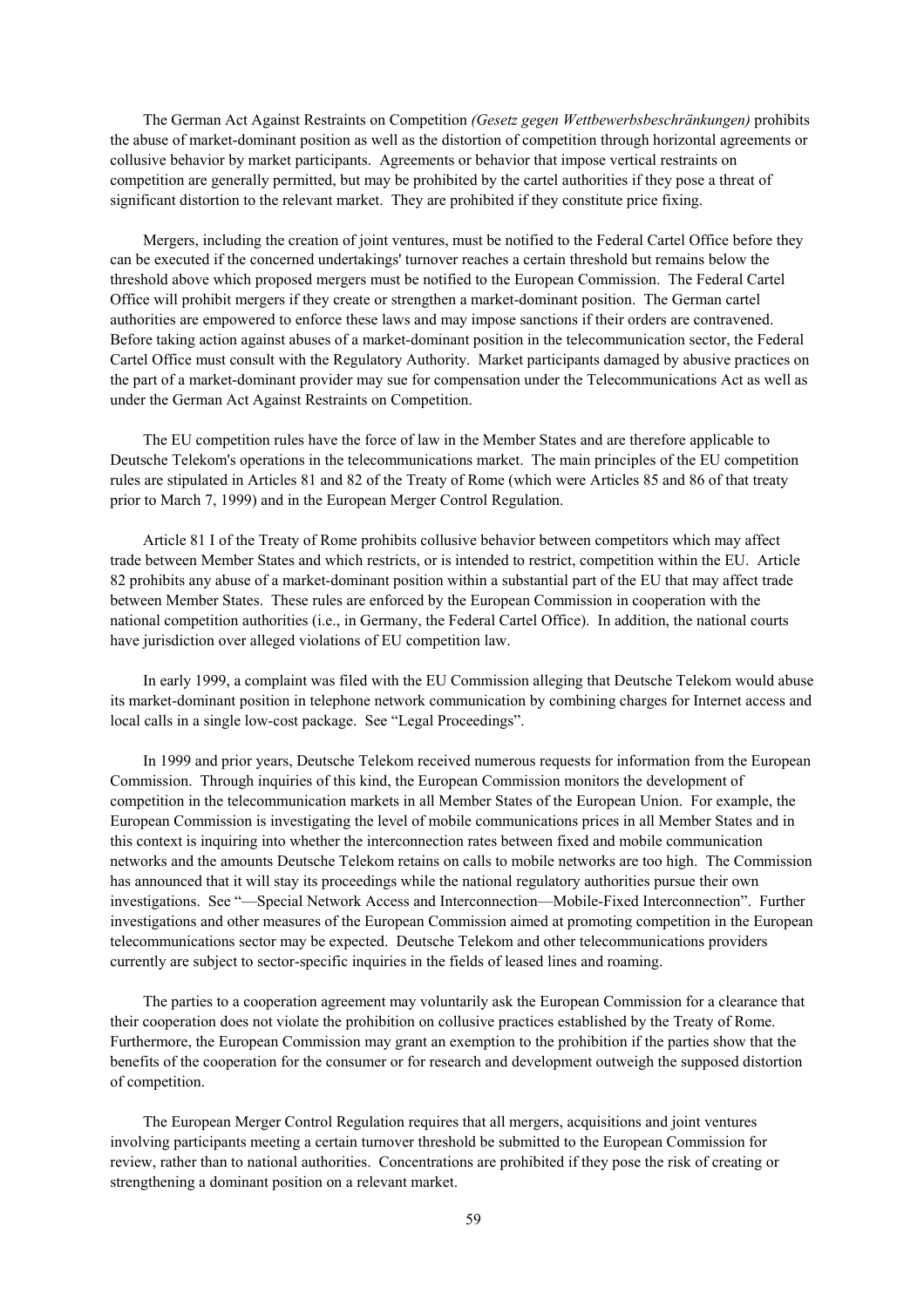### **Employees**

## *Civil Servants*

As of December 31, 1999, approximately 41.3 percent of the employees of Deutsche Telekom (excluding subsidiaries whose activities were not part of the consolidated Deutsche Telekom group at January 1, 1995) were civil servants. No employees hired after January 1, 1995 have been granted civil servant status. Pursuant to the laws that applied to the conversion of Deutsche Telekom to a stock corporation, Deutsche Telekom's civil servant employees retained their civil servant status when that conversion occurred. As such, the terms and conditions of their employment and the benefits owed to them continue to be governed by German regulations regarding civil servants. In particular, civil servant salaries are set by statute and not by Deutsche Telekom or by collective bargaining agreements. In addition, civil servants are tenured employees and may not be unilaterally terminated except in extraordinary, statutorily defined circumstances. Civil servants are not permitted to participate in work-related actions such as strikes, but are permitted to join labor unions. Although Deutsche Telekom is authorized pursuant to the law governing the privatization of Deutsche Telekom to exercise generally the rights and duties of the Federal Republic as the employer of civil servants, the Federal Agency has a right of consultation in the implementation of certain aspects of the terms under which Deutsche Telekom employs civil servants.

Civil servants employed by Deutsche Telekom are entitled to pension benefits provided by the German Government pursuant to the German Civil Servant Pension Act (*Beamtenversorgungsgesetz*). Pursuant to the law governing the privatization of Deutsche Telekom, Deutsche Telekom is required to make annual contributions to a special pension fund established to fund such pension obligations. From 1995 through 1999, Deutsche Telekom was obligated to make annual contributions of EUR 1.5 billion to this fund. Beginning in 2000, Deutsche Telekom is obligated to make annual contributions equal to 33 percent of the gross salaries of its then-current civil servant employees (including the imputed salaries of civil servant employees on unpaid leave), which are expected to be significantly lower than the annual contribution that was required from 1995 through 1999. Any shortfalls in the funding of the civil servant pension obligations must be borne by the Federal Republic.

## *Non-Civil Servants*

As of December 31, 1999, approximately 58.7 percent of Deutsche Telekom's employees (excluding subsidiaries whose activities were not part of the consolidated Deutsche Telekom group at January 1, 1995) were non-civil servants. In addition to being covered by collective bargaining agreements, the non-civil servant employees are in general covered by the German Termination Protection Act (*Kündigungsschutzgesetz*), which imposes various restrictions on the involuntary termination of employment.

The vast majority of Deutsche Telekom's non-civil servant employees are organized in unions, principally the German Postal Workers' Union (*Deutsche Postgewerkschaft*). The terms and conditions of employment and salary increases for these non-civil servant employees are negotiated between Deutsche Telekom and the unions. Pursuant to the law governing the privatization of Deutsche Telekom, the Federal Agency is responsible for concluding collective bargaining agreements relating to certain statutorily defined non-wage benefits, rules of conduct and other general terms of employment. Such agreements only become effective with the consent of Deutsche Telekom. See "Control of Registrant—Coordination and Administrative Responsibilities of the Federal Agency". Collective bargaining agreements between Deutsche Telekom and unions relating to remuneration typically have a term of one year.

The collective bargaining agreement currently in effect had a term of fifteen months, running through March 31, 2000. Negotiations for a new collective bargaining agreement began on March 31, 2000, and the previous collective bargaining agreement remains effective until a new agreement has been reached. According to the currently effective collective bargaining agreement, the salaries for non-civil servants were raised by 3.1 percent starting April 1, 1999. For the period from January 1, 1999 to March 31, 1999, the non-civil servants received a one-time payment of EUR 153.00. The collective bargaining agreement for 1998 had a term of one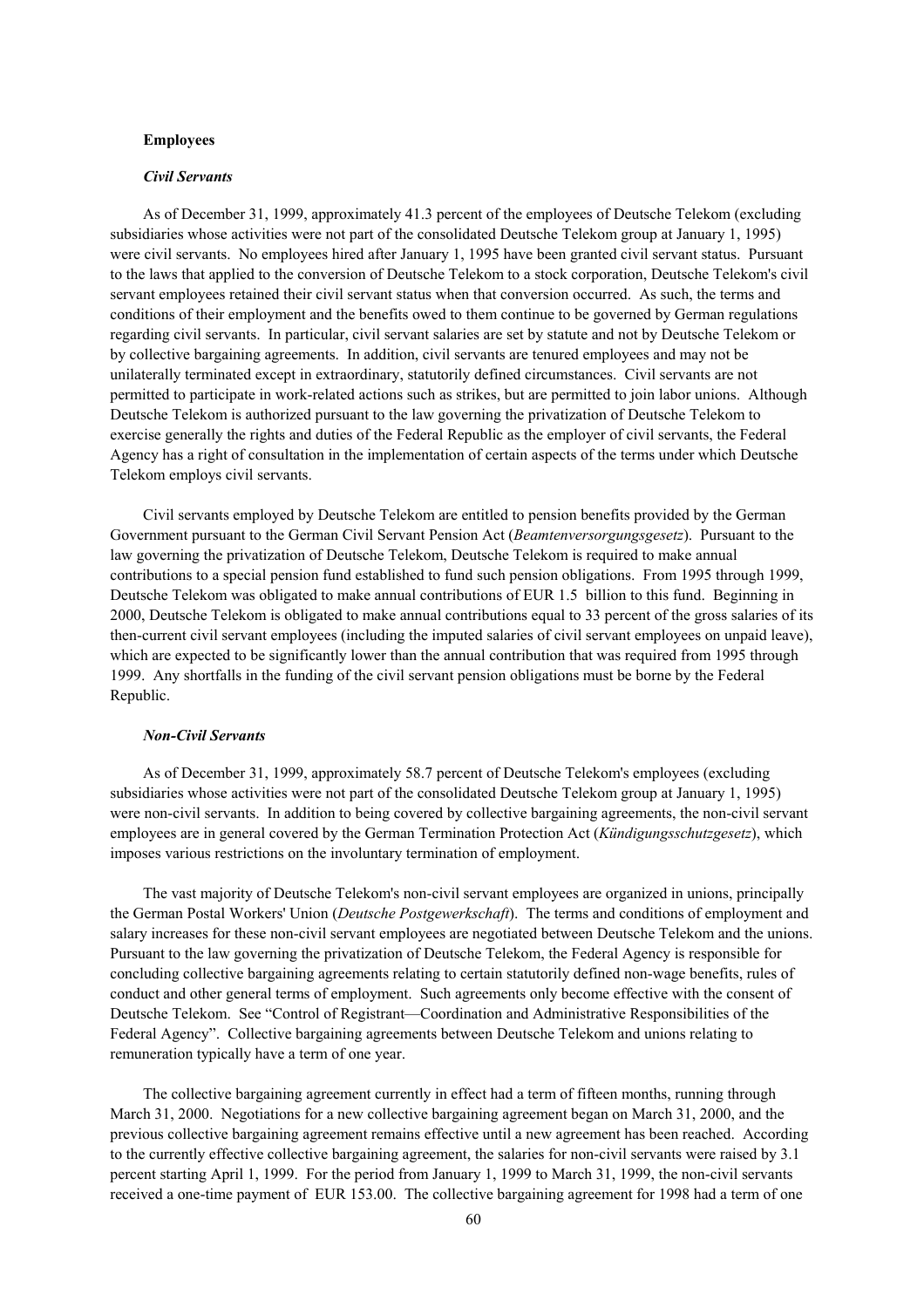year, running from January 1, 1998 until December 31, 1998. This agreement provided for a raise of 1.5 percent for salaries of non-civil servants. For further information on the effects of these collective bargaining agreements on Deutsche Telekom's personnel expenses, see "Management's Discussion and Analysis of Financial Condition and Results of Operations—Results of Operations—Total Operating Costs and Expenses— Personnel Costs".

### *Employee Relations*

Works councils (*Betriebsräte*), whose members are elected by the employees, represent the interests of the employees vis-á-vis the employer in accordance with the Works Council Act of 1972 (*Betriebsverfassungsgesetz*). Works councils are established locally, as well as at the level of Deutsche Telekom AG and at the group level. Works councils must be notified in advance of, and have the right to comment on, proposed employee terminations, relocations and other matters, and have codetermination rights in respect of certain social matters, including work schedules and rules of conduct.

Deutsche Telekom believes that its relations with the works council and the unions are good. Constructive relations with its employees and their representatives are of central importance to Deutsche Telekom.

### *Workforce Reduction Program*

The workforce reduction program begun by Deutsche Telekom in 1995 was continued in 1999. In comparison with the workforce level at the end of 1998, the number of employees of Deutsche Telekom – excluding subsidiaries whose activities were not part of the consolidated Deutsche Telekom group at January 1, 1995 – had decreased by some 6,900 by December 31, 1999. The workforce reductions, which are necessary to maintain the company's competitiveness, are taking place by means of normal attrition, severance packages, tide-over allowances, part-time work for older employees, financing assistance for civil servants giving up their status and leaving the company, and early retirement programs. A group-wide redeployment strategy is helping to ensure that the personnel requirements of all regions and specialization areas can be met. Pursuant to an agreement signed with the trade unions in January 2000, there will be no dismissals due to rationalization before the end of the year 2004.

Deutsche Telekom's medium-term goal of reducing its workforce (excluding the workforce of subsidiaries first consolidated after January 1, 1995) to about 170,000 by the end of the year 2000 without involuntary layoffs – a reduction of 60,000 from the 1994 level – will be fulfilled on schedule. Deutsche Telekom expects that, before the effects of acquisitions that may be made in coming years, workforce levels will continue to decline in the coming years. Additional workforce reduction initiatives could result in restructuring charges or expenses.

Workforce productivity measured in terms of revenue per employees, improved in 1999. The workforce reductions have cut Deutsche Telekom's personnel costs. In 1999, these costs amounted to EUR 9.2 billion, which represented an increase of 0.4 percent compared to 1998. Revenue per employee – based on the 1995 composition of the consolidated group – increased by 2.2 percent to EUR 186,156 per employee in 1999.

# **Recent Developments: Debis Transaction**

 On March 27, 2000, Deutsche Telekom and DaimlerChrysler Services AG announced an agreement to form a strategic joint venture in the systems solutions field through the proposed acquisition by Deutsche Telekom of a 50.1% interest in debis Systemhaus GmbH by means of a capital increase. Under the arrangements, Deutsche Telekom is to invest approximately EUR 5.3 billion in debis Systemhaus for the new shares, and is to assume day-to-day management control over debis Systemhaus. Deutsche Telekom has agreed that there will be a minimum annual dividend rising to up to EUR 70 million paid on the DaimlerChrysler Services AG interest in debis Systemhaus in respect of each financial year through 2004. The transaction is subject to a number of conditions, including approval by DaimlerChrysler Services AG's supervisory board and requisite antitrust clearances. Accordingly, Deutsche Telekom cannot guarantee that it will be consummated.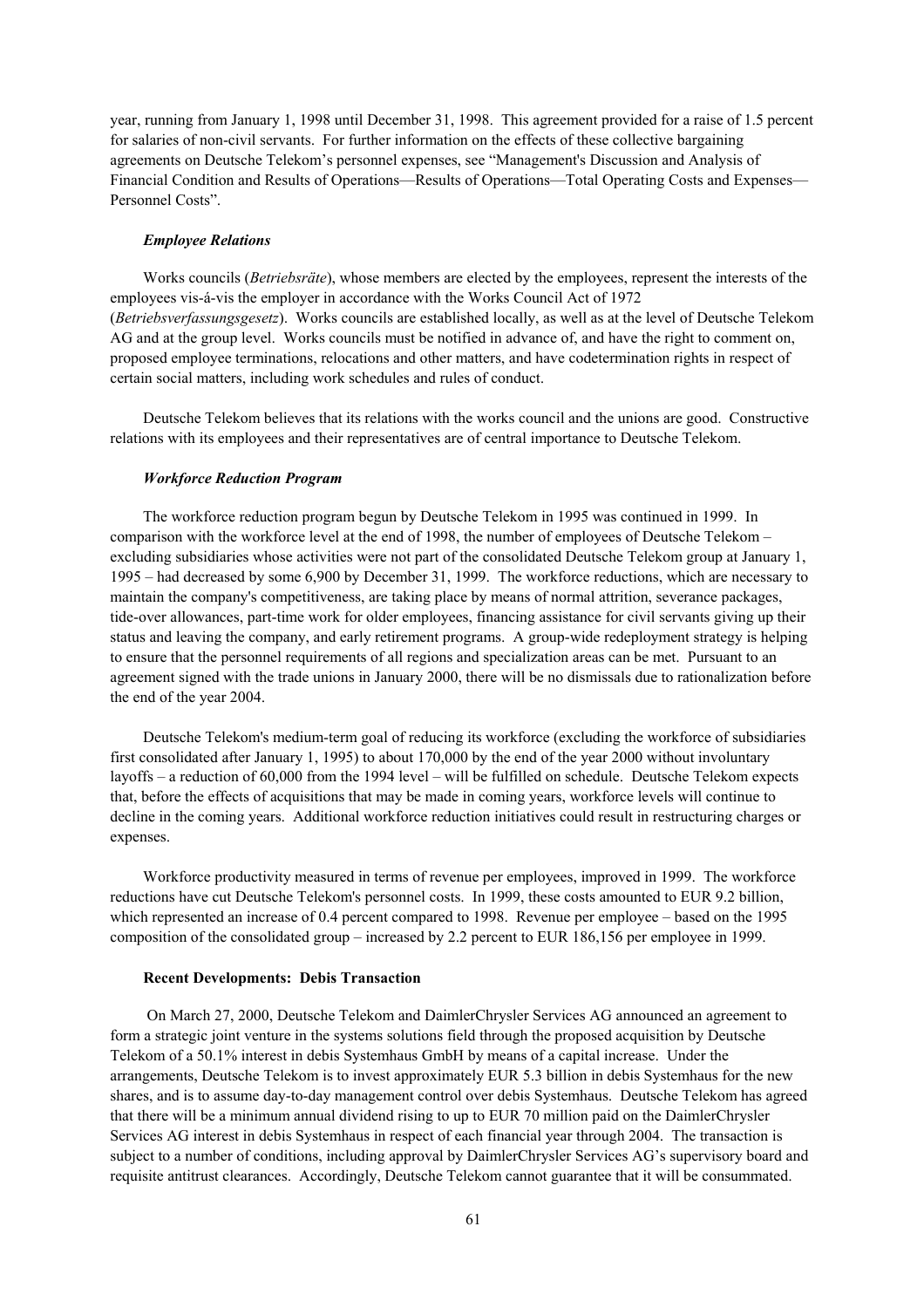debis Systemhaus is one of Europe's largest systems solutions companies. It produces software for corporate communications systems and develops the infrastructure needed for communications among computers. The strategic engagement is expected to strengthen Deutsche Telekom's systems solutions business—which is one of the four pillars of its growth strategy—and provide Deutsche Telekom with access to debis Systemhaus' global data network. According to public statements made by DaimlerChrysler, for 1999, debis Systemhaus had revenues of approximately EUR 2.9 billion.

The agreements relating to the joint venture confer on Deutsche Telekom the right to acquire from DaimlerChrysler Services AG, and on DaimlerChrysler Services AG the right to sell to Deutsche Telekom, the entire 49.9% interest of DaimlerChrysler Services AG in debis Systemhaus. The right in favor of Deutsche Telekom is exercisable from January 1, 2002 through January 1, 2005, with the commencement of the exercise period subject to a delay of up to two years at the option of DaimlerChrysler Services AG. The right in favor of DaimlerChrysler Services AG is exercisable from the joint venture closing through January 1, 2005. The price for the purchase for the 49.9% interest would be between approximately EUR 5.4 billion and EUR 5.7 billion, depending on when the option is exercised, and is subject to upward or downward adjustment on the basis of number of factors. The exercise of either option would give Deutsche Telekom full ownership of debis Systemhaus at the option exercise price, including full ownership of the then value in debis Systemhaus derived from Deutsche Telekom's initial approximate EUR 5.3 billion investment.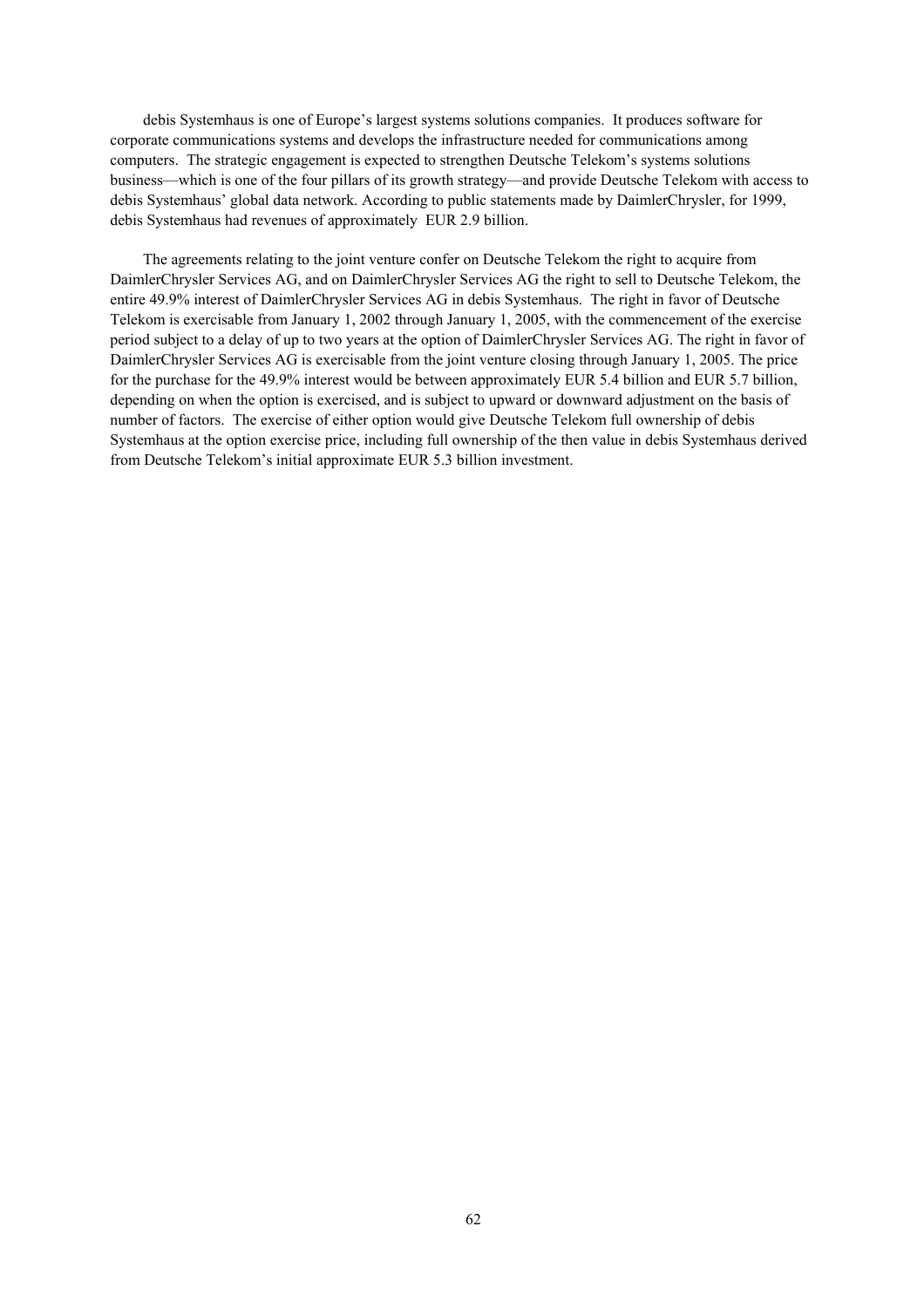# **Competition**

The service which contributes a majority of Deutsche Telekom's consolidated revenues – domestic and international public fixed-line voice telephony – was opened to full competition on January 1, 1998. This market opening was the final step in a multi-step liberalization process that formally commenced in 1989. The size and affluence of the German telecommunications market and a decidedly pro-competitive telecommunications regulatory environment have combined to make Germany one of the world's most open and competitive telecommunications markets.

### *Network Communications*

Until January 1, 1998, Deutsche Telekom had a legal monopoly on the provision of domestic and international public fixed-line voice telephony service in Germany. Even before 1998, however, Deutsche Telekom faced a limited measure of indirect competition in its domestic fixed-line voice telephony business from providers of voice services through corporate networks and closed-user groups, resellers and mobile service providers. In its international public fixed-line voice telephony business, Deutsche Telekom faced a significant amount of indirect competition from calling cards and call back services, particularly with respect to traffic to the United States and Canada. Deutsche Telekom also faced competition in this area from private networks connected through leased lines to public telephone networks outside Germany.

An important feature of the German telecommunications regulatory structure is that it essentially allows for an unlimited number of market entrants. During 1998 and 1999, many competitors crowded into Germany's fully liberalized fixed-line market. By the end of 1999, the Regulatory Authority had issued over 250 regional and nationwide licenses for voice telephony service. The licensees include providers of subscriber lines and local services (subscriber network operators) and providers of long-distance and international services (longdistance carriers). Competition in the markets for calls to mobile networks and regional calls is also intensifying.

The focus of competition in the fixed-line market was on long-distance and international calls. In this battle, which has been waged almost exclusively on the basis of price, Deutsche Telekom's competitors have been able to gain significant market share.

Telephone customers are free to choose service providers. They can do so either through call-by-call selection, which means selecting a carrier every time they make a long distance or international call, by dialing the carrier's prefix before the telephone number, or through preselection, which means selecting one longdistance carrier to handle all their long distance and international calls. Fixed terms for interconnection, which particularly favor competitors that have not invested in infrastructure, have enabled providers to profit from Deutsche Telekom's investments, at low prices, and to exploit them in designing their own products and services. In December 1999, the Regulatory Authority mandated reductions of up to 24 percent in interconnection rates, which are to be effective until January 31, 2000. As a result, Deutsche Telekom expects further price competition in the long-distance and international markets.

Among the international carriers holding a license for voice telephony services in Germany are MCI WorldCom and ACC. Some larger international carriers such as British Telecom have entered into joint ventures with German companies. Among the larger domestic competitors are Mannesmann Arcor and VIAG Interkom. Mannesmann Arcor is a consortium led by Mannesmann, which owns the Mannesmann Mobilfunk (D2) mobile telephony provider and has agreed to be acquired by Vodaphone Airtouch. Mannesmann Arcor is investing in creating direct fixed-line access to customers and has its own backbone network (the former network of the German railway) and international holdings. In 1999, Mannesmann Arcor acquired the fixedline network business of o.tel.o., which resulted in a considerable increase in the fixed-line network capacity and customer-base of Mannesman Arcor. VIAG Interkom is a joint venture among VIAG, British Telecom and Telenor. It offers fixed-network services to business and residential customers. Through its E2 business area, which commenced operations at the end of 1998, it participates in the mobile telephony market.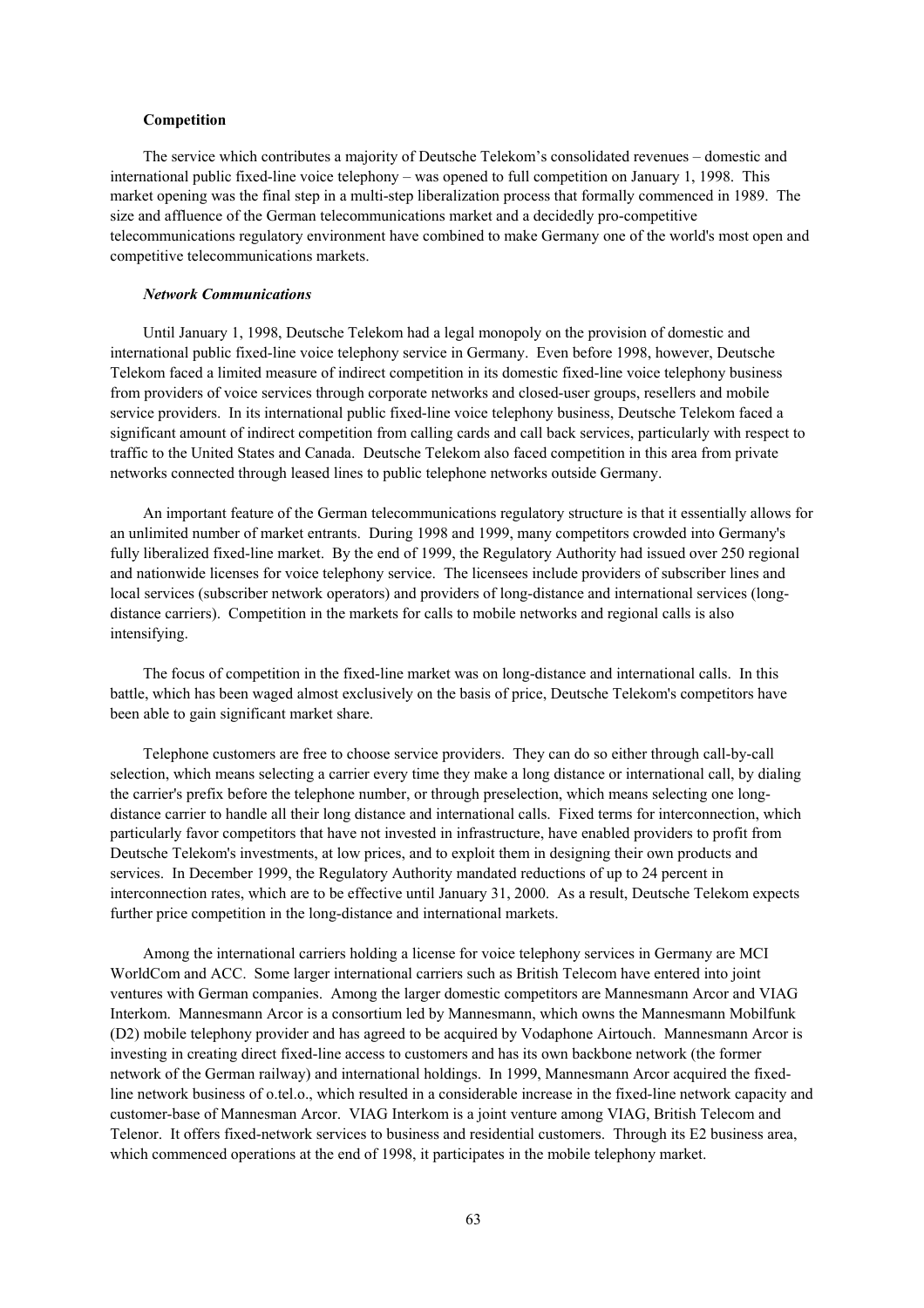The consolidation of telecommunications carriers, such as the proposed acquisition of Sprint Corporation by MCI WorldCom and the proposed acquisition of Mannesmann by Vodafone Airtouch, and the creation of new alliances, such as the new joint venture between AT&T and British Telecom, captured widespread public attention in 1999 and will likely have a noticeable effect on the competitive environment. Size alone was not determinative of success in 1999, however, as some aggressive smaller carriers, such as Mobilcom and TelDaFax, succeeded in capturing market shares in Germany greatly disproportionate to the relative sizes of their balance sheets. Some smaller German carriers, such as NetCologne, focused on building urban or regional networks from which to offer both local and long distance services. At present, local network operators, including NetCologne, compete against Deutsche Telekom in more than 24 major cities in Germany. Deutsche Telekom expects the voice telephony market in Germany to undergo consolidation in the medium term, but also expects that in the short term there will continue to be new entrants in the market.

Although Deutsche Telekom did not face significant competition in the access and local calling markets in 1999, competition in those markets is expected to increase. Various competitors have announced plans for offering local call service using unbundled local loop access, wireless local loop access and access via powerlines. The Regulatory Authority auctioned licenses for wireless local loop services in the summer of 1999. In addition, regulatory inquiries regarding the possibility of requiring further unbundling of local loop access to the local loop are in progress at the European Union level. For further information on these developments, see "Regulation—Special Network Access and Interconnection—Local Loop Access". As a result of these developments, Deutsche Telekom expects that substantial competition in the local loop will develop.

Deutsche Telekom's decision to divide its broadband cable business into nine regional companies and to seek investors to assume majority control and operating control over those companies may in time lead to additional competition from parties seeking to provide telecommunications services, including access services, and multimedia services through a broadband cable network. See "Business—Broadband Cable/Broadcasting".

Deutsche Telekom believes that its technologically advanced network, broad and sophisticated product and service line, nationwide reach and commitment to customer service, taken together with its new tariff structures, position it well to compete effectively in the fixed-line telecommunications market. Competition is expected to continue to be intense, however.

#### *Data Communications and Information and Communications Systems*

The field of data communications and information and communications systems has been open to competition in Germany since the beginning of 1990. Competition in the business, based on price, quality and service, is rigorous and pricing pressures are intense. Among Deutsche Telekom's major competitors in the data telecommunications business are Mannesman Arcor, WorldCom, Colt and VIAG Interkom. Businesses that have built local networks, such as NetCologne, are also increasingly competitive in data communications. In systems solutions, competitors of Deutsche Telekom include EDS, IBM and debis.

### *Mobile Communications*

There are four mobile network operators in Germany. The two largest, T-Mobil (T-D1/T-C-Tel) and Mannesmann Mobilfunk (D2) have been locked in a battle for market leadership over the past several years, with D2 currently having a modest edge. Between them, T-Mobil and Mannesmann Mobilfunk command approximately 79.9 percent of the digital mobile telecommunications market in Germany, based on management estimates, with T-Mobil having an estimated share of 39 percent of this market as of December 31, 1999. E-Plus, the third mobile network operator, entered the market using the GSM 1800 standard in 1994, two years after T-D1 and D2 commenced operations, and held an estimated 16.3 percent of the market at year-end 1999. E2, the fourth network operator, commenced operations in late 1998 using the GSM 1800 standard and currently has an estimated market share of 3.9 percent.

In the retail market, in addition to competition from other network operators, T-Mobil faces significant competition from resellers. Competition in the German retail market for mobile telecommunications services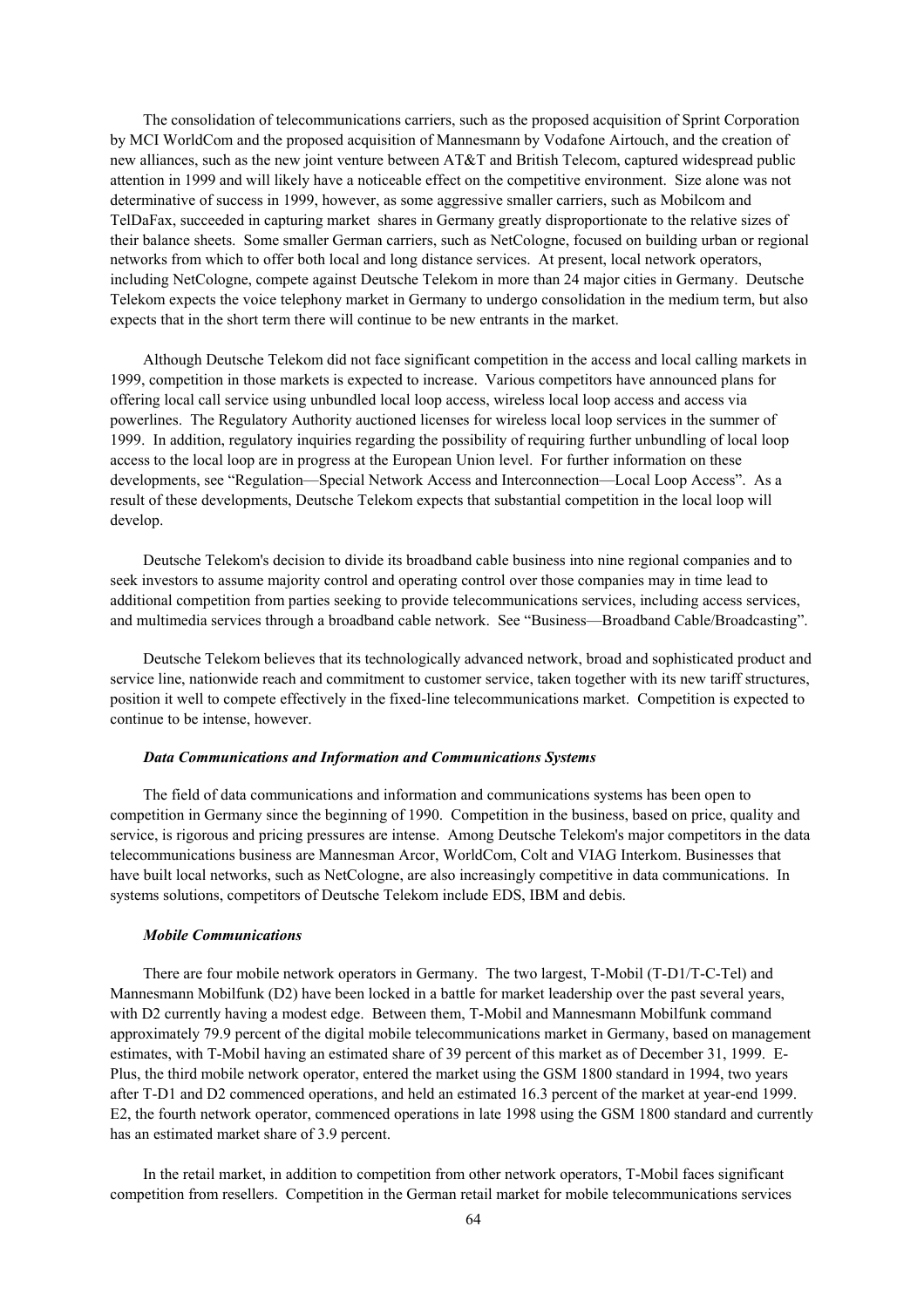has generally been conducted on the basis of price, subscription options offered, offers of subsidized handsets, coverage and the quality of service. This competition has been intense. In the wholesale market, T-Mobil competes with other network operators to retain mobile traffic on its network.

T-Mobil signed a contract with VIAG Interkom in 1999 that allows calls from VIAG Interkom's E2 mobile service to be seamlessly transferred to the T-D1 mobile network. The contract has been approved by the Regulatory Authority.

Licenses for UMTS (Universal Mobile Telecommunications Systems), the next generation of mobile telecommunication, are to be auctioned by the beginning of 2000. Deutsche Telekom expects that mobile networks will carry an increasing share of data communications and intends to participate in these auctions when the proposed terms of the licenses are publicly announced. Deutsche Telekom's ability to keep up with developments in the European mobile telephony business may depend substantially on acquiring a license for UMTS. There is no guarantee that T-Mobil will be awarded a license for UMTS, although it intends to pursue one vigorously.

### *Broadband Cable/Broadcasting*

Although Deutsche Telekom operates by far the largest cable network in Germany, it is subject to competition from a number of smaller cable companies and, more significantly, from the use of private satellite dishes. Increasing competition from digital terrestrial radio systems will also be possible. Under the Telecommunications Act, since 1996, competitors of Deutsche Telekom have been permitted to operate cable transmission lines in Germany. Deutsche Telekom has transferred the bulk of its cable business to a separate subsidiary and made plans to further divide the business into nine regional companies by July 1, 2000, and Deutsche Telekom is negotiating with investors for the business on a regional level, as described above under the heading "Business— Broadcasting/Broadband Cable." Deutsche Telekom intends to retain a minority interest in those regional companies for which investors are obtained.

#### *Terminal Equipment*

The telecommunications equipment sector in Germany has been open to full competition since 1990 and is characterized by falling prices, low margins, rapid technological innovation and intense competition. Deutsche Telekom does not manufacture telecommunications equipment, but rather resells and leases equipment manufactured by other companies under the Deutsche Telekom brand name. As a result, Deutsche Telekom often competes in the market against the products of its equipment suppliers.

#### *Value-Added Services*

Deutsche Telekom encounters competition from a variety of sources in the area of value-added services. There is significant substitution effect in the public telephone market as mobile telephony becomes more popular. Further, Deutsche Telekom faces competition from new coin and card-operated public phones supplied by other operators. In the area of toll-free and other service numbers, competitors such as Mannesmann Arcor and Talkline have been gaining market share. Directory assistance service has become very competitive, with Telegate, Talkline, Mannesmann Arcor, o.tel.o and DTV pursuing business, and Deutsche Telekom has lost market share as a result of this competition.

# *T-Online*

T-Online encounters competition from numerous market entrants, including units of its largest German voice telephony competitors and the world's largest online services provider, AOL/Compuserve. Competition is conducted primarily on the basis of quality (content), service and price. For information on a recent judicial proceeding relating to the prices charged by T-Online, see "Business—Legal Proceedings". T-Online has begun to extend its reach internationally, where it will face a broad group of competitors.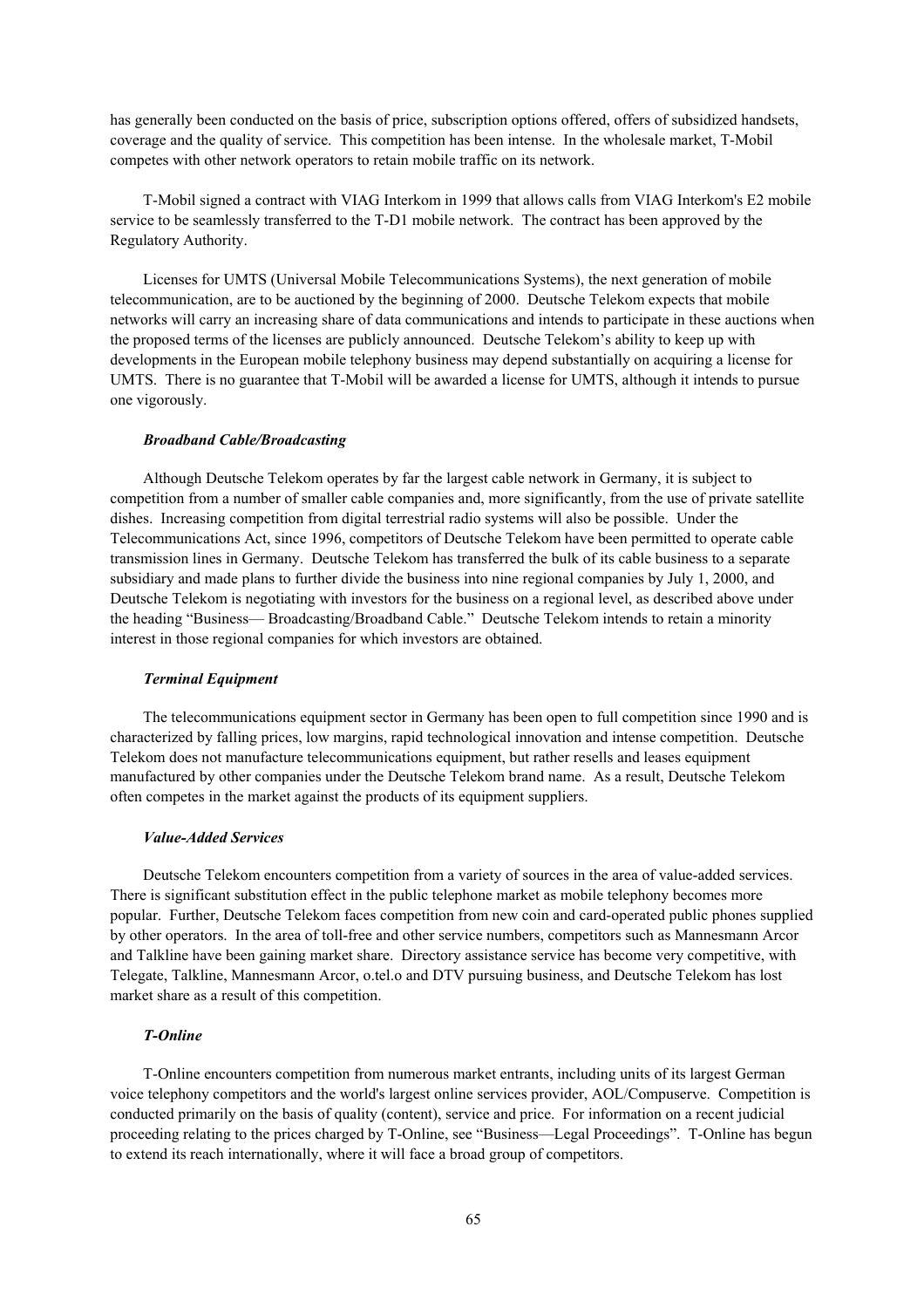# *International*

Deutsche Telekom and its subsidiaries and affiliates compete with major international telecommunications companies and numerous local competitors in markets outside Germany.

With its sale of its interest in Global One. Deutsche Telekom plans to build up its own international services to meet the needs of multinational corporations using cross-border telecommunications services. This plan may be pursued through direct investment, acquisitions or cooperative arrangements with other carriers. For a transitional period, Deutsche Telekom may continue to offer Global One services. Competition for the business of multinationals is intense, with resultant pressures on pricing.

In the United Kingdom, Deutsche Telekom's One 2 One subsidiary is the fourth largest mobile telephony service provider and encounters strong competition. Similarly, in Austria, where max.mobil is the second largest mobile service provider, competition is rigorous.

In Hungary, MATÁV faces competition in a number of its business activities, including its mobile operations. In its largest activity, fixed-line voice telephony services, MATÁV has a monopoly on longdistance and international calls until December 2001. MATÁV has, however, publicly indicated that it would be prepared to relinquish its monopoly rights ahead of schedule if the new Hungarian regulatory framework is ready.

# **ITEM 2—DESCRIPTION OF PROPERTY**

As of December 31, 1999, Deutsche Telekom's property, plant and equipment had a total book value of EUR 59.0 billion. See note 13 to the consolidated financial statements.

Approximately 95 percent of the real estate portfolio of the Deutsche Telekom group relates to Deutsche Telekom AG. The real estate portfolio of Deutsche Telekom AG consists on an unconsolidated basis of about 12,000 properties with an aggregate book value at December 31, 1999 of EUR 16.3 billion. The total area of these properties amounts to approximately 64.1 million square meters, of which approximately 54.7 million square meters are developed and approximately 9.4 million square meters are undeveloped. Substantially all of these properties are used for telecommunications installations, research centers, service outlets, computer centers and offices. In 1995, Deutsche Telekom AG formed DeTe Immobilien (Deutsche Telekom Immobilien und Service GmbH) to manage its real estate portfolio professionally.

Due to the consolidation of various operations, the conversion to digital exchanges completed in December 1997 and ongoing staff reductions, Deutsche Telekom AG anticipates that a portion of its owned and leased properties will not be required in its core business in the future. Starting in 1997, Deutsche Telekom AG began identifying surplus properties and began to sell or rent these properties. For a further discussion of Deutsche Telekom's real estate portfolio, see "Management's Discussion and Analysis of Financial Condition and Results of Operations—Dynamics Affecting Deutsche Telekom's Business—Real Estate".

The headquarters of Deutsche Telekom is located in a leased building in Bonn. Deutsche Telekom also leases a number of other buildings.

In addition to its real estate portfolio, Deutsche Telekom owns numerous telecommunications installations throughout Germany, including exchanges of various sizes, transmission equipment, computer installations, cable networks, base stations for cellular networks and equipment for television and radio broadcasting. The aggregate book value of Deutsche Telekom's technical equipment and machinery at December 31, 1999 was EUR 38.2 billion.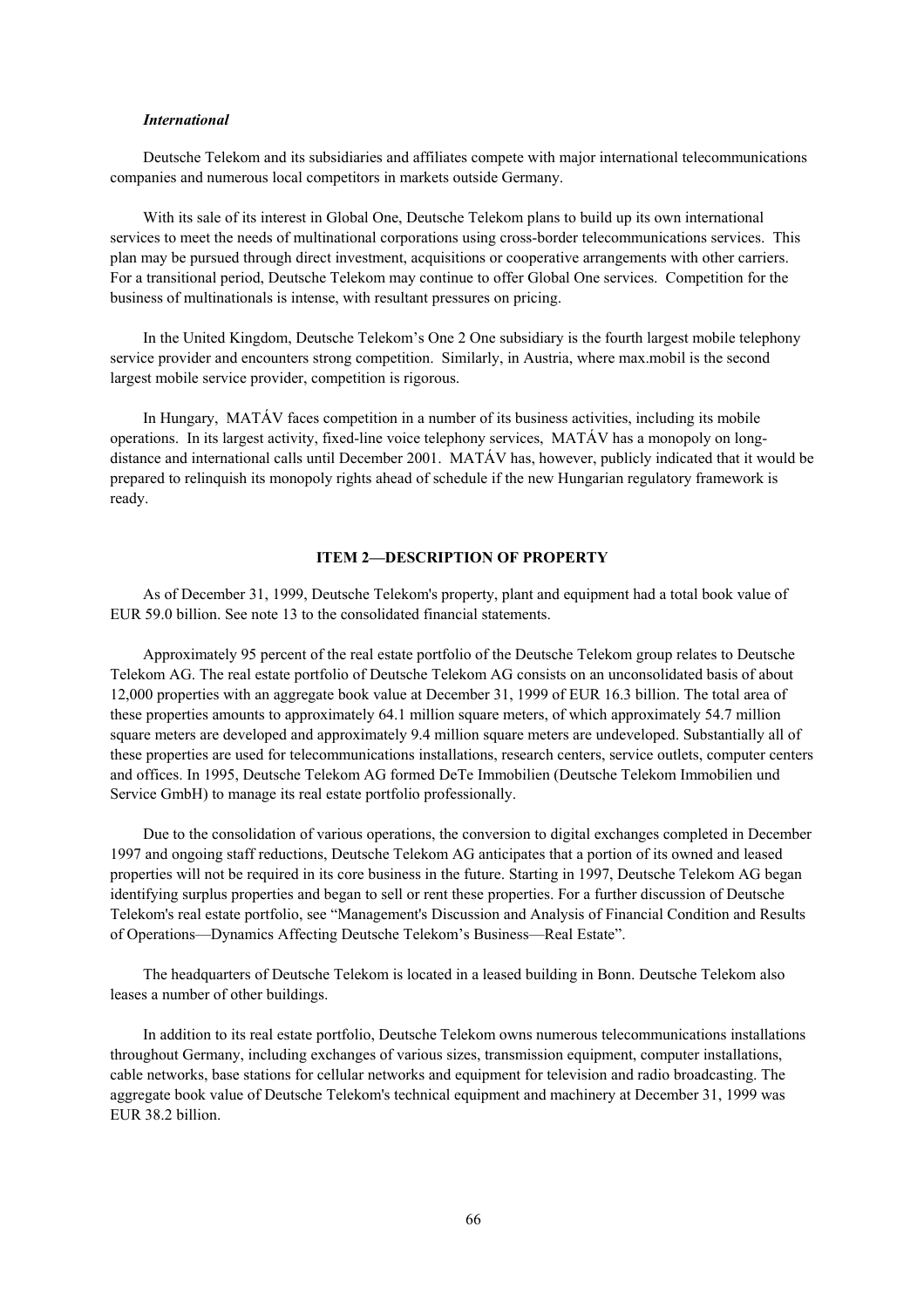## **ITEM 3—LEGAL PROCEEDINGS**

Deutsche Telekom and its subsidiaries are involved in a number of legal proceedings in the ordinary course of their business. In addition, proceedings involving alleged abuse of a market-dominating position by Deutsche Telekom and alleged antitrust violations are pending before competition and regulatory authorities.

On May 17, 1999, France Telecom commenced three arbitration proceedings with the International Court of Arbitration of the International Chamber of Commerce alleging that, by negotiating and entering into the combination agreement with Telecom Italia, Deutsche Telekom breached the cooperation agreement and the two cross-shareholding agreements between Deutsche Telekom and France Telecom. France Telecom is seeking to terminate these agreements and to recover damages from Deutsche Telekom, based on France Telecom's 1996 withdrawal from the German market and on missed opportunity costs, including the savings that allegedly would have resulted from the cooperation between Deutsche Telekom and France Telecom. In documents filed in the arbitration proceedings, France Telecom estimates that these damages amount to between EUR 3.5 billion and EUR 19 billion. Deutsche Telekom has denied the claims of France Telecom and filed substantial counterclaims for damages that currently are not fully specified but that are estimated by Deutsche Telekom at not less than EUR 6 billion. Deutsche Telekom estimates that these proceedings will last for approximately 12 months.

In addition, Enel S.p.A, France Telecom and Wind Telecommunicazioni S.p.A commenced arbitration proceedings during 1999 under the Rules of Arbitration of the International Chamber of Commerce based upon Deutsche Telekom's merger discussions with Telecom Italia. Enel is seeking damages in an amount not fully specified but estimated by Enel to be at least EUR 900 million, while Wind is seeking damages in an amount not fully specified but estimated by Wind at approximately EUR 265 million. Enel is also seeking a determination that it is entitled to exercise a call option on the shares in Wind that are held by DT-FT Italian Holding GmbH, a 50/50 joint venture of Deutsche Telekom and France Telekom, at a price equal to 90 percent of their fair market value. Deutsche Telekom has denied these claims and has filed substantial counterclaims against France Telecom, Enel and Wind. Deutsche Telekom anticipates that these arbitral proceedings will last for approximately two years.

Compagnie Générale des Communications S.A., a wholly-owned subsidiary of France Telecom, has filed a complaint against Deutsche Telekom with the District Court (*Landgericht*) in Bonn, seeking to require Deutsche Telekom to sell its interest in DT-FT Italian Holding GmbH for a price equal to the fair value of the shares. Deutsche Telekom currently expects that a decision in this matter will not be reached for four to five years.

On October 21, 1999, T-Mobil commenced arbitration proceedings in Vienna, Austria, against Elektrim S.A. and certain small shareholders of PTC. T-Mobil's claim alleges that these companies wrongfully failed to recognize Deutsche Telekom's rights of first refusal over approximately three percent of PTC, and that this failure was a material breach of the PTC shareholders' agreement. These companies have denied T-Mobil's claim, and Elektrim has filed a counterclaim against T-Mobil alleging that T-Mobil materially breached the shareholders' agreement by, among other things, attempting to purchase PTC shares from several small shareholders and obstructing Elektrim's purchase of PTC shares. T-Mobil intends to deny the allegations made in the counterclaim. A finding by the arbitration panel that a party has materially breached the PTC shareholder agreement would give the non-defaulting party the right to acquire the defaulting party's PTC shares at book value, which would be substantially below their current fair market value. Deutsche Telekom estimates that these proceedings will last for around 12 to 18 months.

The Regulatory Authority issued an order in December 1999 that establishes the rates that will apply to voice telephony interconnection services provided by Deutsche Telekom between January 1, 2000 and January 31, 2001. For further information on this decision, see " Description of Business—Regulation—Special Network Access and Interconnection—Fixed-Fixed Interconnection." Because the decision of the Regulatory Authority in this matter was based on an international benchmark rather than on the cost information submitted by Deutsche Telekom, Deutsche Telekom filed a complaint against this order with the Cologne Administrative Court in January 2000.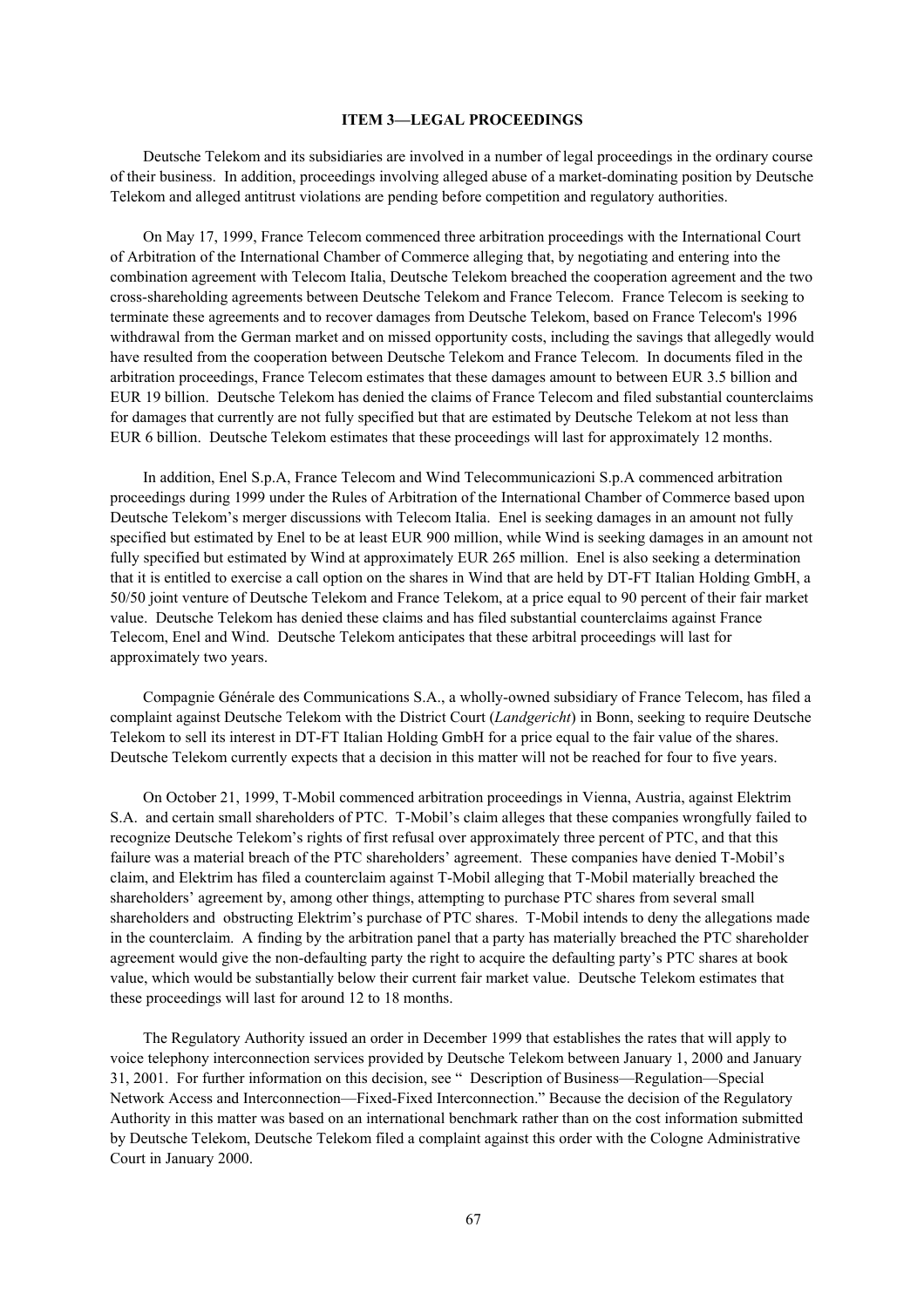In response to complaints from prospective voice telephony competitors of Deutsche Telekom, in July 1997, the Post Ministry required Deutsche Telekom to allow the complainants unbundled access to end customer lines (the "local loop") within Deutsche Telekom's network for purposes of connecting their own customers. See "Regulation—Special Network Access and Interconnection—Local Loop Access". A motion for an injunction against this order was rejected by the Cologne Administrative Court (*Verwaltungsgericht Köln*). In a hearing before the Appellate Administrative Court in Münster (*Oberverwaltungsgericht Münster*) in September 1997, an agreement was reached substantially on the basis of the Post Ministry's requirements, pursuant to which Deutsche Telekom now offers unbundled access to competitors. This agreement remains subject to the outcome of the litigation. Two administrative courts have dismissed Deutsche Telekom's challenge to this order, and Deutsche Telekom has appealed the issue to the Federal Administrative Court in Berlin.

The Regulatory Authority issued an order on March 9, 1998, rejecting in part an application by Deutsche Telekom for the approval of charges for access to the local loop. The Regulatory Authority rejected Deutsche Telekom's cost calculations based on a purported lack of transparency in the calculations and the evaluation of the cost factors and prescribed lower charges (DM 20.65 plus VAT) than those Deutsche Telekom had sought. See "Description of Business—Regulation—Special Network Access and Interconnection—Local Loop Access". Deutsche Telekom filed a legal challenge to this order with the Cologne Administrative Court. The Regulatory Authority recently reset the charge for the monthly rate at DM 25.40 plus VAT. Deutsche Telekom and certain competitors filed complaints against this order with the Cologne Administrative Court in March 1999. A decision by that court that is adverse to Deutsche Telekom would be likely to have the effect of increasing competition in the local access market. Deutsche Telekom also has appealed to the administrative courts decisions of the Regulatory Authority regarding the technical point in Deutsche Telekom's network at which competitors must be allowed access to the local loop.

The Regulatory Authority issued an order on October 27, 1999 requiring Deutsche Telekom to pay fees of approximately DM 386 million for the use of telephone numbers that were assigned to Deutsche Telekom prior to the liberalization of the market for public fixed-network voice telephony services on January 1, 1998. The order is based on the Telecommunications Numbers Fees Ordinance. The amount that Deutsche Telekom was required to pay was calculated on an estimate by the Regulatory Authority that is subject to revision when Deutsche Telekom supplies the Regulatory Authority with required information regarding the telephone numbers assigned to Deutsche Telekom prior to January 1, 1998. Deutsche Telekom has paid the required fee but filed a complaint against the order of the Regulatory Authority with the Cologne Administrative Court in November 1999.

On March 17, 1999, Mannesmann Arcor filed a complaint with the European Commission against the Federal Republic of Germany and against Deutsche Telekom. The complaint primarily relates to Deutsche Telekom's prices for unbundled access to the local loop, which were set by the Regulatory Authority in early 1999. According to Mannesmann Arcor, Deutsche Telekom's low retail prices for local calls and for subscriber lines combined with its high prices for interconnection and for unbundled access to the local loop do not allow competitors to provide customer services economically. With regard to the Federal Republic of Germany, Mannesmann Arcor alleges that the German Economics Ministry exerted undue influence over the decision of the Regulatory Authority regarding local loop access. Furthermore, in Mannesmann Arcor's view, legal protection offered to applicants by German administrative courts, in the form of interim relief, for instance, would not be efficient. Other competitors have jointly filed two further complaints to the European Commission containing similar reproaches. In addition, Telepassport and Viatel have filed complaints alleging that Deutsche Telekom has abused a dominant position by charging long distance off-peak prices that are lower than applicable interconnection tariffs. Deutsche Telekom believes that the complaints are without merit and has submitted replies to the European Commission.

T-Online announced a plan to introduce new Internet charges as of April 1, 1999. AOL Bertelsmann filed a complaint concerning the new charges with the European Commission on February 15, 1999. The complaint alleges the abuse by Deutsche Telekom of its dominant position on the telephony market with regard to the Internet business (in particular, the bundling of Deutsche Telekom's local telephone charges with T-Online's Internet access charges and the use by T-Online of Deutsche Telekom's billing systems). AOL Bertelsmann has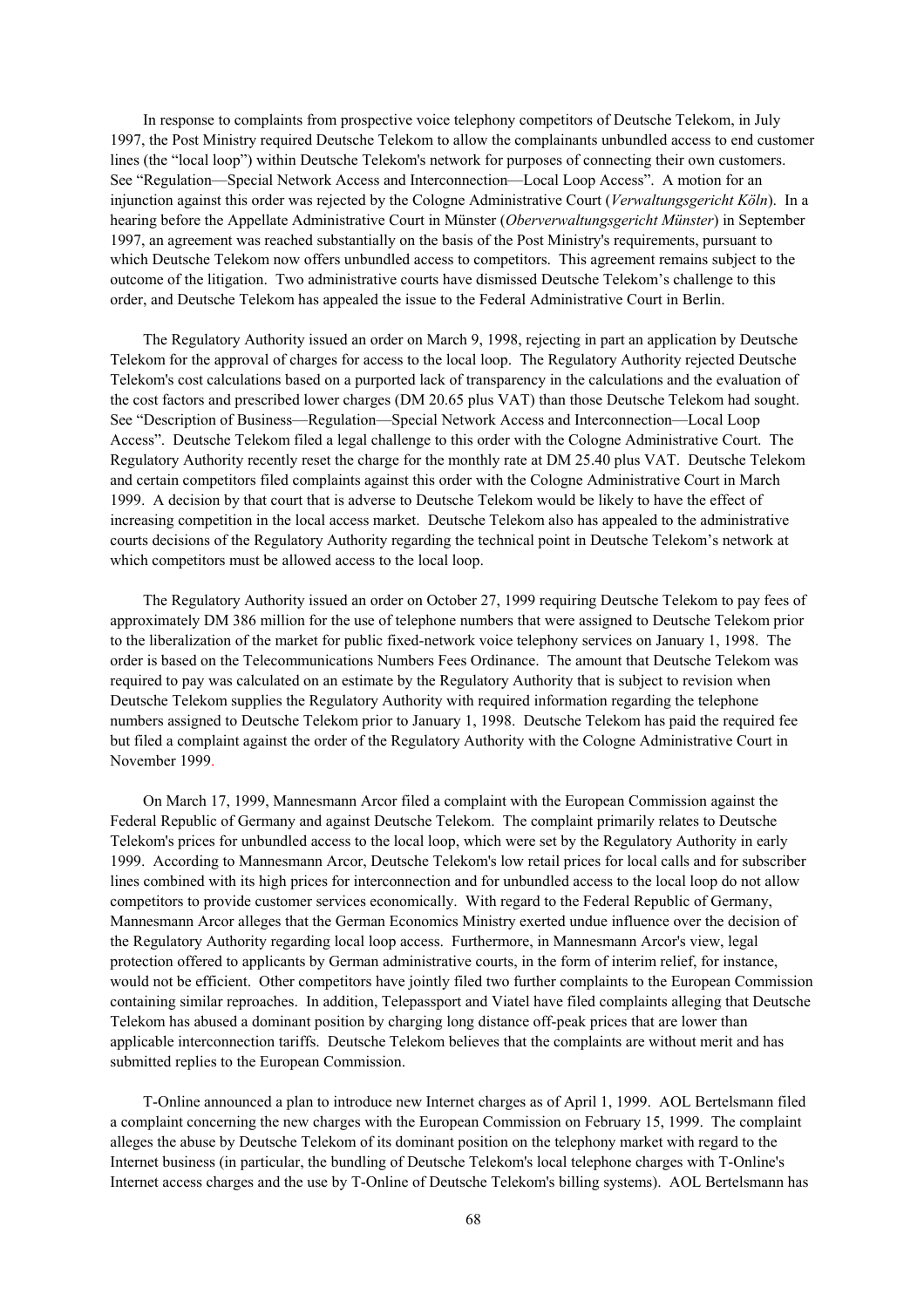also filed a complaint with the German Regulatory Authority based on essentially the same allegations. On April 16, 1999, the Regulatory Authority opened a proceeding to regulate the prices for Internet access via online service. In its decision of August 16, 1999 the Regulatory Authority held that the prices for Internet access via online service to be non-abusive concerning Deutsche Telekom's alleged dominant position on the telephony market. The decision was based on a benchmark study, not on cost calculations by Deutsche Telekom. Several competitors of Deutsche Telekom filed complaints against this order with the Cologne Administrative Court. The Cologne Administrative Court issued two interim injunctions, obligating the Regulatory Authority to reopen the proceedings in respect to prices for Internet access via online service and to base its decision on Deutsche Telekom's cost calculations. Deutsche Telekom, the Regulatory Authority and two competitors (media ways GmbH and Interactive Networks GmbH) have appealed this decision. A decision by the Appelate Administrative Court in Münster on the admissibility of the appeals against the interim injunctions is pending. Deutsche Telekom believes that this appeal is likely to be admitted.

AOL Bertelsmann also brought three preliminary injunction proceedings against T-Online and Deutsche Telekom before the Hamburg District Court (*Landgericht Hamburg*) claiming that T-Online had engaged in anti-competitive practices.

In the first proceeding, AOL Bertelsmann requested that the court prohibit T-Online from offering solely "bundled" products (i.e., products that offer a single rate that includes telephone access rates and Internet access rates). Although Hamburg District Court ruled in favor of AOL Bertelsmann, the Hamburg Court of Appeals (*Oberlandesgericht Hamburg*) reversed the decision on appeal by T-Online. However, because this decision only relates to the preliminary injunction proceedings, it can not be predicted whether AOL will be able to initiate a regular proceeding against bundled products. In addition, the preliminary injunction proceeding against Deutsche Telekom is still pending.

In the second proceeding, AOL Bertelsmann argued that T-Online and Deutsche Telekom engaged in an anticompetitive practice by offering bundled products that included telephone connection rates that were lower than those available to AOL Bertelsmann's customers at that time. The Hamburg District Court dismissed AOL Bertelsmann' claim in this regard, and this decision was upheld on appeal. Again, because this decision only relates to the preliminary injunction proceedings, it can not be predicted whether AOL will be able to initiate a regular proceeding in this matter.

In the third proceeding, AOL Bertelsmann again argued that T-Online engaged in an anti-competitive practice by bundling its "By-Call" Internet access charge with Deutsche Telekom's ISDN telephone access. The Hamburg District Court decided this claim in favor of AOL Bertelsmann, and T-Online appealed this decision. The proceeding is still pending. Since T-Online now also offers "By-Call" access together with analog telephone lines, T-Online's current operations are not likely to be significantly affected even if AOL Bertelsmann prevailed in this proceeding. In addition, AOL Bertelsmann has commenced principal proceedings in this matter.

On March 15, 2000, AOL Bertelsmann filed a complaint against T-Online with the German Federal Antitrust Authority (*Bundeskartellamt*) claiming that T-Online would engage in an anti-competitive practice by combining its "T-Online by call" tariff option with Deutsche Telekom ISDN access. In a letter dated March 27, 2000, the Federal Antitrust Authority requested T-Online to provide clarification concerning these allegations. Due to the fact this proceeding is at an incipient stage, the outcome can not be predicted.

On May 5, 1999, Mannesmann Mobilfunk filed a complaint with the European Commission alleging abuse by Deutsche Telekom of a dominant position on the fixed telephony retail market and on the market for termination services. According to the complaint, the alleged abuse consists of Deutsche Telekom's refusal to provide network services necessary for the implementation of Personal Communications Services similar to Deutsche Telekom's PCS. Deutsche Telekom believes that the complaint is without merit and has submitted a reply to the European Commission.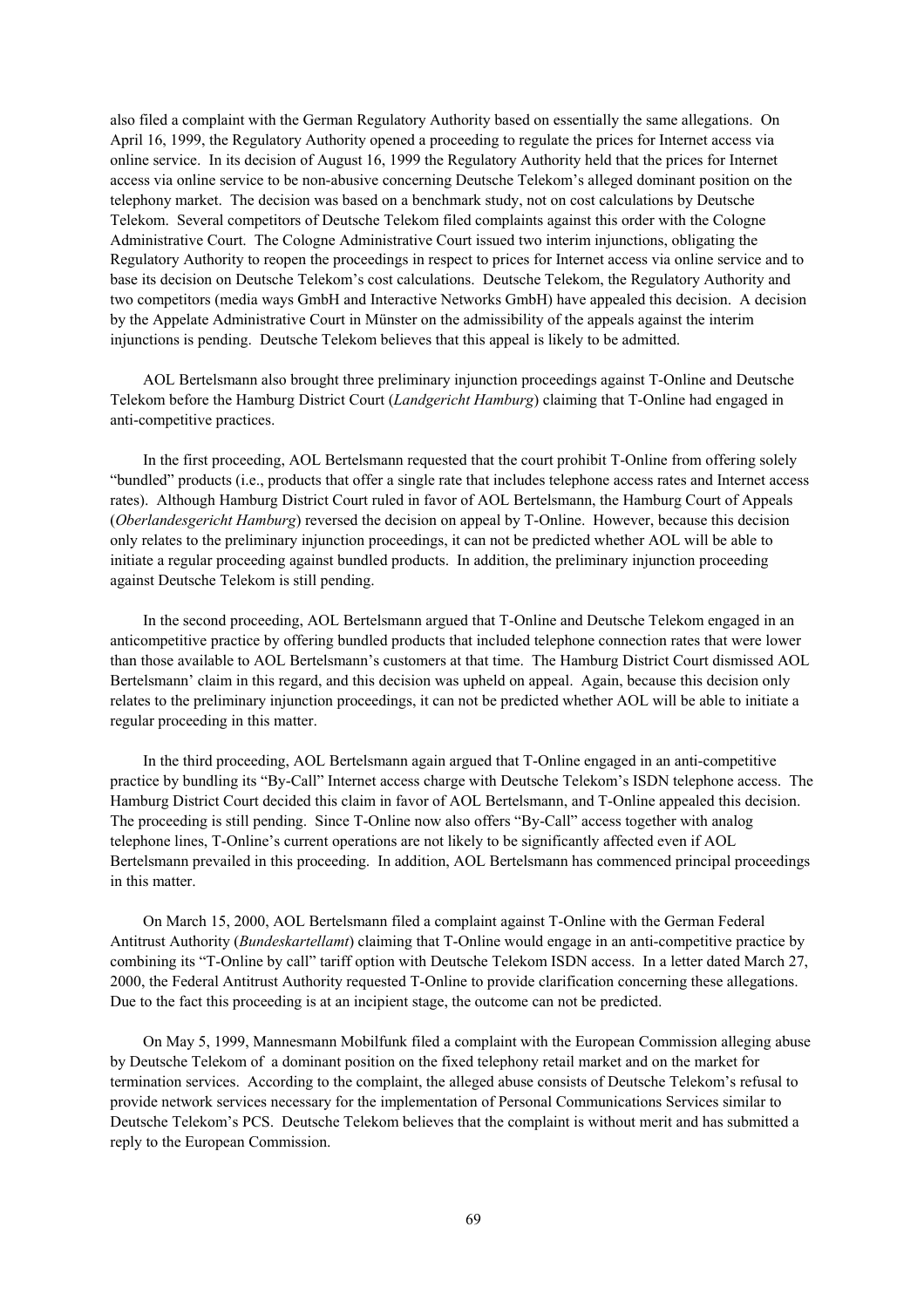In early 1999, the U.S.-based operator Carrier 1 lodged a formal complaint with the U.S. Trade Representative against the Federal Republic alleging, among other things, that the Regulatory Authority failed to create a regulatory framework that guarantees competitors interconnection without unreasonable technical conditions on a timely basis and at cost-oriented prices. The complaint further alleges anti-competitive practices on the part of Deutsche Telekom (for example, delay in negotiating and implementing interconnection agreements). Deutsche Telekom believes the Carrier 1 complaint should be rejected on the merits. Deutsche Telekom believes that other carriers have also complained to U.S. authorities about interconnection in Germany on an informal basis. See "Description of Business—Regulation—International Obligations".

In September 1998, Deutsche Post AG commenced an arbitration proceeding seeking contributions from Deutsche Telekom relating to the cost of employee housing for former Deutsche Bundespost employees, including a number of Deutsche Telekom employees. In 1995, responsibility for the housing of former employees of Deutsche Bundespost was assigned to Deutsche Post AG. The parties have different views as to the amount Deutsche Telekom is obliged to pay as cost reimbursement for the use of such employee housing for its employees. Deutsche Post AG currently is seeking payment in the amount of EUR 45.3 million from Deutsche Telekom, although Deutsche Telekom expects that Deutsche Post AG may claim further amounts in the event that its initial claim is successful. As of December 31, 1999, Deutsche Telekom reserved EUR 45.8 million in connection with this arbitration proceeding. To date, only an initial hearing has taken place. The outcome of the arbitration proceeding is uncertain.

German tax authorities have denied Deutsche Telekom's request for permission to recognize goodwill in its opening balance sheet of January 1, 1995 in the amount of EUR 13.1 billion and to depreciate that goodwill for tax purposes. In February 1999, Deutsche Telekom filed a complaint against this decision of the German tax authorities with the fiscal court of Cologne (*Finanzgericht Köln*). A judgment of this court of first instance is expected in 2000 - 2001. A decision adverse to Deutsche Telekom would not have an adverse impact on the financial position of Deutsche Telekom, since Deutsche Telekom has chosen not to recognize or depreciate this goodwill for tax purposes until it receives approval from the tax authorities or the courts. A decision favorable to Deutsche Telekom, however, would result in tax refunds for Deutsche Telekom.

In October 1996, British Telecommunications plc ("BT") and VIAG Interkom GmbH & Co. KG ("VIAG") filed a complaint with the District Court in Düsseldorf (*Landgericht Düsseldorf*) seeking a permanent injunction and damages on the basis that Deutsche Telekom and Atlas Germany had commenced offering and selling Global One telecommunications services before a condition to the entry into effect of the competition law exemptions granted to Atlas and Global One by the European Commission had been fully satisfied (specifically, the condition that two or more licenses for the build-out, ownership and/or control of alternative transmission lines for liberalized telecommunications services be in effect in each of Germany and France). The complaint also sought certain information from Deutsche Telekom. Although the request for a permanent injunction was settled in 1997, the parties appealed decisions of the lower courts regarding the claim for damages to the Federal Supreme Court in 1998. In August 1999, however, the plaintiffs withdrew their complaint.

In April 1998, a German consumer association filed a complaint with the District Court in Cologne (*Landgericht Köln*) challenging a clause used by Deutsche Telekom in its General Terms and Conditions for TV-cable service. Deutsche Telekom based its November 1997 price increase on the challenged clause. The case was dismissed by the court by judgement dated October 27, 1999.

### **ITEM 4—CONTROL OF REGISTRANT**

# **Shareholding**

The capital stock of Deutsche Telekom consists of ordinary shares with no par value. Prior to January 24, 2000, these shares were issued only in bearer form. On January 24, 2000, the shares were converted from bearer form to registered form.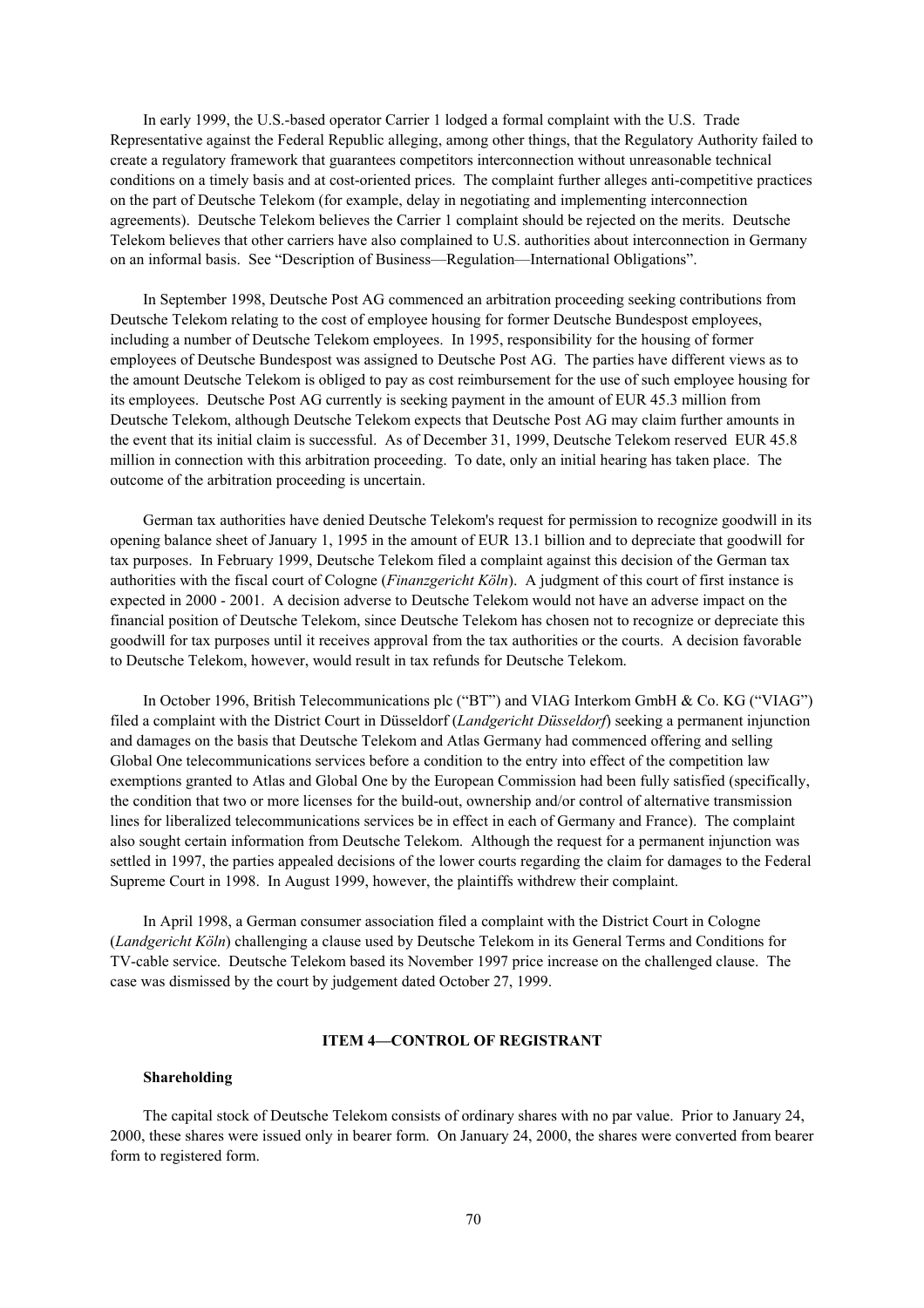Historically, Deutsche Telekom formed an integral and undifferentiated part of Deutsche Bundespost, a state-owned special asset *(Sondervermögen des Bundes).* In 1989, Deutsche Bundespost was divided into three distinct entities – Deutsche Bundespost TELEKOM, Deutsche Bundespost POSTBANK and Deutsche Bundespost POSTDIENST. Deutsche Bundespost TELEKOM was transformed, with effect from January 1, 1995, into Deutsche Telekom AG, a private law stock corporation, which continued to be wholly owned by the Federal Republic.

The Federal Republic's direct ownership interest in Deutsche Telekom is approximately 43 percent. KfW, a government-sponsored development bank that is 80 percent owned by the Federal Republic and 20 percent owned by German state governments, owns approximately 22 percent. The Federal Republic is therefore in indirect control of the shares owned by KfW.

As long as the Federal Republic directly or indirectly controls the majority of Deutsche Telekom's shares, it will, like any majority shareholder in a German stock corporation, have the power to control most decisions taken at shareholders' meetings, including the appointment of all of the members of the Supervisory Board elected by the shareholders and the approval of proposed dividend payments.

Provisions of German law that inhibited the ability of the Federal Republic and KfW to sell shares of Deutsche Telekom ceased to apply as of January 1, 2000. The Federal Republic and KfW have agreed with Deutsche Telekom not to sell their shares before June 2000. KfW has indicated that it plans to dispose of a portion of its Deutsche Telekom shares in the capital markets. Deutsche Telekom intends, if requested, to consent to this disposition.

The Federal Republic administers its shareholding and exercises its rights as a shareholder of Deutsche Telekom through the Federal Agency for Postal Affairs and Telecommunications Deutsche Bundespost (the "Federal Agency"), which is subject to the supervision of the Finance Ministry. Except as described below, in its capacity as shareholder, the Federal Republic may exercise only those rights that it has under the German Stock Corporation Act and Deutsche Telekom's Articles of Incorporation.

For as long as the Federal Republic holds, directly or indirectly, a majority of Deutsche Telekom's voting share capital, it is entitled, under the Law on Budgetary Principles *(Haushaltsgrundsätzegesetz)*, to require Deutsche Telekom to instruct its independent auditors to extend the scope of their audit of Deutsche Telekom and its subsidiaries to cover their management and certain other matters. The Federal Republic is entitled to receive copies of audit reports upon request. In addition, the Federal Audit Office *(Bundesrechnungshof)* reviews the activities of the Federal Republic regarding enterprises in which it holds interests. For as long as the Federal Republic is, directly or indirectly, the majority shareholder of Deutsche Telekom, the Federal Audit Office has the right to investigate questions arising from its review, including by inspecting Deutsche Telekom's operations as well as books and accounts. Similar rights apply with respect to those subsidiaries of Deutsche Telekom that so provide in their articles of incorporation. In reporting to the Federal Republic, Supervisory Board members who are elected on the initiative of the Federal Republic are not generally subject to usual secrecy obligations applicable to Supervisory Board members; the Federal Republic must, however, maintain the secrecy of confidential information contained in these reports.

Furthermore, as is generally the case with other German corporations with a controlling shareholder, for as long as the Federal Republic is a shareholder with controlling influence *(beherrschender Einfluß)*, Deutsche Telekom's Board of Management is required to produce a report *(Abhängigkeitsbericht)* setting forth the relationships and the transactions entered into between Deutsche Telekom, on the one hand, and the Federal Republic or its affiliated enterprises, on the other hand. This related-party report, which is intended to protect minority shareholders and creditors, must include a declaration by the Board of Management as to the fairness of transactions and dealings with the Federal Republic. Deutsche Telekom's independent auditors are required to confirm the accuracy of this report. The Supervisory Board is then required to review the related-party report and the auditor's findings thereon and to inform the shareholders as to the conclusion of both. In the 1999 related-party report, Deutsche Telekom's Board of Management declared that under the circumstances known to the Board of Management, at the time of performing the business transactions between Deutsche Telekom and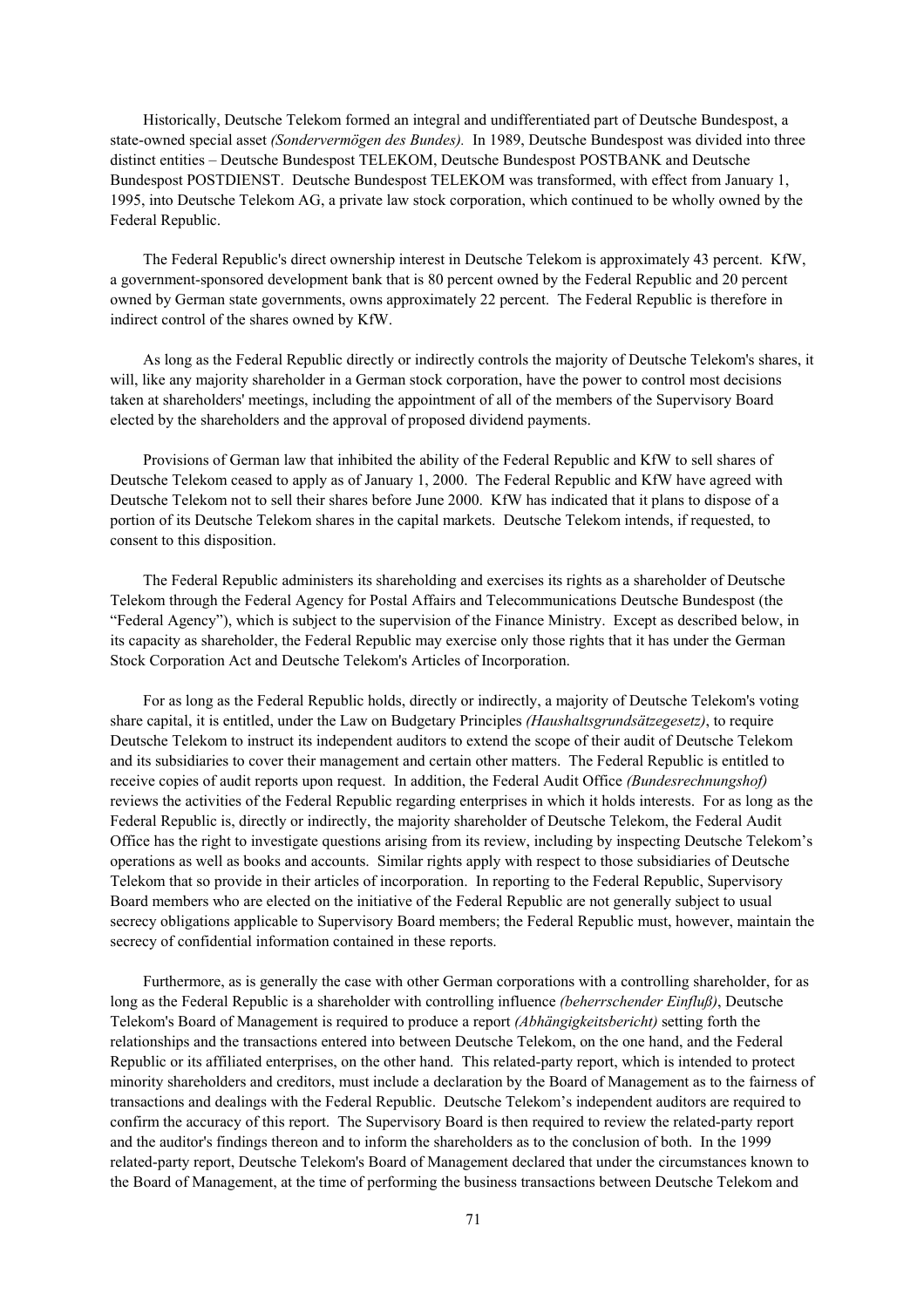the Federal Republic and its affiliated enterprises, including the Federal Agency, Deutsche Telekom received appropriate remuneration for these transactions, and that Deutsche Telekom did not perform or omit any actions on behalf of or on the instructions of the controlling shareholder, in its capacity as such, or any other affiliated companies. Deutsche Telekom's independent auditors have confirmed the accuracy of the 1999 related-party report regarding relationships between Deutsche Telekom and its controlling shareholder.

Pursuant to the Articles of Association *(Satzung)* of DeTeMobil, Deutsche Telekom's mobile communications subsidiary ("T-Mobil"), and of DeTeSystem, Deutsche Telekom's systems solutions subsidiary, the Finance Ministry has the right to nominate one member to the supervisory board of each of these subsidiaries. In addition, any amendments to the Articles of Association of DeTeSystem require the consent of the Finance Ministry.

### **Coordination and Administrative Responsibilities of the Federal Agency**

Pursuant to applicable law, the Federal Agency provides certain services to Deutsche Telekom, Deutsche Postbank and Deutsche Post and has certain rights and responsibilities with respect to the administration of the common affairs of these companies. For example, the Federal Agency is responsible for concluding on behalf of these entities general collective bargaining agreements (*Manteltarifverträge*) with employees relating only to certain non-wage benefits, rules of conduct and other general terms of employment. These agreements only become effective with the consent of the affected entity. The Federal Agency's right to conclude these agreements does not affect Deutsche Telekom's right to negotiate particular terms of employment, including wages, salaries and conditions of employment, on its own behalf. The Federal Agency also administers the health insurance fund for civil servants *(Postbeamtenkrankenkasse)*, the pension fund for non-civil servants (VAP) and the health insurance fund for non-civil servants *(Bundespost-Betriebskrankenkasse)*, employed by Deutsche Telekom, Deutsche Postbank and Deutsche Post. The Federal Agency has certain additional responsibilities with respect to civil servants employed by Deutsche Telekom, Deutsche Post and Deutsche Postbank. The Federal Agency has the right to provide advice concerning the coordination of the activities of Deutsche Telekom, Deutsche Postbank and Deutsche Post, particularly, with respect to their public image, issues that may arise if the business plans of these entities conflict and, upon request, with respect to certain personnel issues.

Services provided by the Federal Agency pursuant to applicable law are rendered on the basis of service agreements between Deutsche Telekom, Deutsche Postbank and Deutsche Post, on the one hand, and the Federal Agency, on the other. Since applicable law currently requires that each of Deutsche Telekom, Deutsche Postbank and Deutsche Post enter into a service agreement with the Federal Agency covering the services described above, Deutsche Telekom has not considered entering into arrangements with third parties for the provision of these services. Costs of the Federal Agency incurred in connection with providing these services are financed out of fees agreed upon with Deutsche Telekom, Deutsche Post and Deutsche Postbank. Deutsche Telekom incurred costs of EUR 75 million for these services in 1999 (as compared to EUR 89 million in 1998).

Until 1997, the total costs of the Federal Agency, consisting mainly of personnel costs for its approximately 3,100 employees, had been divided among the three companies on a basis reflecting the number of employees of each of the companies. In 1997, this approach was replaced by a new distribution plan, which is based on actual expenses incurred using a new cost attribution system. The Federal Agency is statutorily required to observe the principles of economic efficiency and expense minimization. The Federal Agency drafts budgets on an annual basis and prepares an annual report which is audited by its independent auditors. The independent auditors' review includes a review of the orderly management and significant economic relationships of the Federal Agency. The budget and the annual report are subject to adoption by an administrative board *(Verwaltungsrat)*, which consists of representatives of the German Government, of Deutsche Post, Deutsche Postbank and Deutsche Telekom and of the employees of each of these entities. After adoption by the administrative board, the budget and the annual report are submitted to the Finance Ministry for approval. The fiscal and budgetary management of the Federal Agency is subject to continuous supervision by the Federal Audit Office pursuant to the German Budget Ordinance *(Bundeshaushaltsordnung)*.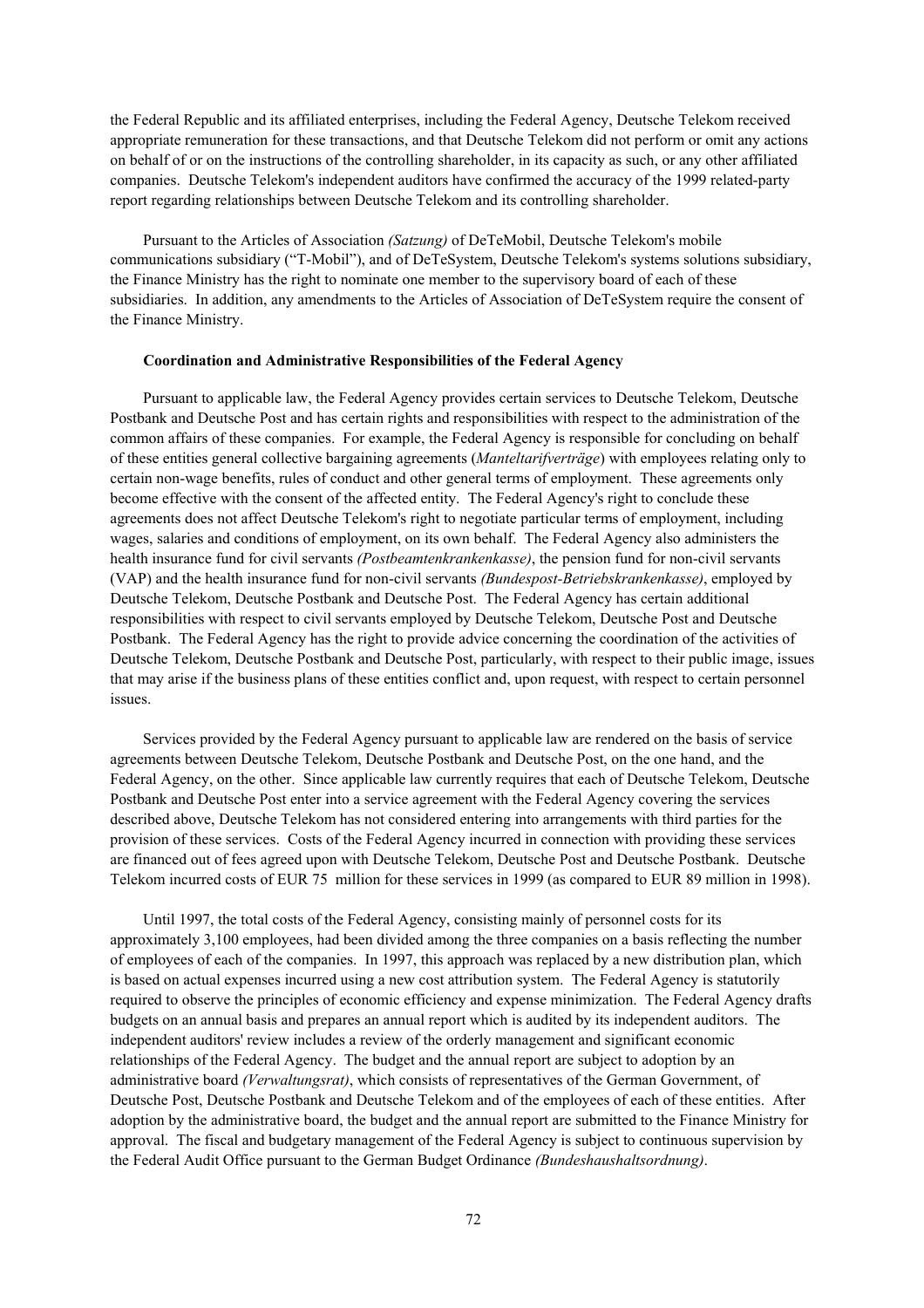#### **Federal Republic as Regulator**

The Federal Republic's role as regulator is independent and distinct from its role as shareholder. Until December 31, 1997, this regulatory function was exercised by the Post Ministry. Thereafter, the new Regulatory Authority, which is under the general supervision of the German Economics Ministry, took over this function. See "Description of Business—Regulation".

#### **Federal Republic as Customer**

The Federal Republic is Deutsche Telekom's largest customer and purchases services on an arm's-length basis. Deutsche Telekom deals with the various departments and agencies of the German Government as separate customers, and the provision of services to any one department or agency does not constitute a material part of Deutsche Telekom's revenues.

### **New Arrangement with Deutsche Post**

Deutsche Telekom announced plans in 1999 to negotiate and enter into a definitive agreement with Deutsche Post AG that will call for Deutsche Telekom to provide, among other things, information technology and corporate network services to Deutsche Post. In return, Deutsche Post will provide distribution and transportation, printing, warehousing and other services. The objective of the arrangement is to allow each company to focus on its core competencies and dispose of peripheral activities. Deutsche Telekom expects that this arrangement will result in a net transfer of around 2,000 Deutsche Telekom employees to Deutsche Post.

## **Federal Republic Guarantees**

Pursuant to applicable law, all liabilities of Deutsche Telekom outstanding as of January 2, 1995, the date of Deutsche Telekom's registration in the Commercial Register *(Handelsregister)*, became guaranteed by the Federal Republic. This guarantee replaced the Federal Republic's obligations with respect to Deutsche Telekom's liabilities when it was a state-owned special asset. Liabilities incurred after January 2, 1995 are not guaranteed by the Federal Republic.

# **Pension Contributions for Civil Servants**

Civil servants *(Beamte)* employed by Deutsche Telekom are entitled to pension benefits provided by the Federal Republic. Pursuant to applicable law, Deutsche Telekom is required to make annual contributions to a special pension fund *(Unterstützungskasse)* established to fund these pension obligations. See "Management and Employees—Employees—Civil Servants" and "Management's Discussion and Analysis of Financial Condition and Results of Operations—Results of Operations—Total Operating Costs and Expenses—Personnel Costs<sup>"</sup>

# **ITEM 5—NATURE OF TRADING MARKET**

#### **General**

The principal trading market for Deutsche Telekom's shares is the Frankfurt Stock Exchange. The shares also trade on the other German stock exchanges in Berlin, Bremen, Düsseldorf, Hamburg, Hannover, Munich and Stuttgart and on the Tokyo Stock Exchange. The shares are eligible for quotation and trading through the Stock Exchange Automated Quotation System of the London Stock Exchange. Options on the shares trade on the German options exchange (*Eurex Deutschland*) and other exchanges. Originally, Deutsche Telekom issued all its shares in bearer form. With effect from January 24, 2000, the shares were converted from bearer form to registered form.

American Depositary Shares (ADSs), each representing one Share, are listed on the New York Stock Exchange and trade under the symbol "DT". The depositary for the ADSs is Citibank N.A. As of December 31,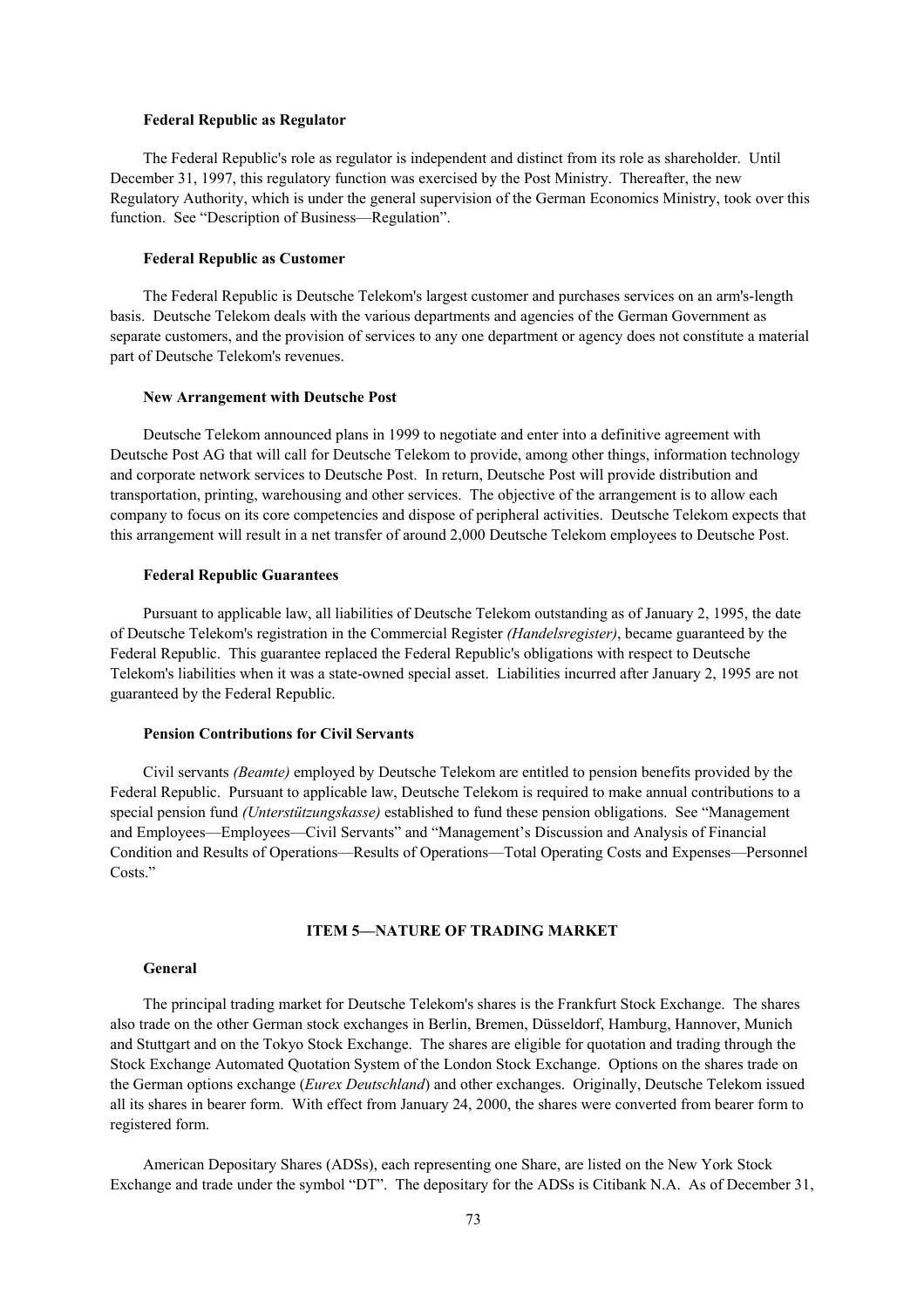1999, there were 24,443,834 ADSs outstanding, with 296 holders of record of ADSs with addresses in the United States and 38 holders of record of ADSs with addresses outside the United States. Approximately 8,978 ADSs were held of record by holders with non-U.S. addresses. Since Deutsche Telekom's shares were in bearer form in 1999, Deutsche Telekom does not have precise information regarding the percentage of its shares held by U.S. holders as of December 31, 1999. As of April 4, 2000, however, there were 1,707 holders of record of shares with addresses in the U.S., and Deutsche Telekom estimates that around 10 percent of its shares not represented by ADSs (excluding shares held by the Federal Republic and KfW) were held by investors in the United States on that date.

# **Trading on the New York Stock Exchange**

The table below sets forth, for the periods indicated, the high and low closing sales prices for the ADSs on the NYSE:

|      | <b>Price per ADS</b> |             |
|------|----------------------|-------------|
|      | High<br>US \$        | Low         |
| 1998 |                      |             |
|      | $22^{7/8}$           | $17^{1/16}$ |
|      | $28^{5/16}$          | $21^{1/2}$  |
|      | 32                   | 24          |
|      | $33^{1/2}$           | $26^{1/4}$  |
| 1999 |                      |             |
|      | $47^{1/8}$           | $36^{1/16}$ |
|      | $45\frac{7}{8}$      | $36^{1/4}$  |
|      | $45^{7/16}$          | $39^{5/8}$  |
|      | 71                   | $40^{3/4}$  |
| 2000 |                      |             |
|      | $98^{5/8}$           | $63^{1/16}$ |

On March 31, 2000, the closing sales price per ADS on the NYSE was US\$ 80 $^1$ /4.

### **Trading on the Frankfurt Stock Exchange**

Deutsche Börse AG operates the Frankfurt Stock Exchange, which is the most significant of the eight German stock exchanges. The Frankfurt Stock Exchange (including transactions through the Xetra system) accounted for approximately 80 percent of the turnover in exchange-traded shares in Germany in 1999. As of December 31, 1999, the shares of 3,265 companies traded on the official regulated and unregulated markets and the Neuer Markt Segment of the Frankfurt Stock Exchange. Of these, 711 were German companies and 2,554 were foreign companies.

Trading on the floor of the Frankfurt Stock Exchange begins every business day at 9:00 a.m. and ends at 5:30 p.m. (as of June 2, 2000: 8:00 p.m.), Central European Time. Securities listed on the Frankfurt Stock Exchange generally trade in the auction market, but also change hands in interbank dealer markets. Publicly commissioned stock brokers who are members of the Frankfurt Stock Exchange, but who do not as a rule deal with the public, note prices, which are determined by out-cry. The prices of actively traded securities, including the shares of large corporations, are continuously quoted during trading hours. For all securities, a fixed price (*Einheitspreis*) is established at approximately midday on each day the Frankfurt Stock Exchange is open for business.

On behalf of the Frankfurt Stock Exchange, the Chamber of Official Exchange Brokers of the Frankfurt Stock Exchange (*Kursmaklerkammer Frankfurt am Main*) publishes an official daily list of quotations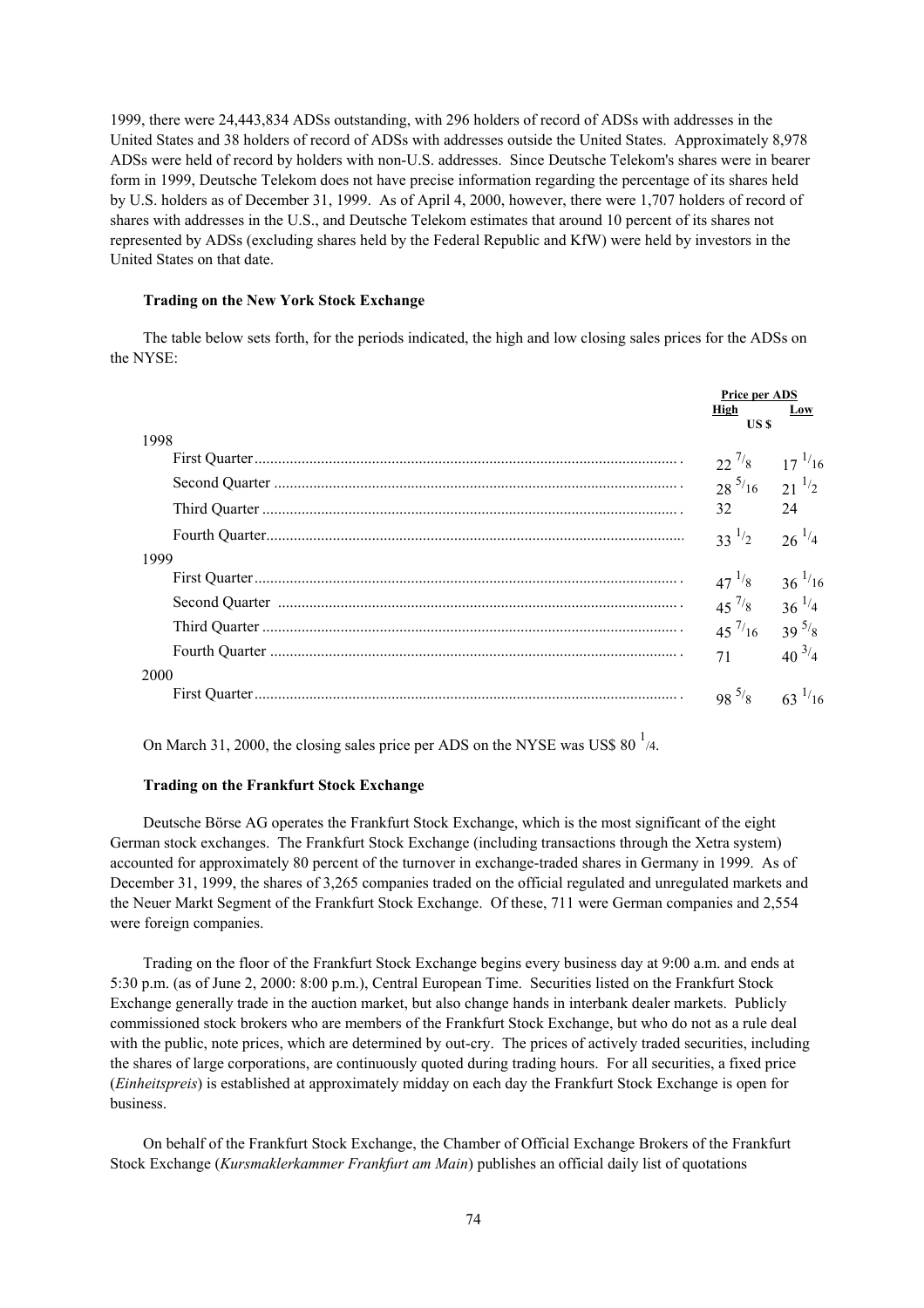(*Amtliches Kursblatt*) containing the fixed prices (*Einheitskurse*) as well as the yearly high and low prices for all traded securities.

In November 1997, to improve the market quality of trading, Deutsche Börse replaced the IBIS trading system (*Integriertes Börsenhandels- und Informations-System*) with Xetra (*Exchange Electronic Trading*). The Xetra market model was developed in collaboration with market participants and essentially comprises rules for price determination, prioritization of orders and the provision of information for market participants.

Transactions on the Frankfurt Stock Exchange (including transactions through the Xetra system) settle on the second business day following the trade. Transactions off the Frankfurt Stock Exchange (such as, for example, large trades or transactions in which one of the parties is foreign) generally also settle on the second business day following the trade, although a different period may be agreed to by the parties. Under standard terms and conditions for securities transactions employed by German banks, customers' orders for listed securities must be executed on a stock exchange unless the customer gives specific instructions to the contrary.

The Frankfurt Stock Exchange can suspend a quotation if orderly trading is temporarily endangered or if a suspension is deemed to be necessary to protect the public.

The Federal Supervisory Authority for Securities Trading (*Bundesaufsichtsamt für den Wertpapierhandel*) monitors trading activities on the German stock exchanges.

From January 4, 1999, all shares on German stock exchanges have traded in euro.

The table below sets forth, for the periods indicated, the high and low closing sales prices for the shares of Deutsche Telekom on the Frankfurt Stock Exchange, as reported by the Frankfurt Stock Exchange IBIS / Xetra trading systems, together with the highs and lows of the DAX *(Deutscher Aktien-Index).* 

|      | <b>Price Per</b><br>Ordinary |  | <b>Price Per</b><br>Ordinary |                     |                                  |  |
|------|------------------------------|--|------------------------------|---------------------|----------------------------------|--|
|      | Share                        |  | Share                        |                     | DAX(1)                           |  |
|      | High Low                     |  | High Low High Low            |                     |                                  |  |
|      | Euro                         |  | DM                           |                     |                                  |  |
| 1998 |                              |  |                              |                     |                                  |  |
|      |                              |  |                              |                     | 41.65 31.19 5,114.13 4,134.64    |  |
|      |                              |  |                              |                     |                                  |  |
|      |                              |  |                              |                     |                                  |  |
|      |                              |  |                              |                     | $-55.97$ 43.40 5,121.48 3,896.08 |  |
| 1999 |                              |  |                              |                     |                                  |  |
|      |                              |  |                              | $\omega_{\rm{max}}$ | 5,443.62 4,678.72                |  |
|      |                              |  |                              | $\Delta \sim 100$   | 5,468.67 4,914.59                |  |
|      |                              |  |                              | $\sim 100$          | 5,652.02 4,978.45                |  |
| 2000 |                              |  |                              | $\sim$              | 6,958.14 5,124.55                |  |
|      |                              |  |                              | $\sim$              | 8,064.97 6,474.92                |  |

 $(1)$  The DAX is a weighted performance index of the shares of thirty large German corporations. The calculation of the DAX did not change upon the introduction of the euro.

**\_\_\_\_\_\_\_\_\_\_\_\_\_\_\_\_**

On March 31, 2000, the closing sales price per Deutsche Telekom share on the Frankfurt Stock Exchange was EUR 84.00, equivalent to DM 164.29 per share, translated at the exchange rate fixed on January 1, 1999, and US\$ 80.42 per share, translated at the Noon Buying Rate for March 31, 2000.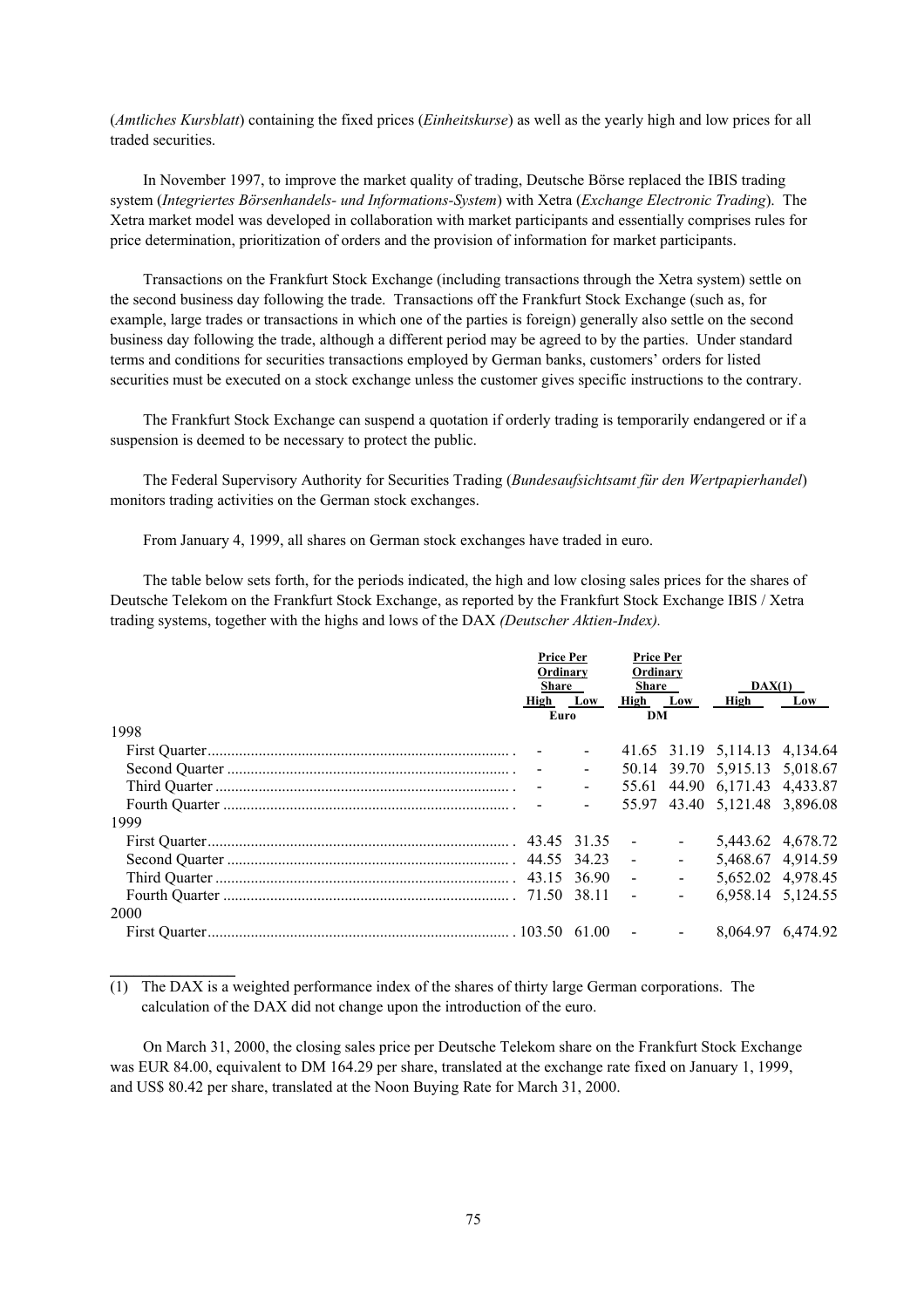# **ITEM 6—EXCHANGE CONTROLS AND OTHER LIMITATIONS AFFECTING SECURITY HOLDERS**

At present, the Federal Republic does not restrict the movement of capital between Germany and other countries except investments in Iraq and Serbia and with institutions of the Taliban party in Afghanistan. This is to comply with the applicable resolutions adopted by the United Nations and the EU.

For statistical purposes, with certain exceptions, every corporation or individual residing in Germany is obligated to report any payment received from or made to a non-resident corporation or individual to the German Central Bank (*Deutsche Bundesbank*) if the payment exceeds DM 5,000 or EUR 2,500 (or the equivalent in a foreign currency). Additionally, corporations and individuals residing in Germany must report to the German Central Bank any claims of a resident corporation or individual against or liabilities payable to a non-resident corporation or individual exceeding an aggregate of DM 3 million or EUR 1.5 million (or the equivalent in a foreign currency) at the end of any calendar month.

Neither German law nor the Memorandum and Articles of Association (*Satzung*) of Deutsche Telekom restricts the right of non-resident or foreign owners of the shares to hold or vote the shares.

## **ITEM 7—TAXATION**

#### **German Taxation**

The following is a brief summary of material German tax consequences for beneficial owners of shares or ADSs that are not German residents for German income tax purposes and do not hold shares or ADSs as part of a permanent establishment or a fixed base in Germany ("Non-German Holders"). This summary is based upon German law and typical tax and other treaties between Germany and other countries in effect as of the date hereof and is subject to changes in German law or such treaties. The following is not meant to be a comprehensive discussion of all of the German tax consequences which may be relevant for Non-German Holders. Prospective purchasers should consult their tax advisers regarding the German federal, state and local tax consequences of the purchase, ownership and disposition of shares and the procedures for the refund of German taxes withheld from dividends.

# *Dividends*

In general, German corporations are subject to corporate income tax at a rate of 40 percent on nondistributed profits and of 30 percent on distributed profits. The corporate income tax liability is subject to a 5.5 percent solidarity surcharge (*Solidaritätszuschlag*). This results in an effective aggregate charge of 31.65 percent on distributed profits. German resident taxpayers (including foreign investors that hold shares or ADSs as part of a permanent establishment or a fixed base in Germany) are entitled to a refundable tax credit in the amount of three-sevenths of the gross amount (before dividend withholding tax) of profits distributed, which credit also reduces the basis for the 5.5 percent surcharge on the German taxpayer's income tax liability. That credit or refund is not available to Non-German Holders.

In addition, a 25 percent withholding tax (plus a solidarity surcharge of 5.5 percent thereon resulting in withholding tax burden of 26.375 percent) is imposed on gross dividend distributions by a German corporation. With respect to a Non-German Holder, this rate may be reduced by a tax treaty applicable to such Non-German Holder. Under most tax treaties the withholding tax rate is reduced to 15 percent. The reduction is granted by way of a refund of the difference between the tax withheld at the statutory rate of 25 percent and the applicable treaty rate upon application to the German tax authorities (Bundesamt für Finanzen, Friedhofstrasse 1, 53225 Bonn, Germany). For Non-German Holders of ADSs entitled to the benefits of the income tax treaty between the United States and Germany (the "Treaty") a special refund procedure may apply, as described below under the heading "—United States Taxation—Refund Procedures".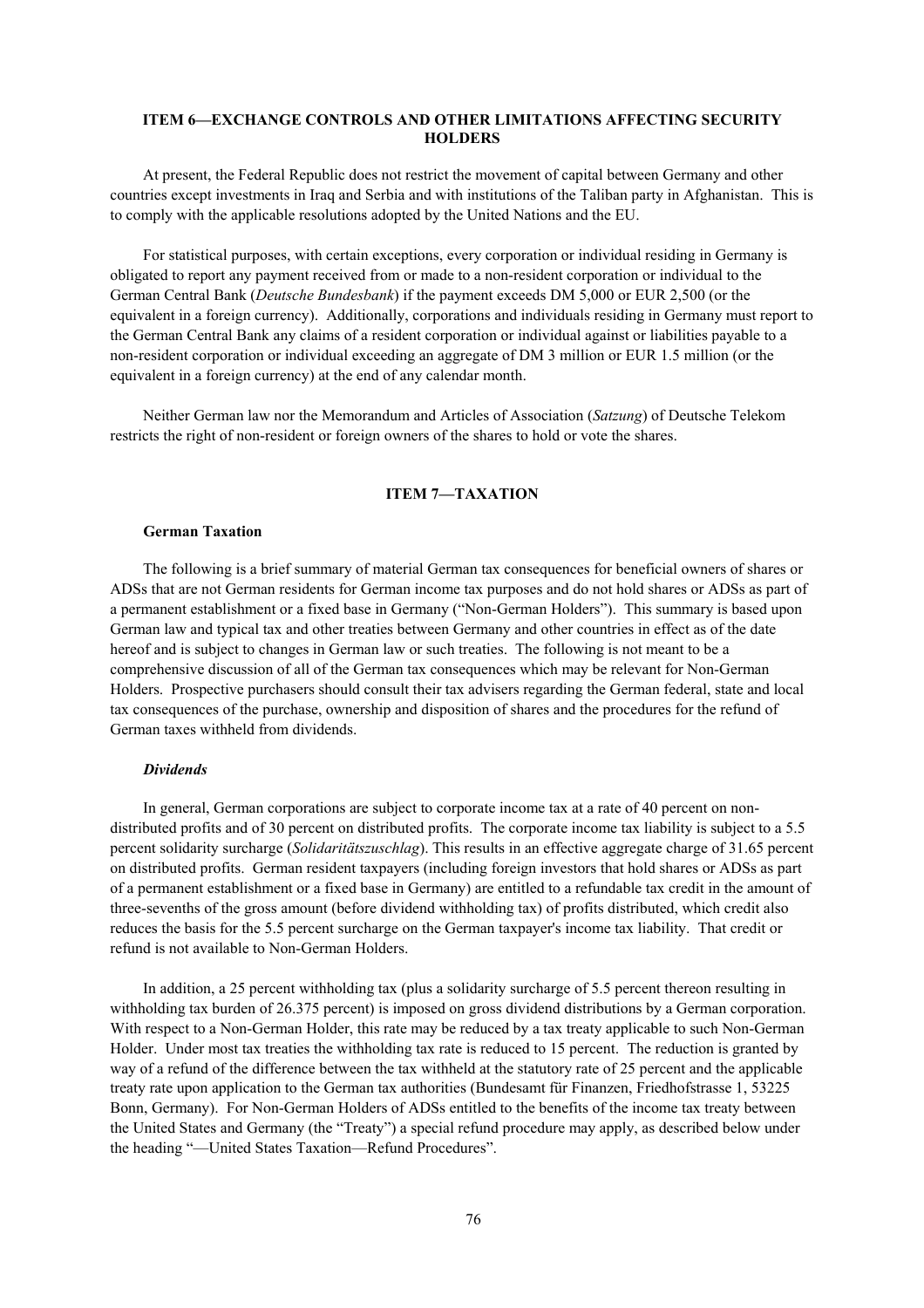Under the Treaty, provided the corporate tax imputation system continues to apply to individuals under German law, qualifying U.S. shareholders are entitled to an additional reduction in German tax equal to 5 percent of the gross amount of the dividend, which is refundable together with the general treaty refund discussed in the preceding paragraph. Special U.S. tax rules applicable to this additional refund are discussed below under "United States Taxation—Dividends".

On February 9, 2000 the German Ministry of Finance published a draft tax reform bill. According to such draft bill, corporate income tax cuts would become effective in the year 2001. The German government plans to repeal the corporate tax imputation system which does not provide for a tax credit in favor of Non-German Holders. Instead, profits would be subject to tax separately at corporation and shareholder levels. At the corporation's level the corporate income tax rate would be 25 percent (plus solidarity surcharge and local trade income tax). The German resident shareholder would pay income tax at his personal income tax rate on the amount of 50 percent of the gross distribution. Dividends received by German resident shareholders or Non-German Holders would be subject to withholding tax at a rate of 20 percent (plus solidarity surcharge of 5.5 percent resulting in an overall withholding tax burden of 21.1 percent).

#### *Capital Gains*

Under German domestic tax law, gain which Non-German Holders derive from the sale or other disposition of shares or ADSs is not subject to tax in Germany, provided the Non-German Holder has not held, directly or indirectly, 10 percent or more of the shares at any time during the 5-year period immediately preceding the disposition. This participation threshold will be reduced to 1 percent pursuant to the draft tax reform bill mentioned above. Most tax treaties concluded by Germany with other countries provide that Non-German Holders resident in the respective treaty state are not subject to German income tax on such capital gains.

### *Inheritance and Gift Tax*

Under German law, German gift or inheritance tax will be imposed on transfers of shares or ADSs by gift or at death of a Non-German Holder only if (1) the donor or transferor, or the heir, donee or other beneficiary, was domiciled in Germany at the time of the transfer or, with respect to German citizens who are not domiciled in Germany, if such donor, transferor or beneficiary has not been continuously outside of Germany for a period of more than 5 years, or (2) the shares or ADSs subject to such transfer consist or form part of a portfolio of 10 percent or more of such shares or ADSs held directly or indirectly by the donor or transferor himself or together with one or more related persons. The few German estate tax treaties currently in force (e.g., the treaty with the United States) usually provide that German gift or inheritance tax may only be imposed if condition (1) above is met.

### *Other Taxes*

No German transfer, stamp or other similar taxes apply to the purchase, sale or other disposition of shares or ADSs by Non-German Holders.

#### **United States Taxation**

The following is a summary of the material U.S. federal income tax consequences of the acquisition, ownership and disposition of shares and ADSs by a holder that is a resident of the United States for purposes of the income tax convention between the United States and Germany (the "Treaty") and is fully eligible for benefits under the Treaty (a "U.S. holder"). The summary does not purport to be a comprehensive description of all of the tax considerations that may be relevant to any particular investor, including tax considerations, that arise from rules of general application or that are generally assumed to be known by investors. In particular, the summary does not deal with U.S. holders that purchase in the secondary market or holders that do not hold shares or ADSs as capital assets. The summary does not address the tax treatment of holders that are subject to special rules, such as banks, insurance companies, dealers in securities or currencies, persons holding property as part of an integrated investment (including a "straddle") that includes one or more other positions, persons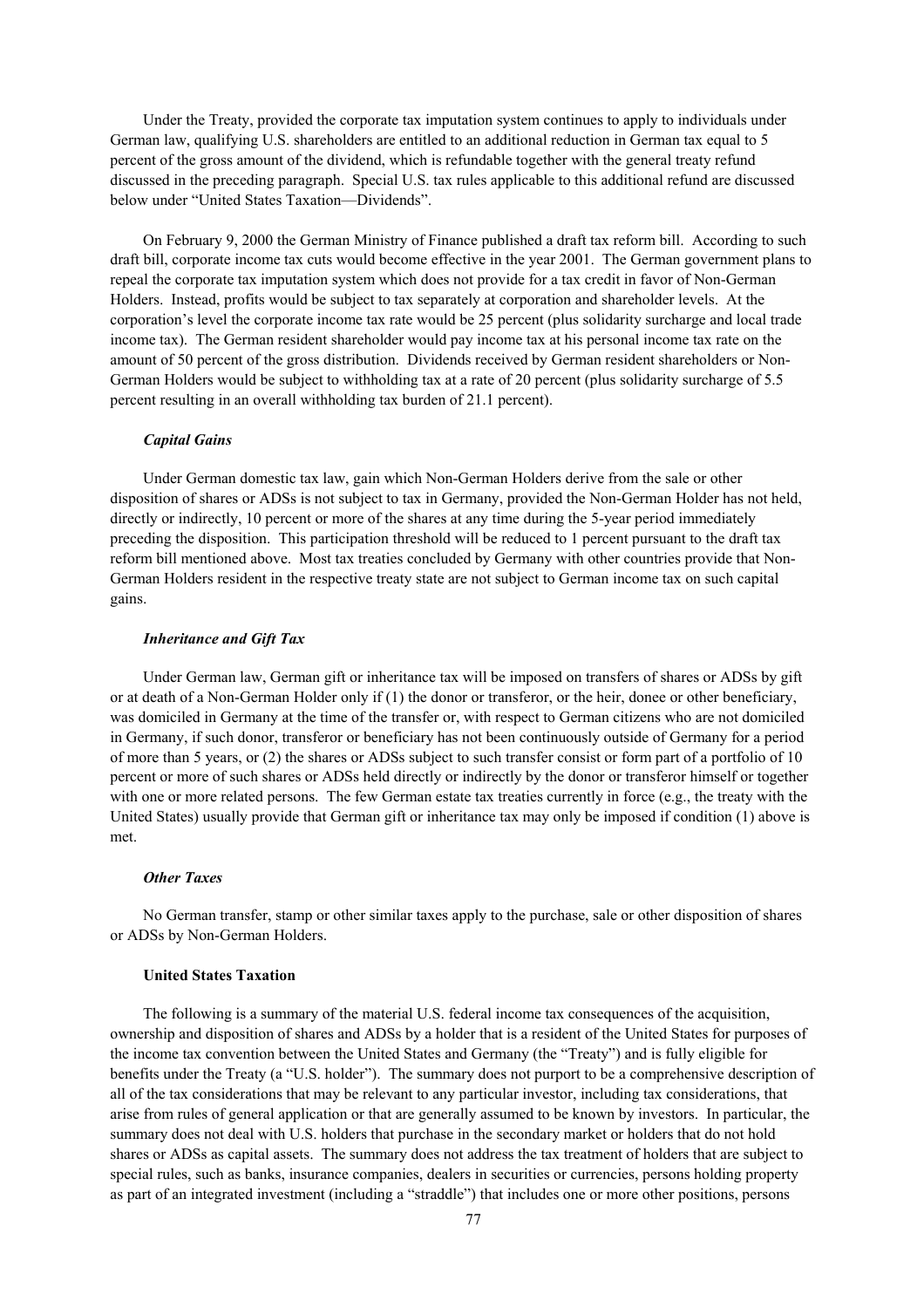that own, directly or indirectly, 10 per cent. or more of Deutsche Telekom's voting stock and holders whose "functional currency" is not the U.S. dollar. The summary is based on laws, treaties and regulatory interpretations in effect on the date hereof, all of which are subject to change.

Holders should consult their own advisers regarding the tax consequences of the acquisition, ownership and disposition of shares or ADSs in light of their particular circumstances, including the effect of any state, local, or other national laws.

The beneficial owner of a share or ADS generally will be entitled to Treaty benefits, and therefore will be a U.S. holder, if it is (1) an individual resident of the United States, a U.S. corporation, or a partnership, estate or trust to the extent its income is subject to taxation in the United States in its hands or in the hands of its partners or beneficiaries; (2) not also a resident of Germany for German tax purposes; and (3) not subject to an anti-treaty shopping article that applies in limited circumstances. The Treaty benefits discussed below generally are not available to U.S. taxpayers that hold shares or ADSs in connection with the conduct of business through a permanent establishment, or the performance of personal services through a fixed base, in Germany. This summary does not discuss the treatment of such holders.

In general, for U.S. federal income tax purposes and for purposes of the Treaty, beneficial owners of ADSs will be treated as the beneficial owners of the shares represented by those ADSs.

## *Shares and ADSs*

### *Dividends*

Dividends paid by German corporations generally are subject to German withholding tax at an aggregate rate of 26.375 percent (consisting of a 25 percent withholding tax and a 1.375 percent surcharge).

U.S. holders are entitled to claim a refund of a portion of these withholding taxes, and will be treated as receiving additional dividend income from Deutsche Telekom, under the mechanism described below. Under the Treaty, a U.S. holder will be entitled to receive a payment from the German tax authorities equal to 16.375 percent of the declared dividend. The Treaty provides that a portion of this payment (i.e., 11.375 percent of the declared dividend) will be treated for U.S. tax purposes as a reduction in German withholding tax to the generally applicable Treaty rate of 15 percent, and the remainder of the payment (i.e., 5 percent of the declared dividend) will be treated as the net amount of an additional dividend of 5.88 percent of the declared dividend that has been subject to a 15 percent German withholding tax. Accordingly, if Deutsche Telekom declares a dividend of 100, a U.S. holder initially will receive 73.625 (100 minus the 26.375 percent withholding tax). The U.S. holder then can claim a refund from the German authorities of 16.375 and thereby will receive total cash payment of 90 (i.e., 90 percent of the declared dividend). For U.S. tax purposes, the holder will be deemed to have received total dividends of 105.88, consisting of the declared dividend of 100, plus the deemed additional dividend of 5.88 that is associated with the Treaty refund.

If the German draft tax reform bill is enacted in its current form, dividends paid by German corporations will be subject to German withholding tax at an aggregate rate of 21.1 percent (20 percent withholding tax and a 1.1 percent surcharge) and the Treaty benefits discussed above will differ. Under the Treaty, the German withholding tax would still be reduced to 15 percent, but a U.S. holder would no longer be entitled to the deemed additional dividend of 5.88 percent. Accordingly, for a declared dividend of 100, a U.S. holder would initially receive 78.9 and could claim a refund from the German tax authorities of 6.1 and therefore receive a total cash payment of 85. For U.S. tax purposes, a U.S. holder will be deemed to have received total dividends of 100.

The gross amount of dividends received by a U.S. holder (including the additional dividend associated with the Treaty refund and amounts withheld in respect of German withholding tax) generally will be subject to U.S. federal income taxation as foreign source dividend income, and will not be eligible for the dividends received deduction generally allowed to U.S. corporations. German withholding tax at the 15 percent rate provided under the Treaty will be treated as a foreign income tax that, subject to generally applicable limitations under U.S. tax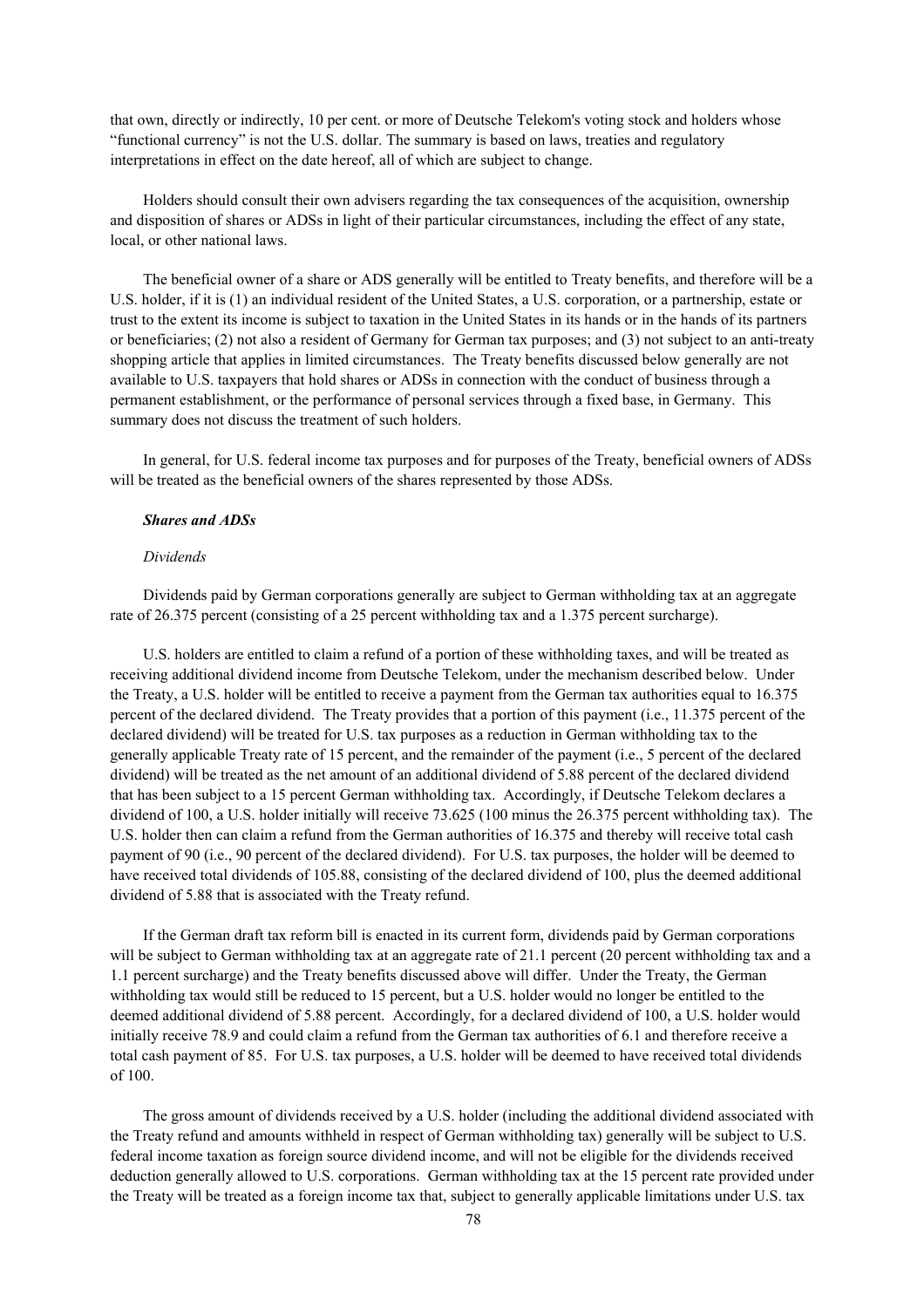law, is eligible for credit against a U.S. holder's U.S. federal income tax liability or, at the holder's election, may be deducted in computing taxable income. Thus, for a declared dividend of 100, under current German law, a U.S. holder would be deemed to have paid German taxes of 15.88, but if the German draft tax reform bill is enacted in its current form, a U.S. holder would be deemed to have paid German taxes of 15. For foreign tax credit purposes, dividends paid by Deutsche Telekom will be foreign source "passive income" or, in the case of certain U.S. holders, "financial services income". Foreign tax credits will not be allowed for withholding taxes imposed in respect of certain short-term or hedged positions in securities or in respect of arrangements in which a U.S. holder's expected economic profit, after non-U.S. taxes, is insubstantial. U.S. holders should consult their own advisers concerning the implications of these rules in light of their particular circumstances.

Dividends paid in non-U.S. currency will be included in the income of a U.S. holder in a U.S. dollar amount calculated by reference to the exchange rate in effect on the date of receipt by the holder or, in the case of ADSs, by the Depositary, regardless of whether the payment is in fact converted into U.S. dollars. If dividends paid in foreign currency are converted into U.S. dollars on the date of receipt, holders generally should not be required to recognize foreign currency gain or loss in respect of the dividend income. A U.S. holder may be required to recognize domestic-source foreign currency gain or loss on the receipt of a refund in respect of German withholding tax (but not with respect to the portion of the Treaty refund that is treated as an additional dividend) to the extent the U.S. dollar value of the refund differs from the U.S. dollar equivalent of that amount on the date of receipt of the underlying dividend.

### *Refund Procedures*

Pursuant to administrative procedures introduced on a trial basis, claims for refunds payable under the Treaty to U.S. holders must be submitted to the German tax authorities by the Depositary collectively on behalf of all such U.S. holders. However, this procedure is not available for U.S. holders entitled to refunds in excess of DM 300 for the calendar year; such holders must file separate claims. Claims must be filed within four years of the end of the calendar year in which the dividend was received.

Details of the collective refund procedure are available from the Depositary. Individual claims for refund are made on a special German form, which must be filed with the German tax authorities: Bundesamt für Finanzen, Friedhofstrasse 1, 53221 Bonn, Germany. Copies of the required form may be obtained from the German tax authorities at the same address or from the Embassy of the Federal Republic of Germany, 4645 Reservoir Road, N.W., Washington, D.C. 20007-1998.

As part of the individual refund claim, a U.S. holder must submit to the German tax authorities the original bank voucher (or certified copy thereof) issued by the paying entity documenting the tax withheld, and an official certification on IRS Form 6166 of its last filed United States federal income tax return. IRS Form 6166 may be obtained by filing a request with the Internal Revenue Service Center in Philadelphia, Pennsylvania, Foreign Certificate Request, P.O. Box 16347, Philadelphia, PA 19114-0447. Requests for certification must include the holder's name, Social Security number or Employer Identification number, tax return form number, and tax period for which the certification is requested. Requests for certification can include a request to the Internal Revenue Service to send the certification directly to the German tax authorities. If no such request is made, the Internal Revenue Service will send a certificate on IRS Form 6166 to the U.S. holder, which then must submit the certification with its claim for refund.

Refunds under the Treaty are not available in respect of shares or ADSs held in connection with a permanent establishment or fixed base in Germany.

#### *Capital Gains*

Under the Treaty, a U.S. holder will not be subject to German capital gains tax in respect of a sale or other disposition of shares or ADSs unless the shares or ADSs were held in connection with a permanent establishment or fixed base in Germany.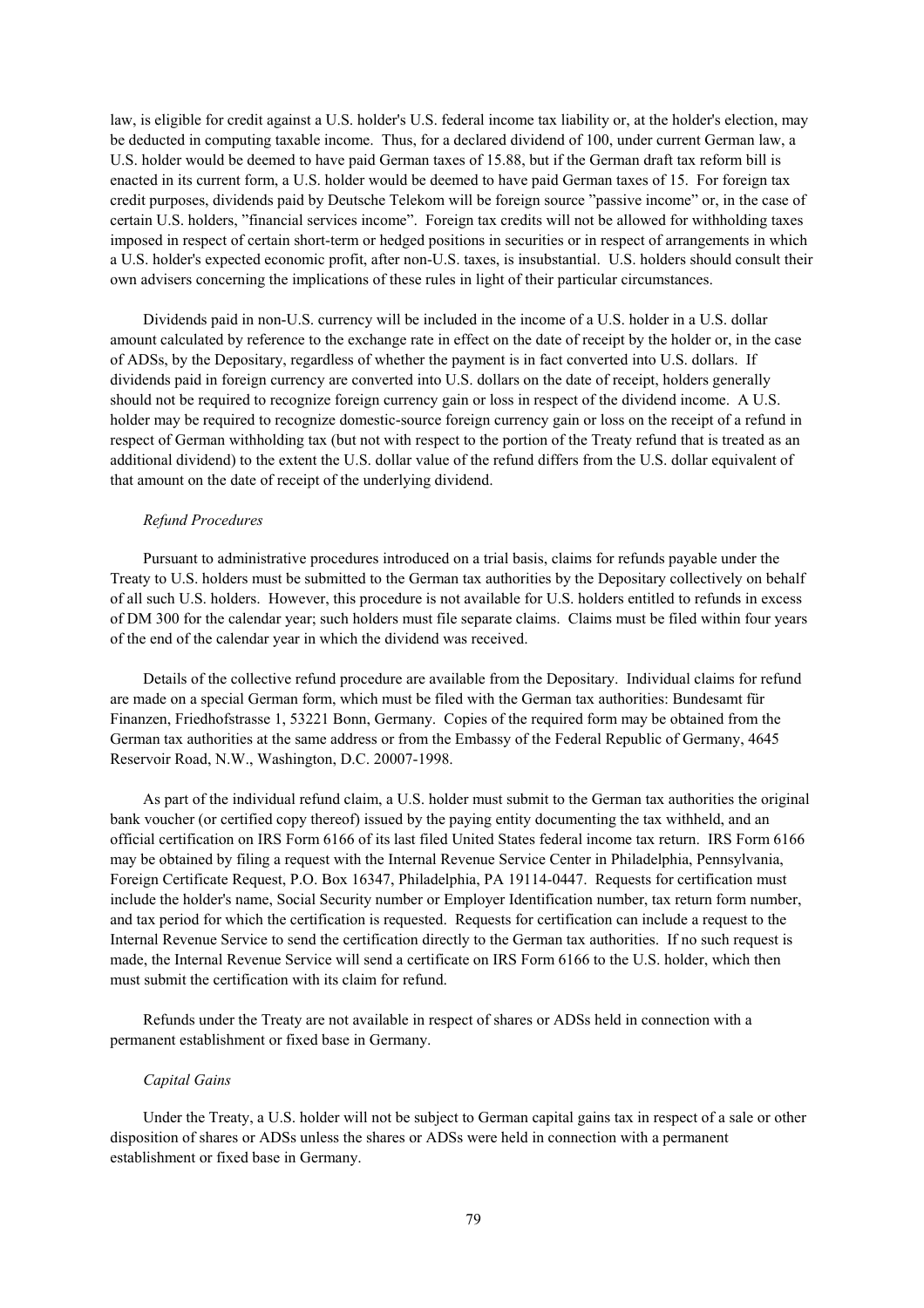Gain or loss realized by a U.S. holder on the sale or disposition of shares or ADSs will be capital gain or loss if the shares or ADSs were held as capital assets, and will be long-term gain or loss if the shares or ADSs were held for more than one year. The net amount of long-term capital gain realized by an individual holder generally is subject to taxation at a maximum rate of 20 percent. A U.S. holder's ability to offset capital losses against ordinary income is subject to limitations. Deposits and withdrawals of shares in exchange for ADSs will not result in the realization of gain or loss for U.S. federal income tax purposes.

#### *Inheritance and Gift Tax*

Under the current estate, inheritance and gift tax treaty between the United States and Germany (the "Estate Tax Treaty"), a transfer of shares or ADSs by gift or by reason of the death of a U.S. holder generally will not be subject to German gift or inheritance tax unless the donor or transferor, or the heir, donee or other beneficiary, is domiciled in Germany for purposes of the Estate Tax Treaty at the time gift was made, or at the time of the donor's or transferors's death, or the shares or ADSs were held in connection with a permanent establishment or fixed base in Germany.

The Estate Tax Treaty provides a credit against United States federal estate and gift tax liability for the amount of inheritance and gift tax paid in Germany, subject to certain limitations, in a case where shares or ADSs are subject to German inheritance or gift tax and United States federal estate or gift tax.

# *Information Reporting and Backup Withholding*

Dividends on shares or ADSs, and payments of the proceeds of a sale of shares or ADSs paid within the United States or through certain U.S.-related financial intermediaries are subject to information reporting and may be subject to backup withholding at a 31 percent rate unless the holder (1) is a corporation or other exempt recipient or (2) provides a taxpayer identification number and certifies that no loss of exemption from backup withholding has occurred. Holders that are not U.S. persons generally are not subject to information reporting or backup withholding. However, such a holder may be required to provide a certification to establish its non-U.S. status in connection with payments received within the United States or through certain U.S.-related financial intermediaries.

## **ITEM 8—SELECTED FINANCIAL AND STATISTICAL DATA**

## **Financial Data**

The information set forth under the heading "Financial data of the Deutsche Telekom Group at a glance" on page IV in the 1999 Annual Report is incorporated herein by reference. The selected financial data incorporated by reference herein should be read in conjunction with the consolidated financial statements and the notes thereto of Deutsche Telekom in the 1999 Annual Report, which statements and notes are incorporated herein by reference below. Unless otherwise indicated, all amounts are in accordance with German GAAP.

The selected financial data as of December 31, 1999, December 31, 1998, December 31, 1997, December 31, 1996, and December 31, 1995, and for each of the years in the five-year period ended December 31, 1999, have been derived from, and are qualified by reference to, the audited consolidated financial statements for those years.

German GAAP differ in certain significant respects from U.S. GAAP. For a discussion of the principal differences between German GAAP and U.S. GAAP as they relate to Deutsche Telekom, see note 36 to the audited consolidated financial statements.

### **Statistical Data**

|      | Year ended December 31. |  |  |      |      |
|------|-------------------------|--|--|------|------|
| 1000 | '998                    |  |  | 1996 | 1995 |

*Average number (in millions, unless otherwise indicated)*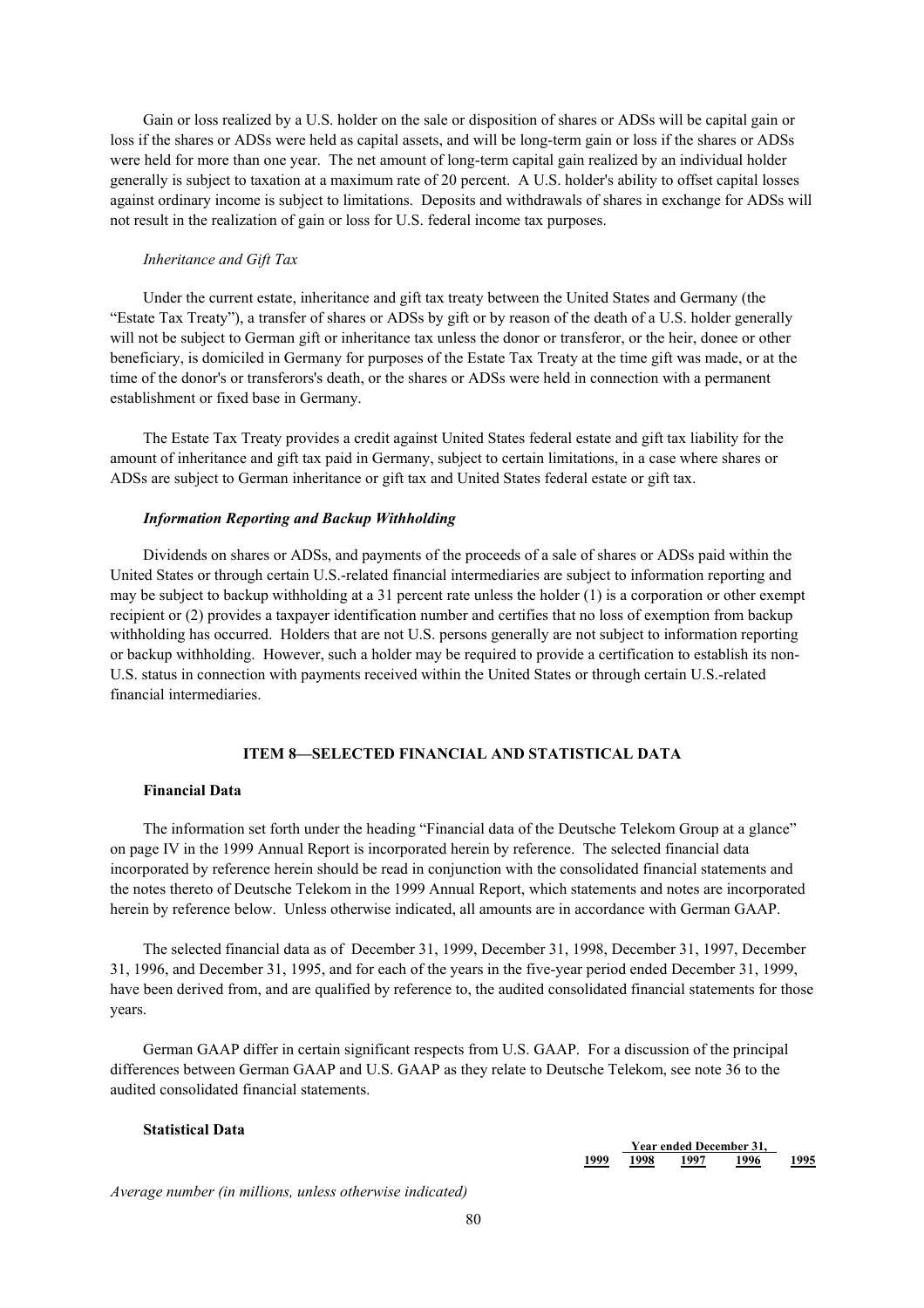|             | 35.3 37.0 | 38.1                | 39.1 | 38.7    |
|-------------|-----------|---------------------|------|---------|
| 11.7 8.7    |           | -62                 | 39   | 22      |
|             | 47.0 45.7 | 44.3                | 43.0 | 40.9    |
| 0.1         | 02        | 02                  | 02   | 0.2     |
|             | 72 46     | 32                  | 24   | -1.8    |
|             | 07 08     | 10                  | 09   | 0.7     |
|             | 17.8 17.5 | 170                 | 163  | 152     |
|             | 3323      | 17                  | 12   | 08      |
|             |           | 50.6 52.7 52.7 50.7 |      | 52.3(3) |
| 3,864 4,711 |           | 4,813 4,761         |      | 5,238   |
|             |           |                     |      |         |
|             | 268 246   | 225                 | 207  | 186     |
|             |           |                     |      |         |

(1) Each basic access line provides two ISDN channels, each primary access line provides 30 ISDN channels.

(3) Restated.

**\_\_\_\_\_\_\_\_\_\_\_\_\_\_\_\_**

(4) Estimated.

# *Dividends*

The following table sets forth the annual dividends paid per share with respect to each of the financial years indicated:

| Year Ended December 31. |    | Dividend Paid per<br>Ordinarv ¦ |
|-------------------------|----|---------------------------------|
|                         |    |                                 |
| 996                     | 60 |                                 |
| 997                     | ንበ | ., 68                           |
|                         | 20 | በ 64                            |

(1) Dividend amounts have been translated into dollars at the Noon Buying Rate for the relevant dividend payment date, which occurred during the second quarter of the following year.

Shareholders determine the declaration, amount and timing of dividends in respect of each fiscal year at their annual general meeting in the following year, upon the joint recommendation of the Board of Management and the Supervisory Board. As long as the Federal Republic and KfW own a majority of Deutsche Telekom's voting share capital, they will have the power to control most decisions taken at shareholders' meetings, including the approval of proposed dividend payments. See "Item 4 – Control of Registrant". The Company may declare and pay dividends only from unappropriated net income (*Bilanzgewinn*) of Deutsche Telekom AG, as adjusted to reflect losses or gains carried over from prior years as well as transfers to or from retained earnings. Certain reserves (*Rücklagen*) must be made and deducted in calculating unappropriated net income available for distribution as dividends. For further information relevant to the payment of dividends by Deutsche Telekom AG, see "Management's Discussion and Analysis of Financial Condition and Results of Operations—Liquidity and Capital Resources—Liquidity—Net Cash Provided by (Used For) Financing Activities".

The payment of future dividends depends on Deutsche Telekom's earnings, its financial condition and other factors, including cash requirements, the future prospects of Deutsche Telekom, and tax, regulatory and other legal considerations. Although Deutsche Telekom expects to pay annual dividends on its shares, you should not assume that any dividend will actually be paid or make any assumption about the amount which will be paid in any given year. To the extent necessary to implement Deutsche Telekom's dividend policy, Deutsche Telekom will consider drawing upon its retained earnings. The Board of Management has recommended a dividend allocation in respect of 1999, which would be payable in 2000, of approximately EUR 1.9 billion, or EUR 0.62 per share (assuming about 3.03 billion shares outstanding). Dividends paid will be subject to German withholding tax. For further information on German withholding tax and related United States refund procedures, see "Taxation".

<sup>(2)</sup> Includes households connected through private cable operators. In 1999, 5.1 million households were connected directly to Deutsche Telekom.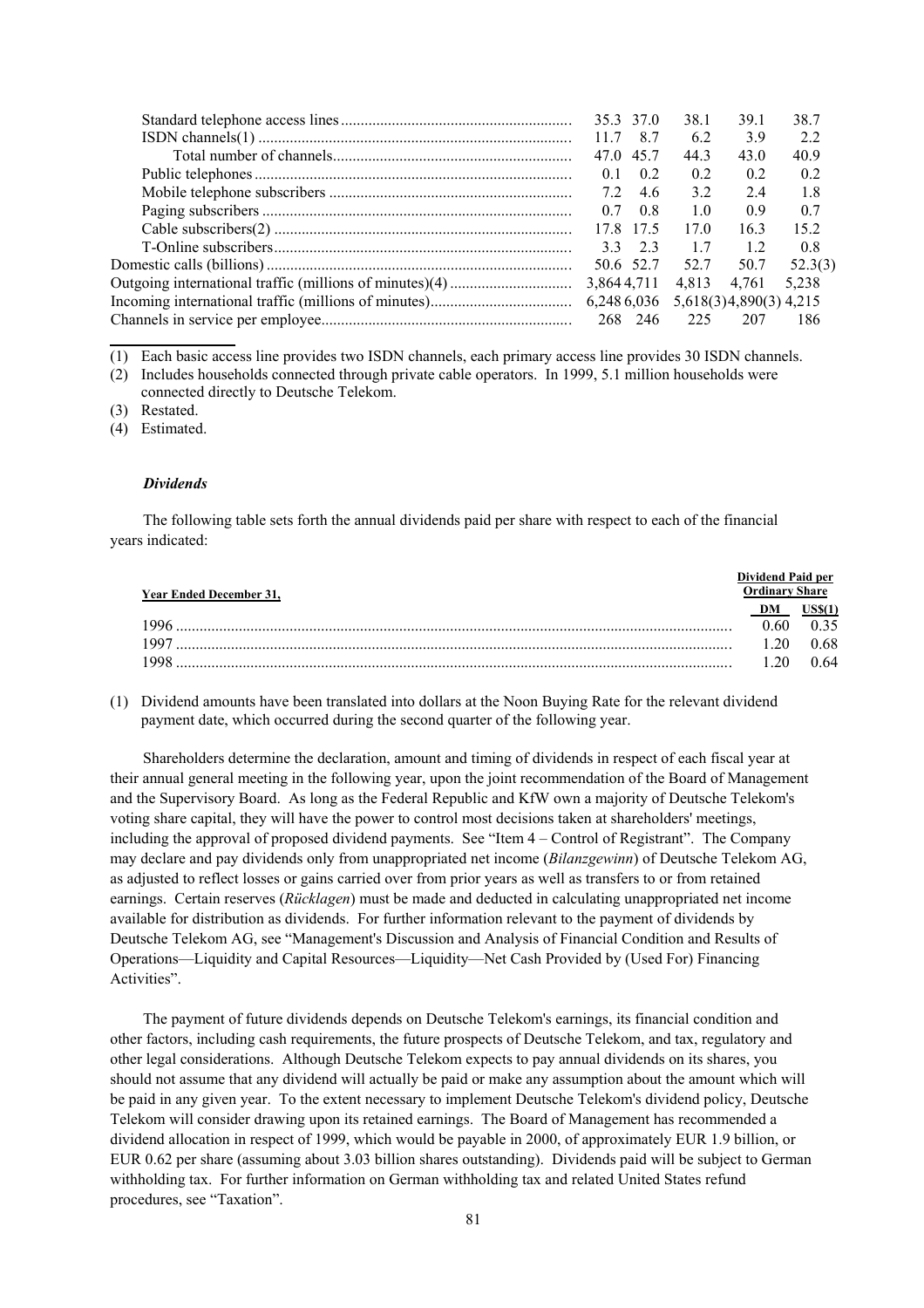# **ITEM 9MANAGEMENT'S DISCUSSION AND ANALYSIS OF FINANCIAL CONDITION AND RESULTS OF OPERATIONS**

You should read the following discussion in conjunction with the annual consolidated financial statements, including the notes to those financial statements. Those financial statements have been prepared in accordance with German GAAP, which differ in certain significant respects from U.S. GAAP. For a discussion of the principal differences between German GAAP and U.S. GAAP as they relate to Deutsche Telekom and a reconciliation of net income and total shareholders' equity to U.S. GAAP, see "—German GAAP Compared to U.S. GAAP" and note 36 to the consolidated financial statements.

Effective January 1, 1999, Germany and ten other member states of the European Union adopted the euro as their common currency. Accordingly, amounts in euro appearing in this discussion for periods after December 31, 1998 have been translated from Deutsche Marks at the official fixed conversion rate of EUR 1.00 = DM 1.95583. For consistency of presentation, Deutsche Telekom has translated amounts in Deutsche Marks for prior periods into euros at this rate. The translation of all Deutsche Mark amounts into euros at the official fixed conversion rate does not affect the trends discussed below. However, the amounts appearing below for dates or periods prior to January 1, 1999 will not be comparable to the amounts reported by other companies reporting in euros that were restated from currencies other than the Deutsche Mark.

#### *1999 Performance Summary*

In the second year following the full liberalization of the German telecommunications market, Deutsche Telekom's consolidated revenue remained stable while consolidated net income declined significantly. Consolidated revenue increased by 0.9 percent to EUR 35.5 billion in 1999, while consolidated net income decreased by 44.1 percent to EUR 1.3 billion in 1999. The decrease in consolidated net income was largely due to a decrease of approximately 53 percent in income before taxes from the network communications segment and a decrease in income before taxes from the international business segment, the effects of which were partially offset by an increase in income before taxes from the mobile communications segment.

Deutsche Telekom again confronted intense competition in its fixed telephone network communications business area, principally on the basis of price, for regional, long distance and international calls. As a result of tariff reductions and the loss of market share, revenues declined by 18.5 percent in the network communications business area, despite growth in access revenues resulting from a substantial increase in the number of ISDN channels and growth in revenues from calls to mobile networks and other services. However, revenue growth in the areas of data communications and carrier services combined with the positive development in revenue from mobile network communications and international activities, as well as an increasing revenue contribution by T-Online, more than offset the decline in consolidated revenues from telephone network communications. Revenues from international activities increased substantially in 1999, in large part as a result of the first-time consolidation of revenues of businesses outside Germany in which Deutsche Telekom acquired controlling interests in 1999, notably One 2 One in the UK and max.mobil. in Austria. Consolidated revenues from international activities increased from EUR 1.4 billion in 1998 to EUR 3.0 billion in 1999.

Overall costs of the Deutsche Telekom group, before taking into account the effect of acquisitions in 1999, remained relatively stable from 1998 to 1999. Acquisitions in 1999, however, principally One 2 One and max.mobil., gave rise to a substantial increase in goods and services purchased, which was related to interconnection with other telecommunication carrier networks, and to increased purchases of terminal equipment for resale, which were mainly mobile handsets. Personnel costs remained stable, as the effects of further reductions in the workforce were offset by an increase in personnel cost per employee. Net interest expense decreased as Deutsche Telekom further reduced its indebtedness on an average basis for the year. As of December 31, 1999, however, financial liabilities increased compared to the prior year end due to the assumption of debt primarily related to the acquisition of One 2 One in the second half of 1999. A lengthening of the depreciation periods of outside plant and equipment and the effect of lower levels of capital expenditures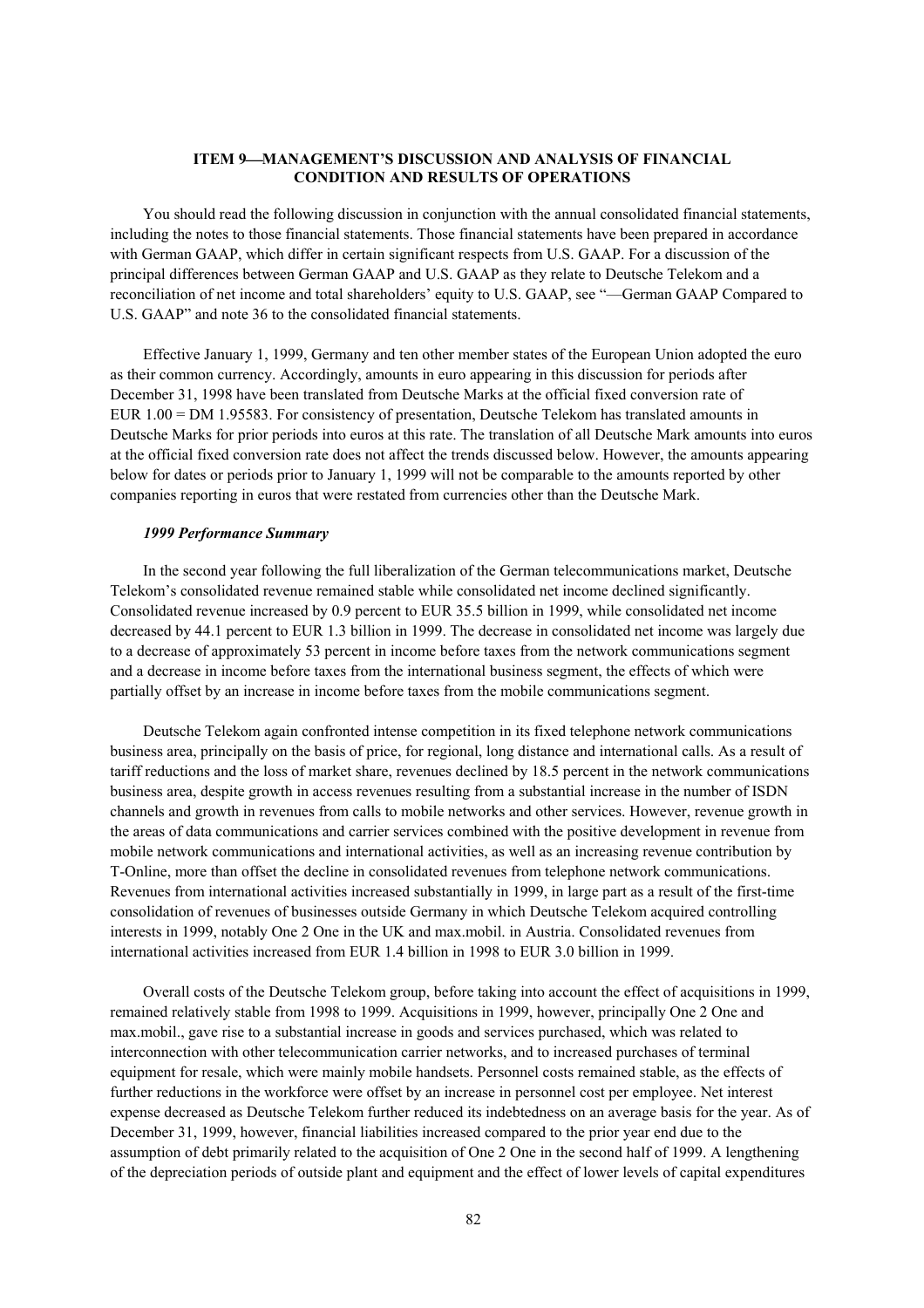in 1997 and 1998 led to reduced depreciation and amortization in 1999, although this effect was partially offset by goodwill amortization arising from the acquisitions made in 1999.

#### *Dynamics Affecting Deutsche Telekom's Business*

Deutsche Telekom's business has been affected in recent years by a number of important trends. Telephony and data traffic in Germany have been positively influenced by societal and macro-economic factors, such as the globalization of trade and the increasing integration of European markets, a trend toward the decentralization of businesses, the growth of the service sector in Germany and the greater mobility of the population. The rapidly expanding market for mobile and Internet communications, steady growth in data transmissions, and the advent of new technologies are reshaping the business of telecommunications.

The telecommunications sector has also undergone a radical regulatory transformation. Following a period of partial and gradual liberalization in the early 1990s, the enactment of the German Telecommunications Act *(Telekommunikationsgesetz)* in 1996 and the ordinances implemented since then have made Germany one of the most open and competitive telecommunications markets in the world. The last of Deutsche Telekom's monopoly services—public fixed network voice telephony—was opened to competition in 1998. At the end of 1999, there were more than 250 business enterprises that had been granted more than 600 licenses for different telecommunications services in Germany.

Under the Telecommunications Act, Deutsche Telekom is viewed by the relevant regulatory authorities as dominant in the market for public fixed network voice telephony services and in certain other markets. Although Deutsche Telekom is actively encouraging regulatory re-evaluation of the markets in which Deutsche Telekom is viewed as dominant, this status may not change in significant markets for some time to come. As a result, unlike the tariffs of its competitors, many of Deutsche Telekom's tariffs are and may remain subject to regulation. During the past two years, a number of regulatory controversies were resolved in ways which did not always satisfy Deutsche Telekom or its competitors, but which did bring in some cases greater certainty to the telecommunications business environment. For a discussion of pending regulatory decisions and related litigation, see "Description of Business––Regulation" and "Legal Proceedings".

*Network Communications.*Domestic and international public fixed network voice telephony, which was opened to full competition on January 1, 1998, continued to be Deutsche Telekom's most significant service in 1999 in terms of contribution to consolidated revenues and consolidated profits.

The introduction of full competition in the telephone market has inevitably resulted in loss of market share for Deutsche Telekom. According to official publications of the Regulatory Authority, Deutsche Telekom had an 80 percent share of the overall German telecommunications market at the end of 1999, as measured in terms of minute volume, which reflects a market share of 60 percent in the combined markets for domestic longdistance calls, international long-distance calls and calls to mobile networks. Although the overall fixed-line telephony market in Germany grew in 1999 in terms of minutes, traffic volume on Deutsche Telekom's fixed network that gave rise to revenues shown under "network communications" decreased. This resulted primarily from further market share gains by Deutsche Telekom's competitors, particularly in the areas of regional, national and international long-distance calls. The minutes associated with revenues for many calls to T-Online, which were shown under "network communications" in 1998 but under "other services" in 1999, also contributed to the decline traffic volume that gave rise to revenues shown under "network communications".

Deutsche Telekom's competitors in this area include international telecommunications carriers and start-up domestic companies, as well as industrial conglomerates, utility companies and municipal enterprises that have diversified into telecommunications. In 1999, Deutsche Telekom's competitors continued to place particular emphasis on price competition in the area of long-distance and international calls. On the basis of interconnection rates fixed by the Regulatory Authority, numerous competitors are able to compete with Deutsche Telekom with minimal or modest investments in network infrastructure and with prices that often undercut Deutsche Telekom's pricing. The decision by the Regulatory Authority to further reduce interconnection rates for 2000 and 2001 is expected to lead to further competition in this area. For further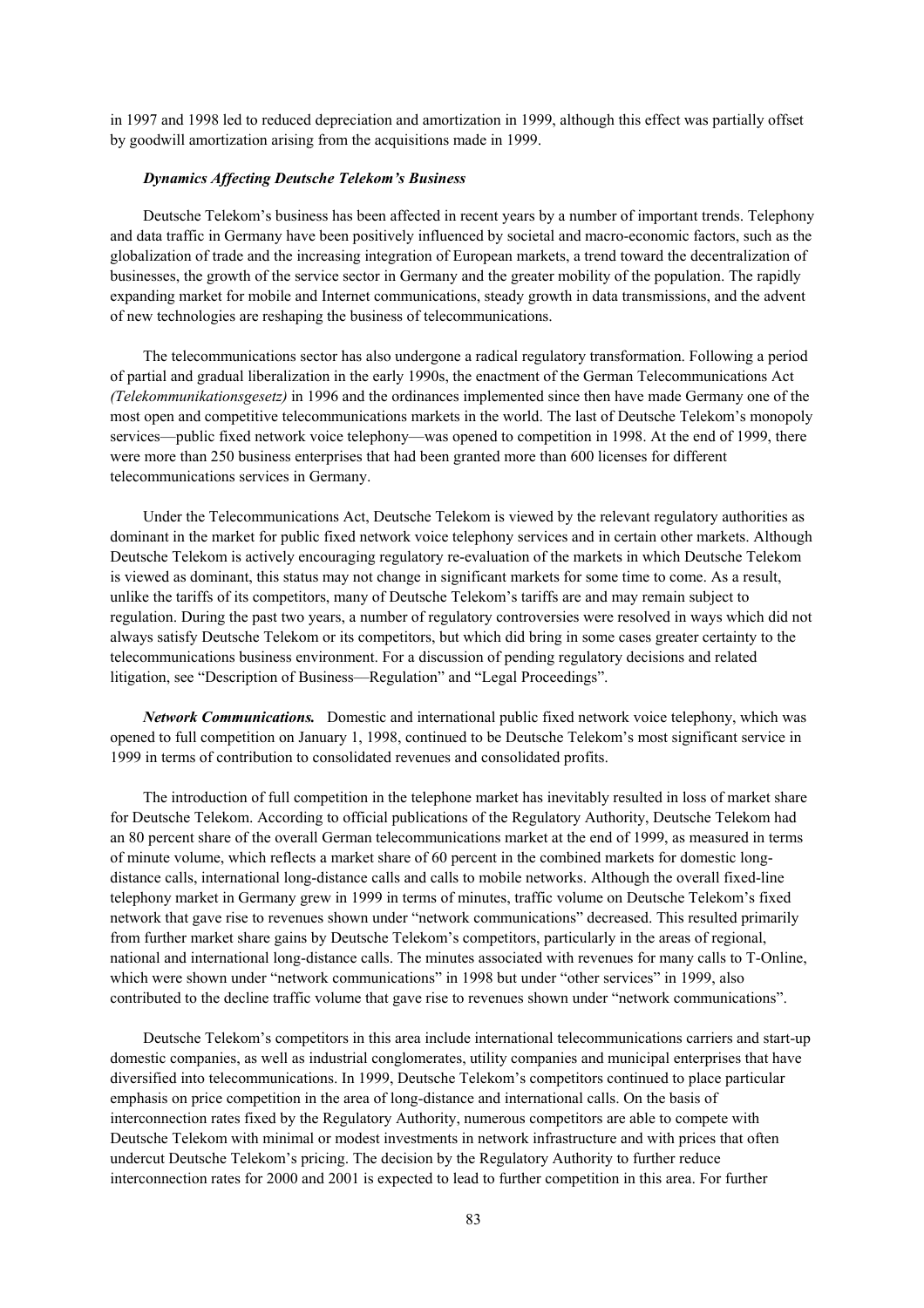information concerning interconnection rates, see "Description of Business—Regulation—Special Network Access and Interconnection".

Deutsche Telekom as yet has not lost significant market share in the market for local calls. Deutsche Telekom is required, however, to provide competitors with unbundled access to its subscriber access lines, and the Regulatory Authority has set a monthly tariff for this unbundled access that is substantially lower than Deutsche Telekom had sought in its tariff application. In addition, in 1999, the Regulatory Authority granted licenses to competitors for a technology that permits competitors to establish a direct wireless connection from the telephone network to the telephone end-user. Deutsche Telekom therefore expects that it will face increasing competition on the local network level in the future.

Deutsche Telekom has introduced several tariff reductions during the past three years to address competitive challenges and, in some instances, to meet regulatory requirements imposed by a price cap regime applicable to the tariffs for Deutsche Telekom's public fixed-line voice telephony services. In March 1998, Deutsche Telekom reduced tariffs for national and international long-distance calls, as well as special rebates and optional tariffs. Deutsche Telekom implemented lower tariffs for domestic long-distance calls in January 1999 and in April 1999 and introduced new reduced tariffs for international calls to 22 countries, as well as reduced tariffs for optional tariff programs and special tariffs for business customers, in July 1999. Further reductions in fixed-network tariffs and additional special tariffs were introduced on February 1 and March 1, 2000 to meet the ongoing competitive challenge in this business area. Deutsche Telekom is aiming to offset partially the reduction in revenues resulting from these tariff measures with higher access charges, particularly from T-ISDN and T-DSL.

*Mobile Communications.*As in prior years, the German mobile communications market exhibited strong growth in 1999. New products and tariffs enabled new customer groups to have access to this market. At the end of 1999, there were over 23.2 million mobile phone users registered in Germany, representing an increase of 72 percent over the prior year. As a result of this very strong growth, consolidated revenues of the mobile communications segment increased by 28 percent from 1998. In 1999, new mobile data communications services, such as "short message services," also began to contribute to revenue growth. Despite this growth, however, the mobile penetration rate of 28.3 percent in Germany at year-end 1999 was relatively low in comparison to other Western European countries. Deutsche Telekom therefore believes that the market holds considerable potential for further expansion. Customers benefited in 1999 from intense competition, which resulted in the implementation of new tariff reductions and special offers. Deutsche Telekom has reorganized a substantial portion of its European mobile telecommunications business into a new holding company, T-Mobile International.

*Data Communications.* The market for data communications has been open to competition for several years and has experienced strong growth during that time, particularly in terms of data traffic volume. This growth in traffic volume is reflected in the fact that revenues of Deutsche Telekom's data communications business area increased by 11.5 percent from 1998 to 1999 despite fierce price competition. Recent developments show a trend toward network services and corporate/managed networks. The majority of revenues from data communications now comes from managed networks, which combine, depending on the customer's needs, all data communications products from basic data transport to higher value-added services such as Internet Protocol (IP) and Asynchronous Transfer Mode (ATM) transport. Deutsche Telekom has increased its sales in the data communications area with its broad portfolio of high quality services and tailored systems solutions which it offers through its technologically advanced network. Deutsche Telekom's goal is to offer customized information and communications solutions to customers in need of integrated services. Deutsche Telekom's recently announced strategic engagement in debis Systemhaus GmbH should enhance Deutsche Telekom's competitive position in this area.

*Online and Internet.* The innovative market for online and Internet services experienced another year of strong growth in 1999. T-Online, Deutsche Telekom's online and Internet service, increased its subscriber base by 53.8 percent to 4.2 million customers at year end 1999 and thus remained the largest online service provider in both Germany and Europe. As a result of this growth, T-Online contributed approximately EUR 160 million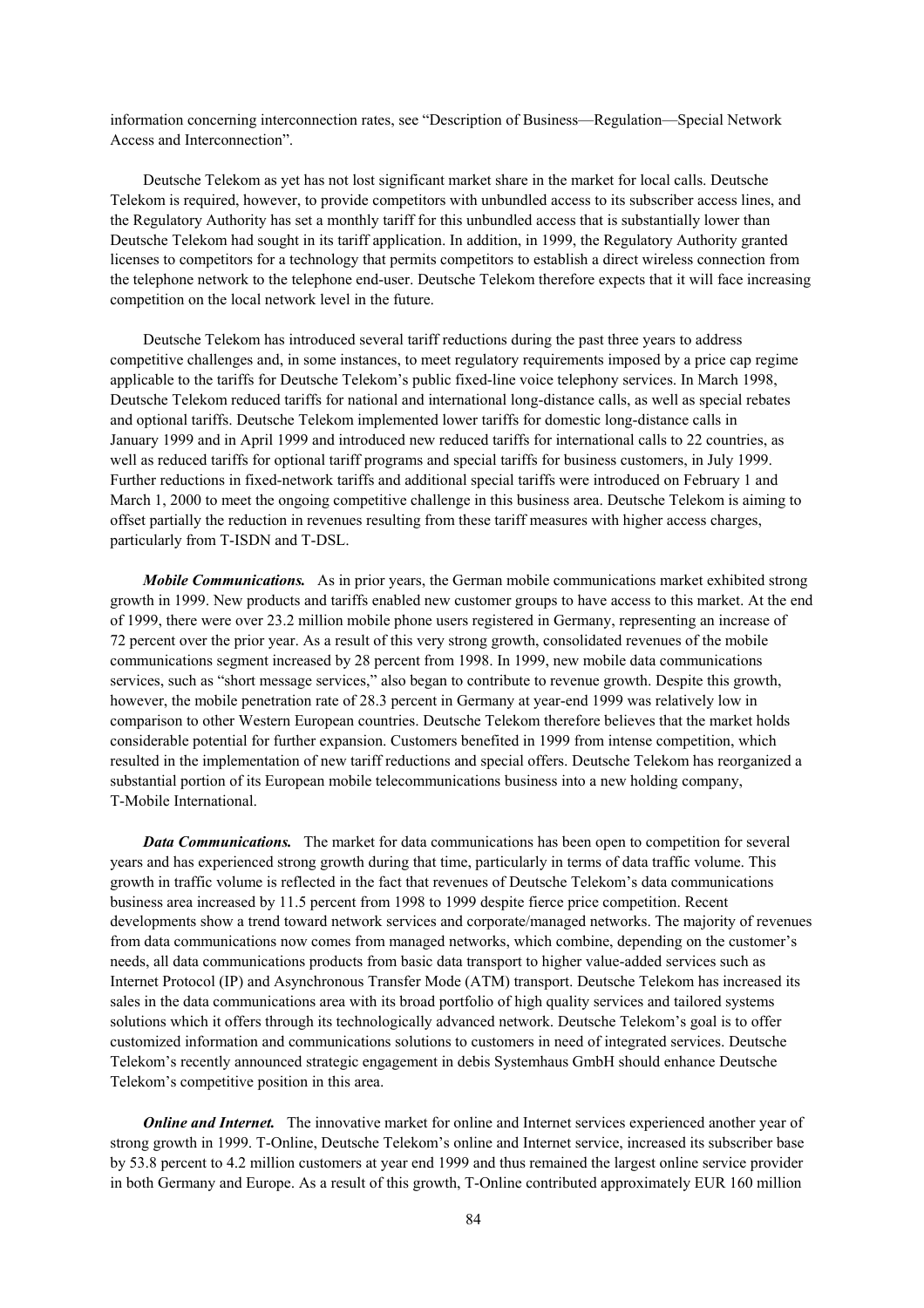to revenue growth in Deutsche Telekom's "other services" business area in 1999. The challenge for T-Online, which has the vast majority of its customers in Germany, will be to maintain its market leadership within Germany in the face of competition from other providers, while at the same time developing non-German language services and building its international franchise. T-Online took an important step toward maintaining its market leadership in Germany by announcing the formation of an online banking strategic relationship and cross-shareholding with comdirect, a subsidiary of Commerzbank, in February 2000. The introduction of T-Online services in Austria in December 1999 in cooperation with max.mobil. and the pending acquisition of Club Internet, a leading French internet service provider, represent the first steps toward building T-Online's international franchise. Deutsche Telekom currently is exploring further opportunities to expand T-Online service outside Germany.

*Carrier Services.* In the second year after full liberalization of the market for voice telephony, the terms under which Deutsche Telekom offers competitors access to its network generally remain subject to supervision by the Regulatory Authority. In December 1999, however, the Regulatory Authority determined that Deutsche Telekom is no longer dominant in the market for interconnection to foreign countries. In the area of national interconnection services, the Regulatory Authority approved new interconnection tariffs which became effective on January 1, 2000. For further information on regulation of this business area, see "Description of Business— Carrier Services" and "Description of Business—Regulation—Special Network Access and Interconnection— Fixed-Fixed Interconnection."

*Broadcasting and Broadband Cable.*Revenues in the area of broadcasting and broadband cable in 1999 were relatively stable as compared to 1998. The tariffs that currently apply to Deutsche Telekom's broadcasting and broadband cable activities were approved by the Regulatory Authority in 1998 with effect as of November 1997.

Throughout 1999, Deutsche Telekom explored opportunities for the sale to third-party investors of equity interests in the regional cable companies it plans to form during 2000 to hold the core of its cable operations and related non-current assets. In February and March, 2000 Deutsche Telekom reached its first agreements for sales of majority interests in two of these companies. For further information on Deutsche Telekom's sale of interests in its cable operations, see "Description of Business—Broadcasting/Broadband Cable."

*International Business.* Competition in the telecommunications industry increasingly takes place on an international level, as network operators seek economies of scale. International acquisitions significantly expanded the geographic scope of Deutsche Telekom's activities in 1999. In the area of mobile communications, Deutsche Telekom increased its stake in the Austrian mobile communications company max.mobil. to 91 percent of the outstanding shares, acquired all of the outstanding shares of the British mobile carrier One 2 One and made further investments in mobile communications companies in Eastern Europe. Although their subscriber bases are smaller than those of T-Mobil, both max.mobil. and One 2 One are experiencing even stronger subscriber growth and revenue growth than T-Mobil. For further information on these acquisitions and investments, see "Description of Business—International—International Acquisitions in 1999." Consolidation of the revenues of max.mobil. and One 2 One, which are reflected in revenues of Deutsche Telekom's "international" business area, contributed significantly to increased revenues in 1999, while goodwill amortization and other costs relating to these companies contributed substantially to increased costs.

In the field of data communications and network access, the acquisition of SIRIS, a leading alternative French fixed-network operator, and the acquisition of a significant equity interest in HT – Hrvatske telekomunikacije d.d., the largest telecommunications company in Croatia, contributed to the expansion of Deutsche Telekom's European presence.

#### *Technology*

For the longer term, rapid technological changes in telecommunications and information technology will continue to have a profound effect on the way Deutsche Telekom does business and give rise to new competitive challenges since the traditional businesses of telecommunications, information technology, media, entertainment and security are increasingly converging. Technological advances have increased the capacity and bandwidth of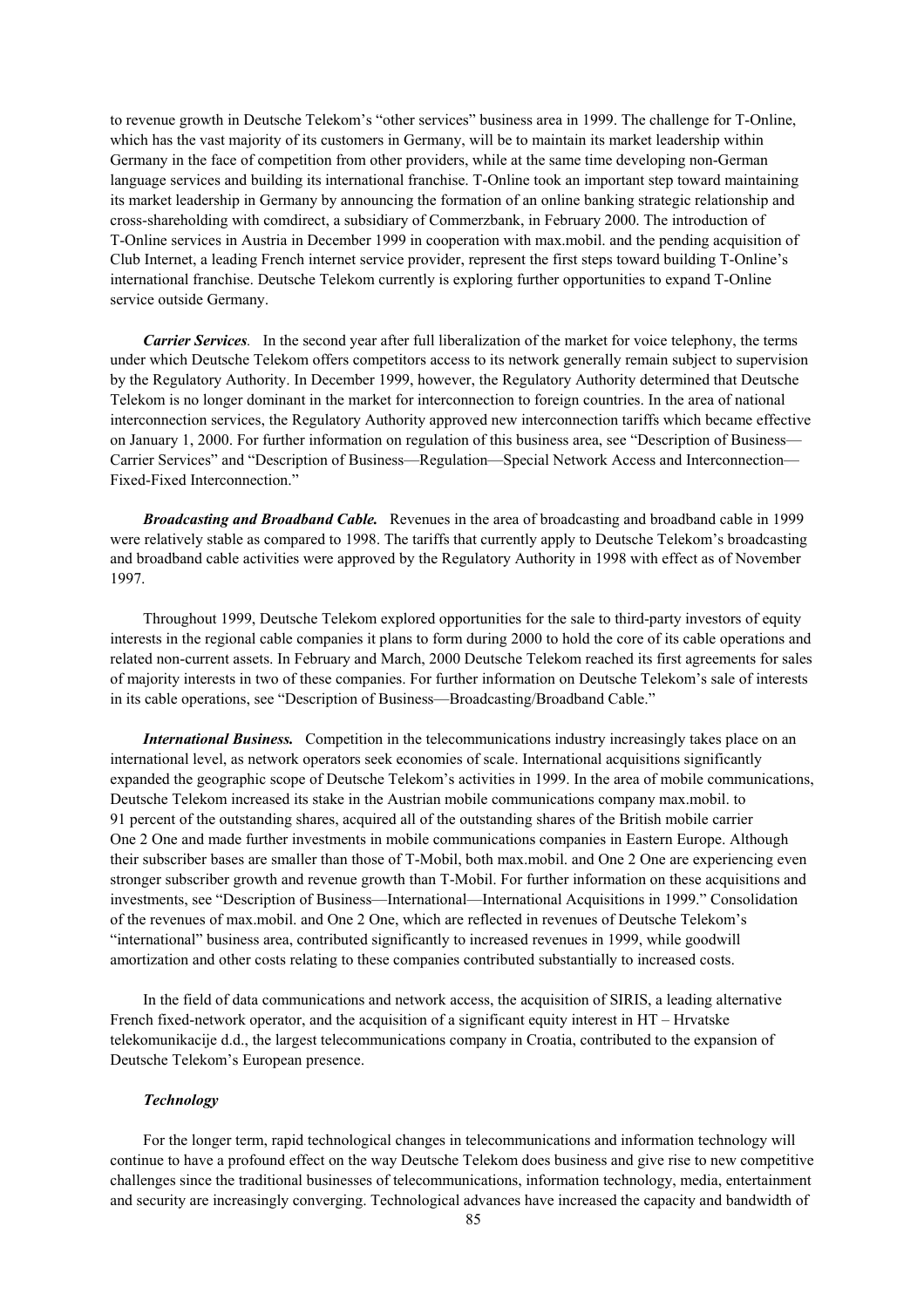telecommunications networks and led to the rise of a number of alternatives to fixed network transmission. Multiple forms of mobile communications, wireless transmission and Internet technology and their declining costs are certain to increase the sources of competition faced by Deutsche Telekom's traditional business. They also open new opportunities arising from the convergence of information and communications technologies, where Deutsche Telekom's advanced nationwide networks allow it to offer sophisticated services based on ISDN or ADSL technologies, IP technology or telematics solutions.

#### *Costs*

During 1999, Deutsche Telekom continued to pursue the cost reduction goals that it set for itself at the time of its 1996 initial public offering. As a result of the acquisition of One 2 One and of the majority interest in max.mobil. in 1999, however, indebtedness of the Deutsche Telekom group and the number of employees of the group increased, which can be expected to exert an upward influence on interest expense and personnel costs in future years. Deutsche Telekom will, however, continue in 2000 its program to reduce employee headcount and personnel cost in the companies that were part of the Deutsche Telekom group at year-end 1994.

Deutsche Telekom determined several years ago that its number of employees exceeded the number needed to operate in a competitive environment. Accordingly, Deutsche Telekom announced in 1995 its intention to reduce its workforce by a total of 60,000 full-time equivalent employees (excluding employees added through changes in the composition of the consolidated Deutsche Telekom group) by the end of the year 2000 and introduced a workforce reduction program. As of December 31, 1999, the companies that were part of the consolidated Deutsche Telekom group at the beginning of 1995 had 172,233 employees. From the start of this workforce reduction program to December 31, 1999, Deutsche Telekom had reduced the number of employees of those companies by 57,200, with a reduction of 6,900 in 1999 alone. Deutsche Telekom estimates that it will be able to reach its announced goal before the end of the year 2000. The workforce reduction program relied on natural attrition, early retirement and other measures to achieve its objective. Deutsche Telekom has extended through 2004 an agreement with labor unions that Deutsche Telekom will refrain from involuntary layoffs for business reasons.

Personnel costs increased by 0.4 percent in 1999, largely due to the effect of the addition of employees of companies first consolidated in 1999 and due to a slight increase in personnel costs per employee in Germany. For further information on the development of Deutsche Telekom's personnel costs, see "—Results of Operations—Total Operating Costs and Expenses—Personnel Costs".

To reduce interest expense and strengthen its capital structure, Deutsche Telekom reduced its outstanding net indebtedness by 34 percent from EUR 64 billion at January 1, 1995 to EUR 42 billion at December 31, 1999 through scheduled and early repayment of indebtedness. Net indebtedness may rise in the future, however, as a result of Deutsche Telekom's growth strategy. For further information relating to interest expense, see "— Results of Operations—Financial Income (Expense), Net—Net Interest Expense".

Depreciation and amortization increased in 1997 and decreased in 1998 and 1999. The increase in 1997 was primarily a consequence of the accelerated digitization of Deutsche Telekom's exchanges in the Federal States comprising the former West Germany and the build-out of Deutsche Telekom's network in eastern Germany, both of which were completed in December 1997. As expected, depreciation started to decline in 1998 as a result of the full depreciation of Deutsche Telekom's analog exchanges and transmission equipment. The decrease in depreciation and amortization in 1999 resulted from a lengthening of the useful lives of outside plant network, the effect of which was partially offset by the amortization of goodwill relating to companies acquired in 1999. Amortization of goodwill for One 2 One will be higher in 2000 than in 1999, as One 2 One was part of the consolidated Deutsche Telekom group only during the fourth quarter of 1999. In addition, acquisitions made during 2000 (such as T-Online's announced acquisitions) will contribute to increased goodwill amortization in 2000. Future acquisitions accounted for using the purchase method of accounting may result in increased goodwill amortization over coming years, which could reduce net earnings or lead to net losses. For further information relating to depreciation and amortization, see "—Results of Operations—Total Operating Costs and Expenses—Depreciation and Amortization".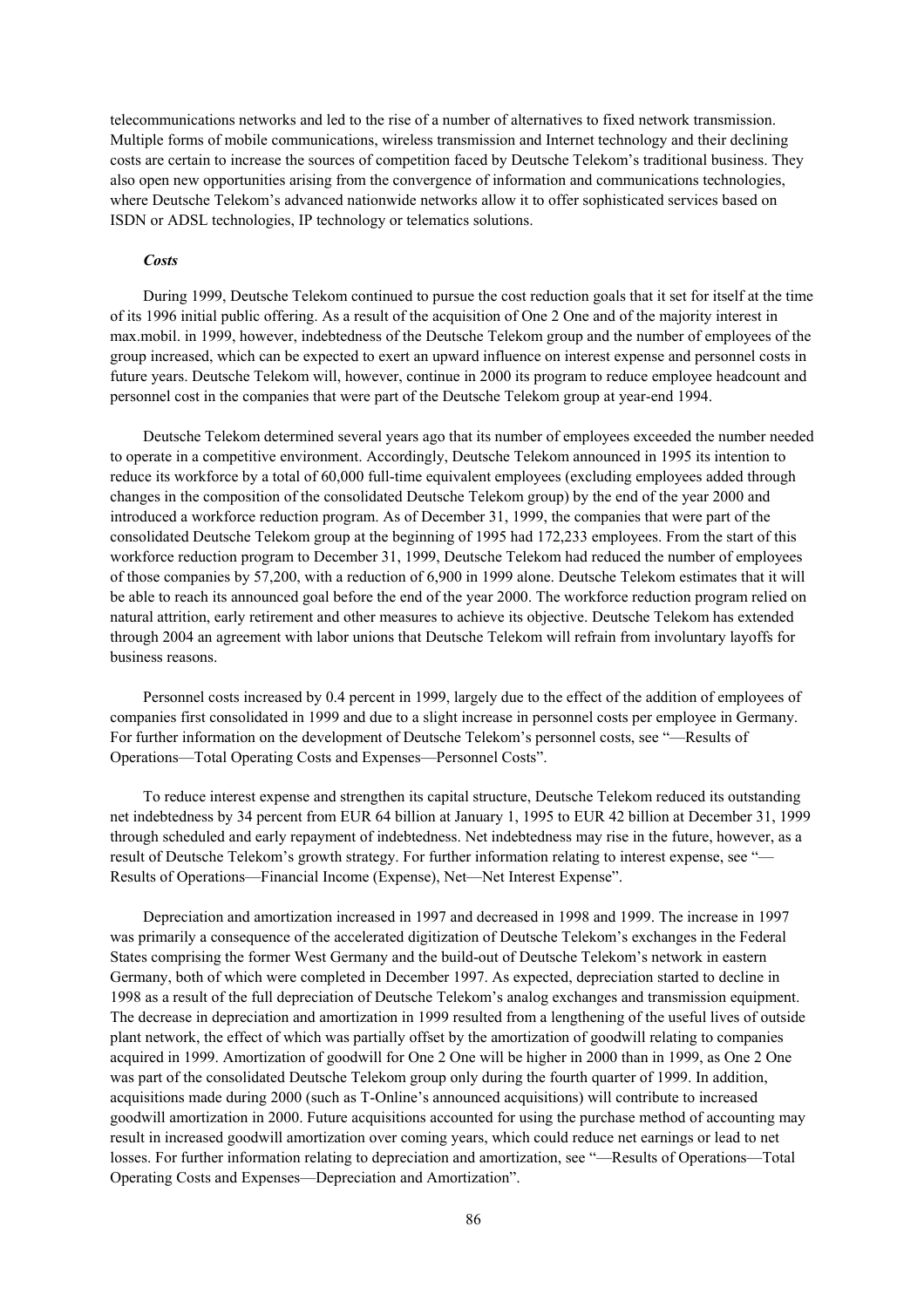Other cost items, such as costs of goods and services purchased and other operating expenses, have gained increasing significance in Deutsche Telekom's statement of income. Some of these cost items relate closely to developments in the fully liberalized telecommunications market as Deutsche Telekom increasingly incurs costs for the termination of calls on the networks of other carriers, especially in the growing mobile market.

## *Real Estate*

**\_\_\_\_\_\_\_\_\_\_\_\_\_\_\_\_**

Due to the consolidation of various operations, the complete digitization of its network and ongoing workforce reductions, a portion of Deutsche Telekom's owned and leased properties will not be required in its core business in the future. Over time, this should allow Deutsche Telekom to reduce its net real estate occupancy costs by reducing the amount of property leased from third parties upon termination of existing leases and relocating operations from high-cost urban centers to outlying areas. Deutsche Telekom expects to consider selling or leasing surplus owned properties, including properties with pre-installed telecommunications systems, on a case-by-case basis.

Deutsche Telekom's real estate was revalued at January 1, 1995 at fair market value as described in the notes to the Consolidated Financial Statements under "Summary of significant accounting policies—Accounting and valuation". As of December 31, 1999, Deutsche Telekom's real estate had an aggregate book value of EUR 17.2 billion. In 1997, Deutsche Telekom established a EUR 205 million reserve in respect of potential losses associated with the disposition of properties no longer used in its businesses. In 1999, this reserve was increased by EUR 21 million.

In view of the size of Deutsche Telekom's real estate portfolio and its expectation of a decline in its need for some properties over time, the development of the German real estate market, as well as the ongoing evaluation of the need for individual properties for Deutsche Telekom's business, will be among a number of significant factors which may affect the results of Deutsche Telekom in coming years. Upon any sale of real estate, losses and gains will be realized accordingly. For further information relating to Deutsche Telekom's property, see "Description of Property."

#### *Income before Taxes by Business Segment*

In 1998, Deutsche Telekom started reporting its business segment revenue, operating income and net asset information on the basis of the segment reporting requirements of Statement of Financial Accounting Standard (SFAS) No. 131. In 1999, a year on year comparison has become available for the first time. Due to changes in Deutsche Telekom's internal organization and the reengineering of its management information and accounting systems, the generation of segment information for periods prior to 1998 would be impracticable.

|       | <b>Income before Tax</b><br>Year ended December 31, (1) |                    |           |  |  |
|-------|---------------------------------------------------------|--------------------|-----------|--|--|
|       | 1999                                                    | 1999/1998          |           |  |  |
|       |                                                         | (millions of euro) | % change) |  |  |
|       | 2.276                                                   | 4,796              | (52.5)    |  |  |
|       | 1.033                                                   | 560                | 84.5      |  |  |
|       | 440                                                     | 589                | (25.3)    |  |  |
|       | 104                                                     | (61)               | 270.5     |  |  |
|       | 19                                                      | (114)              | 116.7     |  |  |
|       | (86)                                                    | (329)              | 739       |  |  |
|       | (152)                                                   | (182)              | 16.5      |  |  |
|       | (339)                                                   | 200                | (269.5)   |  |  |
| Other | (408)                                                   | (384)              | (6.3)     |  |  |
|       | $-57$                                                   | 25                 | 128.0     |  |  |
|       | 2.944                                                   | 5.100              | (42.3)    |  |  |

(1) The income before tax figures for 1998 differ from the figures presented in Deutsche Telekom's Annual Report on Form 20-F for 1998 in that net interest expense for 1998 has been restated to reflect the 1999 method of reporting. Overall a total of EUR 215 million has been reclassified from net interest expense of "Other" into other segments.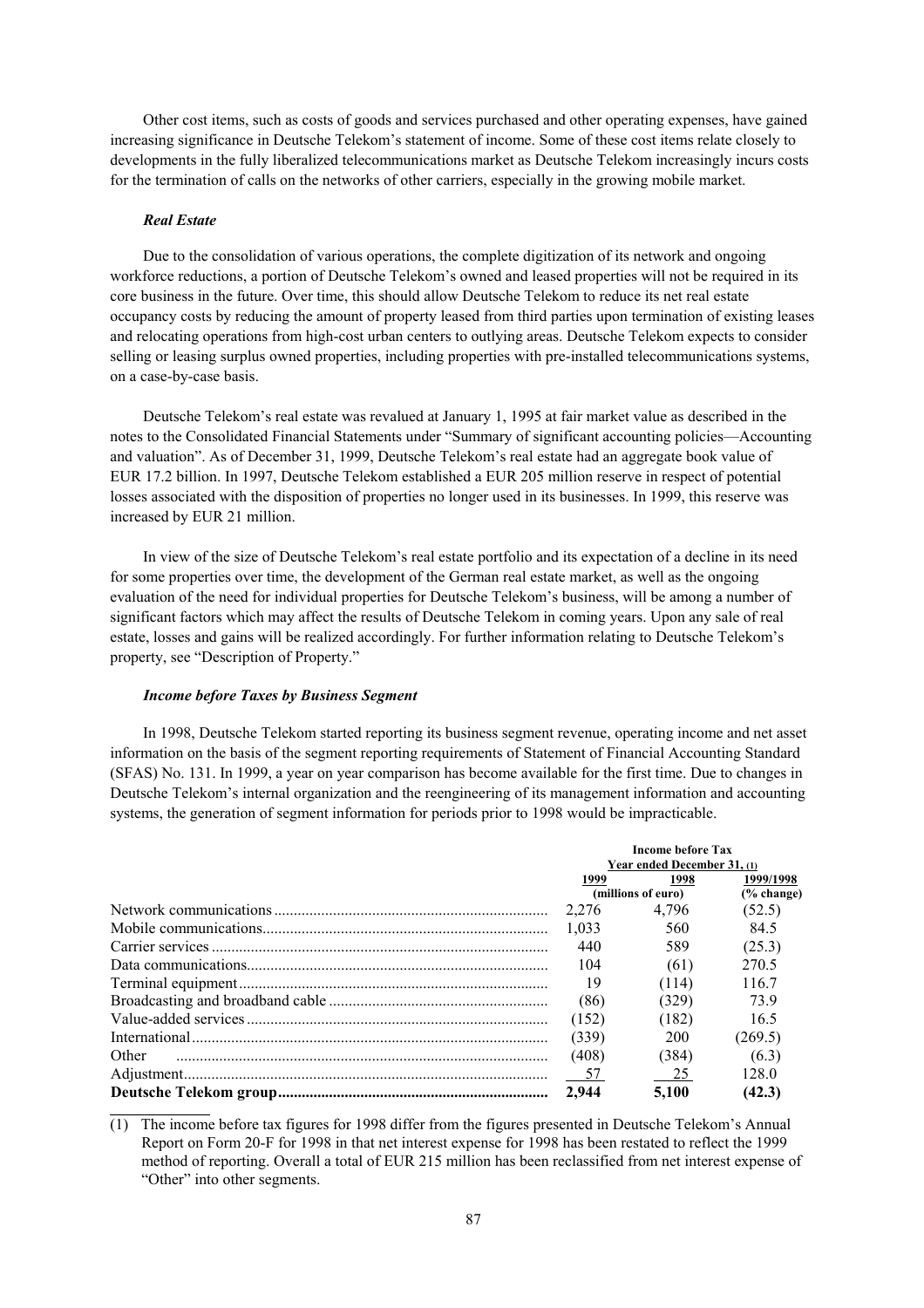The results in network communications were influenced by a decline in market share and by reduced tariffs, both of which contributed to a substantial decline in revenues. Cost reductions attributable to the network communications segment were not sufficient to offset the effect of this decline in revenue on profits in this area.

As in 1998, the improvement in mobile communications was based primarily on strong growth in the mobile subscriber base, which was only partially offset by a decline in revenues per minute.

Income before taxes of the carrier services business area decreased to EUR 440 million in 1999, despite substantially increased revenues in this business area. This development is primarily a result of higher depreciation and other costs relating to increased traffic and increased revenues.

The turnaround in data communications resulted primarily from an increase of EUR 292 million in consolidated revenues of this business area.

The attainment of profitability in the terminal equipment segment resulted from further streamlining of its product portfolio and from other measures taken to enhance efficiency. This segment is characterized by heavy competition and low margins. Deutsche Telekom believes that terminal equipment supply helps bind it to its customers.

The improvement in the loss position of broadcasting and broadband cable was primarily attributable to broadband cable activities and resulted largely from both cost reductions and revenue increases. The increase in revenue resulted from the growth in the number of cable subscribers, improvements in billing procedures and the gradual elimination during 1998 of the effects of prepayments made by customers prior to the introduction of higher cable subscription fees in November 1997. See "—Net Revenues—Broadcasting and Broadband Cable."

The reduction in losses in the value added services area is mainly attributable to further adjustments of the number and location of Deutsche Telekom's public telephones.

The international segment consists principally of the Hungarian telecommunications provider MATÁV and, for the first time in 1999, the mobile communications companies One 2 One and max.mobil. Losses in the international business area in 1999 were primarily attributable to operating losses of max.mobil. and One 2 One and to increased goodwill amortization and interest expense that resulted from the first time consolidation of these companies. These factors more than offset continued growth in MATÁV's profits.

"Other segments" includes the "other services" business area, which consits of multimedia and ancillary activities of Deutsche Telekom. "Other segments" also reflects results from associated and related companies. While the data communications and carrier services segments were shown under the category "other segments" in 1998, these segments are being presented separately in 1999, and the 1998 figures have been adjusted to accommodate this change. For further information with regard to changes in segment reporting, see Note 39 to the consolidated financial statements.

In 1999, the increase in the loss of other segments resulted from an increase in write downs of financial assets, principally relating to T-Mobil's investment in ICO Global Communications Ltd., and to a small extent from losses of T-Online, the effects of which were partially offset by a decrease in Deutsche Telekom's share of losses from associated and related companies and from increased fees for billing services. The improvement in losses attributable to associated companies reflected continued negative results related to Global One, an improvement in share of losses from Deutsche Telekom's Asian ventures and Deutsche Telekom's share of profits in the Russian telecommunications company MTS. For further information relating to losses from associated companies, see "—Results of Operations—Financial Income (Expense), Net—Income (Loss) from Financial Activities".

Despite the negative effects of price decreases, the network communications segment continued in 1999 to be the principal contributor to Deutsche Telekom's income before taxes, followed by mobile communications and carrier services. The data communications and terminal equipment segments, which had been loss-making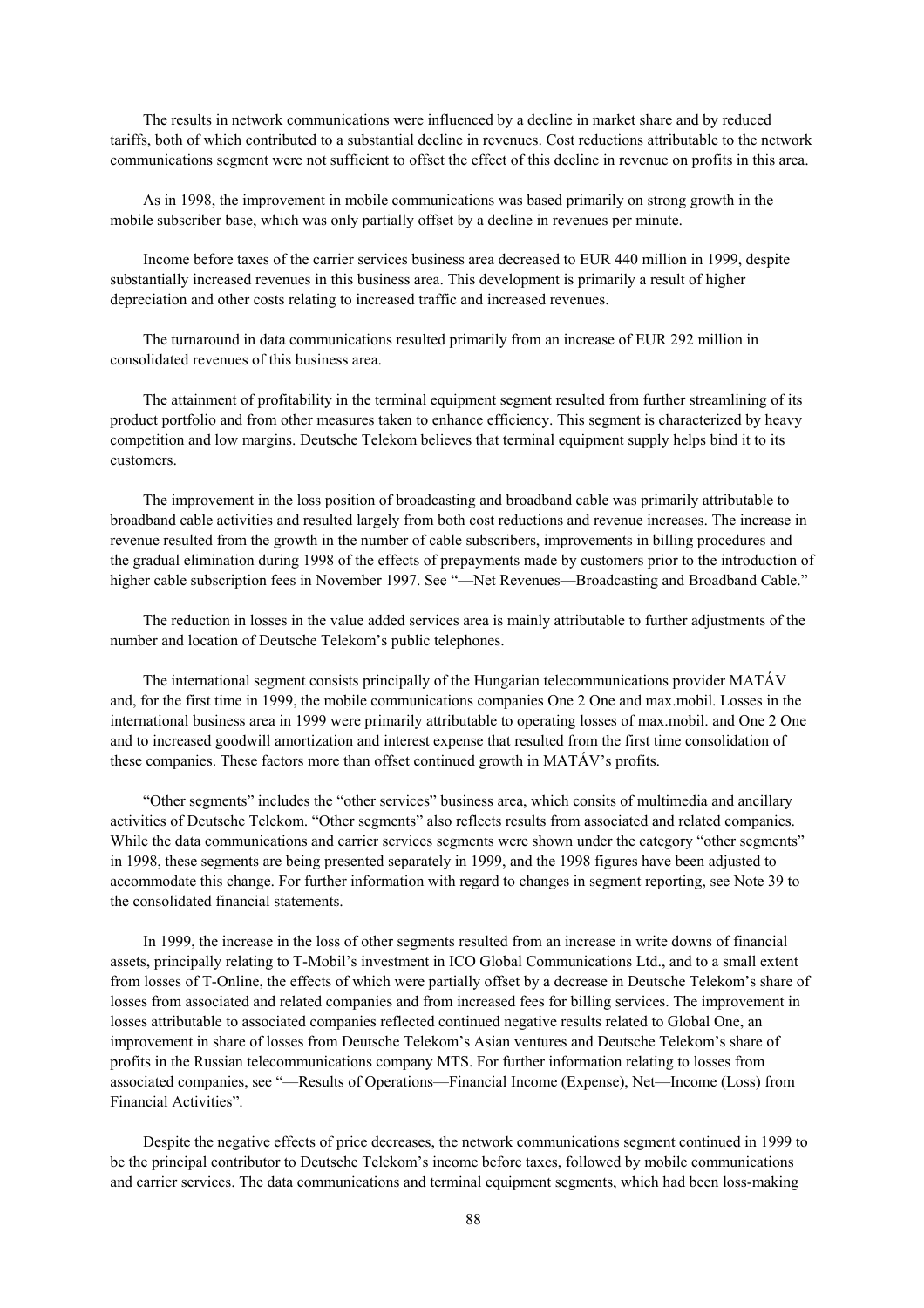in 1998, made a modest contribution to profits in 1999. The broadcasting and broadband cable, value-added services and international activities segments, as well as other segments, which include multimedia activities and results of international associated and related companies, showed negative results in 1999.

## **Outlook**

Deutsche Telekom believes that the broad trends that influenced the German telecommunications market in 1998 and 1999 will continue in 2000, with traffic volume in the overall market displaying growth and price levels continuing to decline. The governmentally mandated reduction in interconnection charges that took effect at the beginning of the year 2000, in particular, is expected to contribute to further declines in prices. Deutsche Telekom expects the number of service providers in Germany to decline, with some initial consolidation moves already having occurred over the past twelve months. Deutsche Telekom believes that its strengths – such as comprehensive and innovative offerings, system solutions expertise, quality and service – will become increasingly evident as the market consolidates.

Deutsche Telekom is focusing its expansion efforts on the four strategic pillars of its growth strategy: access services, mobile communications, data /IP/systems and consumer Internet services. Deutsche Telekom plans to pursue growth aggressively in these areas through acquisitions, internal expansion, strategic engagements and other measures. In this regard, Deutsche Telekom actively pursues opportunities throughout the world, but with an emphasis on Europe and the United States. Deutsche Telekom has engaged, and may continue to engage from time to time, in discussions with other parties that may lead to one or more substantial acquisitions or business combinations.

The strategies and expectations referred to in this outlook discussion may be strongly influenced or changed by shifts in market conditions, new initiatives undertaken by Deutsche Telekom and other factors. Please refer to "Forward-Looking Statements" for a description of some of the factors relevant to this discussion and other forward-looking statements in this report. Deutsche Telekom cannot guarantee that the strategies and expectations referred to in this discussion will come to fruition.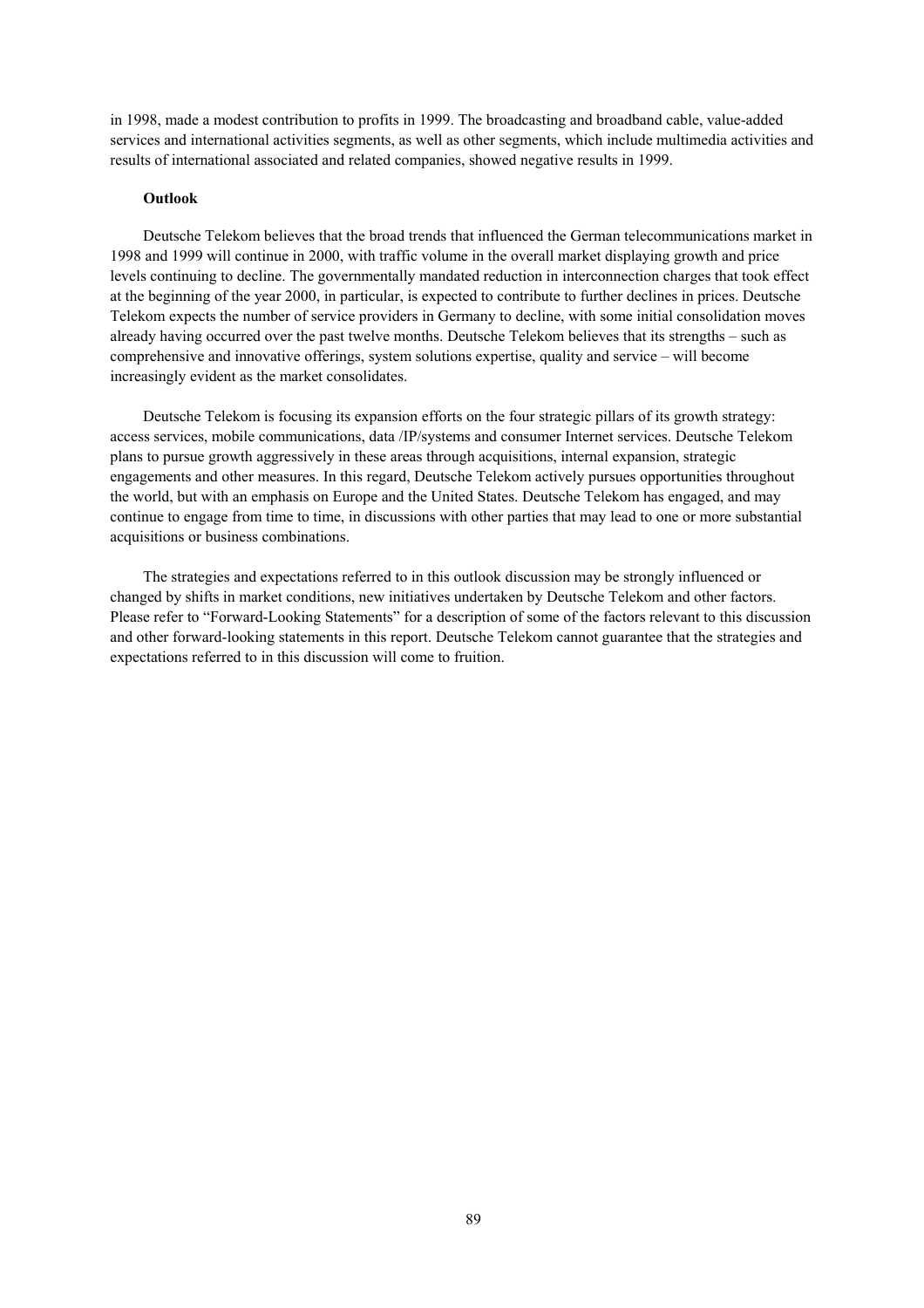#### *Revenues*

As in 1999, revenues from Deutsche Telekom's network communications business will be strongly influenced by price reductions during 2000. In February 2000, Deutsche Telekom introduced major price cuts for international calls to over 50 countries and from the fixed network to the T-D1 mobile network. These were followed on March 1, 2000 by reductions in prices for regional and long-distance calls and an extension of the off-peak period. Other price and service campaigns may be launched during the course of the year. The principal aim of these measures is to stabilize Deutsche Telekom's market share in the domestic network communications market. Deutsche Telekom expects that the anticipated decline in revenues from price reductions in 2000 will be offset to a limited extent by higher revenues from initial connection fees and monthly rental charges, particularly for T-ISDN and T-DSL.

Deutsche Telekom aims to compensate for the expected decrease in revenues from network communications resulting from its price reductions with revenue growth from other areas. Revenue growth in the areas of mobile communications and data communications, and to a lesser extent in the online services area, will be important in accomplishing this aim.

The transfer of a major portion of the cable business of Deutsche Telekom AG into a separate subsidiary at the beginning of 1999 and the establishment of nine regional subsidiaries, commencing on July 1, 2000, have laid the foundation for the planned sale of majority interests on a regional basis in the cable business. In February and March 2000, Deutsche Telekom reached agreements for the sale of majority interests in the subsidiaries that will operate in the regions of North-Rhine-Westphalia and Hesse. Deutsche Telekom is proceeding with plans to sell majority stakes in additional regional companies in 2000 and 2001. As a result of these sales, revenues from the affected subsidiaries will no longer be fully consolidated with those of Deutsche Telekom.

In 2000, Deutsche Telekom's revenues from international activities should be favorably affected by Deutsche Telekom's international acquisition program. Having sold Global One to France Telecom, Deutsche Telekom will have the freedom to pursue opportunities that were formerly closed to it under contractual arrangements relating to Global One. Deutsche Telekom is determined to pursue the further internationalization of its business in 2000.

Deutsche Telekom believes that, in the absence of unforeseen developments, its overall revenue in the year 2000 will be higher than in 1999, despite the partial loss of revenue from cable activities that are sold. Deutsche Telekom's aim is to have price-driven reductions in revenue in domestic fixed-line telephony compensated for by increases in revenue from Deutsche Telekom's mobile communications, data communications and online services businesses, both as a result of the growth of Deutsche Telekom's existing operations and as a result of acquisitions.

### *Costs*

In view of the expected revenue trends during 2000, Deutsche Telekom will again focus on cost management. Deutsche Telekom expects that its cost of goods and services purchased will increase in 2000, primarily due to an increase in other services purchased. The increase in other services purchased is expected to result principally from costs relating to Deutsche Telekom's expansion in the national and international mobile telephony businesses. Due to falling settlement rates, international network access charges are decreasing, but this development is largely offset by increases in domestic network access charges. Deutsche Telekom's cost of goods and services purchased – for example, from software companies and IT providers – is expected to increase as increasing emphasis is put on activities outside of the traditional voice telephony business. Deutsche Telekom's objective is to keep the growth in the cost of goods and services purchased below the rate of revenue growth through, for example, improvements in purchasing procedures and an increase in the number of goods and services generated in-house.

In the year 2000, Deutsche Telekom will not continue the substantial workforce reductions of the past few years due to the impact of acquisitions and a significant build-up of sales personnel that is planned for 2000.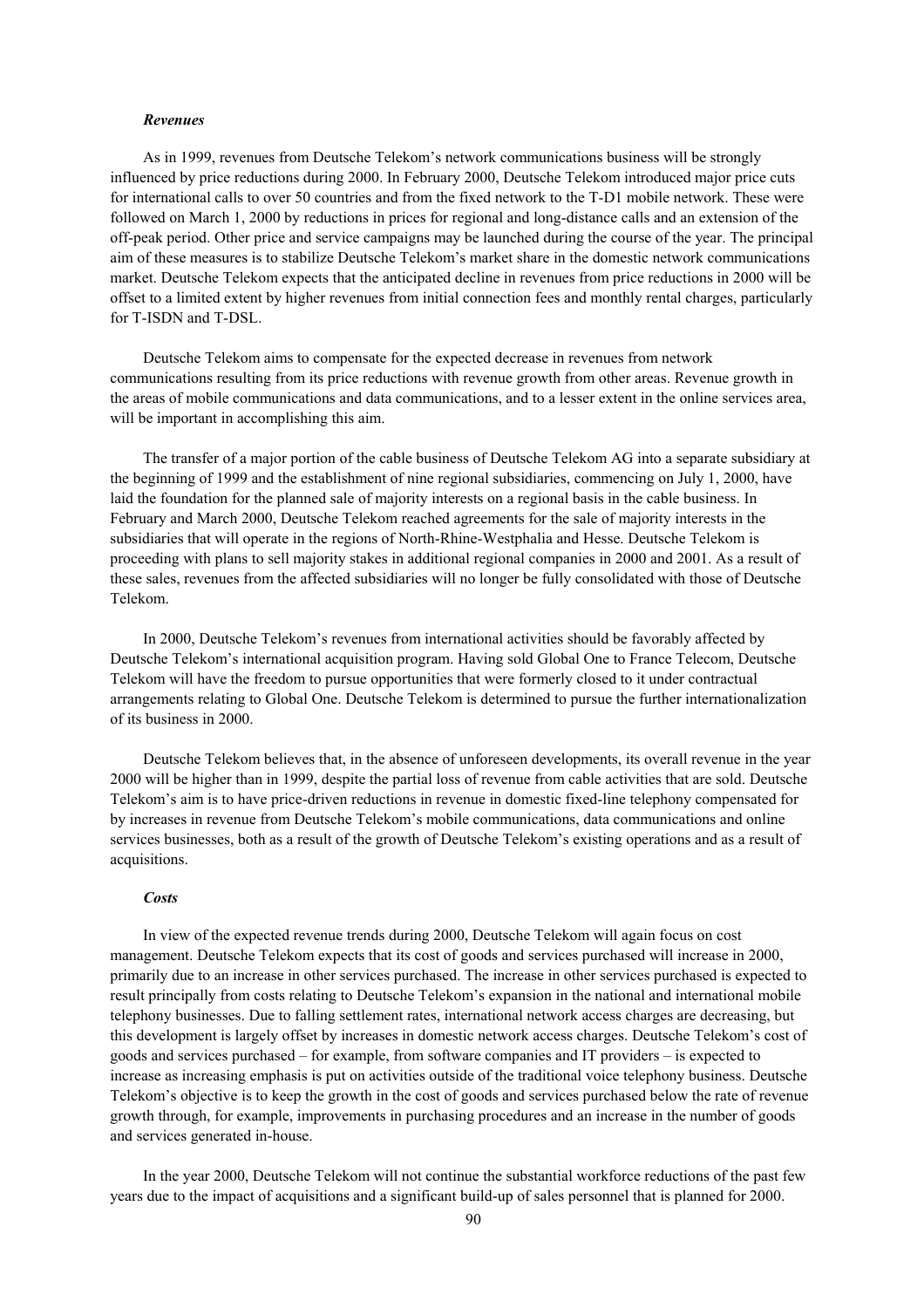However, a change in payment requirements relating to civil servant pension fund contributions that is scheduled to take effect in 2000 should enable Deutsche Telekom to maintain personnel costs at the 1999 level within the group of companies that were part of the consolidated Deutsche Telekom group at year-end 1999, excluding the effect of the sale of regional cable companies.

Depreciation and amortization in 2000 are expected to increase due to the goodwill amortization relating to acquisitions made in 1999 or 2000. Distinctly higher overall investment volume in 2000, which will include planned investments in the expansion of international networks and is likely to include the purchase of UMTS licenses in several countries, is likely to give rise to increased depreciation in 2000.

In 2000, other operating expenses are expected to be notably higher than in 1999 as a result of increased advertising costs and commission on sales. This is largely the result of expansion in the existing mobile communications business area and the acquisitions made in this business area in 1999.

Deutsche Telekom experienced a decrease in net interest expense in 1999. This was largely due to the reduction of indebtedness on an average basis from 1998 to 1999. Depending on decisions on financing recent and further acquisitions net interest expense may rise significantly in the future.

Income from related and associated companies in 2000 is likely to differ substantially from that of the prior year due to the realignment of Deutsche Telekom's investment portfolio. In 2000, the removal of losses from Global One should have a positive effect. In addition, if matters progress as anticipated, Deutsche Telekom expects that a further source of revenue may result from the sale of interests in the regional cable companies.

Deutsche Telekom does not expect the decline in margins in network communications and the initial losses and amortization of goodwill resulting from new international shareholdings to be fully offset by increased profitability in other business areas in 2000.

## **Capital Markets Activities**

Deutsche Telekom's subsidiary**,** T-Online International AG, is scheduled to become publicly traded through the issuance and sale of approximately 100 million T-Online shares in mid-April 2000. Deutsche Telekom's mobile telecommunications subsidiary, T-Mobile International AG, may come to the market in the second half of 2000, although a final decision in this regard has not been reached. Deutsche Telekom will retain a controlling interest in each of these two companies.

Kreditanstalt für Wiederaufbau (KfW) has announced that it has engaged a financial advisor to advise it with respect to a disposition of a portion of its holdings of Deutsche Telekom shares. Deutsche Telekom currently expects that this disposition will be accomplished by means of a share offering in June 2000.

In part to enhance the ability of Deutsche Telekom to finance future acquisitions with its own shares, the Board of Management of Deutsche Telekom will present a resolution to create new authorized capital stock at the annual shareholders' meeting in May 2000.

## **Results of Operations**

## *Net Revenues*

Network communications services, which are basically domestic and international public fixed-line network voice telephony services, are the largest contributor to Deutsche Telekom's consolidated net revenues. Deutsche Telekom also obtains revenues from interconnection services for domestic and international network operators, domestic and international services in the field of data communications and systems solutions, and mobile communications services. Broadcasting and broadband cable, the supply and sale of terminal equipment, value-added services, and other ancillary services including multimedia communications services such as T-Online round out the range of products and services offered by Deutsche Telekom. Revenues of Deutsche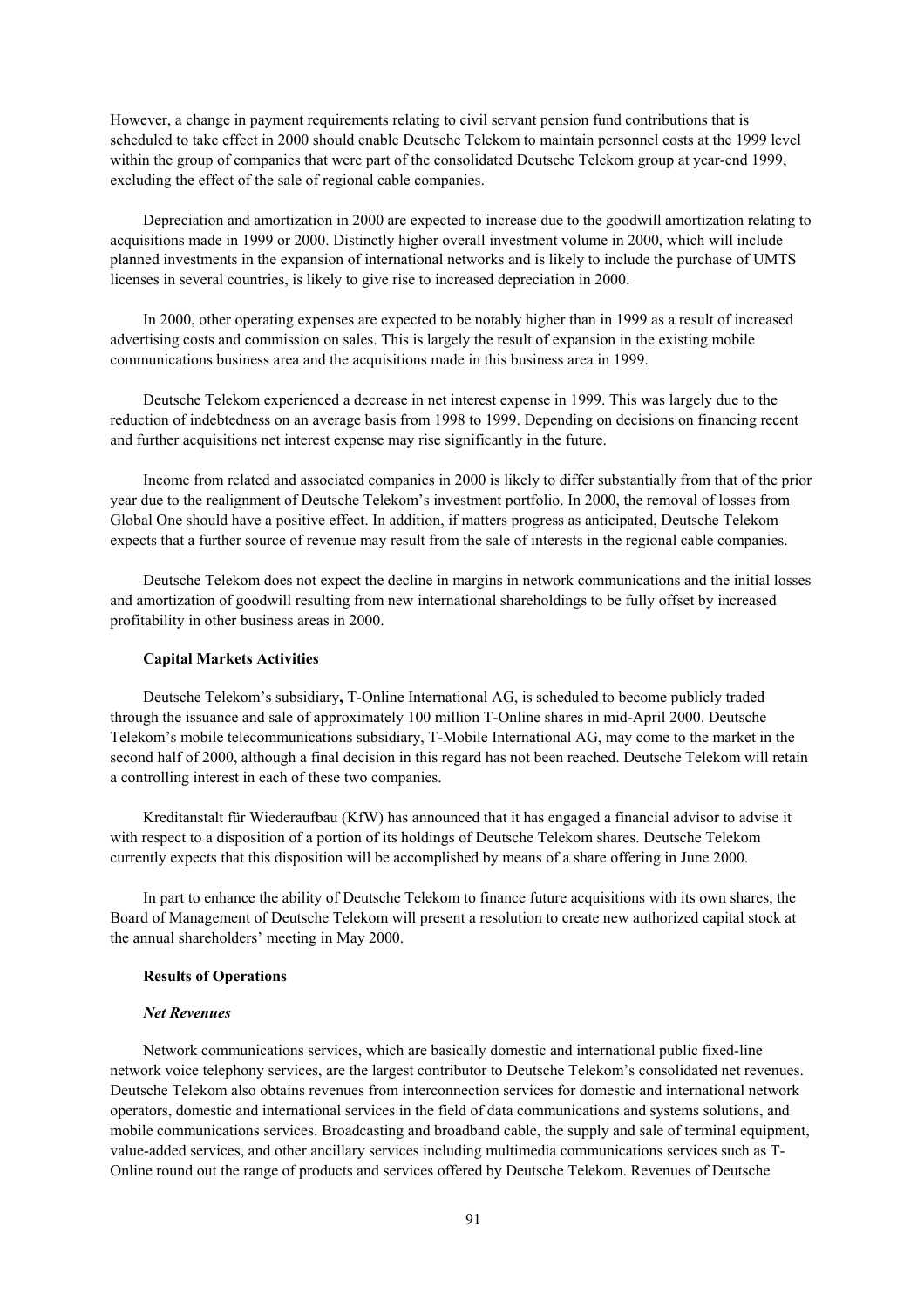Telekom's non-German subsidiaries (principally MATÁV, max.mobil. and One 2 One) are included under the heading "International" in the revenue presentation appearing below.

The following table shows Deutsche Telekom's net revenues broken down by major business areas and as a percentage of net revenues for the last three years.

|                            | Year ended December 31, |           |               |                                        |                 |         |  |
|----------------------------|-------------------------|-----------|---------------|----------------------------------------|-----------------|---------|--|
|                            | 1999                    |           |               | 1998                                   |                 | 1997    |  |
|                            |                         |           |               | (millions of euro, except percentages) |                 |         |  |
|                            | 16.737                  |           |               | 47.2\% 20.531 58.4\% 21,420            |                 | 62.1%   |  |
|                            | 3.919                   |           |               | $11.0\%$ 3,061 8.7% 2,573              |                 | 7.5%    |  |
|                            | 2.953                   |           | 8.3% 1.396    |                                        | $4.0\%$ 1.241   | $3.6\%$ |  |
|                            | 2,884                   |           | $8.1\%$ 1,611 |                                        | $4.6\%$ 1,229   | $3.5\%$ |  |
|                            | 2.828                   | 8.0%      | 2.536         | $7.2\%$                                | 2.345           | $6.8\%$ |  |
|                            |                         | $5.4\%$   | 1.804         |                                        | 5.1\% 1.597     | 4.6%    |  |
|                            | 1.903                   | $5.4\%$   | 2.051         | 5.9%                                   | 2.001           | 5.8%    |  |
|                            |                         | $3.4\%$   | 1.382         |                                        | $3.9\%$ 1.517   | $4.4\%$ |  |
| Other services (including) |                         |           |               |                                        |                 |         |  |
|                            |                         |           |               |                                        |                 |         |  |
|                            | 35.470                  | $100.0\%$ | <u>35,144</u> | $100.0\%$                              | $34.505$ 100.0% |         |  |
|                            |                         |           |               |                                        |                 |         |  |

The presentation of Deutsche Telekom's revenues generally reflects the organization of Deutsche Telekom's business in 1999. Deutsche Telekom's business was rearranged in some respects during 1999. Data presented for previous years have been restated to reflect the new business structure solely to facilitate year-toyear comparisons. As a consequence of the rearrangements in 1999 and 1998 and a 1997 reorganization, some of the line item information presented in the following discussion is not directly comparable with corresponding line item information contained in the financial statements that were included in Deutsche Telekom's Annual Reports on Form 20-F for 1998 and 1997.

Major changes in the presentation of revenues for 1999 are described below:

- As of January 1, 1999, the amounts billed for other network operators, and the corresponding amounts paid to those operators, are no longer shown under net revenue and goods and services purchased, but are instead disclosed net.
- As of January 1, 1999, the amounts billed at T-Online for content providers, and corresponding amounts paid through to content providers, are no longer shown under net revenues and goods and services purchased, but are instead disclosed net.
- Amounts relating to Deutsche Telekom's communications network subsidiary DeTeLine Deutsche Telekom Kommunikationsnetze GmbH that were shown under "other services" in 1998 are shown under "data communications" in 1999.
- Amounts relating to maintenance services that were shown under "terminal equipment" in 1998 are shown under "other services" in 1999.

*Network Communications.* Revenues from network communications consist of revenues from domestic telephone communications and from international telephone communications. Domestic telephone communications revenues include initial connection fees and monthly rental charges as well as call charges. Call charges originate from local, regional and domestic long-distance calls, calls to mobile networks and calls to Internet service providers, other than T-Online. Revenues from calls made to T-Online on or after April 1, 1999 in connection with most tariff packages of T-Online are reflected under "other services." International telephone communications revenues consist of call charges that originate from international long-distance calls. Revenues from network communications are likely to be affected by many influences and trends, as described more fully above under the heading "—Dynamics Affecting Deutsche Telekom's Business".

The following table sets forth the net revenues from telephone network communications services.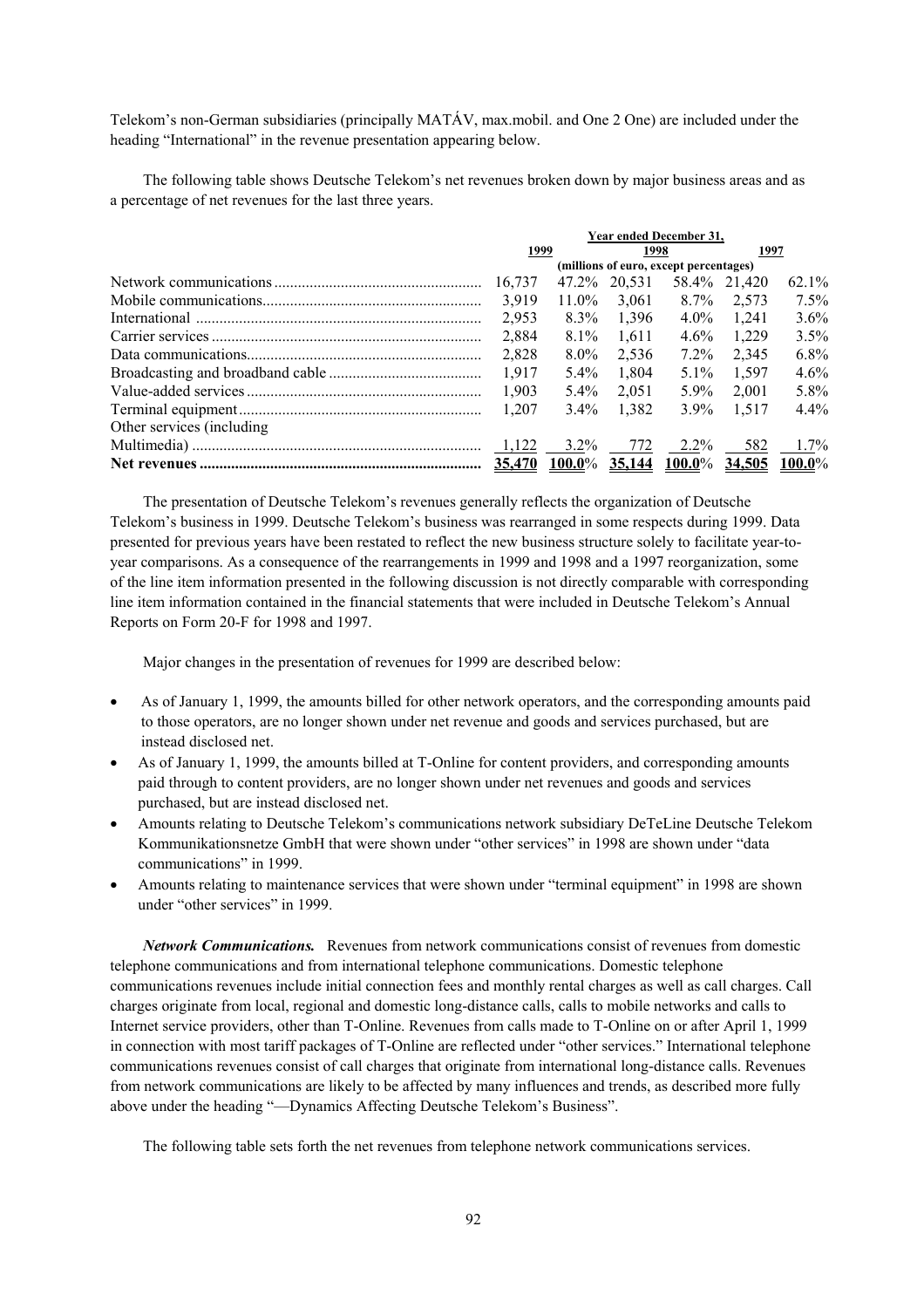|                                             | <b>Year ended</b><br>December $31(1)$ |                    |       | <b>Year ended</b><br>December 31. |           |  |
|---------------------------------------------|---------------------------------------|--------------------|-------|-----------------------------------|-----------|--|
|                                             |                                       |                    |       |                                   |           |  |
|                                             | 1999                                  | 1998               | 1997  | 1999/1998                         | 1998/1997 |  |
|                                             |                                       | (millions of euro) |       | $\frac{6}{6}$ change)             |           |  |
| Initial connection fees, access charges and |                                       |                    |       |                                   |           |  |
|                                             | 6.333                                 | 6.136              | 5.990 | 3.2                               | 2.4       |  |
| Call charges                                |                                       |                    |       |                                   |           |  |
|                                             | 4.058                                 | 4.271              | 4.000 | (5.0)                             | 6.8       |  |
|                                             | 2.988                                 | 6,372              | 7.494 | (53.1)                            | (15.0)    |  |
|                                             | 1.405                                 | 2,083              | 2,508 | (32.5)                            | (16.9)    |  |
|                                             | 1,953                                 | 1,669              | 1,428 | 170                               | 16.9      |  |
|                                             | 16.737                                | 20.531 21.420      |       | (18.5)                            | (4.2)     |  |

(1) Prior year figures have been adjusted to reflect a change in management reporting relating to other network services. Revenues of EUR 2 million for 1998 and EUR 21 million for 1997 are now shown under other services.

**\_\_\_\_\_\_\_\_\_\_\_\_\_\_\_\_**

*Initial Connection Fees, Monthly Rental Charges and Other Network Services.* Revenues from initial connection fees, monthly rental charges and other network services are primarily a function of the number and mix of standard telephone and ISDN access lines and the corresponding initial connection fees and monthly rental charges.

The average number of access channels (adjusted to reflect ISDN channels) has risen over the last three years as indicated below.

|      | Year ended     |  |
|------|----------------|--|
|      | December 31,   |  |
| 1999 | 1998 1997      |  |
|      | (millions)     |  |
|      | 47.0 45.7 44.3 |  |

The increase in revenues from initial connection fees, monthly rental charges and other network services in both 1998 and 1999 resulted primarily from growth in the number of access channels. This growth was, however, partially offset by a slight decrease in 1999 in the average monthly access charge per access channel.

*Domestic Call Charges.*Revenues from call charges are a function of the number of telephone calls, average call duration, the mix of local, regional, and long distance calls as well as the time of the call and the applicable tariffs. In general, domestic telephone traffic is influenced by trends in the German telecommunications market and other market developments as described above under the heading "Dynamics Affecting Deutsche Telekom's Business".

Deutsche Telekom started its second year of competition with major tariff reductions. Deutsche Telekom introduced significant reductions in prices for domestic calls in 1999 in response to intense competition on these markets. As a result, average charges per minute for domestic fixed-line traffic declined by around 33 percent as compared to the average for 1998. Despite Deutsche Telekom's price reductions, intense competition in the domestic long distance and regional areas, conducted primarily on the basis of price, resulted in a 4.5 percent decrease in minutes from domestic calls. The decrease in volume was particularly pronounced in the area of domestic long-distance calls, where minute volume declined by 15.7 percent. As in 1998, customers were able to select competitor carriers either on a call-by-call basis or through carrier preselection. The combination of the decline in average charges per minute and the decline in minutes from domestic traffic resulted in an overall decline of 26.9 percent in revenue from domestic call charges.

In 1998, revenues from domestic call charges were 4.7 percent lower than in 1997, primarily due to tariff cuts and a decrease in the volume of domestic traffic, both of which resulted from increasing competition. The decrease in volume particularly affected domestic long-distance calls, where minute volume fell by 7.1 percent.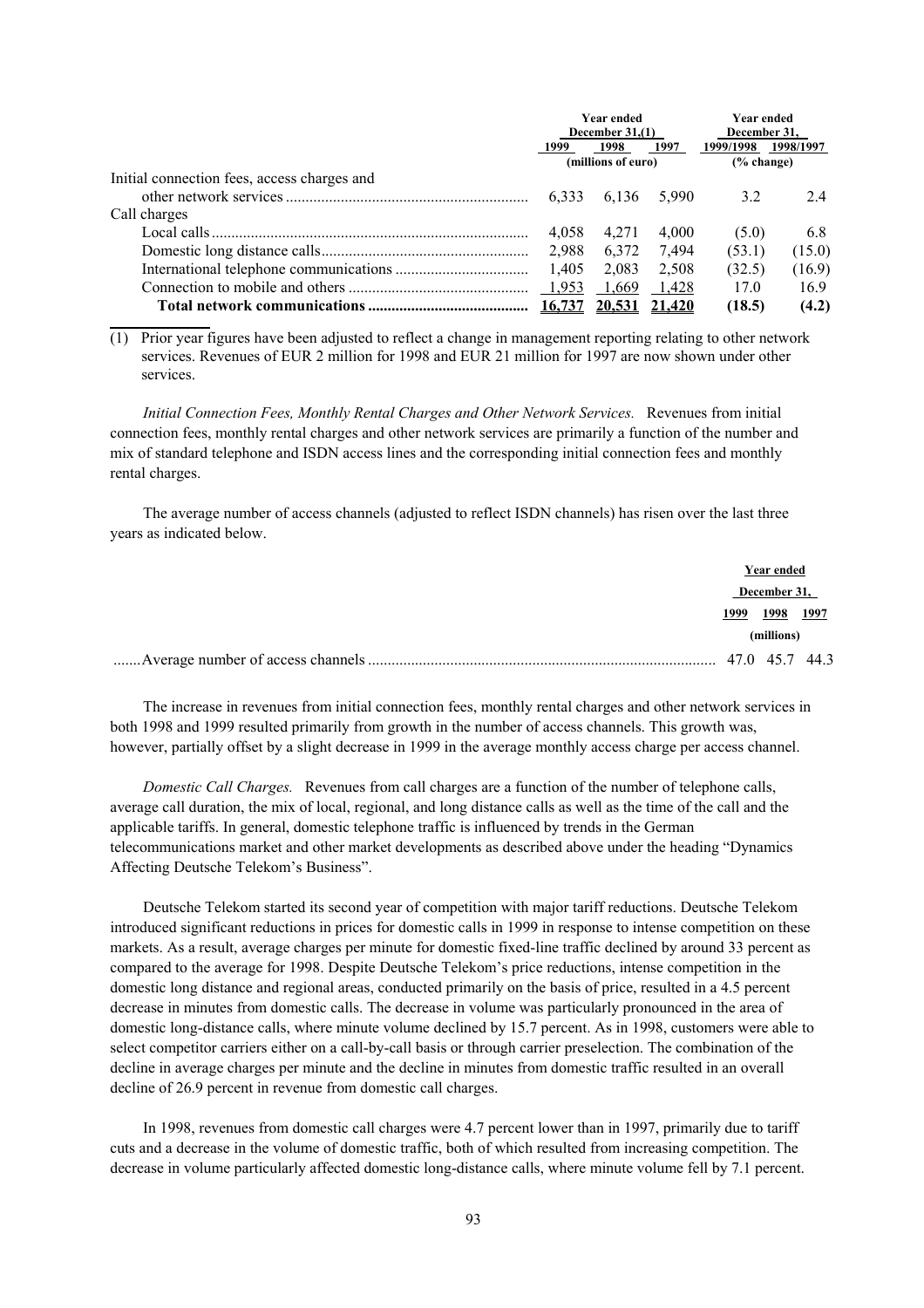In both 1998 and 1999, increased revenues from calls to mobile networks and from connections to online service providers partially offset decreased revenues from other types of calls.

Deutsche Telekom reduced tariffs for calls from fixed-network lines to T-D1 mobile phones in February 2000 and tariffs for calls in the regional and national zones in March 2000. In addition, the number of regional tariff zones has been reduced and off-peak periods have been lengthened. These measures are likely to result lower revenues per minute from domestic calls in 2000.

*International Telephone Communications.*Revenues from call charges for international long-distance calls are a function of tariffs and the volume, duration and mix of outgoing international traffic. In general, international telephone traffic is influenced by trends in the telecommunications markets and other market developments as described above under the heading "—Dynamics Affecting Deutsche Telekom's Business".

On June 1, 1999 Deutsche Telekom significantly reduced its tariffs for long distance calls, in particular for calls to many European countries. See "Description of Business—Network Communications".

The volume of Deutsche Telekom's international outgoing traffic was 18.0 percent lower in 1999 than in 1998. This decrease was attributable to intense competition in Germany for international telephony traffic, principally on the basis of price. During 1999, competitors made significant gains in market share. The tariff cuts introduced in June 1999, together with the decrease in minutes from international calls during 1999, resulted in a 32.5 percent decrease in revenues from international calls in 1999 as compared to 1998. Revenues from international telephone services were 16.9 percent lower in 1998 than in 1997, primarily due to major tariff cuts implemented in March 1998 and, to a lesser extent, due to a decrease in volume brought about by the introduction of competition at the beginning of 1998*.* 

Deutsche Telekom introduced a further reduction in tariffs for international calls on February 1, 2000, which is likely to result in a further reduction in revenues from international calls for 2000.

*Carrier Services.* Revenues from licensed service providers and carriers consist of charges paid by domestic and foreign carriers for access to Deutsche Telekom's network to carry calls placed by the customers of such carriers. In addition, domestic interconnection services revenues contain charges paid by other fixed network operators and mobile communications providers for specially tailored leased lines. In 1997 and prior years, revenues from domestic interconnections were generated only by the interconnection of domestic mobile phone networks to the fixed network operated by Deutsche Telekom. In the international area, revenues also include transit traffic carried on Deutsche Telekom's network.

The following table contains information concerning the development of revenues from licensed service providers and carriers.

|  | Year ended<br>December 31. |                    |             | Year ended            |         |  |
|--|----------------------------|--------------------|-------------|-----------------------|---------|--|
|  |                            |                    |             | December 31.          |         |  |
|  | 1999                       | 1998               | 1997        | 1999/1998 1998/1997   |         |  |
|  |                            | (millions of euro) |             | $\frac{6}{6}$ change) |         |  |
|  |                            |                    |             |                       | - 167.6 |  |
|  |                            |                    | 782 919     | 0.5                   | (14.9)  |  |
|  |                            |                    | 1,611 1,229 | 79.0                  | 31.2    |  |

In the fully liberalized German telecommunications market, the number of fixed network competitors that have to connect with Deutsche Telekom's network in order to terminate their customers' calls increased significantly in 1999, which brought considerable growth in traffic volume in the area of domestic interconnection services and corresponding growth in revenue. The continued expansion of the mobile communications market also contributed to the revenue growth in this area. Revenue growth in this area was not, however, sufficient to offset a corresponding decline in network communications revenues.

At the beginning of 2000, Deutsche Telekom implemented the new lower domestic interconnection rates established by the Regulatory Authority at the end of 1999. For further information on the new domestic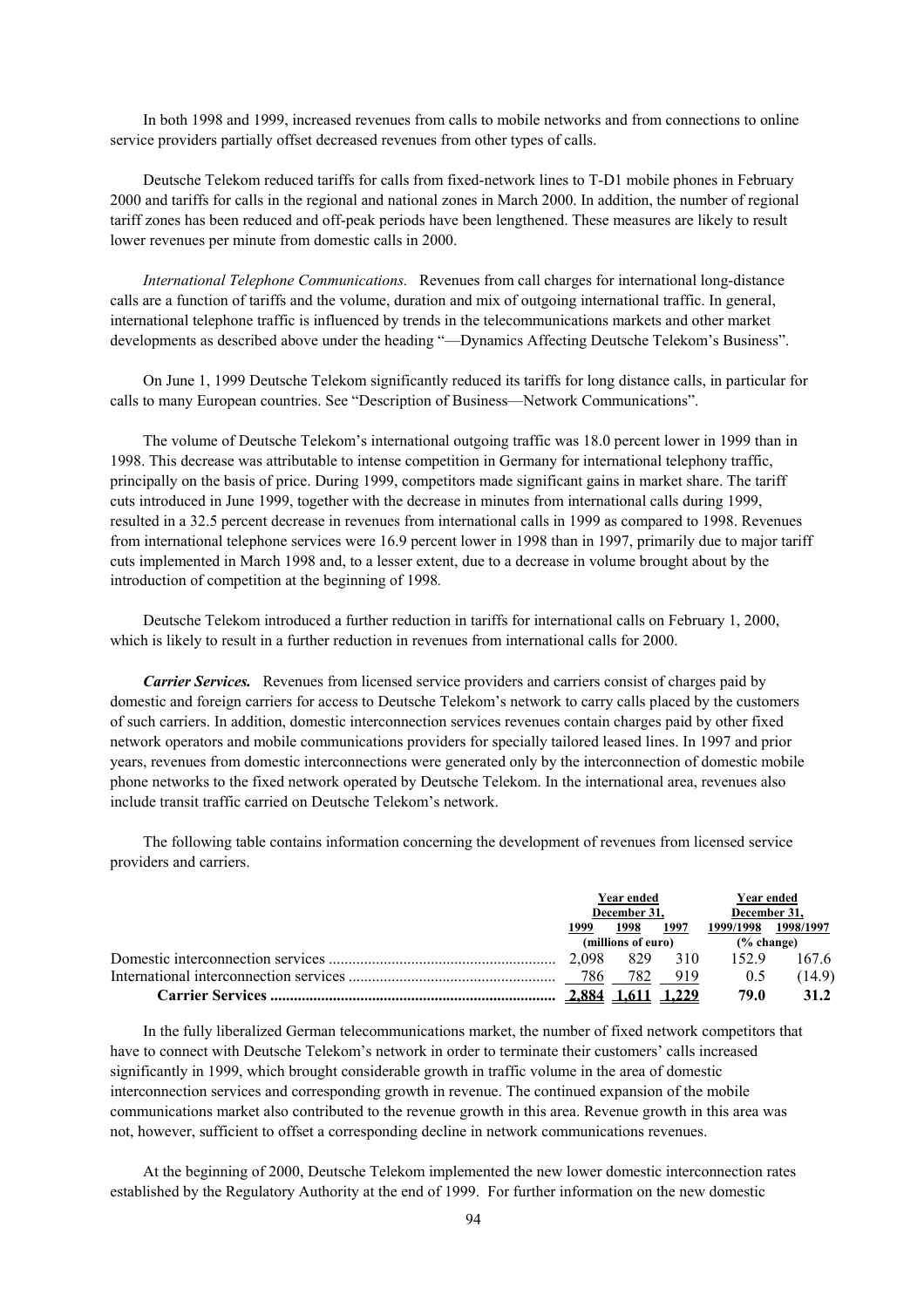interconnection rates, see "Description of Business—Regulation." These new lower rates will slow down, to some extent, any further revenue growth that may occur in 2000 due to growth in the volume of domestic interconnection traffic carried on Deutsche Telekom's network.

Revenues from international interconnection services remained essentially constant in 1999, as growth in traffic and the effect of exchange rate movements offset a decline in settlement rates.

In 1998, revenues from domestic interconnection services increased considerably due to the large number of competitors that connected with Deutsche Telekom's network for the first time and, to a lesser extent, due to continued growth in fixed-to-mobile interconnection. Revenues from international interconnection services decreased by 14.9 percent in 1998, despite strong growth in traffic, due to a decline in international settlement rates. Exchange rate movements had no significant effect on revenues from international interconnection services in that year.

*Data Communications.* The main sources of revenue for data communications are the installation and monthly rental charges for domestic and international leased lines (including digital and analog leased lines), charges for data transmission services, and charges for managed networks and IT solutions customized to meet specific customer needs. The following table shows revenues from data communications for the periods indicated.

| Year ended<br>December $31$ , <sup>(1)</sup> |                    |           | Year ended<br>December 31. |        |
|----------------------------------------------|--------------------|-----------|----------------------------|--------|
| 1999                                         | 1998               | 1997      | 1999/1998 1998/1997        |        |
|                                              | (millions of euro) |           | % change)                  |        |
|                                              |                    |           | 24.2                       | 45.6   |
| 108                                          | 121 191            |           | (10.7)                     | (36.6) |
| 800                                          |                    | 869 1,092 | (79)                       | (20.4) |
|                                              |                    |           | 11.5                       | 8.1    |

(1) Beginning in 1999, revenues of Deutsche Telekom's subsidiary DeTeLine, previously accounted for under "other services", are shown under "data communications". Prior year figures have been restated in the amount of EUR 29 million for 1998 and EUR 19 million for 1997 to reflect this change.

(2) Excluding T-Online.

**\_\_\_\_\_\_\_\_\_\_\_\_\_\_\_\_**

The most significant contributors to data communications revenues are managed networks, ATM and IP as well as leased lines for data communications and Deutsche Telekom's packet switched data transmission service based on the X.25 protocol.

In 1999, data communications revenues increased by 11.5 percent. This growth primarily reflects strong revenue growth in managed networks that resulted from an increase in the number of managed network customers, which was offset to some extent by a decrease in prices induced by competition. A decrease in revenues from X.25 data communications products was largely due to customer's migration to managed networks. ATM- and IP-based services are growing in importance as components of managed networks.

In 1998, data communications revenues increased by 8.1 percent, largely due to increased revenues from managed networks that resulted from increased marketing of these networks. The increase in managed network revenues was, however, partially offset by a decrease in traditional data communications revenues that resulted from competitive pressures on prices and from customer migration to higher value-added communications systems solutions.

*Mobile Communications.*Deutsche Telekom's mobile communications business area primarily reflects the activities of T-Mobil, Deutsche Telekom's German mobile communications subsidiary. Revenues of Deutsche Telekom's consolidated international mobile communications subsidiaries currently are reflected under the segment "International". The mobile communications business area generates revenues from installation charges, monthly access charges and call charges paid by direct subscribers, charges paid by independent service providers, and the sale of terminal equipment for mobile communications. Independent service providers purchase mobile communications services from T-Mobil at a discount, resell those services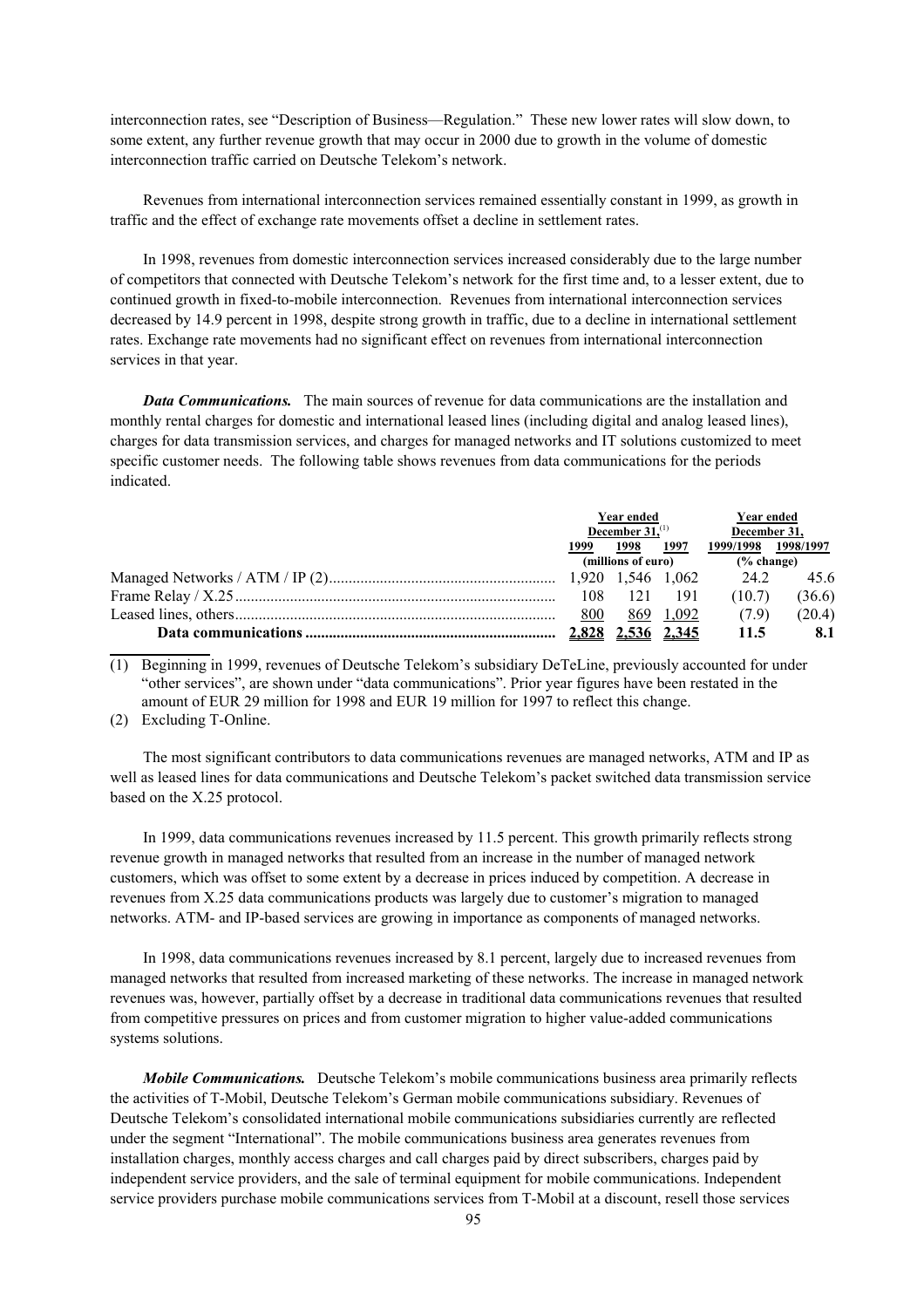and bill subscribers directly at rates they set independently. Traffic charges (including those paid by independent service providers) accounted for approximately 69.3 percent of T-D1 revenues, which consists of traffic charges, setup and monthly access charges, but exclude revenues from sales of digital handsets in 1999 as compared to 68.6 percent in 1998. Monthly access charges and initial connection fees together accounted for approximately 30.7 percent of those revenues in 1999 and 31.4 percent in 1998. Tariffs for subscribers serviced directly by T-Mobil are set by T-Mobil, although they would be subject to possibly retroactive regulatory review if T-Mobil were deemed to have a dominant position in a relevant market, as described under the heading "Description of Business—Regulation—Special Requirements Applicable to Market-Dominant Providers".

The following table shows information concerning the development of revenues from mobile communications.

|              |       | <b>Year ended</b>  | <b>Year ended</b><br>December 31. |             |           |  |
|--------------|-------|--------------------|-----------------------------------|-------------|-----------|--|
|              |       | December 31.       |                                   |             |           |  |
|              | 1999  | 1998               | 1997                              | 1999/1998   | 1998/1997 |  |
|              |       | (millions of euro) |                                   | % change)   |           |  |
|              | 36    | 36                 | 43                                | 0.0         | (16.3)    |  |
|              | 510   | 320                | 295                               | 59.4        | 8.5       |  |
|              | 1.015 | 822                | 756                               | 23.5        | 8.7       |  |
| Call charges |       |                    |                                   |             |           |  |
|              | 2.218 | 1.639              | 1.173                             | 35.3        | 39.7      |  |
|              | 73    | 133                | 188                               | (45.1)      | (29.3)    |  |
|              | 67    | 111                | 118                               | (39.6)      | (5.9)     |  |
|              | 3.919 | 3.061              | 2.573                             | <b>28.0</b> | 18.9      |  |

Revenues from mobile communications increased in 1999 and 1998 as a result of continued growth in the number of T-D1 subscribers. The average number of T-D1 subscribers rose by 63.9 percent in 1999 and 58.4 percent in 1998, in part because of the continuing positive response to the private customer oriented tariff options offered by Deutsche Telekom to attract new customer groups. Revenue growth did not keep pace with subscriber growth, however, due in part to an increase in the proportion of subscribers that use prepaid tariff packages and due in part to a decline in revenues per minute, both of which contributed to a decrease in revenues per subscriber. Overall T-Mobil revenues were adversely affected by expected declines in the number of subscribers to Deutsche Telekom's analog T-C-Tel mobile service and by special terms offered to T-C-Tel customers to encourage migration to T-D1 service. Revenues from sales of mobile handsets, which are included in other mobile communications services and products, increased by 59.4 percent in 1999 to EUR 510 million and by 8.5 percent in 1998 to EUR 320 million due to the continued strong subscriber growth in the mobile communications market. Mobile handsets generally are subsidized in order to create attractive package offers for new customers.

*Broadcasting and Broadband Cable.*Revenues from broadband cable are generated principally from installation charges and monthly subscription fees paid by cable television customers directly served by Deutsche Telekom, and transmission charges paid by local cable companies in which Deutsche Telekom holds at least a minority equity stake or by other private cable operators. In addition, revenues are generated from cable transmission fees paid by television and radio stations for transmitting their programs via Deutsche Telekom's cable network. Broadcasting revenues result from fees paid by television and radio stations for the use of transmission capacity. The following table provides information concerning revenues generated by broadcasting and broadband cable.

|                                                |                                     | Year ended<br>December 31, | Year ended<br>December 31, |               |           |  |
|------------------------------------------------|-------------------------------------|----------------------------|----------------------------|---------------|-----------|--|
|                                                | 1999                                | 1998                       | 1997                       | 1999/1998     | 1998/1997 |  |
|                                                | (millions of euro, except as noted) |                            |                            | $(\%$ change) |           |  |
|                                                | 1.441                               | 1.353                      | 1.178                      | 6.5           | 14.9      |  |
|                                                | 476                                 | 451                        | 419                        | 55            | 7.6       |  |
|                                                |                                     | $1.917$ 1.804              | 1,597                      | 6.3           | 13.0      |  |
| Average number of cable television subscribers |                                     |                            |                            |               |           |  |
|                                                | 17.8                                | 17.5                       | 170                        | 17            | 29        |  |
|                                                |                                     |                            |                            |               |           |  |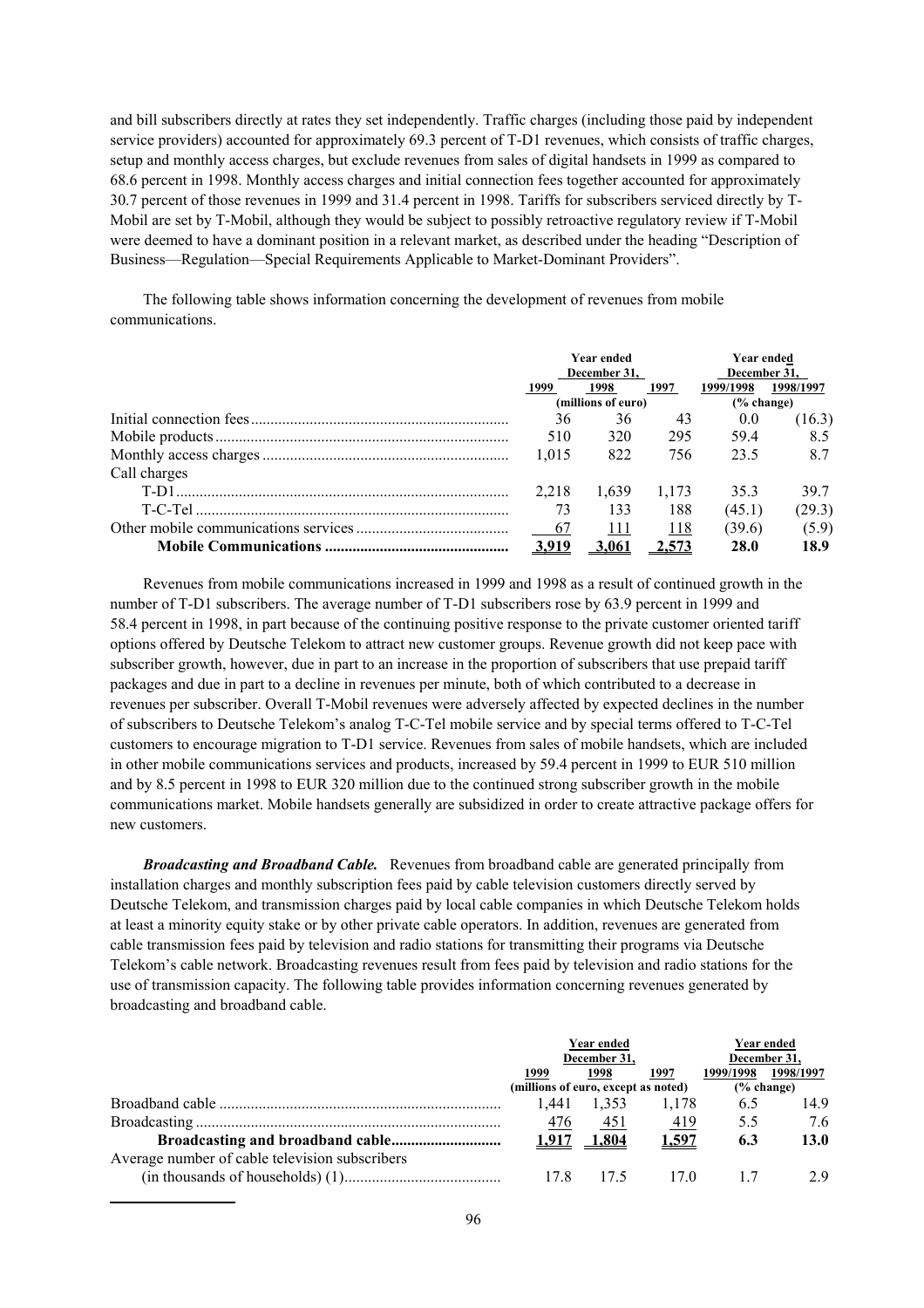(1) Includes households connected through operators of private broadband distribution equipment and master antenna television systems.

In 1999, broadband cable experienced a moderate increase in revenues, due in part to growth in the average number of cable television subscribers and in part to an improvement in billing procedures. This increase in revenues was also due in part to the fact that an increase in monthly subscription rates for cable television as of November 1997 did not immediately result in higher effective rates for all subscribers because a number of subscribers had prepaid for cable television services prior to November 1997. As a result, these customers did not begin paying at the higher rates until the end of the period covered by their prepayments. In 1998, the increase in broadband cable revenues was principally due to the effect of the increase in the monthly subscription fees which came into effect in November 1997 and due to a modest increase in the average number of cable subscribers in 1998.

Deutsche Telekom is currently pursuing the sale of majority interests in nine regional companies within Germany that are to be formed during the year 2000, in which the core of Deutsche Telekom's cable business will be placed. Agreements to sell majority ownership of two of the regional companies have been concluded. As majority interests in these businesses are sold, revenues of these regional companies will cease to be consolidated in the financial statements of the Deutsche Telekom group, and these companies will instead be accounted for at equity.

*Terminal Equipment.* Revenues from terminal equipment consist of revenues from the sale and rental of terminal equipment for the fixed network. The following table provides information on the development of these revenues over the last three years.

| Year ended<br>December $31$ . <sup>(1)</sup> |      |             | Year ended<br>December 31. |           |
|----------------------------------------------|------|-------------|----------------------------|-----------|
| 1999                                         | 1998 | 1997        | 1999/1998                  | 1998/1997 |
| (millions of euro)                           |      |             | % change)                  |           |
| 458                                          | 483  | 482         | (5.2)                      | 0.3       |
| - 749                                        | 899  | 1 0 3 5     | (16.7)                     | (13.1)    |
| 1,207                                        |      | 1,382 1,517 | (12.7)                     | (8.9)     |
|                                              |      |             |                            |           |

(1) In 1999, revenues relating to maintenance services are accounted for under "other services". To reflect this change, revenues of EUR 120 million for 1998 and EUR 129 million for 1997 have been transferred to "other services".

Revenues from terminal equipment declined in 1999 for the third consecutive year. Revenues fell considerably in 1999 as a result of a further reduction in the number of leasing contracts. In the terminal equipment sales business, revenues decreased largely due to decreases in prices for terminal equipment. See "Description of Business—Supply and Service of Terminal Equipment".

In 1998, revenues from terminal equipment were also negatively affected by the streamlining of the product portfolio and by a decline in leasing revenues, particularly from analog terminal equipment. These effects were partially offset by an increase in sales revenues, particularly from sales of PBX and terminal equipment for ISDN lines.

*Value-Added Services.*Revenues from value-added services include revenues from public telephones, toll free lines, information services, telephone directory publishing, and other directory and operator services. The following table sets forth revenues from value-added services for the periods indicated.

|  | Year ended         |                   |      |               | Year ended |  |
|--|--------------------|-------------------|------|---------------|------------|--|
|  | December 31.       |                   |      | December 31.  |            |  |
|  | 1999               | 1998              | 1997 | 1999/1998     | 1998/1997  |  |
|  | (millions of euro) |                   |      | $(\%$ change) |            |  |
|  |                    | 1.903 2.051 2.001 |      |               |            |  |

Decreases in revenues from public telephones and operator services accounted for most of the decline in revenues from value-added services in 1999, although these decreases were partially offset by increased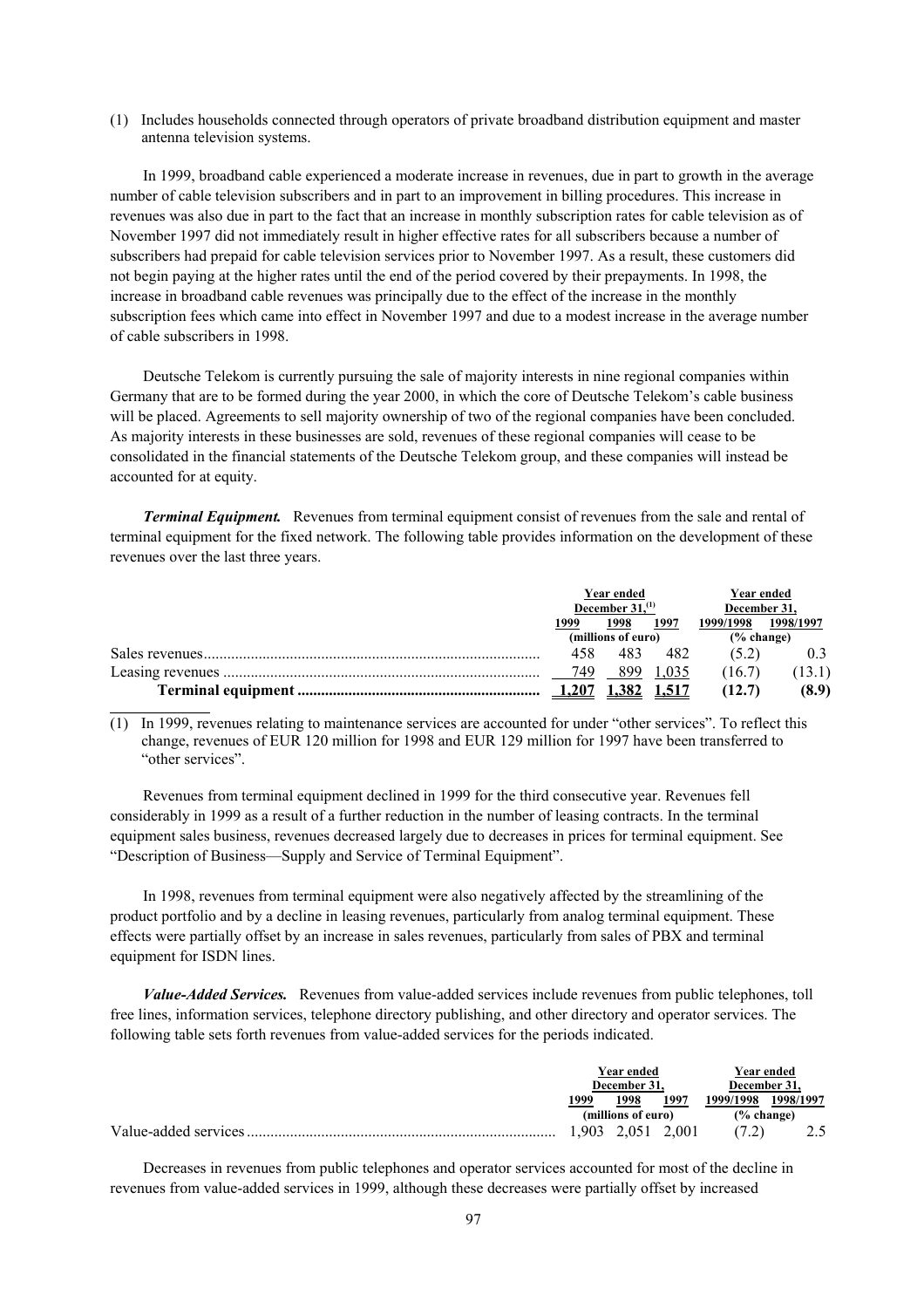revenues from information services. Revenues from public telephones decreased in 1999 because Deutsche Telekom reduced the number of public telephones as part of a site-optimization program and reduced tariffs for public telephones, largely to adjust for falling tariffs for mobile phone calls, which displace public phones. The average number of public telephones declined from 157,000 in 1998 to 138,000 in 1999. Revenues from operator assisted services, such as directory services, also decreased in 1999 due to increased competition and also due in part to the increased availability of Deutsche Telekom online directories.

In 1998, revenues from value-added services increased as a result of the growth in traffic and revenues from toll-free and information services lines. In addition, revenues from value-added services benefited from price adjustments for operator services that became effective in November 1997. These effects were partially offset, however, by declining revenues from public telephones. The number of public telephones declined from 163,000 in 1997 to 157,000 in 1998 as part of the site-optimization program.

*Other Services.* Revenues from other services include revenues generated from multimedia communications, especially T-Online. They also include revenues from support services and ancillary activities performed by Deutsche Telekom. In 1998, revenues resulting from billing on behalf of competitors were recorded under "other services". In 1999, these amounts were no longer recorded under this line item, and 1998 figures have been restated to eliminate these amounts. For further information on this topic, see "—Results of Operations—Net Revenues."

| Year ended<br>December $31,(1)$ |      |      | Year ended<br>December 31, |           |  |
|---------------------------------|------|------|----------------------------|-----------|--|
| 1999                            | 1998 | 1997 | 1999/1998                  | 1998/1997 |  |
| (millions of euro)              |      |      | $(\%$ change)              |           |  |
| 412                             | 294  | 215  | 40.1                       | 36.7      |  |
| 135                             |      |      | 2 13400.0                  | (50.0)    |  |
| 575                             | 477  | 365  | 20.5                       | 30.7      |  |
| 1.122                           | 772  | 582  | 45.3                       | 32.6      |  |

(1) In 1999, revenues of Deutsche Telekom's subsidiary DeTeLine are no longer shown under "other services". These revenues, in the amount of EUR 29 million for 1998 and EUR 19 million for 1997, are now shown under "data communications". Revenues relating to maintenance services of EUR 120 million for 1998 and EUR 129 million for 1997 were shown under "terminal equipment" in 1998. In 1999, maintenance services are accounted for under "other services". As of January 1, 1999, revenues from billing for other network competitors of EUR 0.5 billion are no longer shown as revenues from "other services" and goods and services purchased. As of January 1, 1999, T-Online does not show under revenues and services purchased amounts billed for content providers (EUR 53 million for 1998 and EUR 34 million for 1997). Prior year figures have been restated to reflect these changes.

**\_\_\_\_\_\_\_\_\_\_\_\_\_\_\_\_**

In both 1999 and 1998, the revenue increase from other services was principally due to continued revenue growth at T-Online, showns as part of the line item "multimedia platform", which increased its revenues from EUR 189 million in 1997 to EUR 252 million in 1998 and to EUR 412 million in 1999. T-Online revenues for 1998 and 1997 that were reported in prior years were higher than the figures reported for those years in 1999 because amounts billed for content providers are no longer included in T-Online revenues in 1999, and figures reported in prior years have been restated to reflect this change. In both 1999 and 1998, revenues from T-Online services principally benefited from growth in the number of subscribers, although this growth was partially offset by price reductions implemented by T-Online. The increase in other revenues in both years is also partially attributable to increased revenues from billing services for our competitors, which represents the difference between the amounts collected for and the amounts paid over to our competitors in accordance with applicable regulations. A significant increase in revenues from the sale of multimedia applications to business customers also contributed to the increase in other services revenues from 1998 to 1999.

*International.* Revenues from international business consists of the revenues of Deutsche Telekom's foreign subsidiaries. These principally reflect the revenues of MATÁV and, in 1999, the revenues of max.mobil. and One 2 One, which were included for the first time in Deutsche Telekom's group of consolidated companies in 1999. max.mobil., which was first consolidated as of January 1, 1999, contributed EUR 811 million to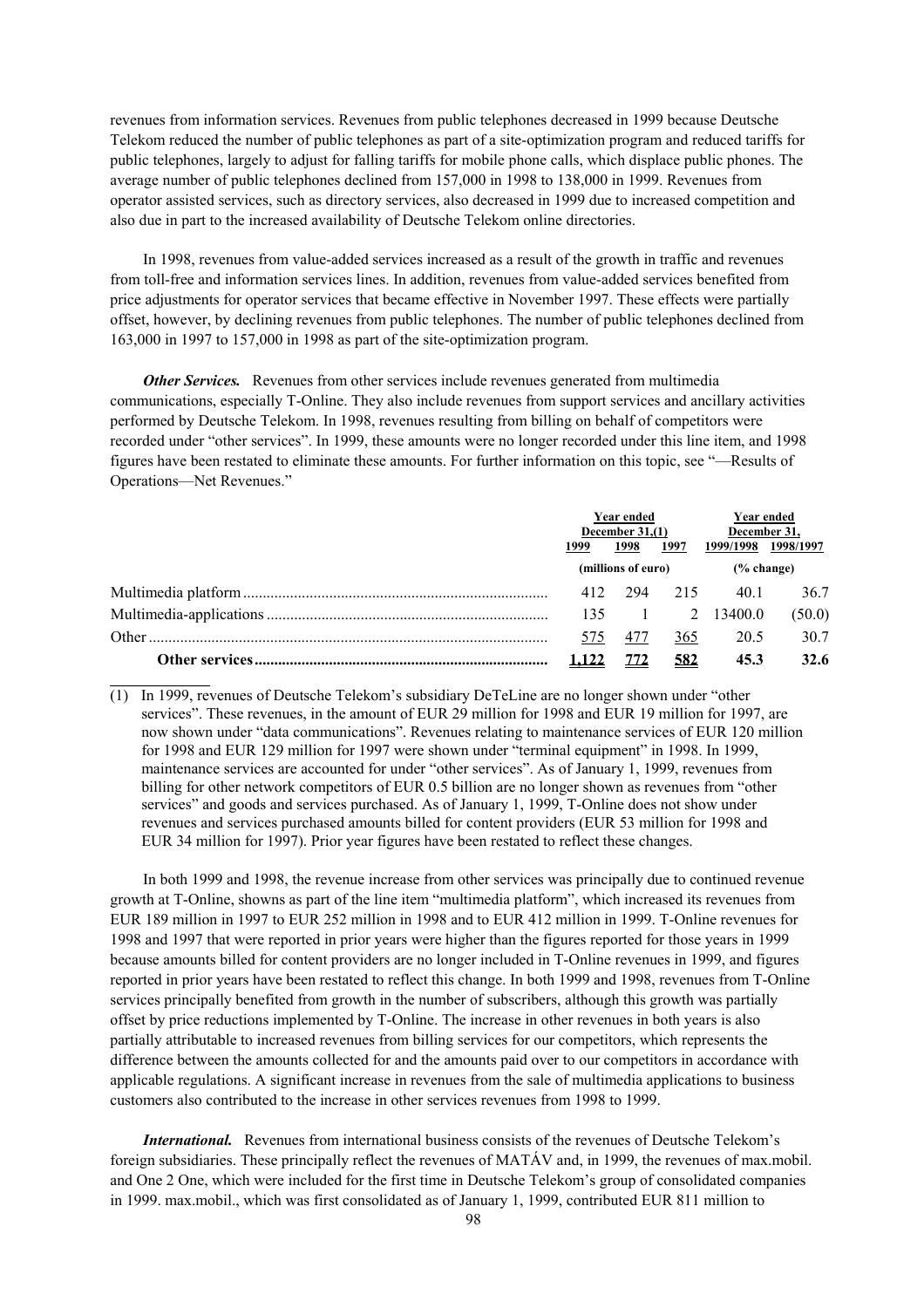consolidated revenues in 1999, while One 2 One, which was first consolidated on October 1, 1999, contributed EUR 544 million.

MATÁV's contribution to Deutsche Telekom's consolidated revenues increased to EUR 1.5 billion in 1999 from EUR 1.4 billion in 1998 and EUR 1.2 billion in 1997. In each year, the increases were primarily due to the increase in access lines and mobile subscribers in Hungary.

### *Changes in Inventories and Other Own Capitalized Costs*

Deutsche Telekom's statement of income is prepared on the total-cost basis typically used in Germany. Costs to be capitalized and expensed in future periods, such as increases or decreases in inventories and interest and other costs capitalized on construction projects, are classified in the statement of income as revenues. A corresponding amount is included in expenses such that the net effect is zero. The following table sets forth information concerning the changes in inventories and other own capitalized costs.

|                                                                     | Year ended         |      |           |                       | Year ended |  |
|---------------------------------------------------------------------|--------------------|------|-----------|-----------------------|------------|--|
|                                                                     | December 31,       |      |           | December 31.          |            |  |
|                                                                     | 1999               | 1998 | 1997      | 1999/1998             | 1998/1997  |  |
|                                                                     | (millions of euro) |      |           | $\frac{6}{6}$ change) |            |  |
| Increase (decrease) in inventories of finished products and work in |                    |      |           |                       |            |  |
|                                                                     | 947                |      | 990 1.514 | (4.3)                 | (34.5)     |  |

Own capitalized costs, which include mainly planning and construction costs incurred, decreased by approximately EUR 218 million from 1998 to 1999. The effect of this decrease in own capitalized costs was, however, largely offset by an increase in inventory resulting primarily from the change in composition of the group (particularly the acquisition of One 2 One) and increased inventories of Deutsche Telekom's research and development and real estate subsidiaries.

The relatively high level of inventories and own capitalized costs in 1997 as compared to 1998 reflected own capitalized costs relating to construction activity associated with the digitization of Deutsche Telekom's network. The digitization of the network was completed in 1997, and, as a result, own capitalized costs were significantly lower in 1998. This decrease in own capitalized costs was partially offset by an increase in inventories in 1998.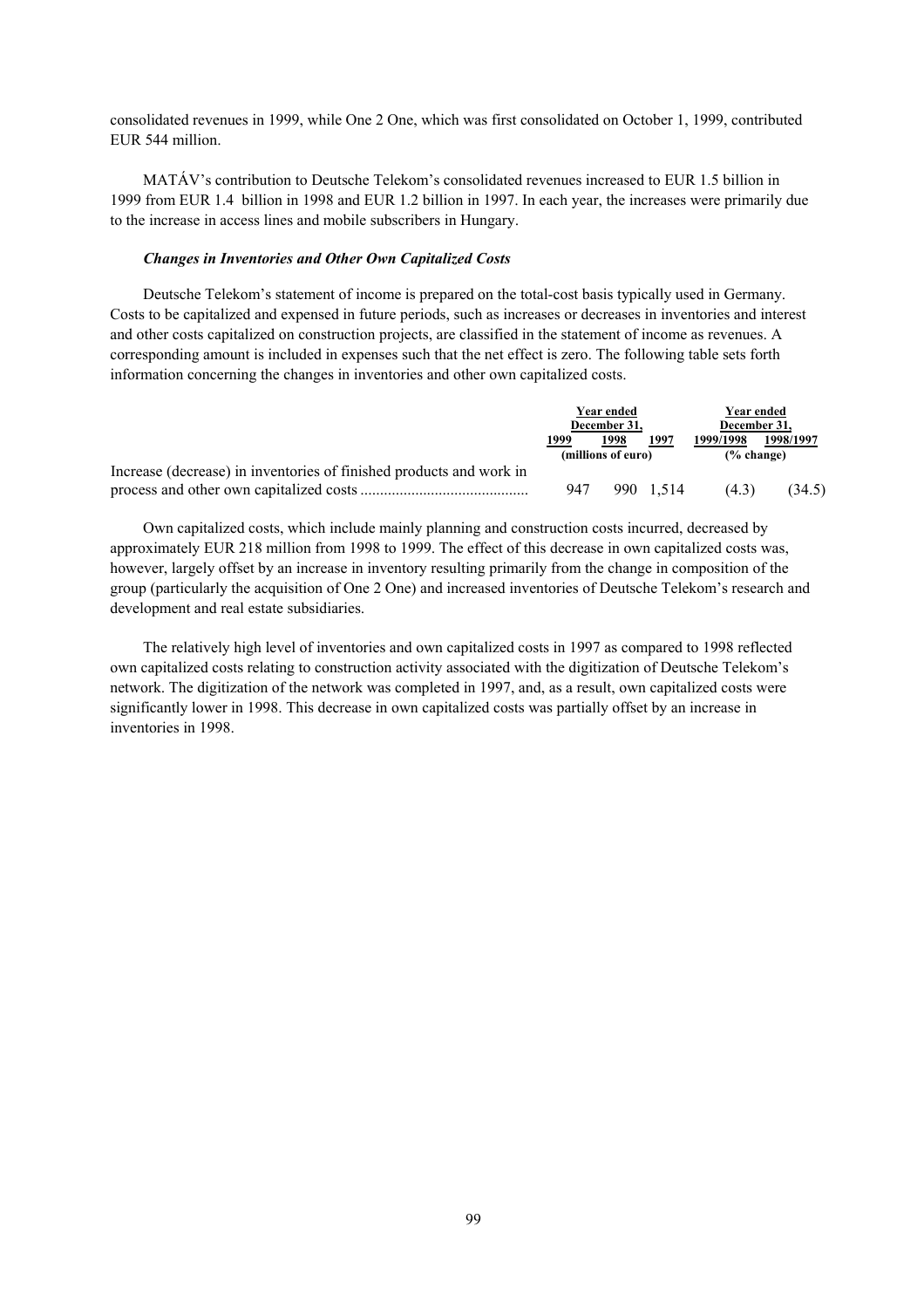### *Other Operating Income*

Other operating income consists of tax refunds, reversals of allowances and accruals, cost reimbursements, gains from sales of assets and other miscellaneous items. The following table provides information concerning other operating income.

|  | Year ended         |                   |      |                       |           | Year ended |
|--|--------------------|-------------------|------|-----------------------|-----------|------------|
|  | December 31.       |                   |      | December 31.          |           |            |
|  | 1999               | 1998              | 1997 | 1999/1998             | 1998/1997 |            |
|  | (millions of euro) |                   |      | $\frac{6}{6}$ change) |           |            |
|  |                    | 1.871 2.069 1.915 |      | (9.6)                 |           |            |

Certain VAT refunds obtained pursuant to the Value-Added Tax Act (*Umsatzsteuergesetz*) are included in other operating income. Deutsche Telekom is entitled to recover a portion of the VAT incurred on assets purchased and placed into service before January 1, 1996, the date on which Deutsche Telekom became fully subject to VAT. Accordingly, Deutsche Telekom recognized VAT refunds of EUR 379 million in 1999, EUR 655 million in 1998, EUR 664 million in 1997 and EUR 775 million in 1996. Deutsche Telekom expects to reclaim a total of approximately EUR 2.7 billion over 10 years (from 1996 onwards), including the EUR 2.5 billion reclaimed since 1996. VAT paid on construction in progress and inventory purchased prior to January 1, 1996 was booked as expense in the year paid. Since January 1, 1996, the VAT paid in prior years with respect to those assets has been recognized as operating income at the time those assets were placed into service.

In 1999, other operating income decreased by 9.6 percent, partly due to the decrease in VAT refund recognized in 1999 and partly due to the effect of a one-time disposition of non-current assets in 1998. The overall decline in other operating income was partially offset by income from a national roaming agreement between T-Mobil and VIAG Interkom and by an increase in reversals of allowance and accruals.

In 1998, other operating income increased by 8.0 percent. This increase resulted principally from a onetime disposition of noncurrent assets of EUR 146 million related to the capital restructuring of Deutsche Telekom's satellite investment SES Société Européenne des Satellites S.A. Other operating income also reflected a reduction of reversals of accruals of EUR 87 million as well as an increase in reversals of valuation adjustments of accounts receivable and doubtful accounts.

#### *Total Operating Costs and Expenses*

The following table shows Deutsche Telekom's total operating costs and expenses broken down by major components.

|  | <b>Year ended</b><br>December 31, |                      |               | Year ended<br>December 31, |           |
|--|-----------------------------------|----------------------|---------------|----------------------------|-----------|
|  |                                   |                      |               |                            |           |
|  | 1999                              | 1998                 | 1997          | 1999/1998                  | 1998/1997 |
|  |                                   | (millions of euro)   | $(\%$ change) |                            |           |
|  | 8.404                             | 6.223                | 6.171         | 35.0                       | 0.8       |
|  | 9.210                             | 9.170                | 9.377         | 0.4                        | (2.2)     |
|  |                                   | 8.466 9.037          | 9.509         | (6.3)                      | (5.0)     |
|  | 6,135                             | 5,385                | 5,195         | 13.9                       | 3.7       |
|  |                                   | 32,215 29.815 30,252 |               | 8.0                        | (1.4)     |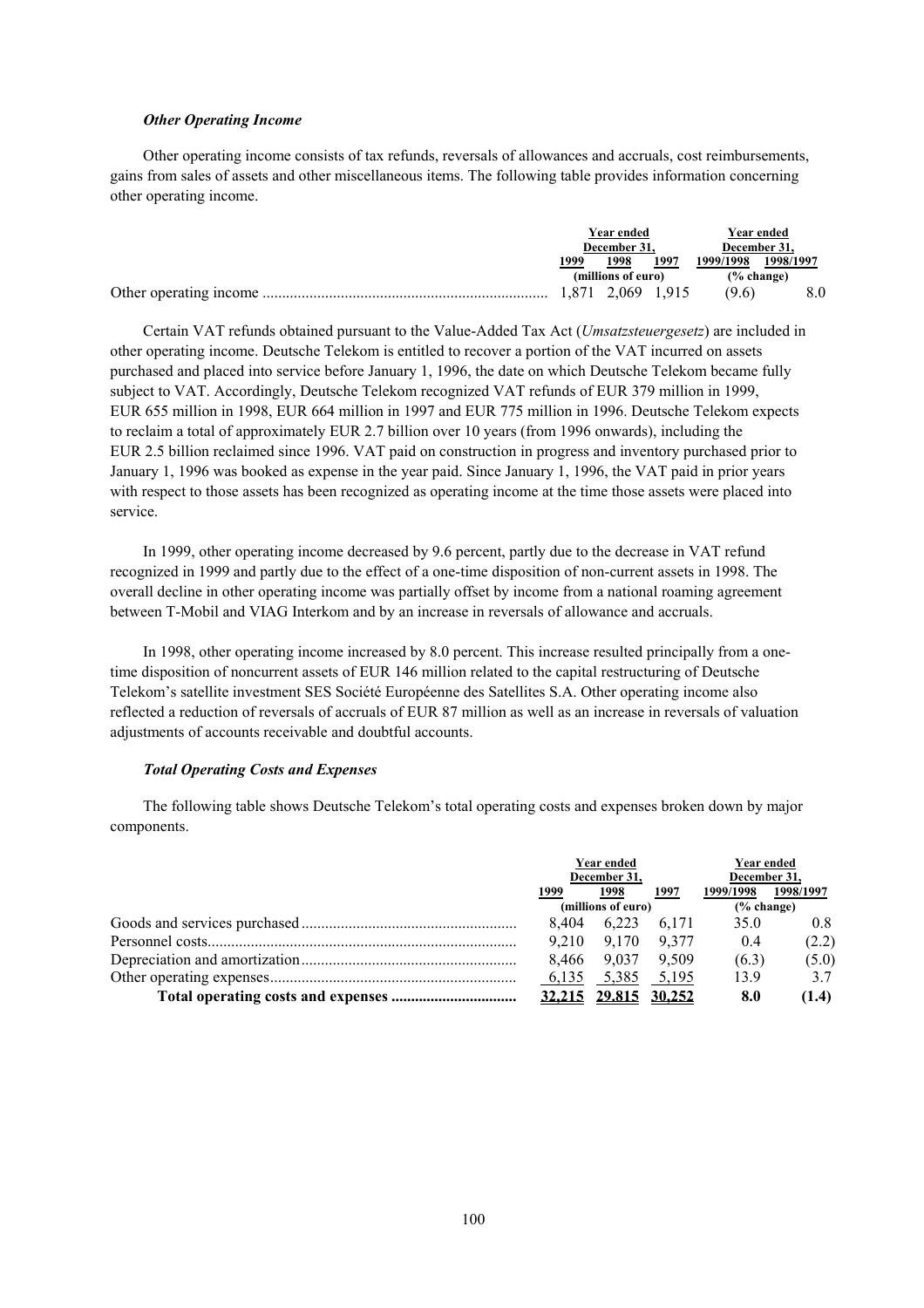*Goods and Services Purchased.* The following table provides information concerning goods and services purchased.

|                    | Year ended<br>December 31. |                    |      | Year ended<br>December 31, |           |
|--------------------|----------------------------|--------------------|------|----------------------------|-----------|
|                    | 1999                       | 1998               | 1997 | 1999/1998                  | 1998/1997 |
|                    |                            | (millions of euro) |      | $(\%$ change)              |           |
|                    |                            | 2,625 1,571 1,508  |      | 67.1                       | 4.1       |
| Services purchased |                            |                    |      |                            |           |
|                    | 1.585                      | 968                | 801  | 63.7                       | 20.8      |
|                    |                            |                    |      | 15.5                       | (13.1)    |
|                    |                            | 3,211 2,376 2,422  |      | 35.1                       | (1.9)     |
|                    |                            | 2,568 2,276 2,241  |      | 12.8                       | 1.6       |
|                    |                            | 8,404 6,223 6,171  |      | 35.0                       | 0.8       |

The increase in goods purchased of EUR 1.1 billion in 1999 resulted primarily from the consolidation of max.mobil. and One 2 One for the first time in 1999 and from increased purchases of mobile handsets for resale. In 1998, goods purchased increased by EUR 63 million. This increase was largely attributable to increased purchases of mobile handsets for resale.

Domestic network access charges rose in 1999 by 63.7 percent. This increase resulted from the growing number of calls initiated by Deutsche Telekom's fixed network and mobile customers and terminated in the networks of other fixed and mobile network operators in Germany. In 1998, the increase in domestic network access charges resulted mainly from increasing numbers of calls placed from Deutsche Telekom's fixed network to customers of other German mobile communications operators.

International network access charges increased in 1999 by EUR 218 million, primarily due to increased roaming charges for calls made by mobile phone subscribers of T-Mobil, max.mobil. and MATÁV to foreign telephone network operators.

International network access charges declined in 1998 by EUR 213 million principally as a result of the continued decline in international settlement rates and from a decrease in Deutsche Telekom's international outgoing traffic. These effects were partially offset by higher expenses for mobile roaming services.

Other services purchased consist of telecommunications hardware and software, building and other maintenance expenses, energy and utility costs and costs for information services provided. In 1999, increased expenses for information services provided accounted for most of the 12.8 percent increase in other services purchased. A corresponding increase in revenues from information services was recorded as revenues of the "value added services" business area. Maintenance expenses also increased in 1999 largely due to preparations for year 2000 risks. In 1998, expenses for other services purchased increased by EUR 35 million, also primarily as a result of increased costs for information services provided and increased maintenance expenses relating to the preparations for the year 2000 and the introduction of the euro.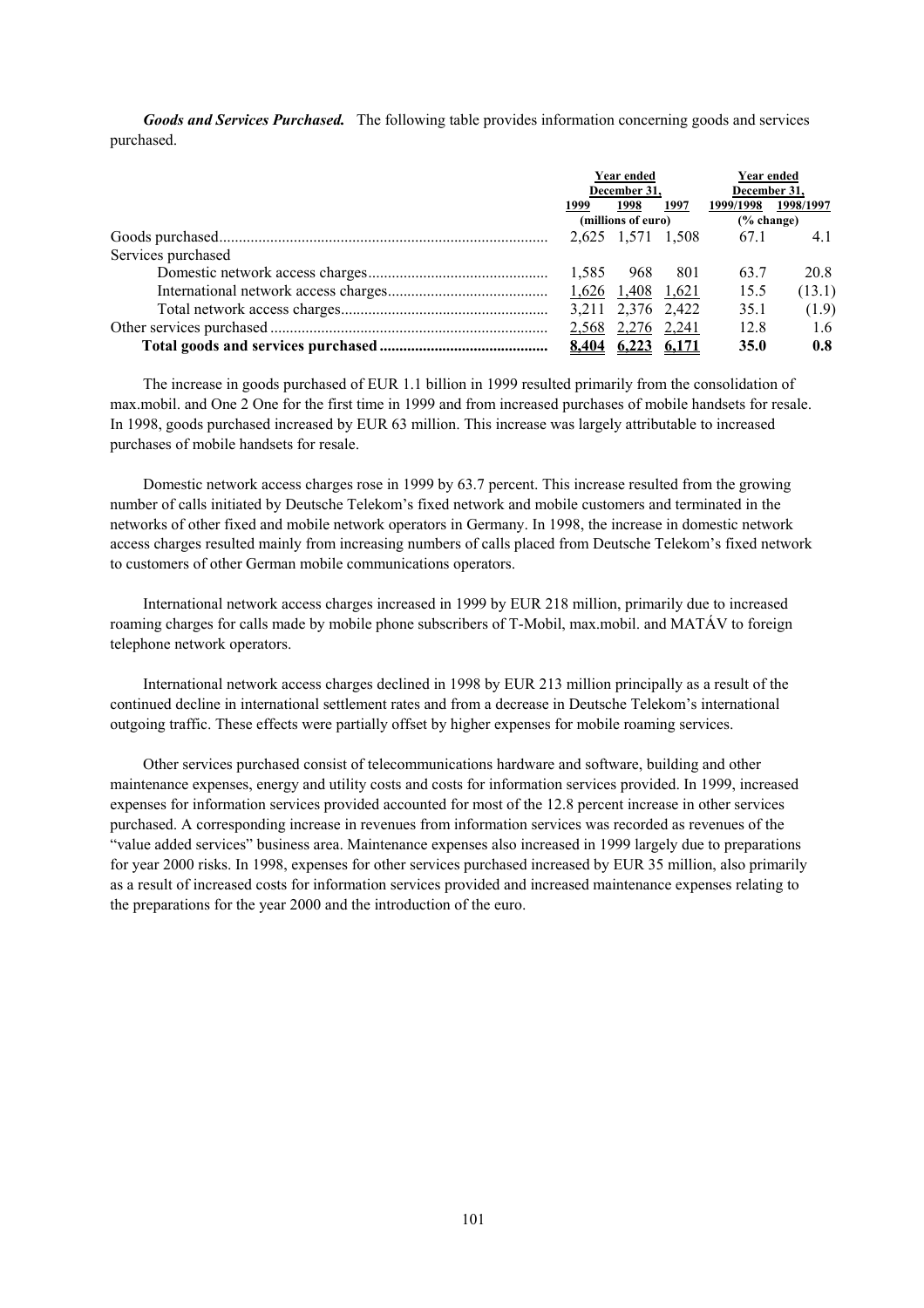**Personnel Costs.** The following table provides information concerning Deutsche Telekom's personnel costs and the annual percentage changes in those costs.

| Year ended<br>December 31, |                   |      | Year ended<br>December 31, |           |
|----------------------------|-------------------|------|----------------------------|-----------|
| 1999                       | 1998              | 1997 | 1999/1998                  | 1998/1997 |
| (millions of euro)         |                   |      | % change)                  |           |
|                            | 6.520 6.477 6.624 |      | 0.7                        | (2.2)     |
|                            | 2,690 2,693 2,753 |      | (0.1)                      | (2.2)     |
|                            | 9,210 9,170 9,377 |      | 0.4                        | (2.2)     |
|                            |                   |      |                            |           |

(1) Other personnel costs consist primarily of social security costs, which are fixed by law generally as a percentage of wages and salaries, and of pension costs, principally for civil servant employees.

For several years, Deutsche Telekom has been taking measures to reduce its personnel costs, primarily through the implementation of a workforce reduction program. In 1999, Deutsche Telekom made further progress with its workforce reduction program. For 1999, it employed an average number of 175,160 full-time employees in those companies that were part of the consolidated Deutsche Telekom group at the end of 1994, which was 10,580 fewer than the average number employed by those companies in 1998. Largely as a result of these personnel reductions, the average number of employees in the consolidated Deutsche Telekom group as a whole decreased to 204,360 in 1999 from 209,539 in 1998, despite the effect of the first consolidation of max.mobil. and One 2 One. The consolidation of max.mobil. starting as of January 1, 1999 accounted for an increase of approximately 2,500 in the average number of full-time employees of the consolidated Deutsche Telekom group during 1999, while the consolidation of One 2 One starting in October 1999 accounted for an increase in the average of approximately 1,000. As a result of the consolidation of max.mobil. and One 2 One, the consolidated Deutsche Telekom group as a whole, including companies first consolidated after 1995, had 203,268 employees, including trainees, as of December 31, 1999, an increase of 0.2 percent as compared to year-end 1998.

Personnel costs of Deutsche Telekom increased by 0.4 percent or EUR 40 million in 1999, as the effect of consolidating max.mobil. and One 2 One for the first time in 1999 partially offset the effect of workforce reductions in the companies that were part of the Deutsche Telekom group prior to 1999. The remainder of the increase in personnel costs resulted in part from a 3.0 percent increase in wages and salaries under collective bargaining agreements in Germany, which came into effect on April 1, 1999, and a remuneration adjustment related to salaries in eastern Germany. The growth in personnel costs was also attributable to age-related salary increases and to continued review of salaries in some areas to bring them in line with market conditions. Furthermore, the fixed annual contributions to a special fund for civil servant pensions, which was not linked to the number of employees covered in 1999, did not allow personnel cost to decrease in line with employee reduction.

In 1998, as a result of a reduction in the average number of full-time employees, personnel costs of Deutsche Telekom decreased by 2.2 percent or EUR 207 million. Personnel costs per employee increased, however, by 3.9 percent in 1998. This increase resulted in part from a 1.5 percent increase in wages and salaries under collective bargaining agreements, which came into effect on January 1, 1998, and a remuneration adjustment related to salaries in eastern Germany. The growth in personnel cost per employee was also attributable to the age-related salary increases and the review of salaries in some areas to bring them in line with market conditions. In addition, fixed annual contributions to a special fund for civil servant pensions, as mentioned above, together with a decrease in average number of employees, resulted in a nominal increase in personnel costs per employee in 1998.

Under agreements with the trade unions, differentials between salaries in western Germany and eastern Germany are to be gradually reduced until parity is reached in the year 2000. The cost of eliminating these differentials, which relate to less than 20 percent of Deutsche Telekom's workforce, has been and is expected to be less than EUR 61 million per year through the end of 2000. Wages and salaries for employees in eastern Germany increased on October 1, 1998 to 96 percent of the level paid in western Germany and again on October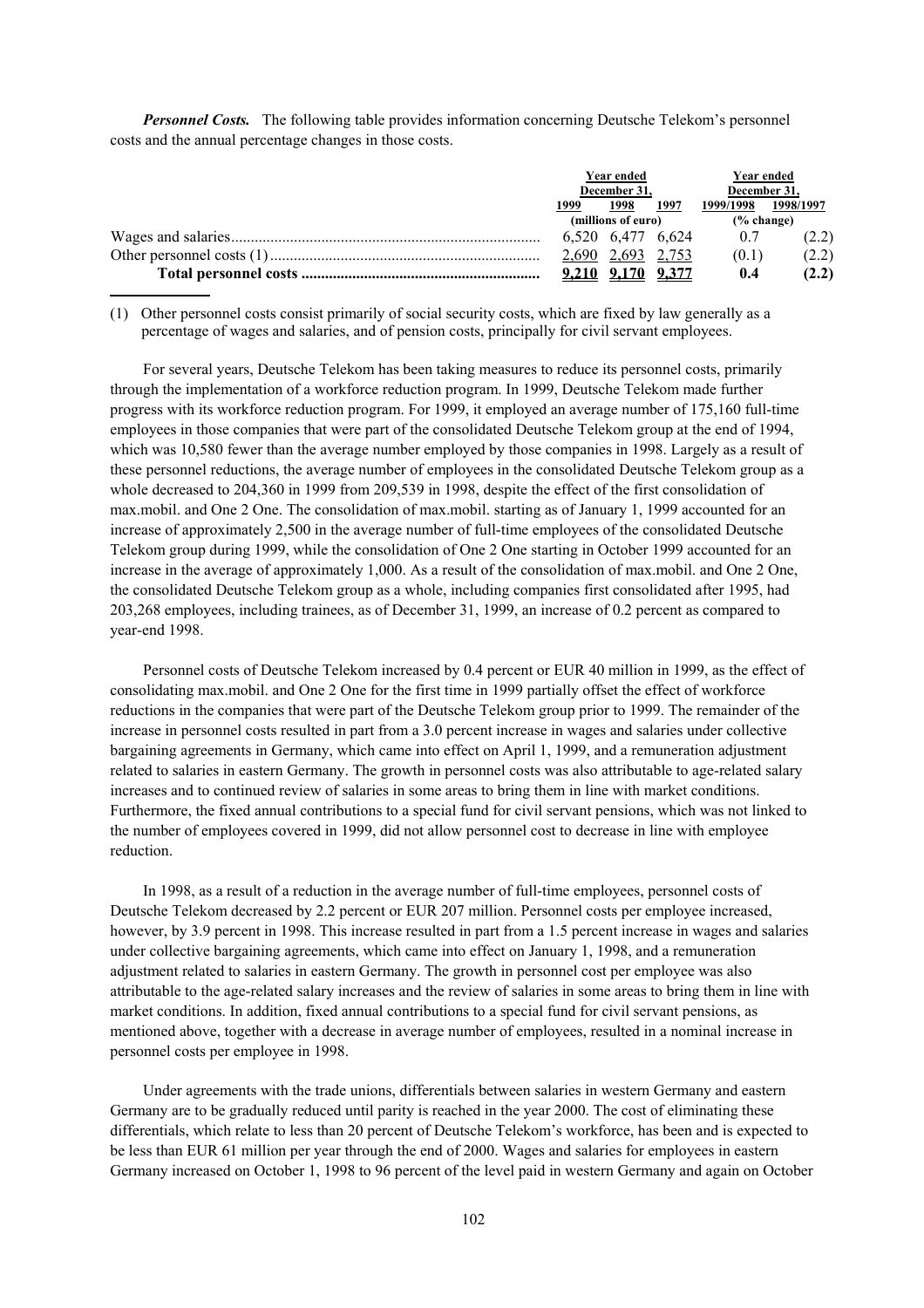1, 1999 to 100 percent of the western German level. The reduction of salary differentials between eastern and western Germany will not have any effect on personnel costs beyond 2000.

Under the law governing the privatization of Deutsche Telekom, Deutsche Telekom is required to make annual contributions to a special pension fund established to fund pension obligations to its civil servant employees. Through the end of 1999, Deutsche Telekom was obligated to make annual contributions of approximately EUR 1.5 billion. Beginning in the year 2000, however, Deutsche Telekom is obligated to make annual contributions equal to 33 percent of the salaries of its then-current civil servant employees (including the imputed salaries of civil servant employees on unpaid leave). For further information in this regard, see "Description of Business—Employees—Civil Servants". Deutsche Telekom therefore expects that its pension costs will start declining beginning in the year 2000.

Several years ago, Deutsche Telekom announced its intention to reduce its workforce by the end of the year 2000 by approximately 60,000 full-time equivalent employees (excluding employees of subsidiaries first consolidated after January 1, 1995) from 1994 year-end levels. The then expected total cost of these staff reduction measures (EUR 1.7 billion) was recognized as an expense in the years ended December 31, 1994, 1995 and 1996. The table below sets forth the development of provisions for these costs for the years ended December 31, 1999 and December 31, 1998.

| Year ended         |      |
|--------------------|------|
| December 31,       |      |
| 1999               | 1998 |
| (millions of euro) |      |
| 470                | 774  |
|                    | 304) |
|                    |      |

Deutsche Telekom's provisions for restructuring costs cover employees that leave under voluntary separation agreements. Through December 31, 1999, a total of 57,200 full-time equivalent positions (excluding positions at MATÁV, max.mobil. and One 2 One) have been eliminated. Of the total planned reduction of 60,000 employees, Deutsche Telekom estimates that approximately 38,300 had left and will leave under voluntary separation agreements and the remainder under early retirement of civil servants and normal attrition.

*Depreciation and Amortization.* The following table sets forth depreciation and amortization and the percentage changes in this line item.

| Year ended   |                    |      | Year ended       |           |
|--------------|--------------------|------|------------------|-----------|
| December 31. |                    |      | December 31.     |           |
| 1999         | 1998               | 1997 | 1999/1998        | 1998/1997 |
|              | (millions of euro) |      | (percent change) |           |
|              | 8.466 9.037 9.509  |      | (6.3)            | (5.0)     |

In 1999, depreciation and amortization decreased by EUR 571 million. This decrease is largely due to an extension of the depreciation periods of outside plant network, which resulted from a new estimate of the physical and economic useful life of the equipment. This extension gave rise to a decrease in depreciation of EUR 0.8 billion from 1998 to 1999. The effect of this extension was partially offset, however, by the consolidation of max.mobil. and One 2 One for the first time in 1999, which resulted in an increase of EUR 0.4 billion in depreciation and amortization, particularly amortization of goodwill. Depreciation and amortization relating to One 2 One will be higher in 2000 than in 1999, as it will be included in the consolidated Deutsche Telekom group for a full year. One 2 One goodwill amortization is denominated in Pound Sterling and therefore will be affected by exchange rate movements. The implementation of Deutsche Telekom's internationalization strategy is likely to result in further increases in goodwill amortization in 2000 and future years. For further information in this regard, see "Description of Business—International."

An increase in net additions to intangible assets also partially offset the overall decrease in depreciation and amortization in 1999. This increase in net additions to intangible assets was largely attributable to increased capital expenditures for new software and to the fee that the Regulatory Authority required Deutsche Telekom to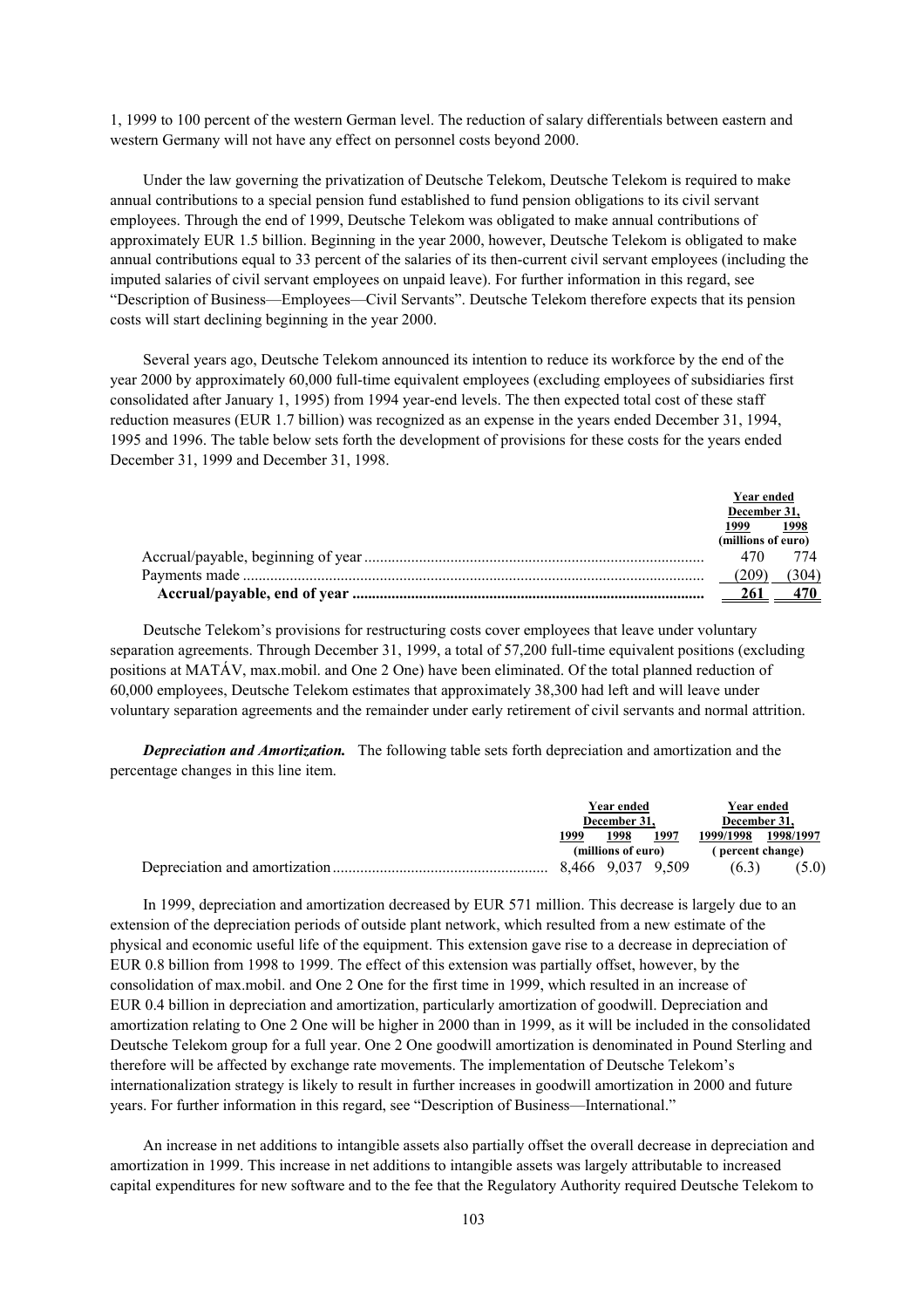pay in October 1999 for telephone number blocks allocated to Deutsche Telekom prior to January 1, 1998. Deutsche Telekom has challenged the determination of the Regulatory Authority that this fee is payable. For further information regarding this fee, see "Description of Business—Regulation" and "Legal Proceedings."

In 1998, depreciation and amortization decreased by EUR 472 million, principally as a result of the completion at the end of 1997 of the shortening of the depreciation periods and corresponding acceleration of the depreciation of Deutsche Telekom's analog exchanges and transmission equipment. This effect was partially offset by increased depreciation and amortization for computer hardware and software.

*Other Operating Expenses.* Total other operating expenses increased by 13.9 percent in 1999 and by 3.7 percent in 1998. Other operating expenses increased in 1999 as decreases in losses on disposition of noncurrent accounts, in losses on accounts receivable and provision for doubtful accounts and in provisions were not sufficient to offset increases in marketing expenses, commissions and legal and consulting fees and in other expenses.

The following table sets forth other operating expenses broken down by major components and the percentage changes in those components.

|                                                               |              | Year ended         |       | Year ended   |           |  |
|---------------------------------------------------------------|--------------|--------------------|-------|--------------|-----------|--|
|                                                               | December 31, |                    |       | December 31, |           |  |
|                                                               | 1999         | 1998               | 1997  | 1999/1998    | 1998/1997 |  |
|                                                               |              | (millions of euro) |       | % change)    |           |  |
| Marketing expenses, advertising gifts, commissions, legal and |              |                    |       |              |           |  |
|                                                               |              | 2,002 1,520 1,297  |       | 31.7         | 17.2      |  |
|                                                               | 629          | 727                | 614   | (13.5)       | 18.2      |  |
| Losses on accounts receivable and provision                   |              |                    |       |              |           |  |
|                                                               | 514          | 656                | 407   | (21.6)       | 61.2      |  |
|                                                               | 238          | 298                | 531   | (20.1)       | (43.9)    |  |
|                                                               |              |                    | 2,346 | 26.0         | (6.9)     |  |
| Of which:                                                     |              |                    |       |              |           |  |
| Postal charges, postal and banking services                   |              |                    |       |              |           |  |
|                                                               | 635          | 596                | 633   | 6.5          | (5.8)     |  |
| Employee-related costs (including travel and                  |              |                    |       |              |           |  |
|                                                               | 591          | 562                | 554   | 5.2          | 1.5       |  |
|                                                               | 513          | 553                | 536   | (7.2)        | 3.2       |  |
|                                                               | 1,013        | 473                | 623   | 114.2        | (24.1)    |  |
|                                                               |              | 6,135 5,385 5,195  |       | 13.9         | 3.7       |  |

In 1999, marketing expenses, advertising gifts, commissions, and legal and consulting fees increased by 31.7 percent, primarily as a result of increased marketing expenses and commissions. Marketing expenses of max.mobil. and One 2 One, which were consolidated for the first time in 1999, accounted for nearly half of this increase. The remainder of this increase is largely attributable to the mobile communications business area, which incurred significantly increased advertising expenses for T-D1 products, increased commissions for customer acquisition and additional expenses to encourage analog mobile phone subscribers to migrate to the digital T-D1 service.

In 1998, marketing expenses, commissions, and legal and consulting fees increased primarily as the result of promotional programs and advertising related to the introduction of Deutsche Telekom's mobile tariff offer TellyLocal and the XtraCard. These increases were in part offset by non-recurrence in 1998 of expenses related to a 1997 incentive program for ISDN.

Because of Deutsche Telekom's large noncurrent asset base and the rapidly changing technological environment in which it operates, parts of its noncurrent asset base become obsolete each year in the ordinary course of business. In 1999, losses on the disposition of noncurrent assets were 13.5 percent lower than in 1998, which resulted from higher scrapping of outside plant and other equipment in 1998, after the completion of the digitization of the network in 1997. In 1998, the scrapping of outside plant resulted in EUR 310 million of losses on disposition of noncurrent assets.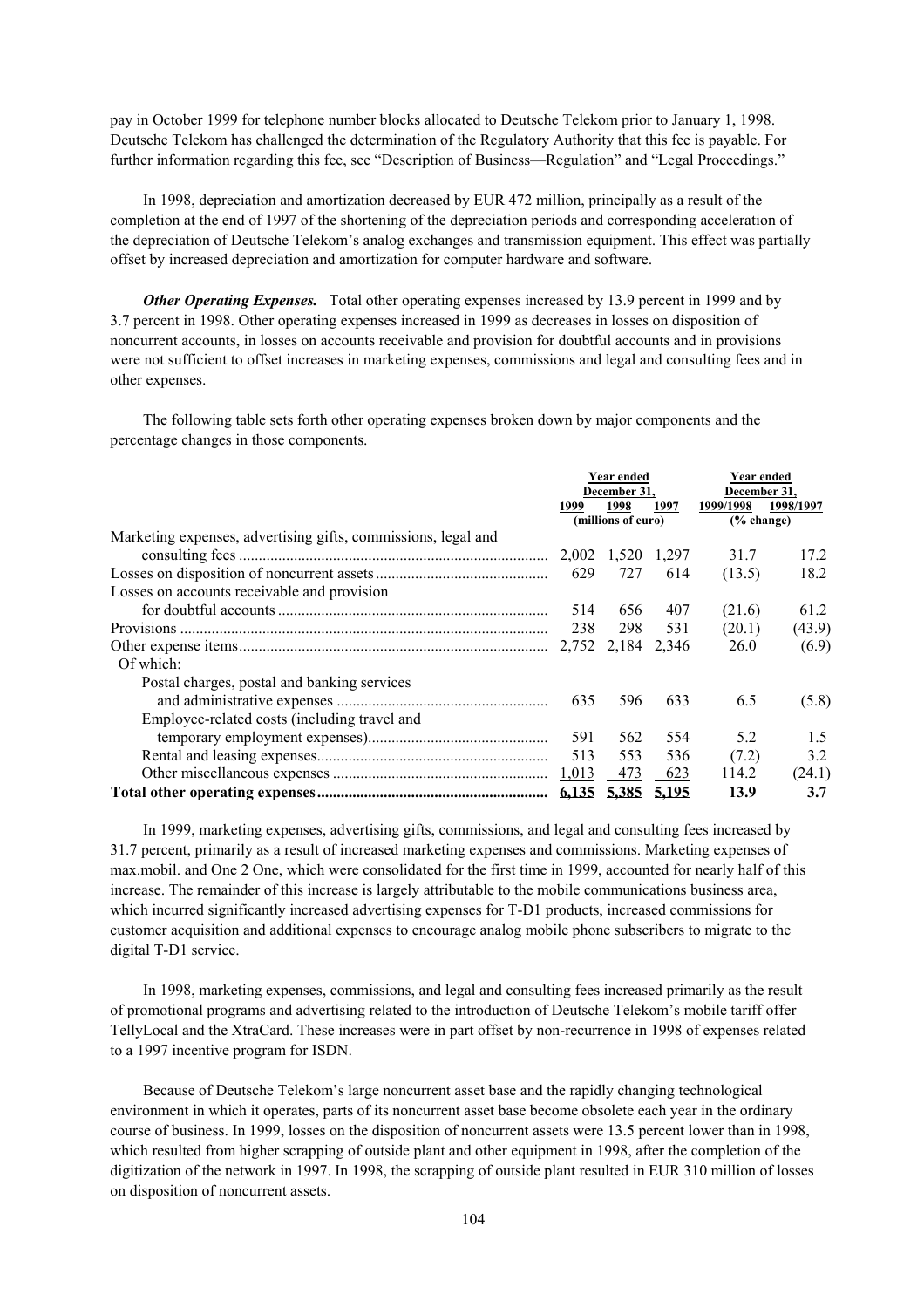In 1999, losses on accounts receivable and provisions for doubtful accounts decreased as compared to 1998 primarily due to the absence in 1999 of unusual factors that had contributed to an increase in 1998. In 1998, losses on accounts receivable and provisions for doubtful accounts increased due to valuation adjustments of receivables which had been outstanding for some time and due to the fact that Deutsche Telekom wrote off receivables related to its Asian investments.

Provisions declined again in 1999, as compared to 1998, due to a perceived reduced need for provisions against risks in associated companies. Provisions in 1998 declined significantly, having been unusually high in 1997 due to a one-time effect. Accruals for costs were made in 1997 with respect to the reduction in Deutsche Telekom's space requirements resulting from the digitization of Deutsche Telekom's network and workforce reductions. These costs related to reconstruction costs necessary to adapt buildings to changes in use and to associated real estate costs.

Other expense items increased by 26.0 percent in 1999. Increases in postal charges, postal and banking services and administrative expenses as well as employee related-cost were due to an increased volume in mailings and in travel and transportation expenses. They were partially offset by decreased rental and leasing expenses. Other expense items declined by 6.9 percent in 1998 as a result of decreases in expenses for postal and banking services and other miscellaneous expenses.

Miscellaneous expenses shown in the table above include foreign currency transaction losses of EUR 275 million for 1999, EUR 105 million for 1998 and EUR 114 million for 1997. See note 7 to the consolidated financial statements. These losses were partially offset by foreign currency transaction gains of EUR 91 million for 1999, EUR 37 million for 1998 and EUR 12 million for 1997 included in "other operating income". These gains and losses result principally from exchange rate fluctuations between the dates when payables or receivables are booked in a foreign currency by Deutsche Telekom AG or by one of its subsidiaries and the dates on which corresponding amounts are actually debited or credited to bank accounts of Deutsche Telekom AG or one of its subsidiaries. The principal currencies that give rise to this type of gains and losses in the financial statements of Deutsche Telekom are U.S. Dollars and Hungarian forints. As a result of the aquisition of One 2 One, Pound Sterling may also give rise to this type of gains and losses in future periods. For further information on foreign currency translation, see "Summary of Significant Accounting Principles— Foreign currency translation" in the notes to the consolidated financial statements.

#### *Financial Income (Expense), Net*

The following table provides the components of Deutsche Telekom's net financial expense and annual percentage changes.

|                                                             | Year ended         |         | Year ended<br>December 31. |               |           |
|-------------------------------------------------------------|--------------------|---------|----------------------------|---------------|-----------|
|                                                             | December 31.       |         |                            |               |           |
|                                                             | 1999               | 1998    | 1997                       | 1999/1998     | 1998/1997 |
|                                                             | (millions of euro) |         |                            | $(\%$ change) |           |
| Results related to companies accounted for under the equity |                    |         |                            |               |           |
|                                                             | (265)              | (382)   | (778)                      | 30.6          | 50.8      |
|                                                             | (78)               | -56     | 31                         | (239.3)       | 78.7      |
|                                                             | (343)              | (326)   | (747)                      | (5.2)         | 56.2      |
|                                                             |                    | (2.962) | (3.256)                    | 14.0          | 9.0       |
|                                                             |                    |         | (4.003)                    | 12.1          | 17.8      |

*Net Interest Expense.* Deutsche Telekom's net indebtedness increased during 1999 by EUR 2 billion to EUR 42 billion at year-end 1999 after having decreased by EUR 5 billion during 1998 to EUR 40 billion at year-end 1998. The increase in debt in 1999 is a result of the increase in liabilities to banks, mainly due to the changes in the composition of the Deutsche Telekom group resulting from the acquisition of One 2 One. Adjusted for this change in composition of the group, Deutsche Telekom reduced its debt by EUR 2 billion in 1999. In large part due to the reduction in debt during 1999 and 1998, net interest expense decreased by EUR 416 million in 1999 and by EUR 294 million in 1998. The effective weighted average interest rate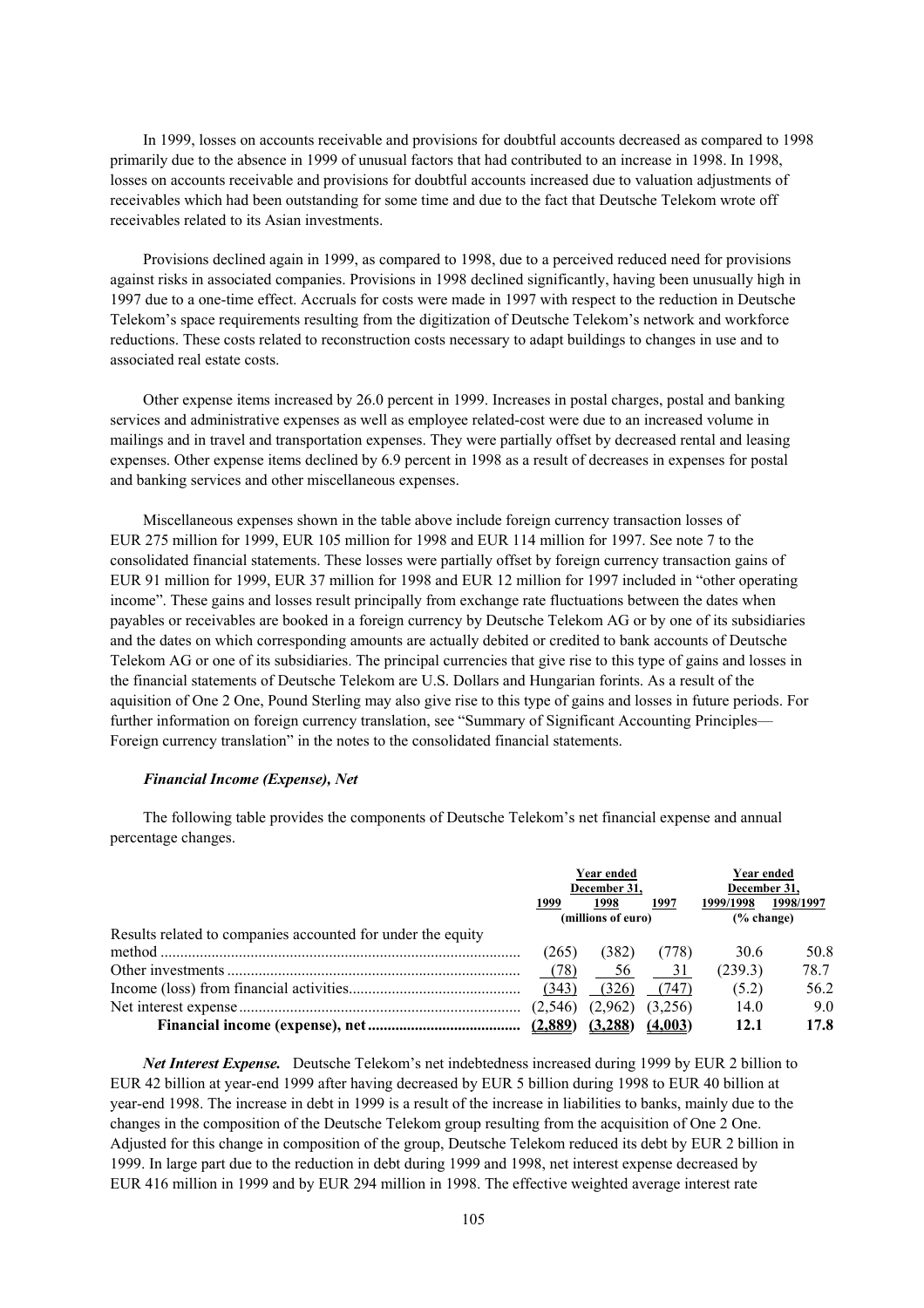applicable to Deutsche Telekom's bonds was 7.5 percent in 1999 and 7.6 percent in both 1998 and 1997. Increased interest revenue also contributed significantly to the decline in net interest expense in 1999 and 1998.

*Income (Loss) from Financial Activities.*Income (loss) from financial activities includes Deutsche Telekom's share of the income or losses on investments accounted for using the equity method. In addition, it includes the amount of annual amortization of goodwill, the difference between the original purchase price of these investments and Deutsche Telekom's share of the shareholders' equity. Income and loss from other investments consists primarily of dividends received from Deutsche Telekom's investments in various satellite service providers and from Sprint, as well as risk provisions for write-downs of the carrying amounts of other investments.

Deutsche Telekom's share of losses from investments in associated companies decreased by EUR 117 million in 1999. This decrease resulted principally from a reduction of EUR 75 million in goodwill amortization of Satelindo, due to the fact that goodwill of Satelindo was completely written off during 1998, and from a share of EUR 59 million in the profits of the Russian telecommunications company MTS, in which Deutsche Telekom acquired a significant stake in 1999. A decrease of EUR 33 million in goodwill amortization at TRI, which was attributable to reduced nonscheduled amortization, and improved financial results at Asiacom also contributed to the decrease in Deutsche Telekom's share of losses from investments in associated companies. These factors were, however, offset to some extent by a decrease in gains from other investments, decreased reversals of accruals for other investment and a decrease in Deutsche Telekom's share of gains in Satelindo. Deutsche Telekom's share of losses from Atlas (through which Deutsche Telekom and France Telecom held their interests in Global One) was EUR 220 million in 1999, relatively unchanged from 1998.

In 1998, Deutsche Telekom's share of losses from investments in companies accounted for using the equity method, including risk provisions for write-downs of equity book values and related goodwill amortization, decreased by EUR 396 million. In 1998, Deutsche Telekom's share of loss related to Atlas (through which Deutsche Telekom and France Telecom held their interests in Global One) amounted to EUR 221 million, EUR 33 million more than in 1997. The combined effect of this increased loss and the absence of further writedowns of Atlas' equity book value increased losses by EUR 23 million. In 1998, Deutsche Telekom's Asian ventures, particularly TRI, Asiacom and Satelindo, generated losses from financial activities of EUR 171 million, a decrease of EUR 295 million from the 1997 level. The 1998 decrease in loss from financial activities includes principally a EUR 44 million decrease in nonscheduled goodwill amortization, a EUR 37 million decline in risk provisions (net) for the write-down of equity book values and a EUR 145 million decrease in proportionate losses. By reducing the equity book value of these ventures to EUR 143 million by year-end 1998, Deutsche Telekom had reduced its risk exposure with respect to its Asian ventures significantly. Outside of Asia, risk provisions of EUR 30 million which Deutsche Telekom made in previous years with respect to its investments in DETECON Deutsche Telepost Consulting GmbH and EUCOM Gesellschaft für Telekommunikations-Mehrwertdienste mbH were reversed in 1998 and no further losses were incurred. The combined positive effect on results related to companies accounted for under the equity method amounted to EUR 71 million.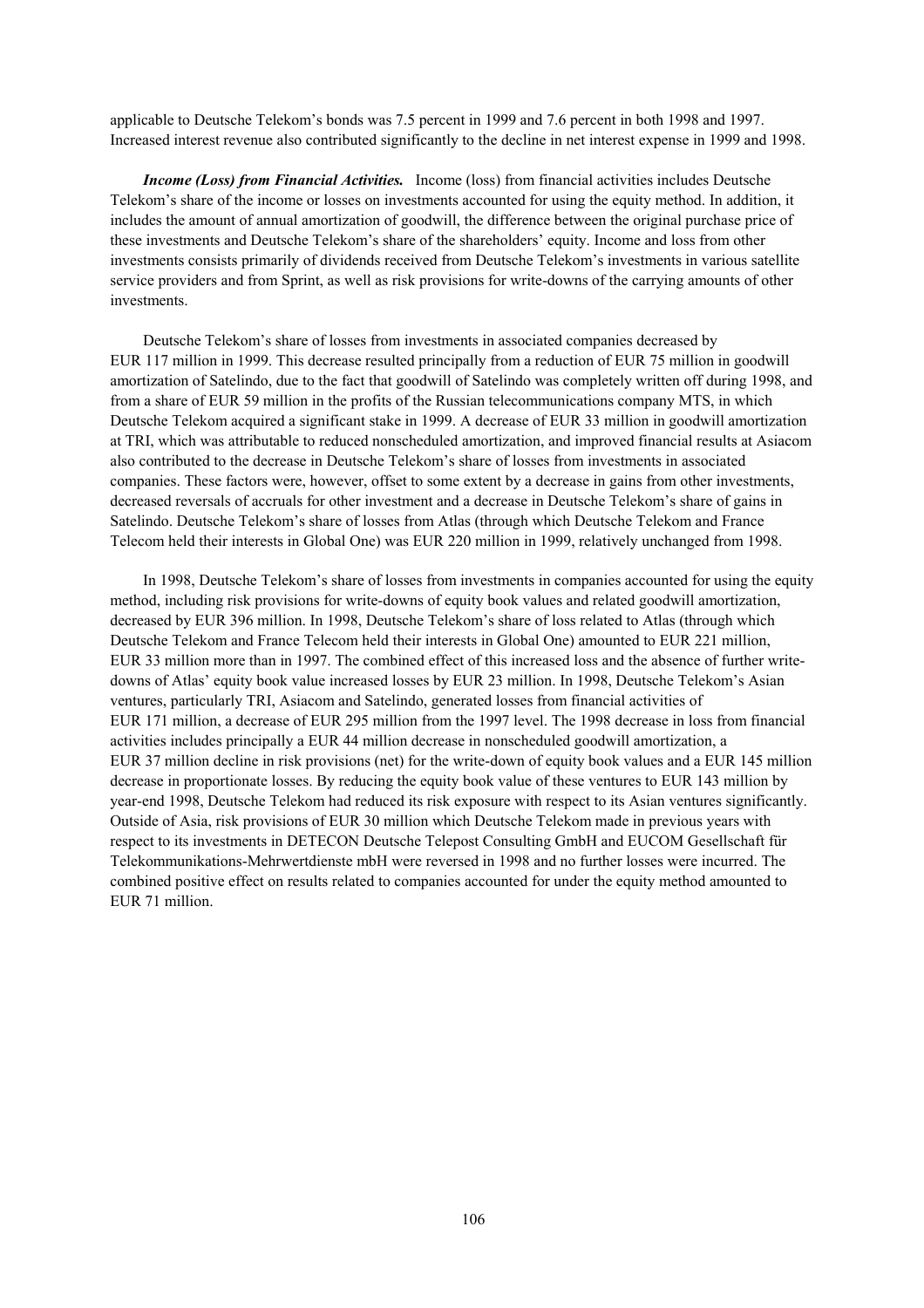# *Taxes*

The following table presents information concerning income taxes and other taxes.

|             | Year ended<br>December 31 |       |      |
|-------------|---------------------------|-------|------|
|             | 999                       | 1998  | 1997 |
|             | (millions of euro)        |       |      |
|             | 380                       | 2.47. |      |
| Other taxes |                           |       |      |
| Favec       |                           |       |      |

Income taxes decreased in 1999 but increased in 1998. In each year, changes in income taxes correlated with changes in income before taxes. Furthermore, income taxes reflect differences in accounting and valuation between the statements for financial reporting purposes and the statements for tax purposes. The decrease in other taxes in 1999 resulted primarily from a refund of wage taxes withheld in a prior period and a reversal of an accrual for value-added tax, which were partially offset by the establishment of an accrual for withholding tax on wages. The decrease in other taxes in 1998 resulted principally from the fact that the trade capital tax was no longer imposed in 1998.

Deutsche Telekom's effective income tax rate (income taxes as a percentage of pre-tax income) was approximately 48 percent in 1999, 50 percent in 1998 and 45 percent in 1997. The statutory income tax rate for Deutsche Telekom was approximately 52 percent in 1999 and 57 percent in 1998 and 1997, including corporate income taxes (assuming that earnings are not distributed), trade income taxes (using a German national average rate) and the solidarity surcharge on corporate income tax (*Solidaritätszuschlag*). The differences between the statutory rate and the effective rate relate primarily to the lower income tax rate of 30 percent on the proposed dividend of EUR 1.9 billion for 1999 and the dividend of EUR 1.7 billion for each of 1998 and 1997, differentials of tax rates on income taxable outside of Germany, temporary differences and losses for which deferred taxes are not recorded under German GAAP, and, in 1997, tax effects resulting from the restructuring of companies.

## **Liquidity and Capital Resources**

The following table provides information concerning Deutsche Telekom's cash flows.

| Year ended<br>December 31, |          |           |  |
|----------------------------|----------|-----------|--|
| 1999                       | 1998     | 1997      |  |
| (millions of euro)         |          |           |  |
| 9,588                      | 13,491   | 11,576    |  |
|                            |          | (5,404)   |  |
|                            | (6,797)  | (7,035)   |  |
|                            | $\sim$ 6 | (3)       |  |
|                            | (811)    | $-$ (866) |  |
| 2,064                      | 2,875    | 3,741     |  |
| 878                        | 2.064    | 2,875     |  |

(1) Cash and cash equivalents include cash and short-term investments with original maturities of three months or less.

### *Liquidity*

**\_\_\_\_\_\_\_\_\_\_\_\_\_\_\_\_**

*Net Cash Provided by Operating Activities.*Deutsche Telekom's primary source of liquidity is cash generated from operations. Net cash provided by operating activities decreased by EUR 3.9 billion in 1999 primarily as a result of a decline in net income, which was particularly driven by the decline in revenues from fixed line telephone communications. In addition, net cash from operating activities has been negatively affected by a change in working capital, increased tax payments in excess of taxes recognized in the statement of income and expenditures relating to Deutsche Telekom's second public offering of shares in 1999. The change in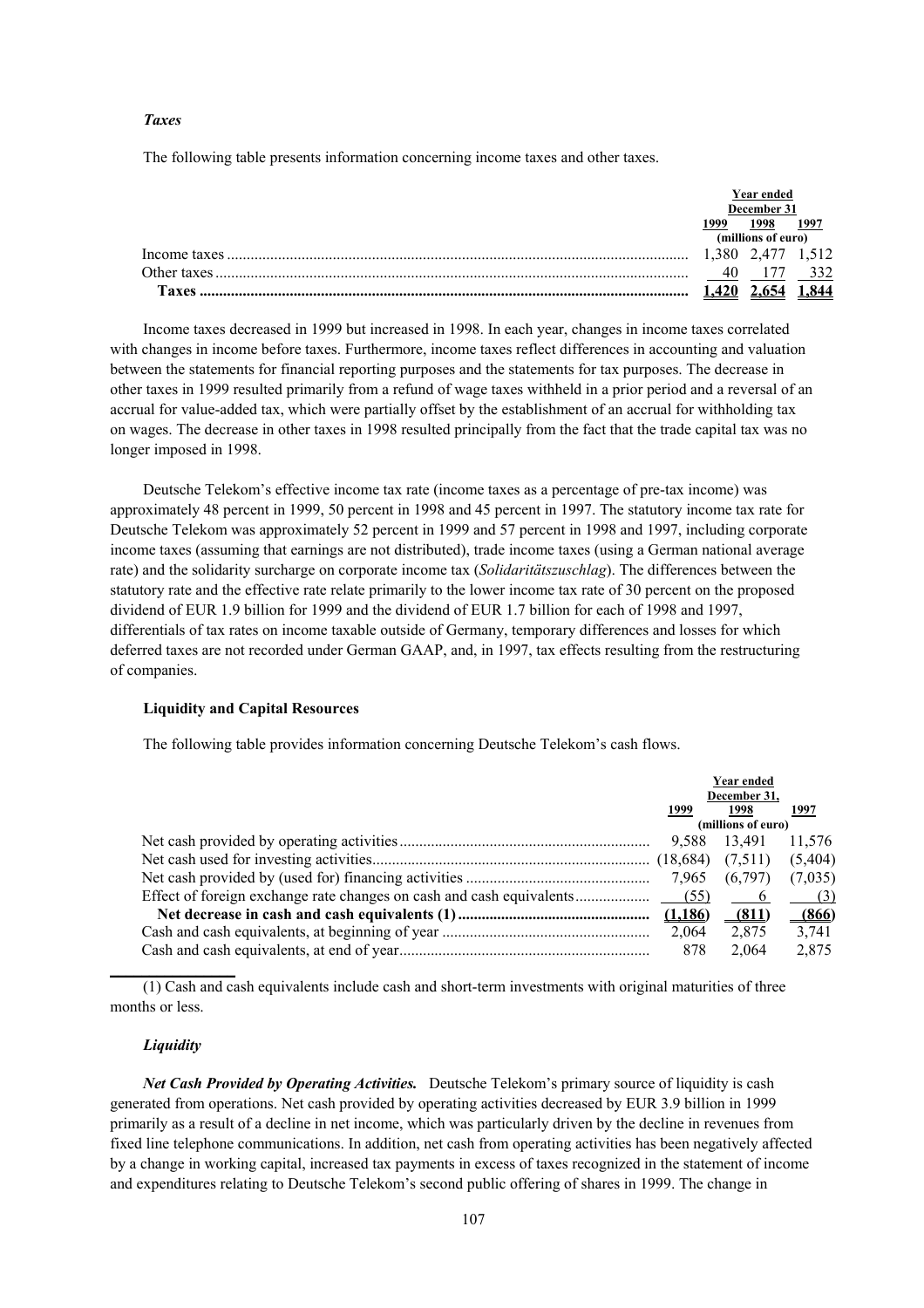working capital was particularly influenced by an increase in receivables, which was partially offset by an increase in liabilities.

In 1998, net cash provided by operating activities increased by EUR 1.9 billion as compared to the prior year. The increase was in part attributable to a higher inflow of cash from net revenues. Net cash provided by operating activities was also favorably influenced by the change in the ratio of non-cash expenses for income taxes and income tax payments. With other non-cash items decreasing to a greater extent than net income increased, net cash provided by operating activities benefited from declines in accounts receivable and increases in accounts payable. In addition, reduced cash outflows for interest payments coupled with higher cash inflows from interest earnings contributed to the increase in net cash provided by operating activities.

*Net Cash Used For Investing Activities.* Cash used for investing activities consists of net changes in temporary cash investments (i.e., securities with a maturity of over three months) and other cash used for investing activities such as capital expenditures, acquisitions and proceeds from sales of assets.

| Year ended December 31, |                    |         |  |  |
|-------------------------|--------------------|---------|--|--|
| 1999                    | 1998               | 1997    |  |  |
|                         | (millions of euro) |         |  |  |
|                         |                    |         |  |  |
|                         |                    |         |  |  |
|                         |                    | (5.404) |  |  |

In 1999, a net amount of EUR 2.3 billion of short-term investments was redeemed, resulting in a net cash inflow from short-term investments. In 1998, Deutsche Telekom dedicated a net amount of EUR 0.7 billion of cash to short-term investments.

Other net cash used for investing activities increased by 209 percent from 1998 to 1999. An increase of EUR 13.4 million in investments in subsidiaries, associated companies and related companies, principally due to the acquisition of interests in max.mobil. and One 2 One, together with an increase in capital expenditures from EUR 4.8 billion in 1998 to EUR 6.0 billion in 1999, accounted for a substantial majority of the increase in other net cash used for investing activities in 1999. The increase in capital expenditures resulted primarily from increased expenditures of T-Mobil for mobile network equipment and from the inclusion of capital expenditures of max.mobil. and One 2 One in Deutsche Telekom's consolidated financial statements for the first time in 1999. For further information in this regard, see "—Capital Expenditures and Investments."

Other cash used for investing activities declined from 1997 to 1998, primarily as a result of a decrease in capital expenditures that was due to the completion of the digitization of Deutsche Telekom's network at the end of 1997. In 1997 and 1998, cash was used for investments in noncurrent securities and investments in joint ventures and third party telecommunications companies.

*Net Cash Provided By (Used For) Financing Activities.* Net cash provided by financing activities increased to EUR 8.0 billion in 1999, which represents a cash inflow of EUR 10.6 billion from Deutsche Telekom's 1999 public offering of shares, EUR 1.7 billion used for payment of dividends relating to the 1998 financial year and a net amount of EUR 0.9 billion used for retirement of indebtedness. EUR 0.9 billion of indebtedness was retired prior to maturity in 1999. Although a net cash outflow relating to retirement of indebtedness occurred in 1999, net indebtedness in the balance sheet increased by EUR 2.4 billion during 1999 due to the assumption of indebtedness in connection with acquisitions made in that year, which did not have an impact on cash flows from financing activities.

In 1998, Deutsche Telekom reduced its outstanding debt by EUR 5.0 billion. In addition, Deutsche Telekom paid dividends in an aggregate amount of EUR 1.8 billion in 1998 relating to the 1997 financial year, which for the first time included dividends paid by MATÁV.

As in 1998, the change in net cash provided by (used for) financing activities in 1999 includes the effect of the cash inflow of EUR 1 billion from bonds issued by Deutsche Telekom from a debut benchmark bond issue.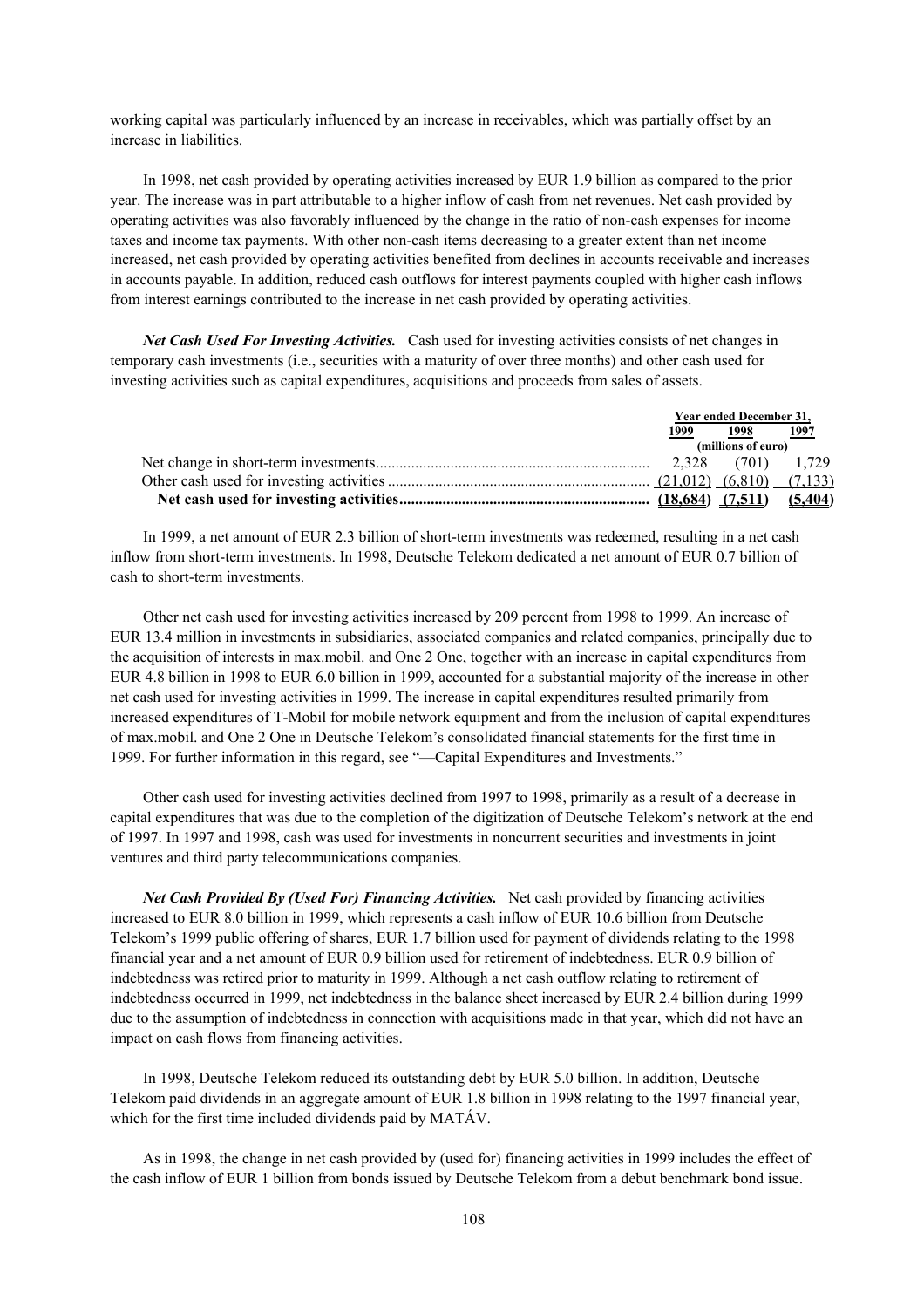### *Capital Resources*

At December 31, 1999, Deutsche Telekom had committed short-term credit facilities of EUR 8.3 billion. The interest rates for these facilities range from 5.5 percent to 6.0 percent or are set at the daily interbank rate plus 0.25 percent. Deutsche Telekom expects to renew these facilities annually. At December 31, 1999, these credit lines had been drawn upon in the amount of EUR 3.5 billion. At December 31, 1999, medium term notes in the amount of EUR 358 million were outstanding, of which EUR 51 million expire in 2000 and the remaining EUR 307 million have maturities ranging from 2001 to 2009. At December 31, 1999, these medium term notes bore interest at an average effective rate 6.5 percent.

As of December 31, 1999, EUR 31.8 billion of Deutsche Telekom's liabilities were guaranteed by the Federal Republic. Indebtedness incurred by Deutsche Telekom since the beginning 1995 is no longer guaranteed by the Federal Republic, as described above under the heading "Relationship with the Federal Republic— Federal Republic Guarantees".

Deutsche Telekom believes that its bank facilities, together with its liquid assets, are sufficient to meet its present working capital needs. Deutsche Telekom may incur additional indebtedness in connection with the implementation of its internationalization strategy. In addition, Deutsche Telekom may incur new debt to refinance existing debt. Financing and refinancing conditions will depend principally upon future market conditions, Deutsche Telekom's rating as a debtor and its future prospects. See "—"Quantitative and Qualitative Disclosures About Market Risk" for a presentation of scheduled maturities of Deutsche Telekom's indebtedness as of December 31, 1999. Debt of EUR 8.9 billion (including liabilities to banks) will reach maturity in 2000. For the longer term, Deutsche Telekom is seeking to establish a capital structure consisting of approximately 40 percent equity, 40 percent debt and 20 percent accruals. Deutsche Telekom may face increased cash requirements, which exceed internal cash flow, to support its growth in the global markets and its evolution toward being a telematics services provider, and may consider capital-raising measures in this regard.

### **Capital Expenditures and Investments**

The following table provides information concerning capital expenditures and investments in subsidiaries, associated companies and related companies as well as proceeds from sale of non-current assets:

|  | Year ended<br>December 31. |                    |              | <b>Year ended</b>     |           |  |
|--|----------------------------|--------------------|--------------|-----------------------|-----------|--|
|  |                            |                    |              | December 31,          |           |  |
|  | 1999                       | 1998               | 1997         | 1999/1998             | 1998/1997 |  |
|  |                            | (millions of euro) |              | $\frac{6}{6}$ change) |           |  |
|  |                            |                    | 6.791        | 24.7                  | (29.4)    |  |
|  |                            |                    | 801          | 489.6                 | 241.1     |  |
|  |                            | (715)              | (329)        | 50.1                  | 1173      |  |
|  |                            |                    | (130)        | (300.0)               | (100.8)   |  |
|  |                            |                    | <u>7,133</u> | 208.5                 | (4.5)     |  |

(1) Excluding net change in short-term investments.

### *Capital Expenditures*

**\_\_\_\_\_\_\_\_\_\_\_\_\_\_\_\_**

The following table provides information concerning Deutsche Telekom's capital expenditures and percentage changes in them. Other capital expenditures include intangible assets, other equipment, plant and office equipment as well as advance payments and construction in progress.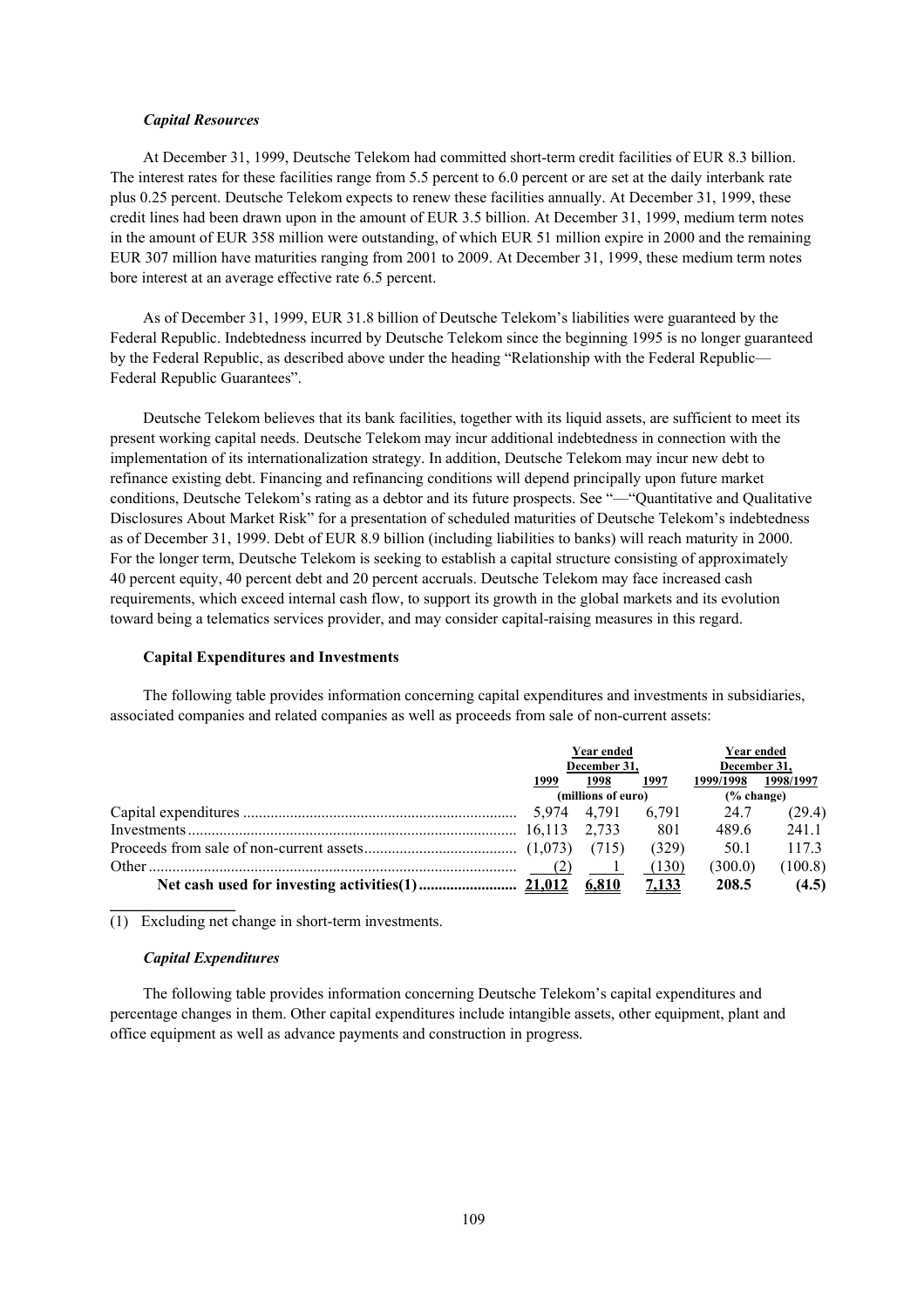|              | <b>Year ended</b>  |      | <b>Year ended</b> |           |  |
|--------------|--------------------|------|-------------------|-----------|--|
| December 31, |                    |      | December 31,      |           |  |
| 1999         | 1998               | 1997 | 1999/1998         | 1998/1997 |  |
|              | (millions of euro) |      | $(\%$ change)     |           |  |
|              |                    |      | 9.7               | (45.0)    |  |
|              | 547 289            | 203  | 88.9              | 42.4      |  |
| 364          | 223                | 313  | 63.2              | (28.8)    |  |
|              |                    |      | 28.8              | (3.8)     |  |
|              |                    |      | 24.7              | (29.5)    |  |

In 1999, the increase in capital expenditures for fixed networks was due to intensified capital expenditures on switching and transmission equipment. Capital expenditures on mobile networks reflect the increased number of subscribers of T-Mobil, resulting in additions to transmission equipment. The newly acquired companies 2 One 2 One and max.mobil. contributed significantly to capital expenditures on mobile networks. Other capital expenditures increased primarily due to the fee that the Regulatory Authority required Deutsche Telekom to pay in October 1999 for telephone number blocks allocated to Deutsche Telekom prior to January 1, 1998.

In 1998, the decrease in capital expenditures reflects the completion of the digitization of switching and transmission equipment. Capital expenditures on technical assets and equipment for the fixed and mobile networks accounted for approximately 55 percent of total capital expenditures in 1998, with investments in telephone network and switching equipment both accounting for approximately 12 percent. Investments in assets other than technical assets and equipment accounted for the remaining 45 percent. These included capital expenditures for intangible assets of EUR 0.5 billion, which related primarily to software.

In 2000, Deutsche Telekom plans to dedicate EUR 1.5 billion to its fixed telephone network. Within this amount, capital expenditures of EUR 400 million relate to the expansion of the number of ISDN channels in the national network, EUR 500 million is to be devoted to improvements of the international and national network and EUR 500 million is planned for the expansion of its Internet platform. Additionally, Deutsche Telekom plans to dedicate capital expenditures of approximately EUR 800 million to the expansion of the capacity of its mobile network. In the event that Deutsche Telekom is successful in bidding for UMTS licenses, significant further investments will be necessary over the next years.

#### *Investments*

Investments in subsidiaries, associated companies and related companies made in 1999 totaled EUR 16.1 billion. Deutsche Telekom's investments in fully consolidated companies (principally One 2 One, max.mobil. and SIRIS) account for EUR 12.6 billion of this total. A further EUR 1.2 billion relate to equity investments in HT – Hrvatske telekomunikacije d.d., Croatia, which accounted for EUR 0.8 billion, and in Sprint and Atlas/Global One, each of which accounted for EUR 0.2 billion. A loan of EUR 0.2 billion was granted to DETECON, an associated company. Deutsche Telekom invested a further EUR 1.3 billion in other investment securities, of which EUR 1.0 billion was invested in fixed-income securities issues and EUR 0.3 billion in specialized security funds (mainly fixed funds).

Investments in subsidiaries, associated companies and related companies made in 1998 totaled EUR 2.7 billion. Deutsche Telekom AG invested an additional EUR 0.6 billion in fixed-income securities (annuity funds), mixed funds and equity investment funds, with the object of enhancing income from mediumand long-term reserves. A total of EUR 1.9 billion was invested in associated and related companies. Among the equity investments made was the purchase of a 2 percent interest in France Telecom for EUR 1.2 billion. Other companies in which Deutsche Telekom made equity investments were Atlas/Global One with EUR 240 million, the joint venture Wind S.p.A, Italy, with EUR 77 million, the Israeli company VocalTec Communications Ltd. with EUR 46 million, the satellite company SES Société Européenne des Satellites S.A. with EUR 174 million and Sprint with EUR 38 million. Deutsche Telekom also granted a loan of EUR 111 million to DETECON, an associated company.

Expenditures for further selective expansion into international markets are expected to constitute a greater share of total investment activity over the next few years. In line with its strategy for growth, Deutsche Telekom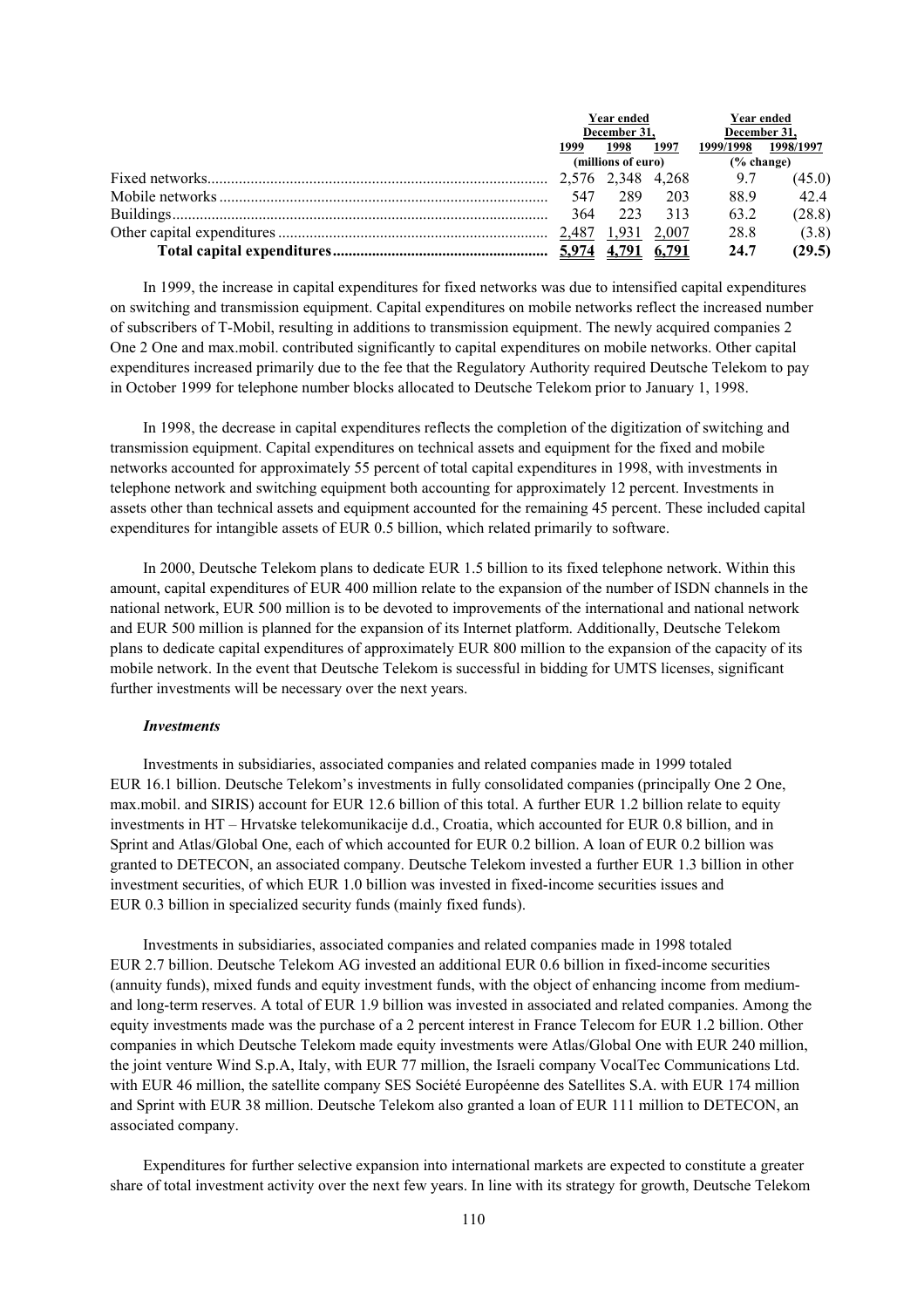continuously evaluates potential acquisitions and business opportunities and will make investments on a selective basis where they match Deutsche Telekom's strategic plans. Going forward, Deutsche Telekom intends to emphasize acquisitions which allow it to exercise a degree of control over the companies in which it invests, and which are within its four strategic growth areas: mobile telecommunications, data communications, consumer Internet and network access.

#### **Preparation for the euro and the Year 2000**

#### *Euro*

The euro was introduced in the Federal Republic on January 1, 1999. To meet customer expectations and comply with legal requirements, Deutsche Telekom in 1997 initiated a project aimed at making its processes, support systems and applications compatible with the euro on a timely and efficient basis. The euro project group coordinates and controls the transition process for the Deutsche Telekom group. It supports the different departments in identifying the processes and systems to be modified and in planning appropriate measures. The euro project group also sets the framework within which Deutsche Telekom's subsidiaries proceed with their transition to the euro.

Deutsche Telekom plans to use the euro as its general billing currency and to modify its general terms and conditions for doing business accordingly starting in January 2002. Until then, Deutsche Telekom will issue its invoices denominated in DM or euro with convenience translations into the other currency, depending on the preference of the customer. The implementation of the euro for all of Deutsche Telekom's internal and external accounting systems is scheduled to be completed by 2001.

Deutsche Telekom estimates total expenditures of EUR 140 million for its euro compliance program. Modification costs for system adjustments will be expensed as incurred. In 1999, Deutsche Telekom spent approximately EUR 35 million on its euro compliance activities. For 2000, Deutsche Telekom expects further costs of approximately EUR 40 million.

#### *Preparing for the Year 2000*

Deutsche Telekom successfully completed its Year 2000 readiness work and passed through the January 1, 2000 and leap year rollover event while encountering no material outages or business interruptions that affected customers. From the inception of Deutsche Telekom's Year 2000 readiness program in 1997 through December 31, 1999, Deutsche Telekom incurred costs of approximately EUR 134 million of costs associated with the program. Deutsche Telekom expects to spend a further EUR 5 million for completion of the project.

### **German GAAP Compared to U.S. GAAP**

Under U.S. GAAP, Deutsche Telekom's net income was EUR 1.5 billion in 1999, EUR 2.2 billion in 1998 and EUR 1.3 billion in 1997, compared to EUR 1.3 billion in 1999, EUR 2.2 billion in 1998, and EUR 1.7 billion in 1997 under German GAAP. Under U.S. GAAP, shareholders' equity was EUR 37.6 billion at December 31, 1999 and EUR 26.9 billion at December 31, 1998, compared to EUR 35.7 billion at December 31, 1999 and EUR 25.1 billion at December 31, 1998 under German GAAP. Differences result primarily from the different treatment of VAT, capitalization of software costs, the employee share purchase plan, personnel restructuring and other accruals, termination of interest rate swaps and financial instruments, income taxes and share offering costs. See note 36 to the consolidated financial statements. In addition, shareholders' equity also reflects differences in market value adjustments.

### **New Accounting Pronouncements**

Various new accounting standards affecting Deutsche Telekom's financial statements under U.S. GAAP have been adopted, as described in note 40 to the consolidated financial statements.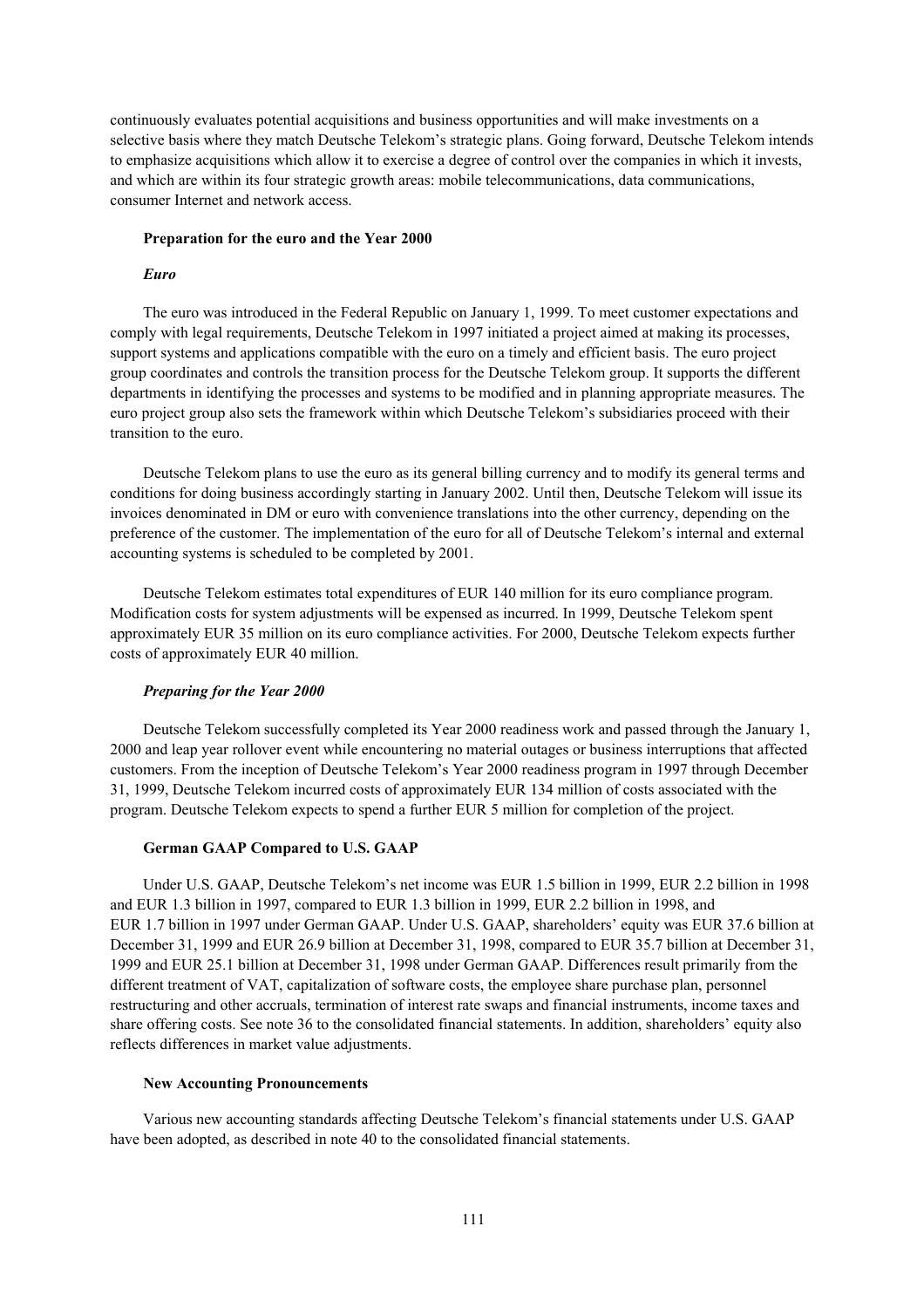### **ITEM 9A—QUANTITATIVE AND QUALITATIVE DISCLOSURES ABOUT MARKET RISK**

### **Disclosures about Market Risk**

Deutsche Telekom is exposed to interest rate, foreign exchange rate and equity price risk associated with underlying assets, liabilities and anticipated transactions. Following the evaluation of these positions, Deutsche Telekom selectively enters into derivative financial instruments to manage the related risk exposures. These contracts are entered into with major financial institutions, thereby minimizing the risk of credit loss. The activities of the Deutsche Telekom central treasury are subject to policies approved by senior management. These policies address the use of derivative financial instruments, including the approval of counterparties, setting of limits and investment of excess liquidity. Deutsche Telekom's policy is to hold or issue derivative financial instruments for purposes other than trading.

Deutsche Telekom regards effective market risk systems as an important element of its treasury function and is currently enhancing its systems. The risk analysis, which is based on the market middle price, follows the recommendations of the Basel committee bank supervisory boards. The central treasury function, operating as a service center, also supplies financial services to Group companies appropriate to their requirements and local circumstances.

The following discussion and tables, which constitute forward-looking statements that involve risk and uncertainties, summarize Deutsche Telekom's market-sensitive financial instruments including fair value, maturity and contract terms. These tables address market risk only and do not present other risks which Deutsche Telekom faces in the normal course of business, including country risk, credit risk and legal risk.

### *Interest Rate Risk*

Deutsche Telekom's major market risk exposure arises from changing interest rates, primarily in the European Union. An increase in interest rates reduces the fair value of Deutsche Telekom's debt portfolio, which is primarily of a fixed interest nature. Deutsche Telekom uses interest rate swaps, forward rate agreements, swaptions and futures contracts to diversify funding, reduce interest rate volatility on certain debt issues and investments, and manage its interest expense by achieving a balanced mixture of floating and fixed rate debt. Under interest rate swaps, Deutsche Telekom agrees with other parties to exchange, at specified intervals, the difference between fixed-rate and floating-rate amounts calculated by reference to an agreed notional principal amount. Swaptions entitle the purchaser to require the counterparty to enter an interest rate swap at specified terms. Deutsche Telekom restrictively sells swaptions to improve interest income. Interest rate caps require Deutsche Telekom to pay, or entitle Deutsche Telekom to receive, the excess of an agreed upon rate over a reference interest rate. Futures contracts require Deutsche Telekom to pay or to receive losses or gains arising on movements in the quoted contract price during the period before delivery.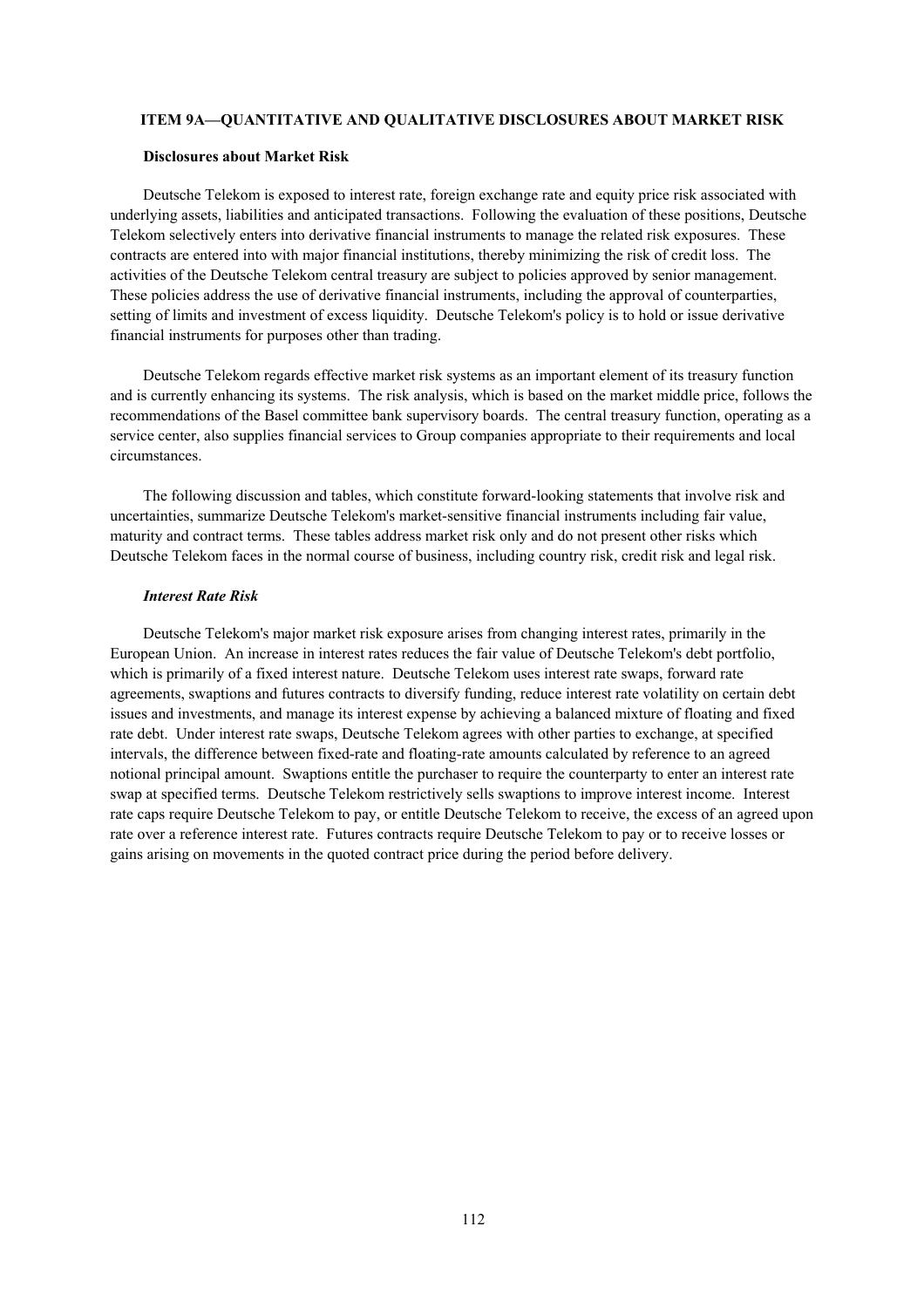The following tables summarize the nominal and fair values, maturity and contract terms of the interest rate sensitive financial instruments that were held by Deutsche Telekom at December 31, 1999.

### **December 31, 1999 Assets and related derivative instruments subject to interest rate risk**

| <b>Maturities</b>                            |                        |                |                |                                      |      |                          |              |                      |
|----------------------------------------------|------------------------|----------------|----------------|--------------------------------------|------|--------------------------|--------------|----------------------|
|                                              | 2000                   | 2001           | 2002           | <b>2003</b><br>(in millions of euro) | 2004 | <b>Thereafter TOTAL</b>  |              | FAIR<br><b>VALUE</b> |
| <b>ASSETS</b>                                |                        |                |                |                                      |      |                          |              |                      |
| Other long-term loans                        |                        |                |                |                                      |      |                          |              |                      |
|                                              | 102                    | 102            | 102            | 133                                  | 2    | 6                        | 447          | 447                  |
| Variable rate                                | 6.95<br>$\mathbb{Z}^2$ | 6.95<br>180    | 6.95<br>$\sim$ | 6.95<br>$\overline{\phantom{a}}$     | 6.95 | 6.95                     | 6.95<br>180  | 180                  |
|                                              |                        |                |                |                                      |      |                          |              |                      |
| Other investments in non-current securities  | 1,358                  | 274            | 291            | 104                                  |      |                          | 2,027        | 2,294                |
|                                              | Note $(5)$             | 5.35           | 5.03           | 4.50                                 |      | L,                       |              |                      |
| Other investments in marketable securities   |                        |                |                |                                      |      |                          |              |                      |
|                                              | 72                     | 266            | 257            | 113                                  | 401  | 616                      | 1,725        | 1,725                |
|                                              | 9.82                   | 6.75           | 6.53           | 8.59                                 | 5.55 | 4.15                     |              |                      |
| Liquid assets                                |                        |                |                |                                      |      |                          |              |                      |
|                                              | 317                    |                |                |                                      |      |                          | 317          | 317                  |
|                                              | 3.17                   |                |                |                                      |      | $\overline{\phantom{a}}$ | 3.17         |                      |
|                                              | 109                    |                |                |                                      |      |                          | 109          | 109                  |
|                                              | 5.47                   |                |                |                                      |      | $\overline{a}$           | 5.47         |                      |
|                                              | 296                    |                | ÷              | $\overline{a}$                       |      | $\sim$                   | 296          | 296                  |
|                                              | 5.30                   |                |                | $\overline{a}$                       |      |                          | 5.30         |                      |
|                                              | 3                      |                |                |                                      |      |                          | 3            | 3                    |
|                                              | 2.76                   |                | ÷.             | $\overline{a}$                       |      | $\sim$                   | 2.76         |                      |
| Variable rate US\$                           | 179                    |                |                |                                      |      |                          | 179          | 179                  |
| Average interest rate (%)                    | 3.74                   |                |                |                                      |      | ÷.                       | 3.74         |                      |
| Variable rate GBP                            | 3                      |                | ÷.             | $\overline{a}$                       |      | $\overline{\phantom{a}}$ | 3            | 3                    |
| Average interest rate $(\% )$                | 4.15                   |                |                |                                      |      |                          | 4.15         |                      |
| EUR interest rate swaps                      |                        |                | 500            |                                      |      |                          | 500          | (10)                 |
|                                              |                        | $\overline{a}$ | 3.79           |                                      |      |                          | 3.79         |                      |
|                                              |                        |                |                |                                      |      |                          |              |                      |
| <b>EUR FRAs sold</b>                         |                        |                |                |                                      |      |                          |              |                      |
|                                              | 1.000                  |                |                |                                      |      |                          | 1.000        | (4)                  |
|                                              | 3.21                   |                |                |                                      |      |                          | 3.21         |                      |
| Interest rate futures bought                 |                        |                |                |                                      |      |                          |              |                      |
| 505 contracts with EUR 100,000 nominal value | 51<br>104.15           |                |                |                                      |      |                          | 51<br>104.15 | $\mathbf{0}$         |
|                                              |                        |                |                |                                      |      |                          |              |                      |

(1) The interest rate terms for 6 months LIBOR plus 0,5.

(2) Weighted average rates of the portfolio at the period end.

(3) Weighted average settlement rates applicable to the current settlement period.

(4) Represents notional amounts.

**\_\_\_\_\_\_\_\_\_\_\_\_\_\_\_\_**

(5) The interest rate terms for these investments (mainly investment funds and mixed funds) are not available.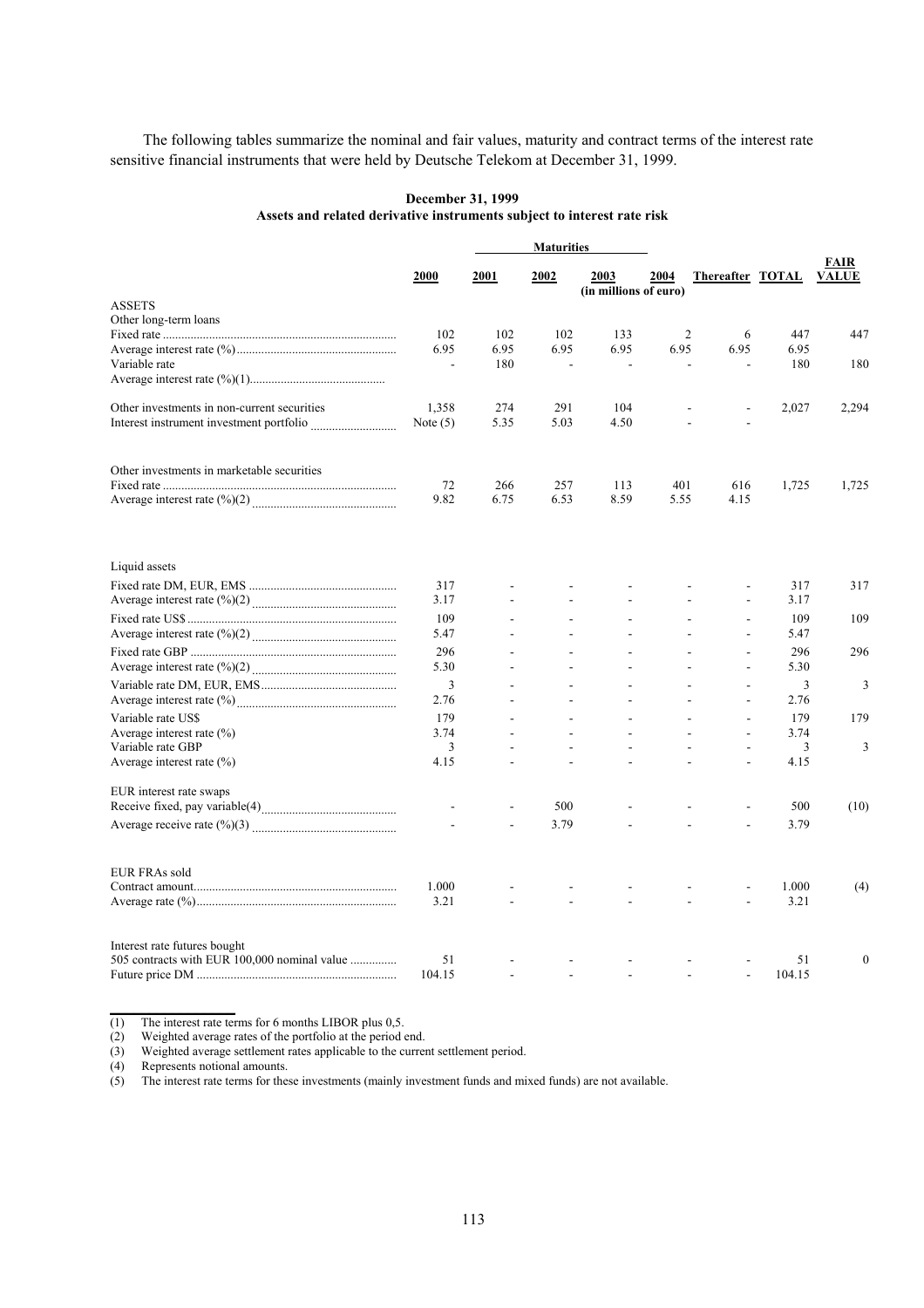### **December 31, 1999 Liabilities and related derivative instruments subject to interest rate risk**

|                                            |                | <b>Maturities</b>        |                          |               |                          |                                                      |                |                |
|--------------------------------------------|----------------|--------------------------|--------------------------|---------------|--------------------------|------------------------------------------------------|----------------|----------------|
|                                            | <b>2000</b>    | 2001                     | 2002                     | <b>2003</b>   |                          | 2004 Thereafter TOTAL VALUE<br>(in millions of euro) |                | FAIR           |
| <b>LIABILITIES</b>                         |                |                          |                          |               |                          |                                                      |                |                |
| Bonds and debentures                       |                |                          |                          |               |                          |                                                      |                |                |
|                                            | 8.87           | 5,326<br>7.97            | 7,874<br>7.92            | 2,557<br>6.25 | 9,280<br>7.35            | 2,726<br>5.57                                        | 31,747<br>7.54 | 33,674         |
|                                            | 950            |                          | $\overline{\phantom{a}}$ | 39            | $\overline{\phantom{a}}$ | 51                                                   | 1,040          | 1,038          |
|                                            | 5.25           | $\overline{\phantom{a}}$ |                          | $-14.62$      | $\blacksquare$           | 5.00                                                 | 5.59           |                |
|                                            |                |                          |                          |               |                          |                                                      |                |                |
| Liabilities to banks                       |                |                          |                          |               |                          |                                                      |                |                |
|                                            | 3.74           | 257<br>7.98              | 329<br>7.20              | 475<br>6.82   | 325<br>7.53              | 784<br>4.69                                          | 5,729<br>4.73  | 5,729          |
|                                            | 430            | 1,602                    | 74                       | 48            | 20                       | 1,647                                                | 3,821          | 3,821          |
|                                            | 4.39           | 6.50                     | 14.84                    | 14.62         | 14.71                    | 5.84                                                 | 6.29           |                |
|                                            |                |                          |                          |               |                          |                                                      |                |                |
| EUR Forward forward deposit                | 600            |                          |                          |               |                          |                                                      | 600            | (1)            |
|                                            | 3.88           |                          |                          |               |                          |                                                      | 3.88           |                |
|                                            |                |                          |                          |               |                          |                                                      |                |                |
| EUR interest rate swaps                    |                |                          |                          |               |                          |                                                      |                |                |
| Average pay rate $(\frac{6}{0})(2)$        | $\blacksquare$ | $\overline{\phantom{a}}$ | 153<br>5.20              | 153<br>4.82   | 52<br>5.45               | 1,534<br>5.63                                        | 1,892<br>5.52  | (42)           |
|                                            |                |                          | 3.49                     |               |                          | 3.40                                                 |                |                |
|                                            |                |                          |                          | 2.93          | 3.11                     |                                                      | 3.36           |                |
| EUR interest rate swaps                    |                |                          |                          |               |                          |                                                      |                |                |
|                                            | 13             | 1,227                    | 716                      |               |                          | 562                                                  | 2,518          | 30             |
|                                            | 2.9            | 3.3                      | 3.07                     |               |                          | 3.43                                                 | 3.26           |                |
|                                            | 6.3            | 4.5                      | 4.71                     |               |                          | 5.00                                                 | 4.68           |                |
| GBP interest rate swap                     |                |                          |                          |               |                          |                                                      |                |                |
|                                            |                |                          | 121                      | 1,008         | 88                       |                                                      | 1,217          | 20             |
|                                            |                |                          | 6.92                     | 6.57          | 5.18                     |                                                      | 6.53           |                |
|                                            |                | $\blacksquare$           | 7.04                     | 7.04          | 7.04                     |                                                      |                |                |
| EUR interest rate caps purchased           |                |                          |                          |               |                          |                                                      |                |                |
|                                            |                |                          | 153                      |               |                          |                                                      | 153            | $\overline{4}$ |
|                                            | $\mathbf{r}$   | $\overline{a}$           | 3.83                     | ÷             | $\overline{a}$           | $\overline{a}$                                       | 3.83           |                |
| GBP interest rate caps (collars) purchased |                |                          |                          |               |                          |                                                      |                |                |
|                                            |                |                          | 202<br>8.5               | 80<br>7.5     |                          |                                                      | 282<br>8.2     | 0              |
|                                            |                |                          |                          |               |                          |                                                      |                |                |
| US\$ interest rate swaps                   |                |                          | 50                       | 50            | ÷                        | 324                                                  | 424            | 17             |
|                                            |                | $\overline{\phantom{a}}$ | 6.13                     | 5.83          | $\overline{a}$           | 6.15                                                 | 6.11           |                |
|                                            | $\sim$         | $\blacksquare$           | 6.14                     | 5.58          | $\blacksquare$           | 6.05                                                 | 6.01           |                |
|                                            |                |                          |                          |               |                          |                                                      |                |                |
| US\$ interest rate swaps                   |                |                          |                          |               |                          |                                                      |                |                |
|                                            |                |                          | 50                       | 50            | $\overline{\phantom{a}}$ | 325                                                  | 425            | (22)           |
|                                            |                | $\overline{\phantom{a}}$ | 6.14                     | 5.58          | $\overline{\phantom{a}}$ | 6.05                                                 | 6.01           |                |
|                                            |                | $\overline{\phantom{a}}$ | 5.9                      | 5.8           | $\overline{\phantom{a}}$ | 5.92                                                 | 5.90           |                |
| Cross currency interest rate swaps         |                |                          |                          |               |                          |                                                      |                |                |
|                                            |                | 30                       | 18                       | 28            |                          |                                                      | 76             | 11             |
|                                            |                | 3.12                     | 3.12                     | 3.11          |                          | $\blacksquare$                                       | 3.12           |                |
|                                            |                | 9.70                     | 9.03                     | 8.11          |                          |                                                      | 8.96           |                |
| Receive fixed USD, pay variable EUR        |                |                          |                          |               |                          | 49                                                   | 49             | 2              |
| Average pay rate $(\frac{6}{6})(2)$        |                |                          |                          |               |                          | 6.81<br>4.65                                         | 6.81<br>4.65   |                |
|                                            |                |                          |                          |               |                          |                                                      |                |                |

(1) Weighted average rates of the portfolio at the period end.

**\_\_\_\_\_\_\_\_\_\_\_\_\_\_\_\_**

(2) Weighted average settlement rates applicable to the current settlement period.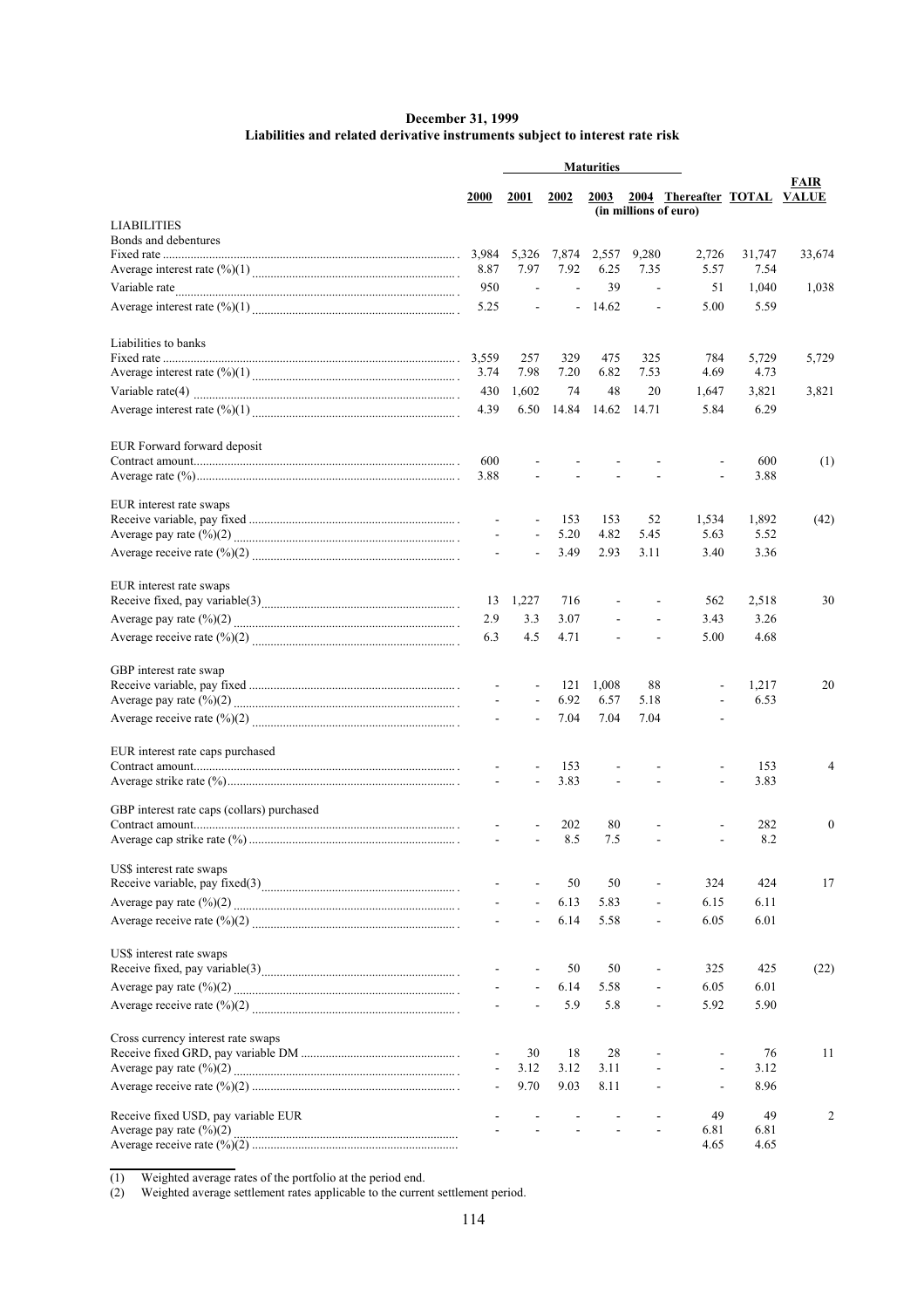(3) Represents notional amounts.

(4) Consists mainly of debt denominated in GBP.

#### *Foreign Exchange Rate Risk*

Deutsche Telekom conducts its business primarily in Germany and, therefore, its cash flows have been primarily denominated in euros. Deutsche Telekom is exposed to foreign exchange risk related to foreign currency denominated liabilities, international participations and anticipated foreign exchange payments. These liabilities relate primarily to foreign currency denominated debt of group companies. Anticipated foreign exchange payments, representing a substantial sum, relate primarily to expense payments, principally to international third party telecommunications carriers, and capital expenditures. Based on Deutsche Telekom's estimate of future foreign exchange rates, it enters into foreign currency forward exchange contracts to reduce fluctuations in foreign currency cash flows related to these anticipated payments. There can be no assurance that actual payments will conform to Deutsche Telekom's expectations or to historical payment patterns.

The table below provides information about foreign currency derivative instruments. The on balance sheet foreign currency positions are indicated in the interest rate tables. Deutsche Telekom has entered into derivative instruments in connection with anticipated settlement payments to international third party carriers. In addition, in connection with the purchase and financing of One 2 One, Deutsche Telekom has entered into forward sales of GBP (see below) in order to hedge in part the foreign exchange risk.

|                                             |                 | <b>Maturities</b> |                               |      |  |                       |       |                                                      |
|---------------------------------------------|-----------------|-------------------|-------------------------------|------|--|-----------------------|-------|------------------------------------------------------|
|                                             | 2000            | <b>2001</b>       | 2002<br>(in millions of euro) | 2003 |  | 2004 Thereafter TOTAL |       | <b>FAIR</b><br><b>VALUE</b><br>(in millions of euro) |
| Foreign currency forward exchange contracts |                 |                   |                               |      |  |                       |       |                                                      |
|                                             |                 |                   |                               |      |  |                       |       |                                                      |
|                                             |                 |                   |                               |      |  |                       | 1.09  |                                                      |
|                                             |                 |                   |                               |      |  |                       | 1.039 | (105)                                                |
|                                             |                 |                   |                               |      |  |                       | 1.11  |                                                      |
|                                             |                 |                   |                               |      |  |                       | 7.066 | (152)                                                |
|                                             |                 |                   |                               |      |  |                       | 0.64  |                                                      |
|                                             |                 |                   |                               |      |  |                       | 145   | (2)                                                  |
|                                             |                 |                   |                               |      |  |                       | 1.57  |                                                      |
| Cross currency interest rate swaps          |                 |                   |                               |      |  |                       |       |                                                      |
|                                             |                 | 30                | 18                            | 28   |  |                       | 76    | 11                                                   |
|                                             |                 | $-3.12$ 3.12 3.11 |                               |      |  |                       | 3.12  |                                                      |
|                                             | $\sim$ 10 $\pm$ |                   | 9.7 9.03 8.11                 |      |  |                       | 8.96  |                                                      |
|                                             |                 |                   |                               |      |  | 49                    | 49    | $\mathcal{L}$                                        |
|                                             |                 |                   |                               |      |  | 6.81                  | 6.81  |                                                      |
|                                             |                 |                   |                               |      |  | 4.65                  | 4.65  |                                                      |

#### **December 31, 1999 Derivative instruments subject to foreign exchange risk**

(1) Weighted average settlement rates applicable to the current settlement period.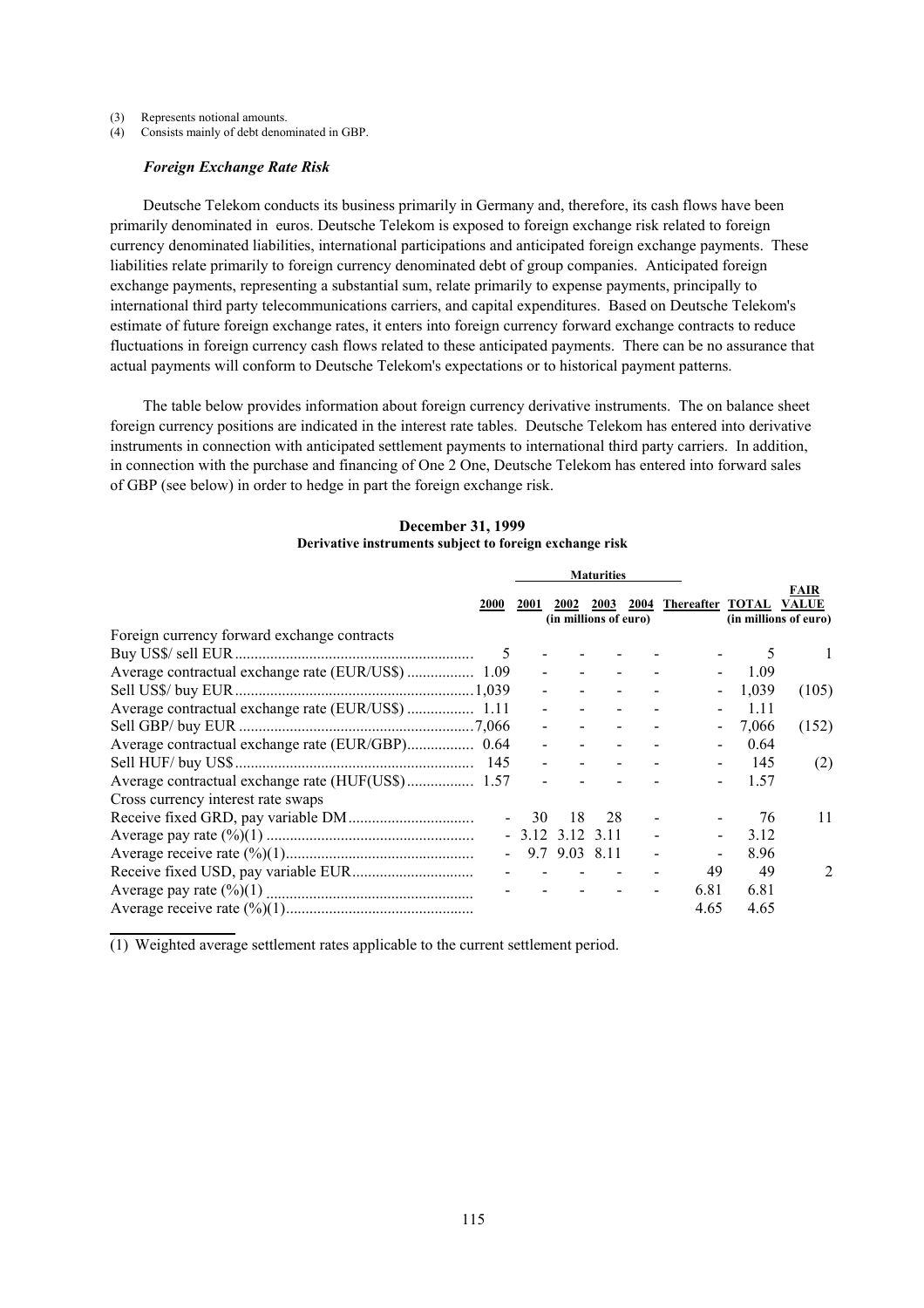### *Equity Price Risk*

Deutsche Telekom continuously evaluates investment opportunities with a view to enhancing its return on excess liquidity, while maintaining a diversified portfolio. The table below presents the cost and fair value of those marketable equity securities comprising mixed and equity funds held by Deutsche Telekom at December 31, 1999 which are sensitive to changes in equity prices. The securities are carried at cost.

|                                             | <b>December 31, 1999</b> |                   |
|---------------------------------------------|--------------------------|-------------------|
|                                             | Assets subject to equity |                   |
|                                             | price risk               |                   |
|                                             | Cost                     | <b>Fair Value</b> |
|                                             | (in millions of euro)    |                   |
| Other investments in non-current securities |                          |                   |
|                                             | 685                      | 888               |

The fair value of debt and investments which are publicly traded, primarily bonds and debentures, is estimated based on quoted market prices at year end. The book values of commercial paper, liabilities to banks and other liabilities approximate their fair values. The net carrying amounts of liquid assets reflect reasonable estimates of fair value due to the relatively short period to maturity of the instruments. The fair value of offbalance sheet financial instruments generally reflects the estimated amount Deutsche Telekom would receive or pay to terminate the contracts at the reporting date, thereby taking into account the current unrealized gains and losses of open contracts. The estimated fair values of derivatives used to hedge or modify Deutsche Telekom's risk will vary substantially with future changes in interest rates or with fluctuations in foreign exchange rates. These fair values should not be viewed in isolation, but rather in relation to the fair values of the underlying hedged transactions and the overall reduction in Deutsche Telekom's exposure to adverse fluctuations in interest and foreign exchange rates.

### *Changes in market risk exposure compared to 1998*

The reduction of the fixed rate bonds by approximately 12 percent to EUR 31.7 billion accordingly reduces the fair value risk resulting from potential changes in interest rates. Deutsche Telekom's foreign exchange exposure did not materially change compared to 1998. Deutsche Telekom faces an increased equity price risk related to its investment in mixed and equity funds which increased by EUR 147 million in 1999 to EUR 685 million. For a summarized comparison of the nominal amounts, book values and market values of financial instruments and other information relating to those instruments, see note 33 to the consolidated financial statements.

## **ITEM 10—DIRECTORS AND OFFICERS OF REGISTRANT**

#### *General*

As required by the German Stock Corporation Act, Deutsche Telekom has a two-tier board system consisting of a Board of Management and a Supervisory Board. The Board of Management is responsible for managing Deutsche Telekom and representing Deutsche Telekom in its dealings with third parties, while the Supervisory Board appoints and removes the members of the Board of Management and oversees the management of Deutsche Telekom. Since 1998, the Supervisory Board is required to review not only the annual financial statements of Deutsche Telekom AG but also the consolidated financial statements. The official auditor is engaged by the Supervisory Board.

Under the German Stock Corporation Act, the Supervisory Board is not permitted to make management decisions. Pursuant to the Articles of Association of Deutsche Telekom and the By-laws *(Geschäftsordnung)* of the Board of Management, the Board of Management must obtain the consent of the Supervisory Board for certain actions, including acquisitions or dispositions of real property having a value of more than EUR 25 million, acquisitions or dispositions of equity investments, the appointment of members of the Supervisory Board or other bodies having supervisory functions of direct or indirect subsidiaries with a share capital of more than EUR 2.5 million or an annual turnover of more than EUR 25 million, and actions concerning the corporate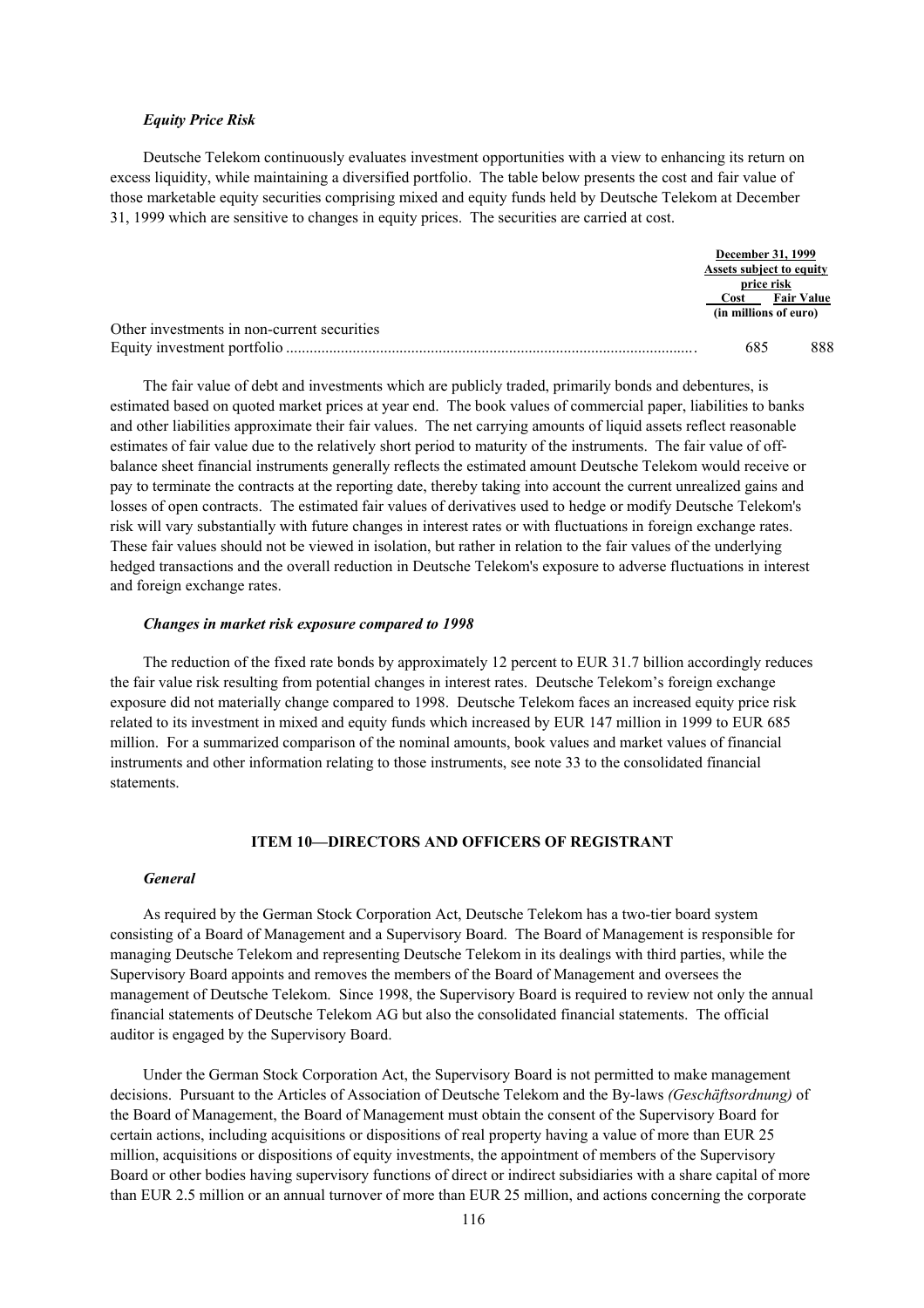structure or the strategy of Deutsche Telekom. In addition, under the German Stock Corporation Act, the Supervisory Board is authorized to subject other actions of the Board of Management to its consent.

The Board of Management is required to ensure that adequate risk management and internal monitoring systems exist in the company. The Board of Management has to submit regular reports on the operations and fundamental planning of Deutsche Telekom to the Supervisory Board. The Supervisory Board is also entitled to request special reports at any time. The German Stock Corporation Act prohibits simultaneous membership on the board of management and the supervisory board of a company.

Both the members of the Board of Management and the members of the Supervisory Board owe a duty of loyalty and care to Deutsche Telekom. In carrying out their duties, members of both the Board of Management and the Supervisory Board must exercise the standard of care of a prudent and diligent businessman. The interests of Deutsche Telekom are deemed to include the interests of the shareholders, the interests of the work force and, to some extent, the common interest, and both the Board of Management and the Supervisory Board must take all these interests into account when taking actions or decisions. Although there is no explicit obligation to act solely in the interests of shareholders, the Board of Management is required to respect their rights to equal treatment and equal information.

Under German law, shareholders, like other persons, are prohibited from using their influence on Deutsche Telekom to cause a member of the Board of Management or the Supervisory Board to act in a way that is harmful to Deutsche Telekom. A controlling enterprise may not cause Deutsche Telekom to take measures that are unfavorable to Deutsche Telekom unless any resulting disadvantage is compensated. An individual shareholder or any other person exerting influence on Deutsche Telekom to cause a member of the Board of Management or of the Supervisory Board or holders of special proxies (*Prokuristen or Handlungsbevollmächtigte*) to act in a way that is unfavorable to Deutsche Telekom or its shareholders is liable for damages to Deutsche Telekom and its shareholders. Board members who have neglected their duties in taking the actions are likewise jointly and severally liable for damages.

As a general rule under German law, a shareholder has no direct recourse against the members of the Board of Management or the Supervisory Board in the event that they are believed to have breached a duty to Deutsche Telekom. Only Deutsche Telekom has the right to claim damages from the members of the two Boards. Deutsche Telekom may only waive such damages or settle such claims if at least three years have passed and if the shareholders so approve at a shareholders' meeting with a simple majority of the votes, provided that the opposing shareholders do not hold, in the aggregate, one tenth or more of the nominal share capital of Deutsche Telekom and do not formally express their opposition at the shareholders' meeting by having their opposition noted in the minutes of the meeting maintained by a German notary (*Notar*).

#### *Board of Management*

Pursuant to Deutsche Telekom's Articles of Incorporation, the Supervisory Board determines the size of the Board of Management, subject to the requirement that the Board of Management must have at least two members. The Supervisory Board may appoint a Chairman of the Board of Management as well as a Deputy Chairman.

The members of the Board of Management are appointed by the Supervisory Board for a term of up to five years. They may be re-appointed or have their term extended for one or more terms of up to five years. Under certain circumstances, such as a material breach of duty or a bona fide vote of no confidence by the shareholders, a member of the Board of Management may be removed by the Supervisory Board prior to the expiration of such term. A member of the Board of Management may not deal with, or vote on, matters relating to proposals, arrangements or contracts between himself and Deutsche Telekom.

The Board of Management takes action by simple majority unless otherwise provided by law. In the event of a deadlock, the Board of Management member in whose area of responsibility the resolution falls has a deciding vote.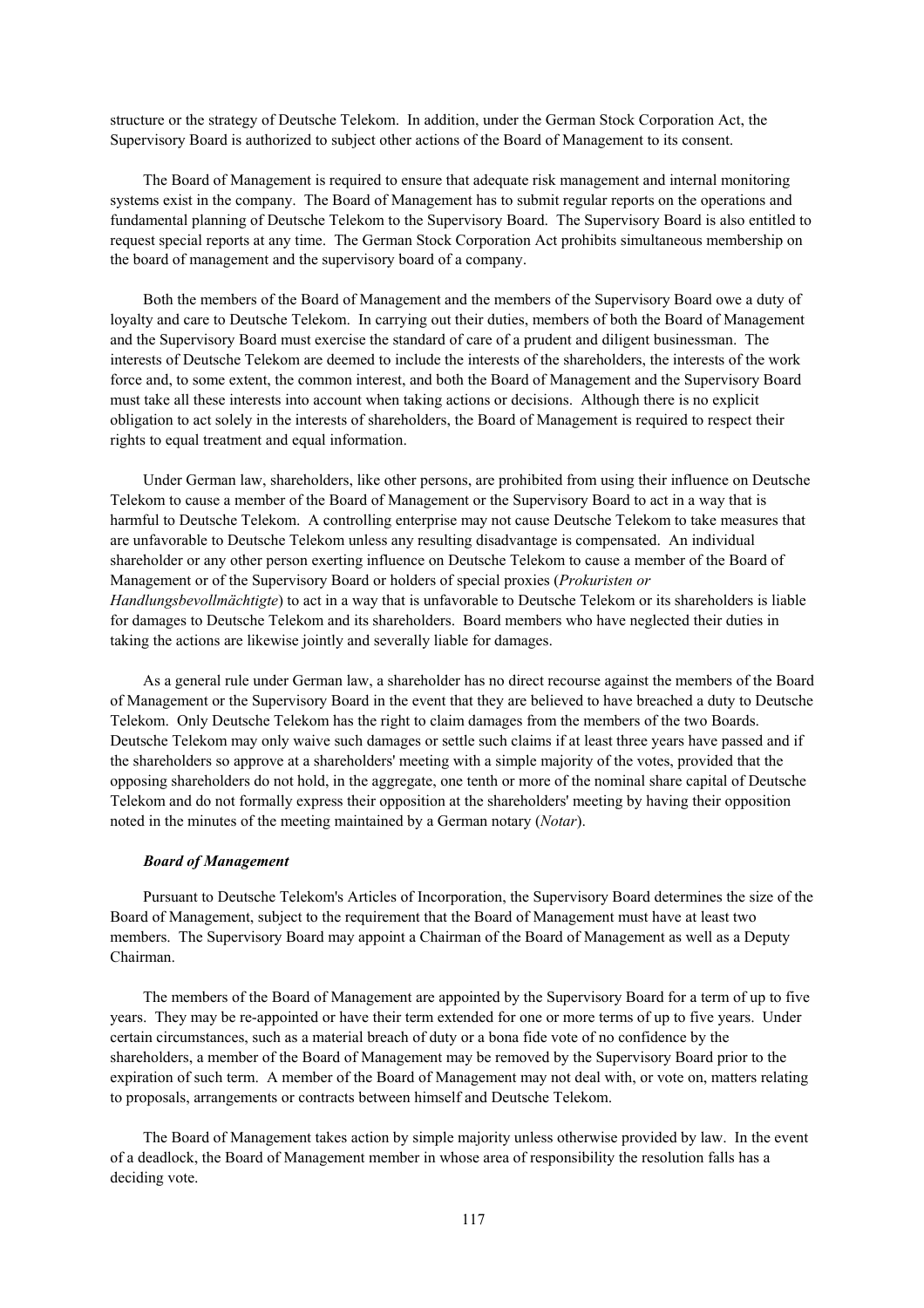For a list of the members of the Board of Management, their ages and their responsibilities, the dates of their appointment and brief biographical information, see the information set forth under the heading "The Board of Management of Deutsche Telekom AG in 1999/2000" on pages 6 and 7 of the 1999 Annual Report, which information is incorporated herein by reference. The members of the Board of Management may be reached at Deutsche Telekom's registered address.

Dr. Joachim Kröske, Chief Financial Officer and Chief Accounting Officer, resigned from the Board of Management of Deutsche Telekom AG. His position was filled by Dr. Karl-Gerhard Eick with effect from January 1, 2000.

The members of Deutsche Telekom's Board of Management owned a total of approximately 4,200 Deutsche Telekom shares as of March 31, 2000.

# *Supervisory Board*

In accordance with the German Stock Corporation Act, the Supervisory Board of Deutsche Telekom consists of twenty members, ten of whom represent the shareholders and ten of whom represent the employees. Members of the Supervisory Board may be elected for a term of up to five years. The Supervisory Board members representing the shareholders are elected at the annual shareholders' meeting. Most of the current Supervisory Board members representing employees were elected on October 2, 1997 by the employees in accordance with the provisions of the Co-Determination Act of 1976 (*Mitbestimmungsgesetz*). In this election procedure, employees elect ten representatives made up of workers, regular employees, senior management employees and three union representatives. Under Postreform II, civil servants, who are not covered by the Co-Determination Act, are included in these groups according to their occupations for purposes of these elections.

A member of the Supervisory Board elected by the shareholders may be removed by the shareholders by a majority of the votes cast at the annual shareholders meeting. A member of the Supervisory Board elected by the employees may be removed by a majority of at least three quarters of the votes cast by the relevant class of employees.

If a member of the Supervisory Board resigns ahead of time, it is possible under the Act for a new member to be appointed, in urgent cases, by court.

The Supervisory Board elects a Chairman and a Deputy Chairman from among its members; in the event that a majority of two thirds of the members of the Supervisory Board is not achieved, the shareholder representatives elect the Chairman and the employee representatives elect the Deputy Chairman.

The Supervisory Board must meet at least four times per calendar year. To achieve a quorum, at least ten of the members of the Supervisory Board must be present or cast their votes in writing. Except in situations in which a different majority is required by law, the Supervisory Board takes decisions by simple majority of the votes cast. If, in the event of a deadlock, a second vote again results in a tie, the Chairman of the Supervisory Board can cast a deciding vote.

The Supervisory Board has formed several committees including a mediation committee, a personnel committee, a committee for extraordinary matters and a presiding committee. All committees have an equal number of shareholder representatives and employee representatives. The Chairman of the Supervisory Board is the chairman of the mediation committee and the presiding committee where he has the deciding vote in case of a tie. In the other committees, the chairman does not have the deciding vote in case of a tie. The chairman of the personnel committee is a representative of the employees.

The first election of shareholder representatives to the Supervisory Board took place at the shareholders' meeting in July 1996. Since then, further elections have taken place to fill vacancies of the Supervisory Board. The terms of office of the shareholder representatives will expire at the end of the shareholders' meeting at which the shareholders discharge the Supervisory Board members in respect of the financial year 2000, which is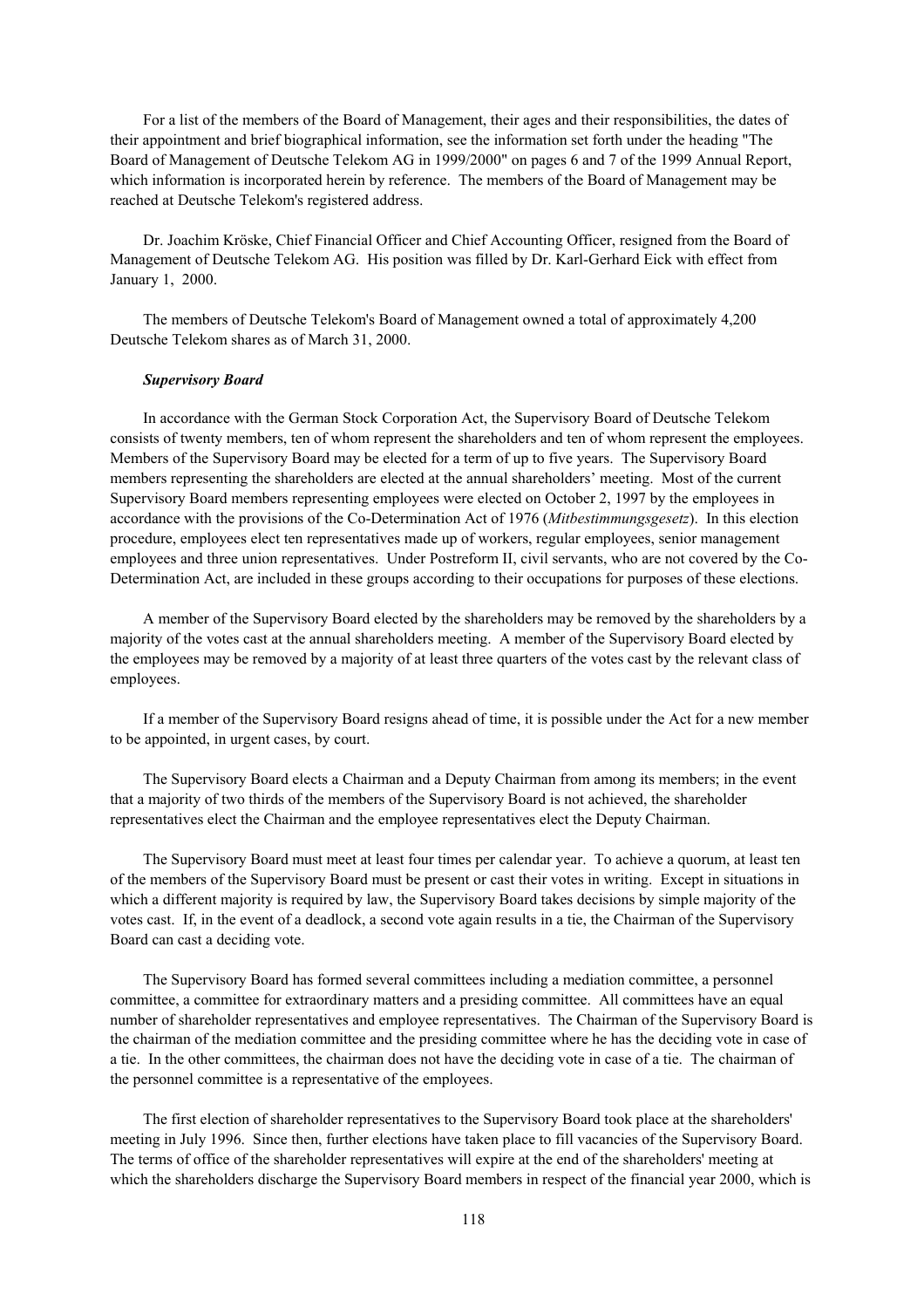expected to occur in 2001. The terms of office of the employee representatives on the Supervisory Board expire in 2002 upon the election of new employee representatives in accordance with the Co-Determination Act.

For a list of the members of the Supervisory Board, the years of their appointment and their principal occupations, see the information set forth under the heading "The Supervisory Board of Deutsche Telekom AG in 1999" on page 10 of the 1999 Annual Report, which information is incorporated herein by reference.

Veronika Altmeyer resigned from the Supervisory Board as of March 28, 1999. Her position was filled by Rüdiger Schulze on the basis of a court order with effect as of March 29, 1999. He was elected as Vice Chairman of the Supervisory Board with effect from April 13, 1999.

At the annual shareholders' meeting of Deutsche Telekom held on May 27, 1999, Rainer Funke, Prof. Dr. Peter Glotz, Dr.-Ing. Paul Krüger and Dr. Claus Noé resigned from their Supervisory Board positions and were replaced by Hans W. Reich, Bernhard Walter, Dr. Hans-Dietrich Winkhaus and Prof. Dr. Heribert Zitzelsberger.

Maud Pagel resigned from the Supervisory Board as of May 31, 1999. Her position was filled by Waltraud Litzenberger with effect from June 1, 1999.

Reinhard Ahrensmeier resigned from the Supervisory Board as of February 29, 2000. His position will be filled by Rainer Koch in April, 2000 on the basis of a court order.

Michael Bon resigned from the Supervisory Board as of March 31, 2000. The annual shareholder's meeting held on May 25, 2000 will elect a successor.

Franz-Josef Klare resigned from the Supervisory Board as of April 15, 2000. His position will be filled by Michael Sommer.

Prof. Dr. Herbert Sihler declared that he will leave his position as Chairman of the Supervisory Board with effect of the end of the annual shareholders' meeting held on May 25, 2000. The Supervisory Board will elect a new Chairman of the Supervisory Board in a meeting in May, 2000.

The members of the Supervisory Board owned a total of approximately 2,700 Deutsche Telekom shares as of March 31, 2000.

### **ITEM 11—COMPENSATION OF DIRECTORS AND OFFICERS**

In addition to reimbursement of actual out-of-pocket expenses, members of the Supervisory Board receive a fee of EUR 200 per meeting in respect of imputed out-of-pocket expenses and an annual payment. The annual compensation for 1999 will be determined by the shareholders' meeting on May 25, 2000. The proposed amount is EUR 50,000 for the Chairman, EUR 37,500 for the Deputy Chairman and EUR 25,000 for each remaining member of the Supervisory Board. In 1999, remuneration was paid to members of the Supervisory Board of Deutsche Telekom AG for 1998 in the amount of EUR 246,442.68 inclusive of meeting expenses of EUR 18,406.51.

Provided the 1999 financial statements of Deutsche Telekom AG are approved in their current form, the remuneration of the Board of Management of Deutsche Telekom, in respect of financial year 1999, will amount to EUR 7,557,167.33. A portion of the total compensation of the Board of Management is paid pursuant to a bonus arrangement consisting of a guaranteed portion and a variable portion. The variable portion is dependent upon a number of criteria, including the attainment of certain financial performance objectives and the achievement of certain individual performance objectives. For the year ended December 31, 1999, 39.2 percent of the total remuneration was paid pursuant to such bonus arrangement. Subject to the approval of the Supervisory Board and the shareholders' meeting, a stock option program for the members of the Board of Management and key employees will be introduced in the year 2000.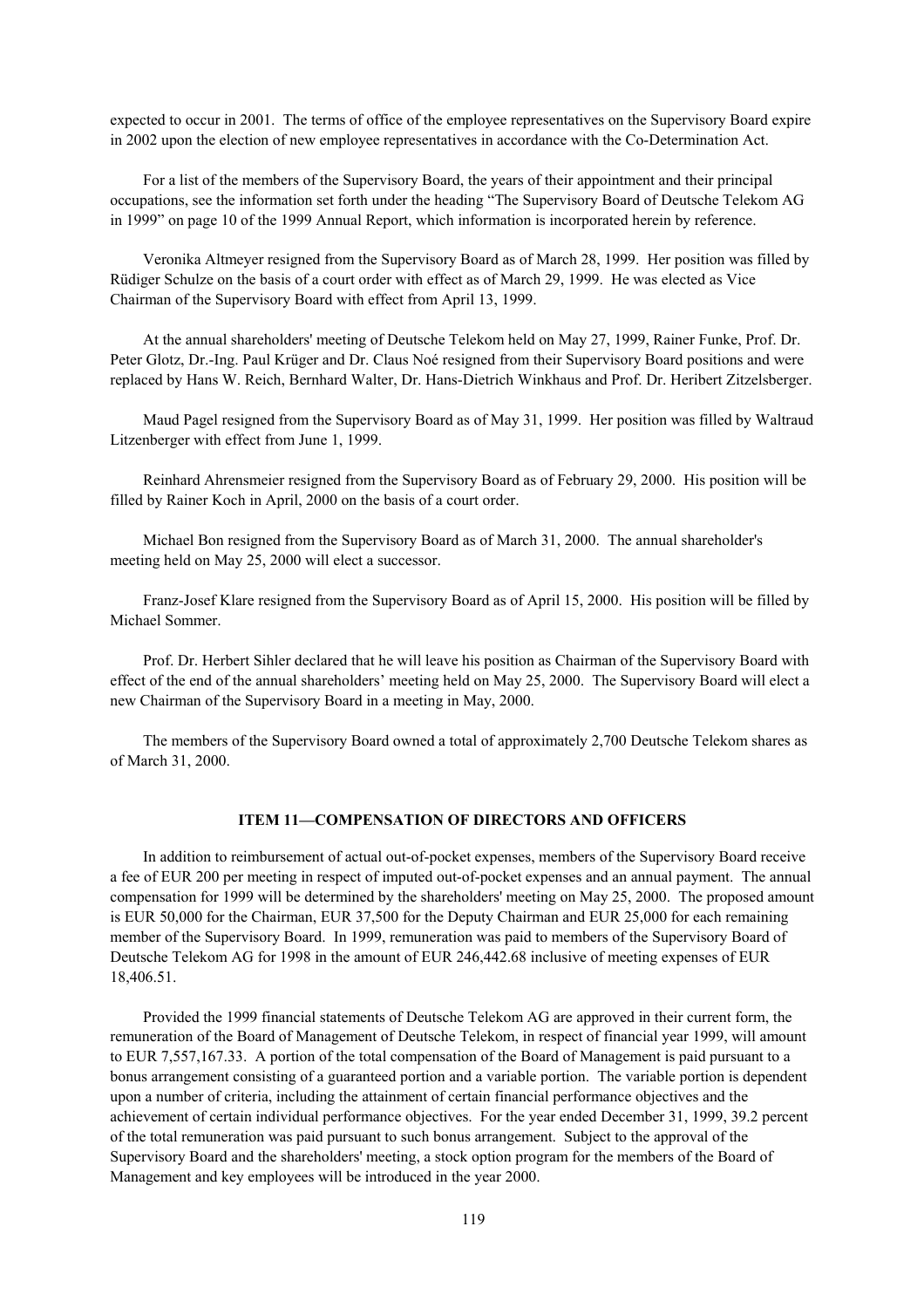Pension accruals totaling EUR 10,967,012 have been established in the books of Deutsche Telekom AG for the members of the Board of Management as of December 31, 1999.

# **ITEM 12—OPTIONS TO PURCHASE SECURITIES FROM REGISTRANT OR SUBSIDIARIES**

Not applicable. Deutsche Telekom may, however, introduce a stock option program for members of the management board and key employees in the year 2000. See "Compensation of Directors and Officers".

# **ITEM 13—INTEREST OF MANAGEMENT IN CERTAIN TRANSACTIONS**

To the extent disclosed to shareholders or otherwise made public, see "Control of Registrant" for information concerning material transactions with the Federal Republic, which as at December 31, 1999, held an approximate 43percent direct stake in Deutsche Telekom and an additional indirect stake as a result of the interest held by KfW of approximately 22 percent.

# **PART II**

# **ITEM 14—DESCRIPTION OF SECURITIES TO BE REGISTERED**

Not applicable.

# **PART III**

## **ITEM 15—DEFAULTS UPON SENIOR SECURITIES**

Not applicable.

# **ITEM 16—CHANGES IN SECURITIES, CHANGES IN SECURITY FOR REGISTERED SECURITIES AND USE OF PROCEEDS**

Deutsche Telekom determined during 1999 that, with effect as of January 24, 2000, the ordinary shares of Deutsche Telekom would be converted from bearer form to registered form. This conversion has no substantive impact on the American Depositary Shares, each representing one Share. Although the conversion affects the manner in which shareholders exercise rights attached to the ordinary shares, including voting rights and rights to receive dividends, the conversion does not materially change shareholders' substantive rights.

# **PART IV**

### **ITEM 17—FINANCIAL STATEMENTS**

Not applicable.

# **ITEM 18—FINANCIAL STATEMENTS**

See "Financial Statements and Exhibits Deutsche Telekom" for a list of financial statements filed under Item 18.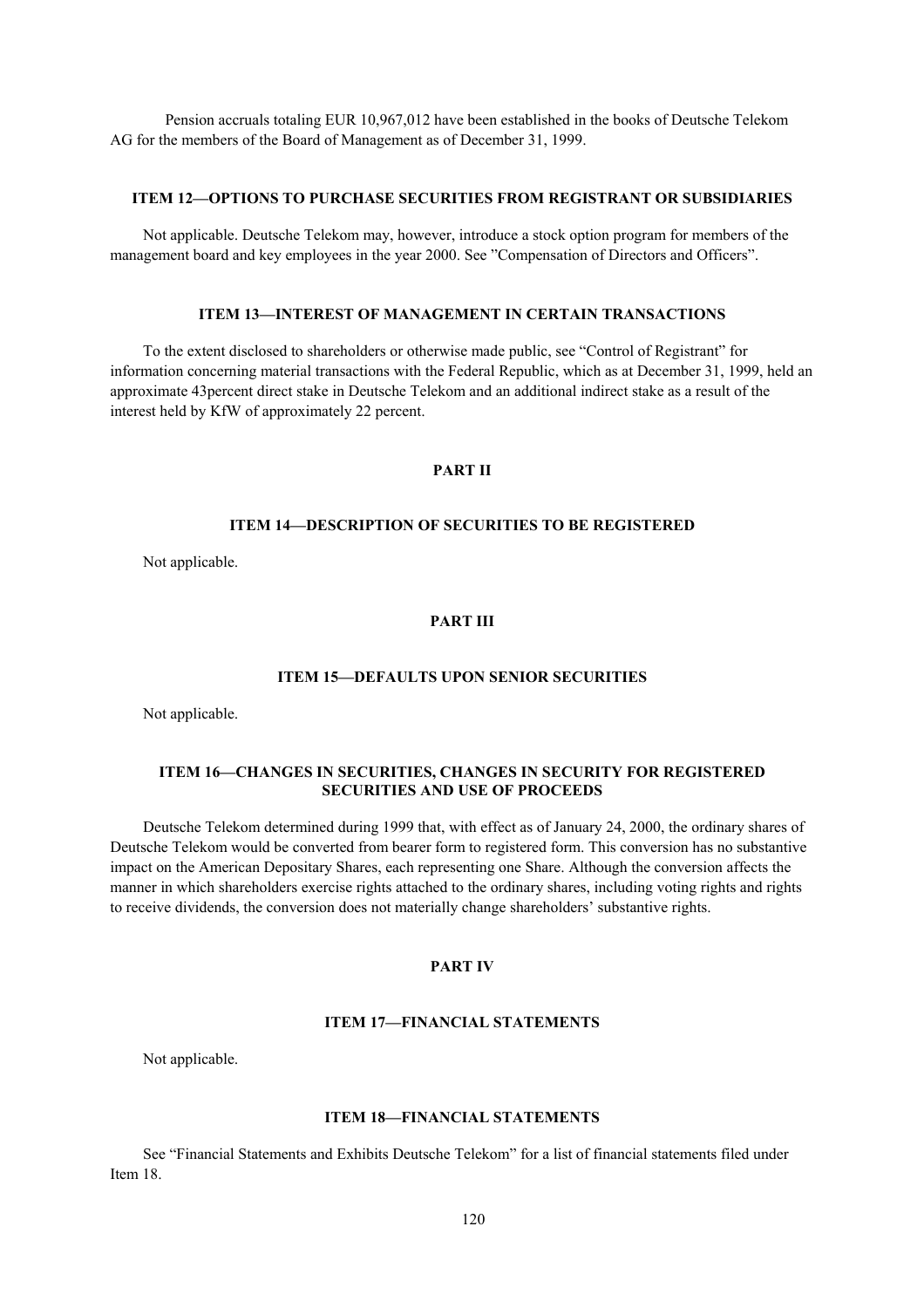# **ITEM 19—FINANCIAL STATEMENTS AND EXHIBITS DEUTSCHE TELEKOM**

With the exception of the pages set forth in the list of consolidated financial statements incorporated by reference herein and the items incorporated by reference elsewhere in this report, the 1999 Annual Report is not to be deemed filed as part of this report.

## (a) Financial Statements

(1) Incorporated by reference from the 1999 Annual Report contained in the Company's Report on Form 6-K dated April 19, 2000:

1999 Annual Report Pages

| Consolidated Statement of Income for the years ended December 31, 1999, 1998 and 1997  88 |  |
|-------------------------------------------------------------------------------------------|--|
|                                                                                           |  |
| Consolidated Statement of Cash Flows for the years ended December                         |  |
|                                                                                           |  |
|                                                                                           |  |
|                                                                                           |  |

# (2) Report of Independent Accountants

The consolidated financial statements listed above which are included in the 1999 Annual Report are incorporated herein by reference.